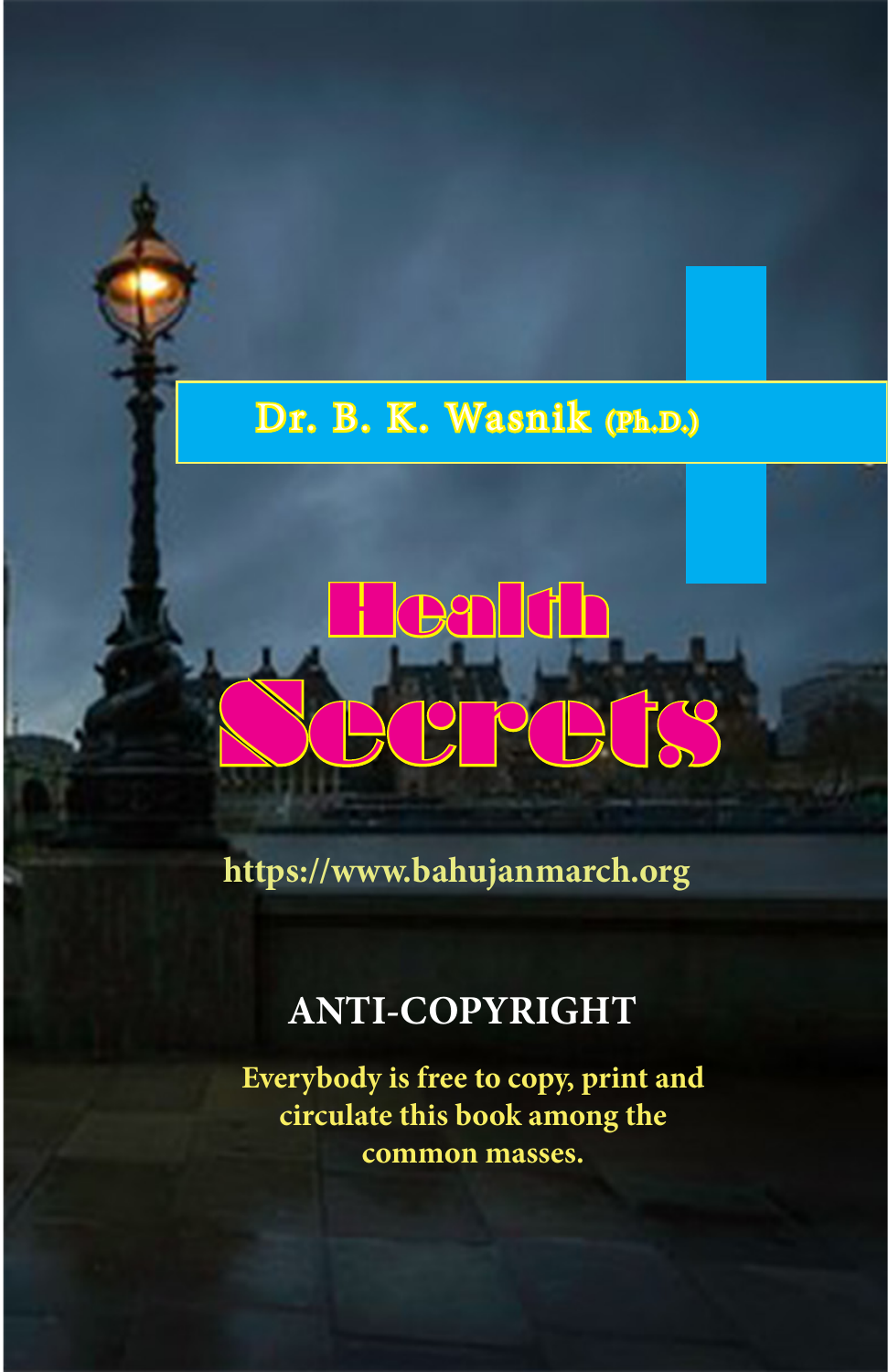## **Health Secrets**

**By**

**Dr. B. K. Wasnik (Ph.D.) 14, Thaware Colony (old), Nagpur - 440014 (India)**

**https://www.bahujanmarch.org**

**Anti-copyright**

**Everybody is free to copy, print and circulate this book among the common masses.**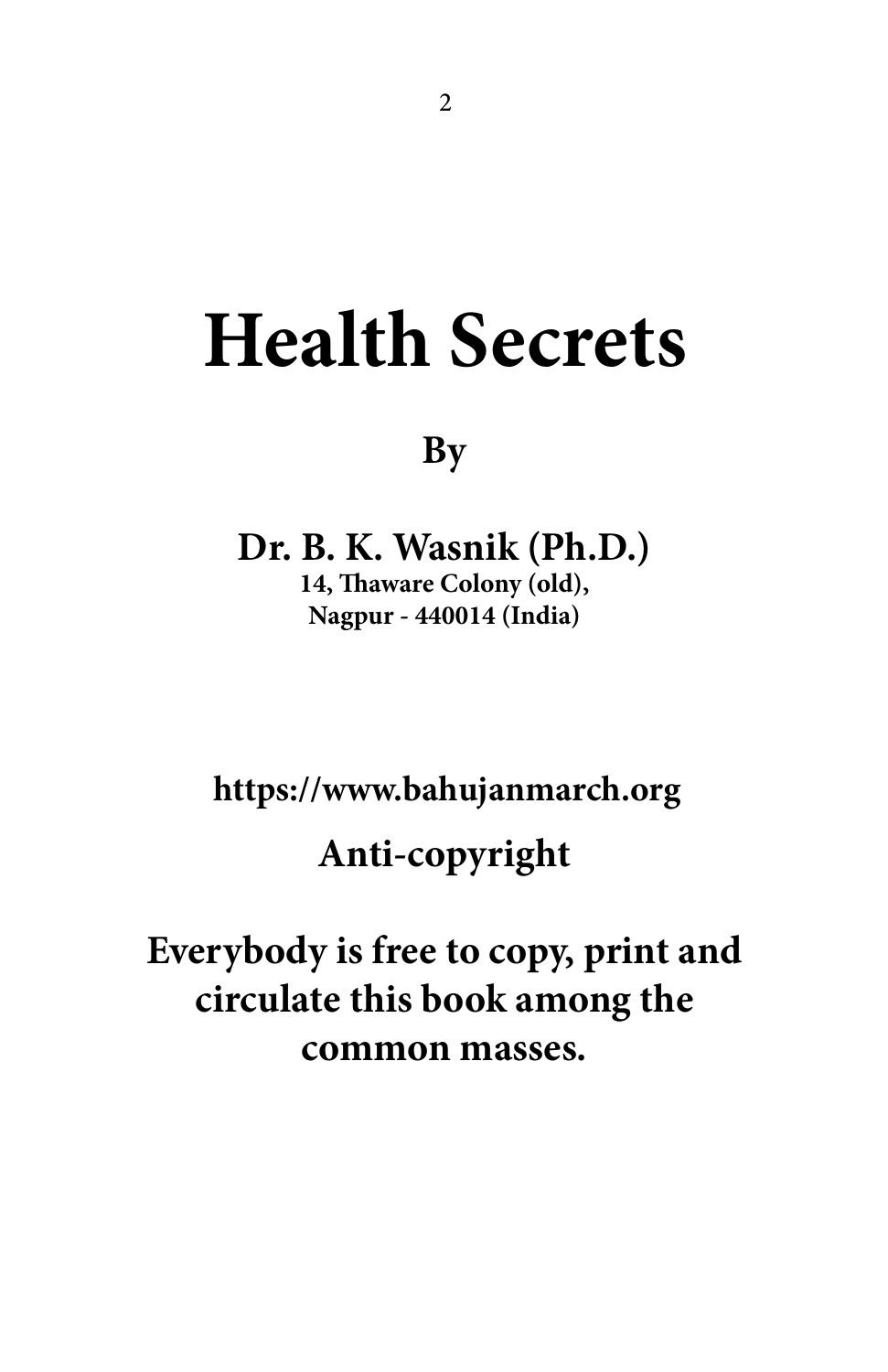#### **Disclaimer**

**Present book is a synthesis of books and documents consulted. The book is useful for educational and theoretical purpose. This book does not intend to replace the advice and treatment of medical professionals who specializes in the treatment of diseases.** 

**Every individual and his body chemistry is unique. What applies to one person may not apply to other person. Therefore, one who reads this book should consult medical professionals preferably homeopathy and other alternative therapists before using information given in this book. The reader should use the information at his own responsibility. The author is not responsible for any consequences resulting from the use of any information described in this book.** 

> **- Dr. B. K. Wasnik (Ph.D.) 14, Thaware Colony (old), Nagpur - 440014 (India)**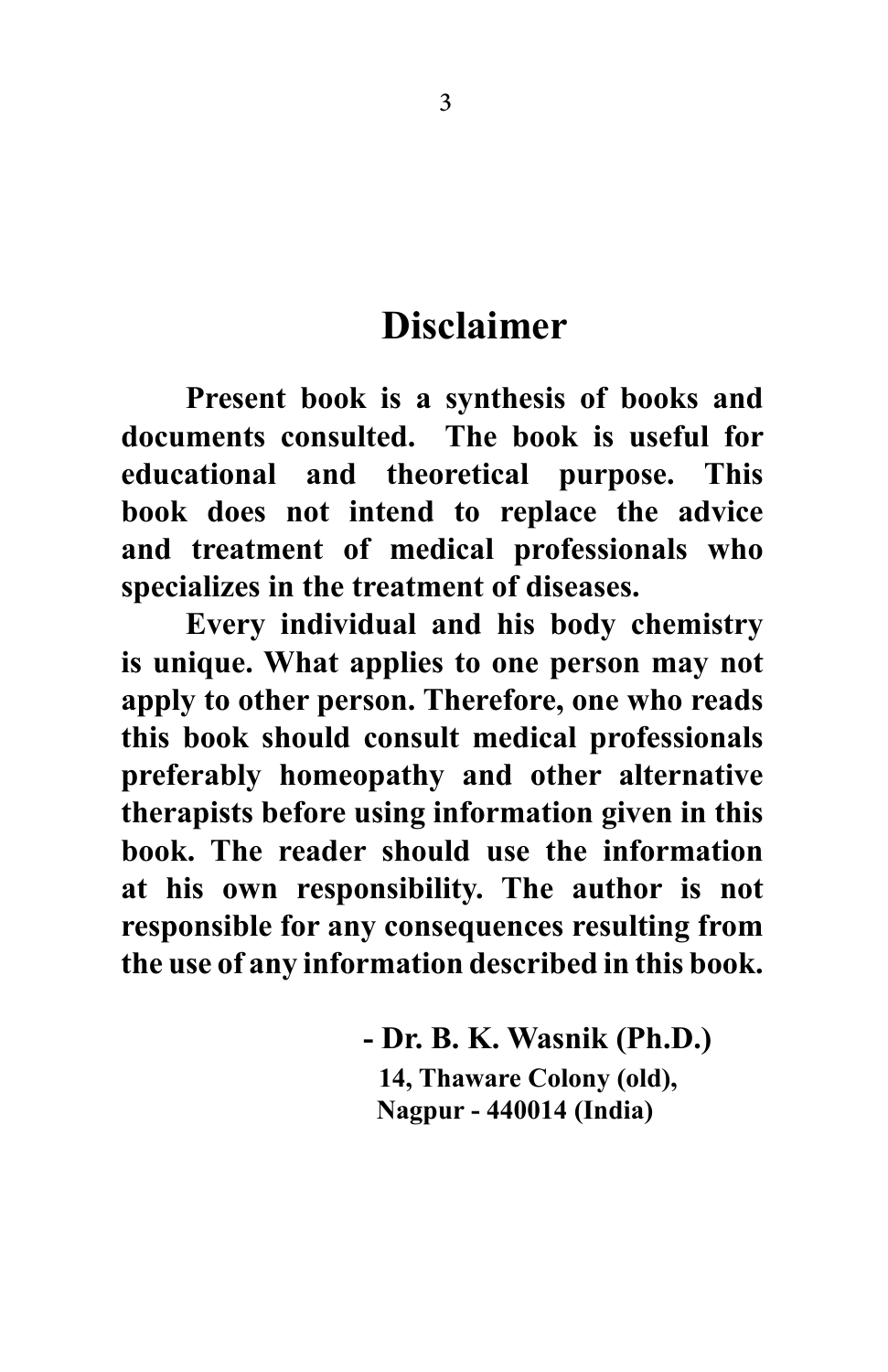#### 4 **Table of contents**

**Chapters** Page No.

**Chapter I : Confusion and Chaos** ------------- **06** Removing confusion and chaos (6), Principles to remember (11)

**Chapter II : Major Medical Conditions ------ 22** Cancer (22), Diabetes (24), Cracked Heals (26), Obesity (Accumulation of Body-fat) (27), Eye Problems (29), Tooth Decay (29), Food Allergies (33), AIDS (34)

**Chapter III : Causes of Disease .................... 34** The suppressed Immune System (34), Disease is a toxic acidic crisis (36), Inflammation (38), Effect of Negative Determination (38), Coexisting factors of toxicity (41),

**Chapter IV : Things Must be avoided ------- 47** Sugar (47), Excessive Protein (47), Trans-Fats (49), Refined oils (49), Genetically Modified Food (50), Soy products (52), Junk Foods (54), Grain Fibers (55), Grains (56), Synthetic Vitamins (60), Pharmaceutical Drugs (62), Blood-Transfusion (65), Vaccines (67) Diagnostic tests (75), Microwave Oven (76), Estrogen Promoting Things (78), Raw Food (79), Milk and Dairy Products (80), Aspartame and Other sweeteners (83), Tea, coffee and alcohol (85)

**Chapter V : Curing a Disease ------------------- 88** Power of positive determination (91), Treatment of a child (93), Treatment of cancer (96), Treatment of AIDS (98), Treatment of Diabetes (99), Maintaining body shape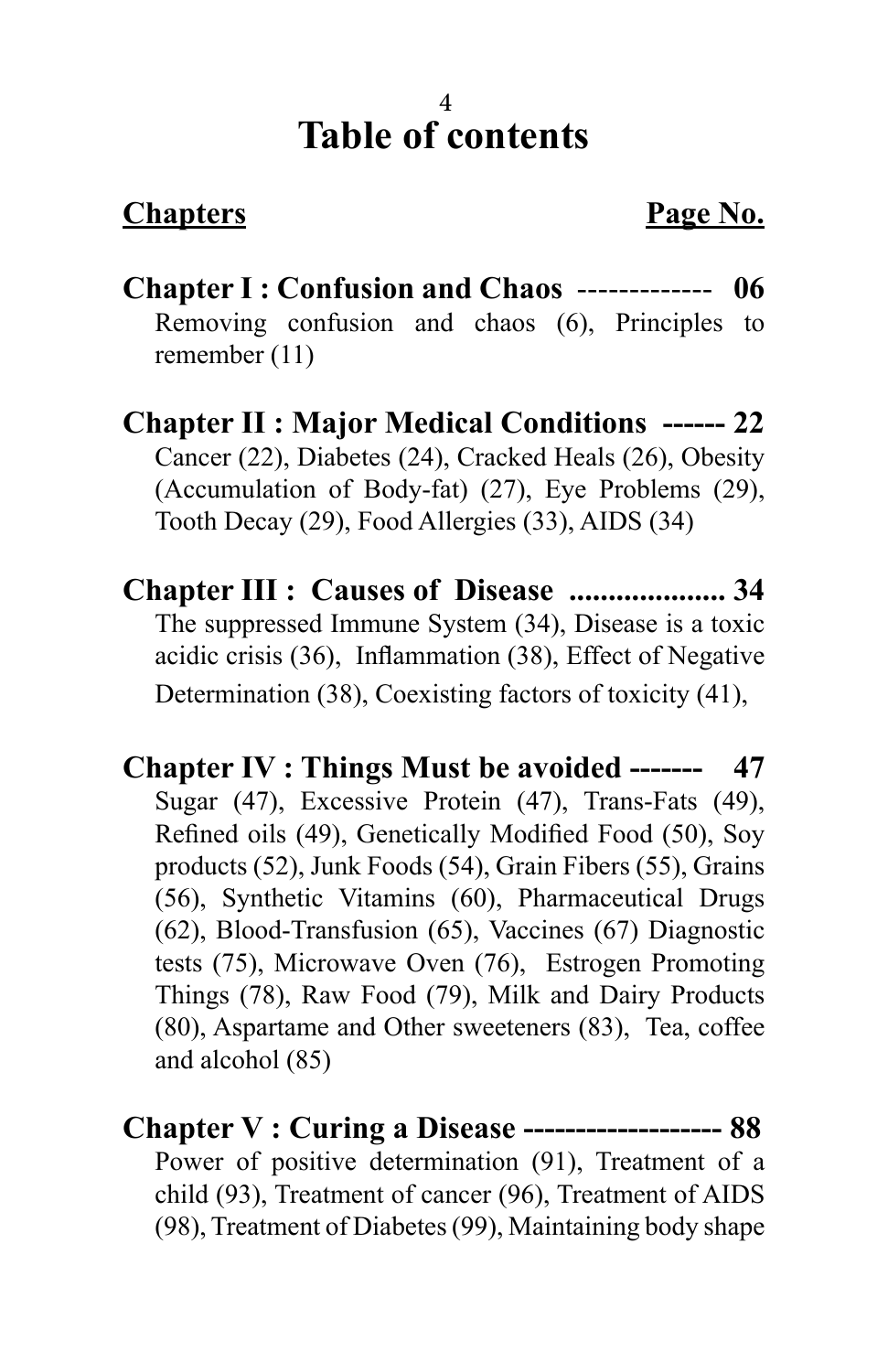5

(99), Eye health (103), Teeth Health (104), Common cold (107), Treatment of Acidity (107)

**Chapter VI : Optimizing Health ................. 109** Take care if digestion (109), What to eat (110), Eat fats (114), Get vitamin D from the sun rays (116), Eat Cholesterol rich foods (121), The liver Cleanse (122), Liver Cleansing Method (124), Body Massage (127), Points to remember (131)

**References** .......................................................... 133-37

------------------------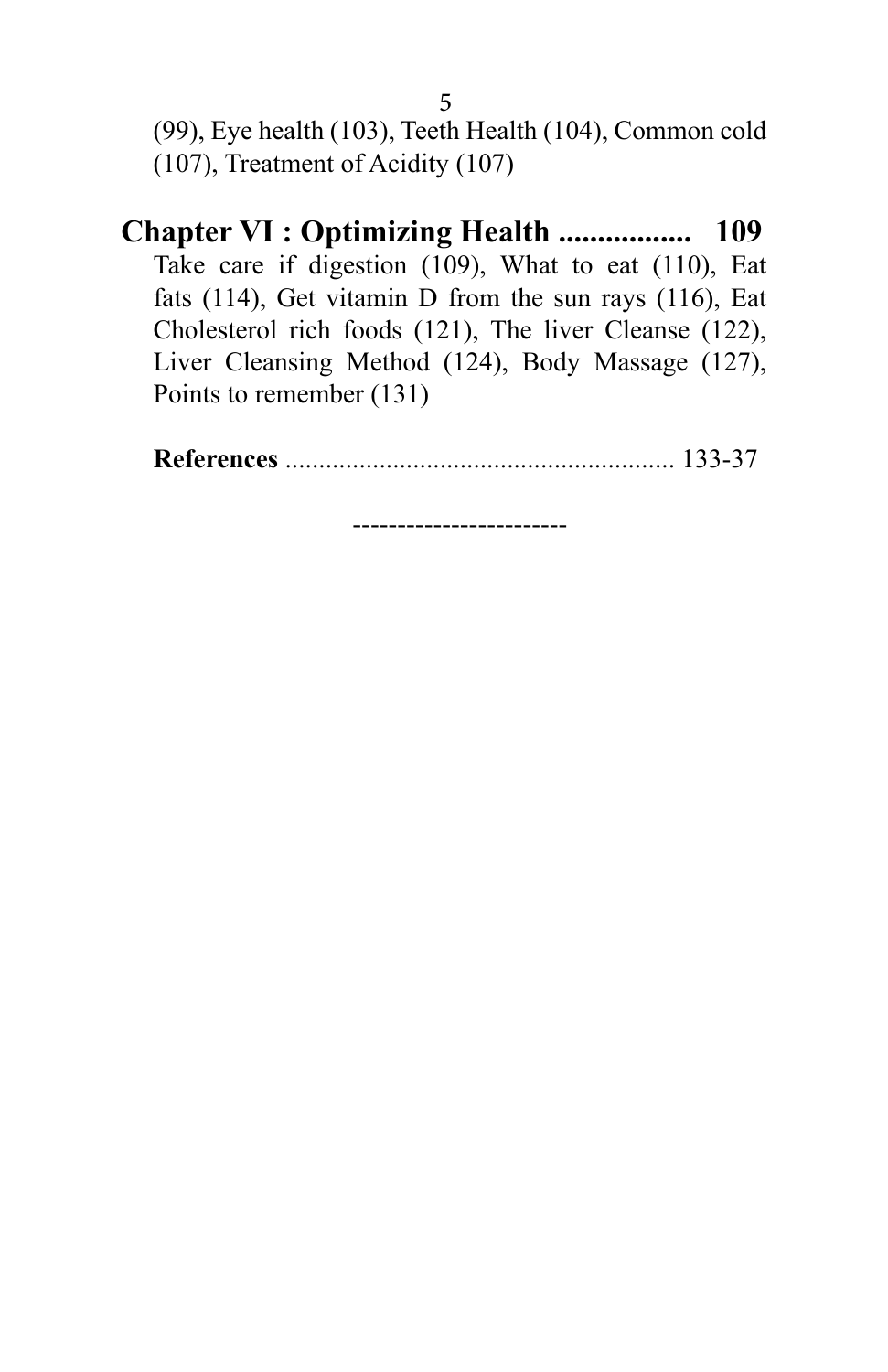#### 6 **Chapter I : Confusion and Chaos**

Literature on health is full of contradictory assertions such as 1) eat lot of proteins vs. eat less proteins, 2) eat more carbohydrates vs eat less carbohydrates, 3) eat more fruits vs. eat less fruits, 4) eat sweet fruits vs do not eat sweat fruits, 5) do not eat fat vs eat fat, 6) eat food with appropriate food combination vs. eat food without any combination, 7) drink more water vs do not drink more water, 8) take health food supplements vs do not take health food supplements. 9) vegetarianism vs non-vegetarianism, 10) rigorous physical workout vs moderate physical workout. 11) use lever cleanse methods vs. do not use lever cleanse methods. 12) use laxatives Vs do not use laxatives. 13) eat grains Vs do not eat grains, 14) eat fibers vs do not eat fibers, 15) drink little wine vs do not drink wine, 16) have plenty of sunlight vs. protect yourself from sunlight, 17) diet for Weight loss vs futility of dieting for weight loss, 18) fasting vs. no fasting 19) three time meal a day vs one time meal a day, 20) cooked food vs raw food, 21) meditation vs no meditation, 22) take vitamin pills vs do not take vitamin pills, 23) drink milk Vs do not drink milk, 24) consume milk products vs do not consume milk products, 25) eat poultry products vs do not eat poultry products. 26) allopathy vs alternative therapies, 27) do not eat more salt vs it does not make much difference with much salt, 28) six hour sleep vs more than six hour sleep. The list of controversies is very long.

One reason for these controversies is because of different approaches people adopt according to their belief in their respective therapies. Naturalists, nutritionists, allopathy, homeopathy, spiritualists, herb-healers, acupuncturists, vegetarianism, non-vegetarianism etc have their own belief system. Lack of integrated approach create controversies. Present book tries to present an eclectic approach.

Many of the controversies can be attributed to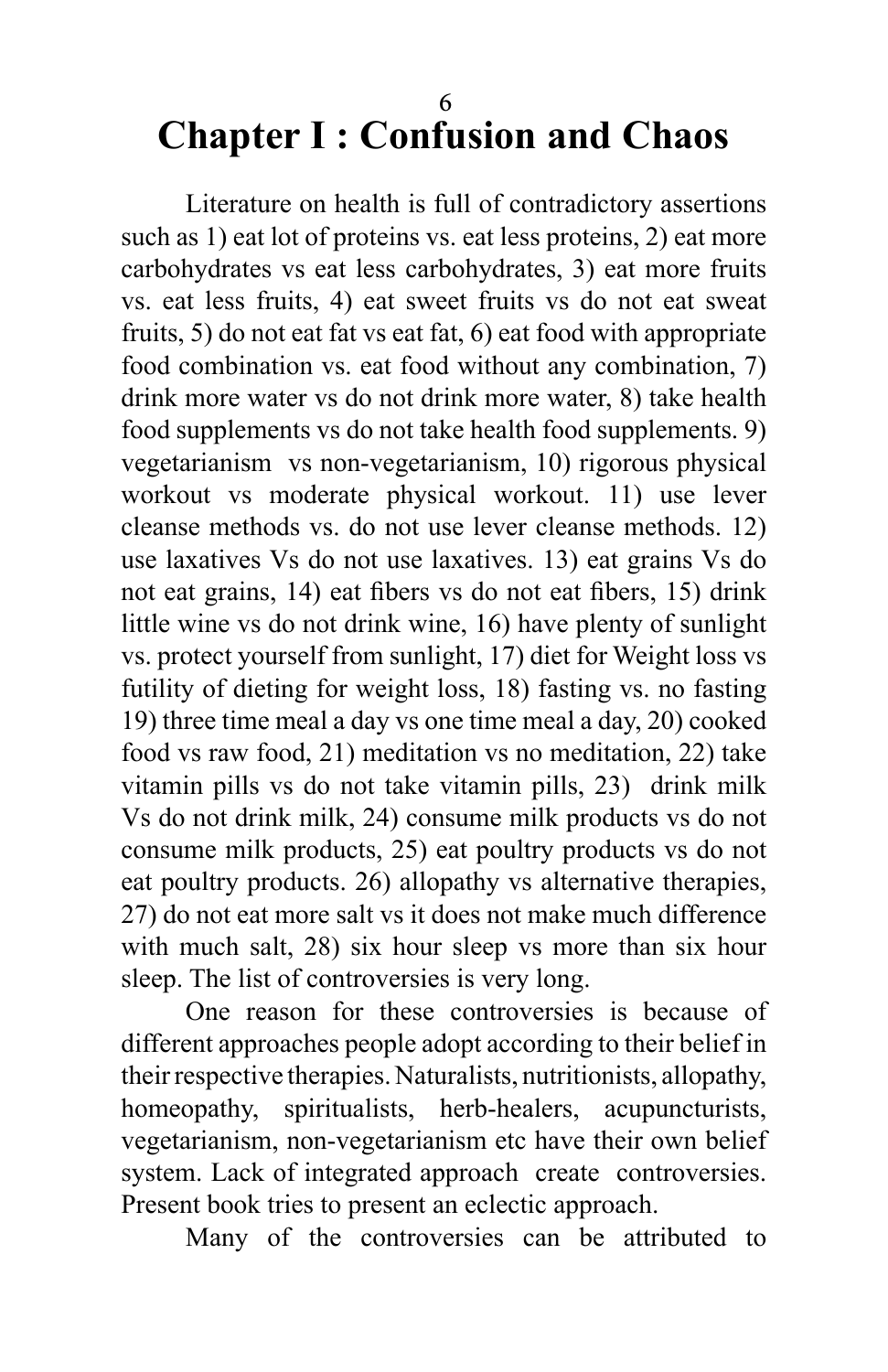conflicting interests between the consumers and the multinational food and the pharmaceutical companies. *Pharmaceutical industry thrives on the fear created among the consumers through the unabated false advertisements and so called research in their favor.* Their harmful food products and medicines are promoted through the fake research and unabated propaganda through the government as well as non government agencies. Medical research departments of universities and other research institutes are heavily funded by pharmaceutical industries to control findings in their favor. These companies decide the subject matter as well as the outcome of the proposed research being funded. **Do not trust fake studies and fake information spread in the interest of profit-thirsty pharmaceutical companies and food industries. Government agencies of America like FDA are under complete control of these Pharmaceutical industries.** 

Donald Rumsfeld, who once was the CEO of a major drug company, managed to bring poisonous food drug aspartame to market during the Reagan administration. He used his political influence to quash an FDA toxicologist's report naming aspartame as a cause of not only cancer, but brain tumors as well. In 1996 the Food and Drug Administration published a list of 92 adverse aspartame reactions that included seizures, blindness, obesity, testicular, mammary and brain tumors, sex dysfunction and death, from 10,000 consumer complaints. In spite of that Aspartame, MSG, and fluoride were being pushed into our youth, along with the harmful immunization programs, the IQ of the average high school American graduates has fallen 10% since the l950's.

The Cholesterol Myth :- Our body uses cholesterol to make hormones that help you deal with stress and protect against heart disease and cancer. Our body needs cholesterol to make all the sex hormones, including androgen,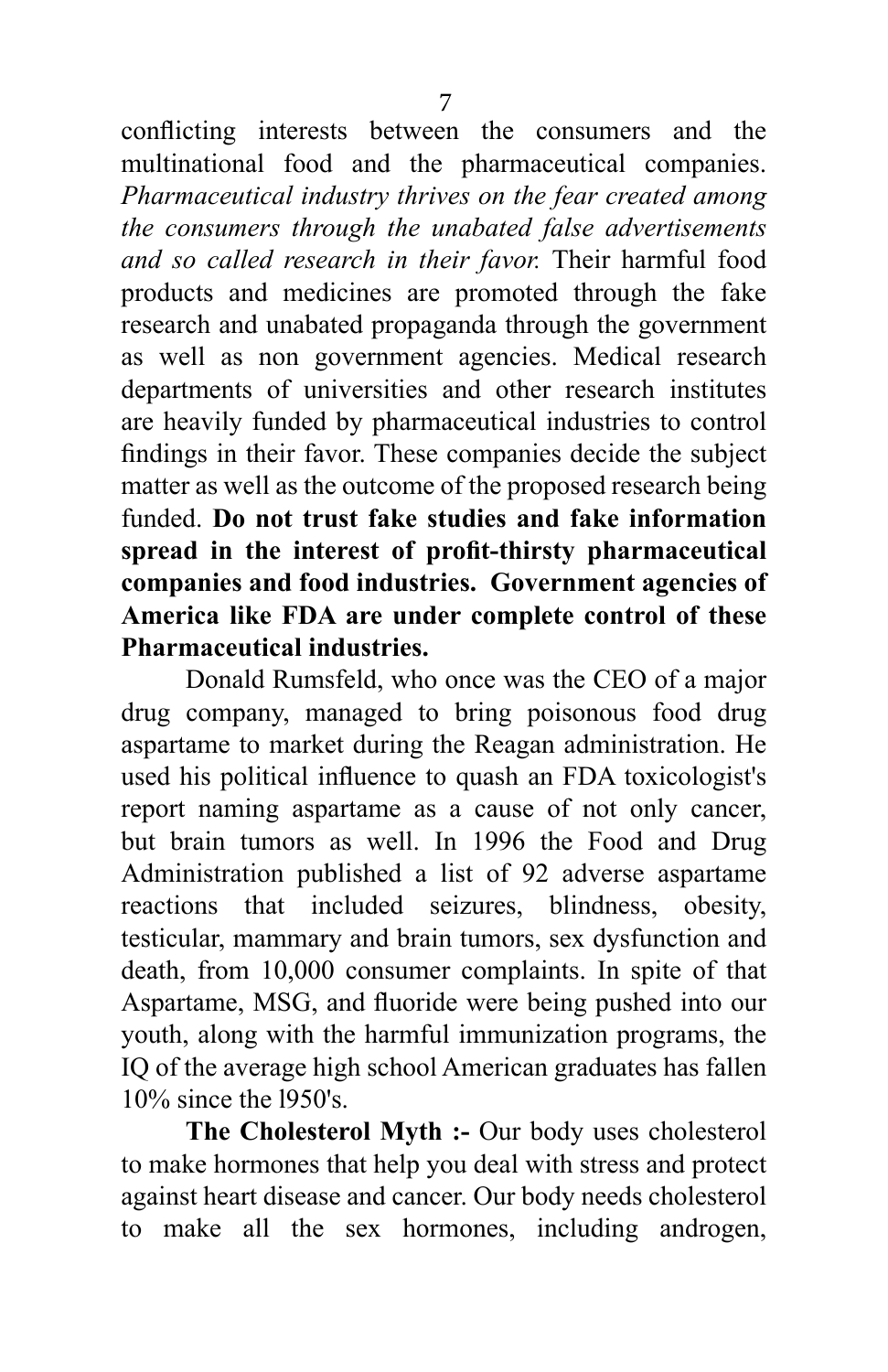testosterone, estrogen, progesterone, and DHEA.

The bile salts are made from cholesterol. Bile is vital for digestion and assimilation of dietary fats.

Our body uses cholesterol to make vitamin D, vital for the bones and nervous system, proper growth, mineral metabolism, muscle tone, insulin production, reproduction, and immune system function. Mother's milk is especially rich in cholesterol and contains a special enzyme that helps the baby utilize this nutrient. Babies and children need cholesterol-rich foods throughout their growing years to ensure proper development of the brain and nervous system.

Cholesterol acts as an antioxidant, protecting us against free radical damage that leads to heart disease and cancer.

**Cholesterol is needed for proper function of serotonin receptors in the brain. Since serotonin is the body's natural feel-good chemical, it is not surprising that low cholesterol levels have been linked to aggressive and violent behavior, depression, and suicidal tendencies.**  *Cholesterol is a vital building block for the production of hormones. To have proper hormone function, we need cholesterol. Cholesterol is a substance vital to the cells of all mammals.*

Cholesterol is one of the raw materials out of which bile salts are made. Bile salts stimulate peristalsis—the alternate contraction and relaxation of the muscles in the intestinal tract that helps overcome elimination problems. Thus a diet low in cholesterol can result in a deficiency of bile salts with the consequent slowing up of the movement of the muscles in the colon, making elimination of stool more difficult.

When the body's acidic load becomes too large, some acid particles remain in the blood. They trigger the onset of cardiovascular disease by making scratches and bumps on the inside walls of arteries. One of cholesterol's many roles is to repair tissue damage. In other words, whenever an artery becomes injured due to acid attacks and buildup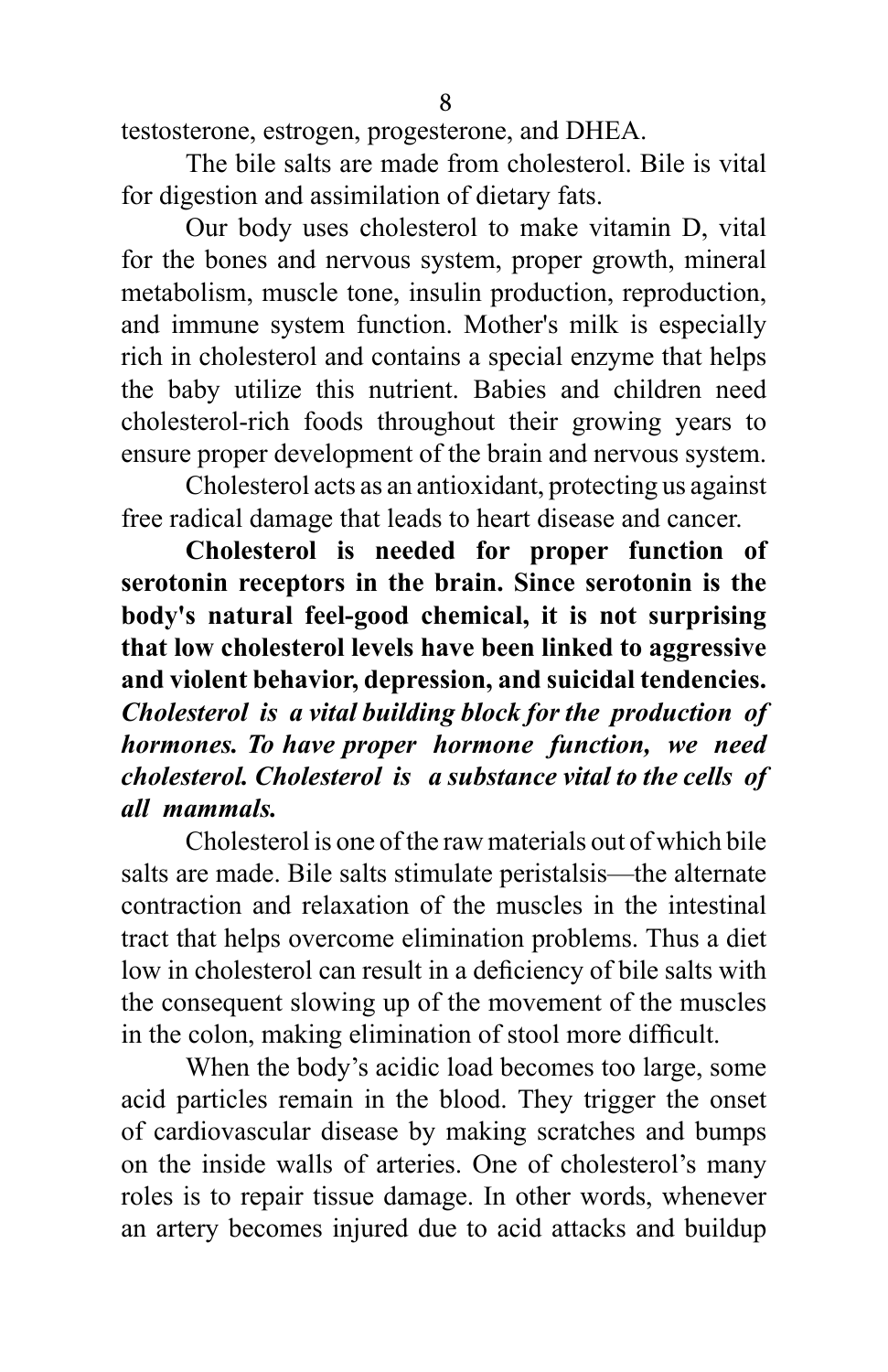of proteins in their walls, you can expect cholesterol to be there to help repair the damage as best as possible. These injuries are "bandaged" over with cholesterol. The immune system also patches the injuries in the lining of the vessels with calcified plaques to prevent life-threatening leaks.

These temporary measures prevent imminent death but set up the conditions for a heart attack. The cholesterol "bandages" and calcified plaques are more likely to become detached from vessel walls and trigger the formation of blood clots, which travel through the bloodstream to the brain and cause strokes. They also raise blood pressure, increasing the likelihood of heart attacks and strokes.

**Therefore, acidic waste in the body is main cause of strokes and heart attacks not the cholesterol. But pharmaceutical companies have deliberately blamed cholesterol as the cause of strokes and heart attack. On behest of pharmaceutical companies full force of the U.S. government, the media and the medical establishment, agencies to name a few, each has contributed to create relentless pressure to disseminate the cholesterol dogma and convince the population that high cholesterol is its number one enemy. Many of us are wrongly afraid of eating delicious foods that contain this necessary substance. The extensive promotional campaigns by the pharmaceutical giants have already brainwashed the masses to believe they need cholesterol controlling drugs to be safe from sudden heart attack.** 

There is no evidence that too much animal fat and cholesterol in the diet promote atherosclerosis or heart attacks. **Even if a doctor knows the truth about the cholesterol issue, these anxious patients brainwashed by propaganda of pharmaceutical companies will demand a prescription from him. Doctors under wrong assumption convert healthy people into patients.**

Even the healthiest people may have elevated serum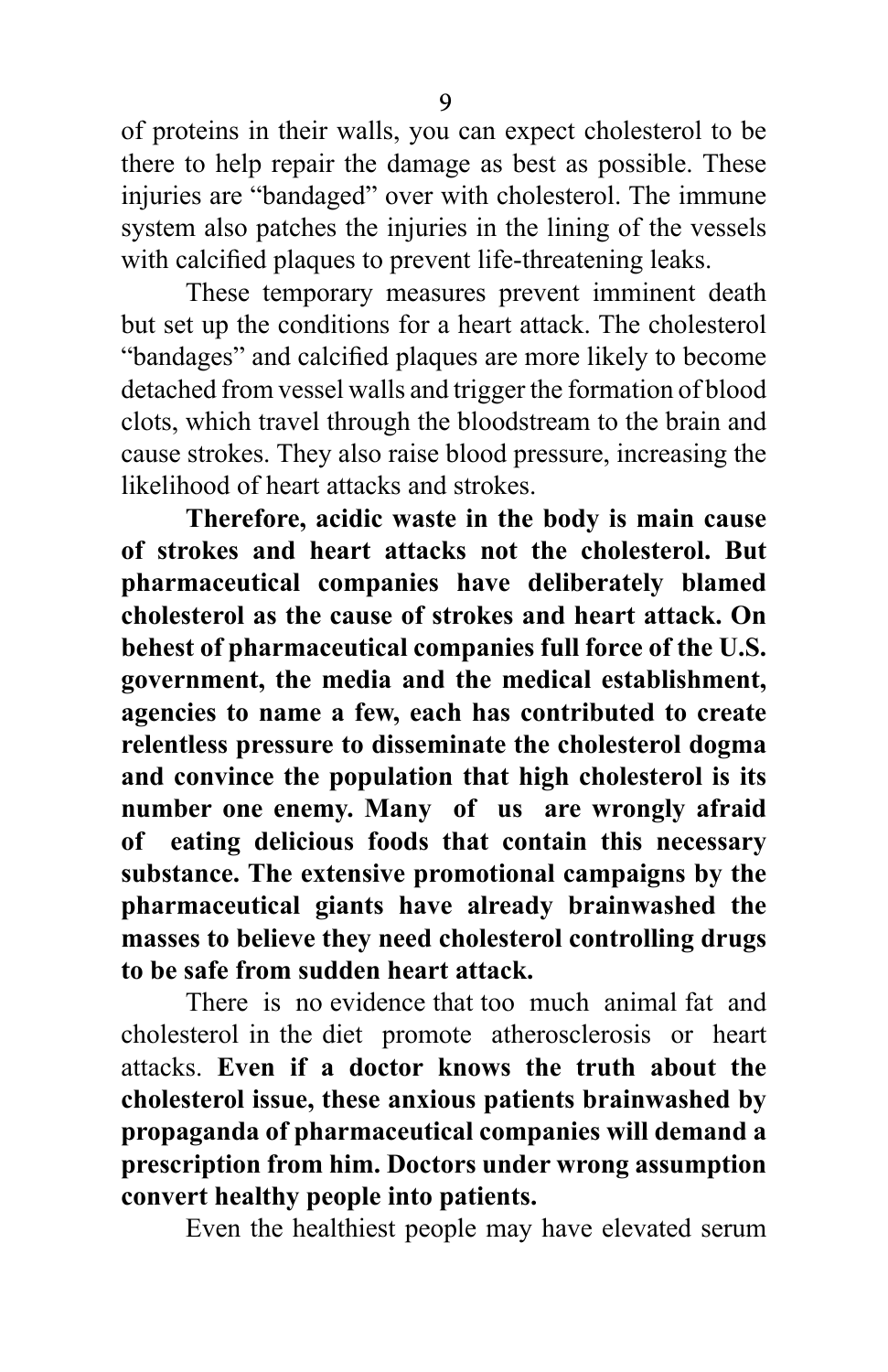cholesterol and yet they remain healthy. But they are instantly turned into patients when a routine blood test reveals that they have a "cholesterol problem." It may actually have a depressing effect on these healthy individuals to be told that apart from having to take side effect causing drugs to lower their cholesterol levels, they also learn that they will require regular checkups and blood tests. The worry-free, good life is now over.

**Do not believe the television, the newspaper, or the doctor who tells you that cholesterol is bad. Our body produces three to four times more cholesterol than we eat. When examined more closely, we will see that cholesterol from healthy fats is not dangerous and that cholesterol levels do not bear any relation to the prevalence of heart disease.** We need to be more concerned about low cholesterol, which is a major risk for cancer, mental illness, stroke, suicide, liver diseases, anemia, and AIDS. A low-cholesterol diet, by causing constipation, can pave the way for gall- stones.

**Unless people remain chronically sick, pharmaceutical companies can not continuously drain money from the people. Therefore they make people weak and chronically ill through unhealthy food and harmful medicines. Policy of medical industry is never to cure the disease but to control the intensity of symptoms to provide little relief through continuous medical intervention. Therefore, any cure by alternative therapies is violently resisted refuting them as unscientific. Such therapists are not only harassed by every possible means but in many instances they are killed.**

Whoever controls global food production will also control the world. In the name of progress and improvement of food production, the plan is to make every nation dependent on genetically engineered seeds that the world's leading food industries like Monsanto have produced and for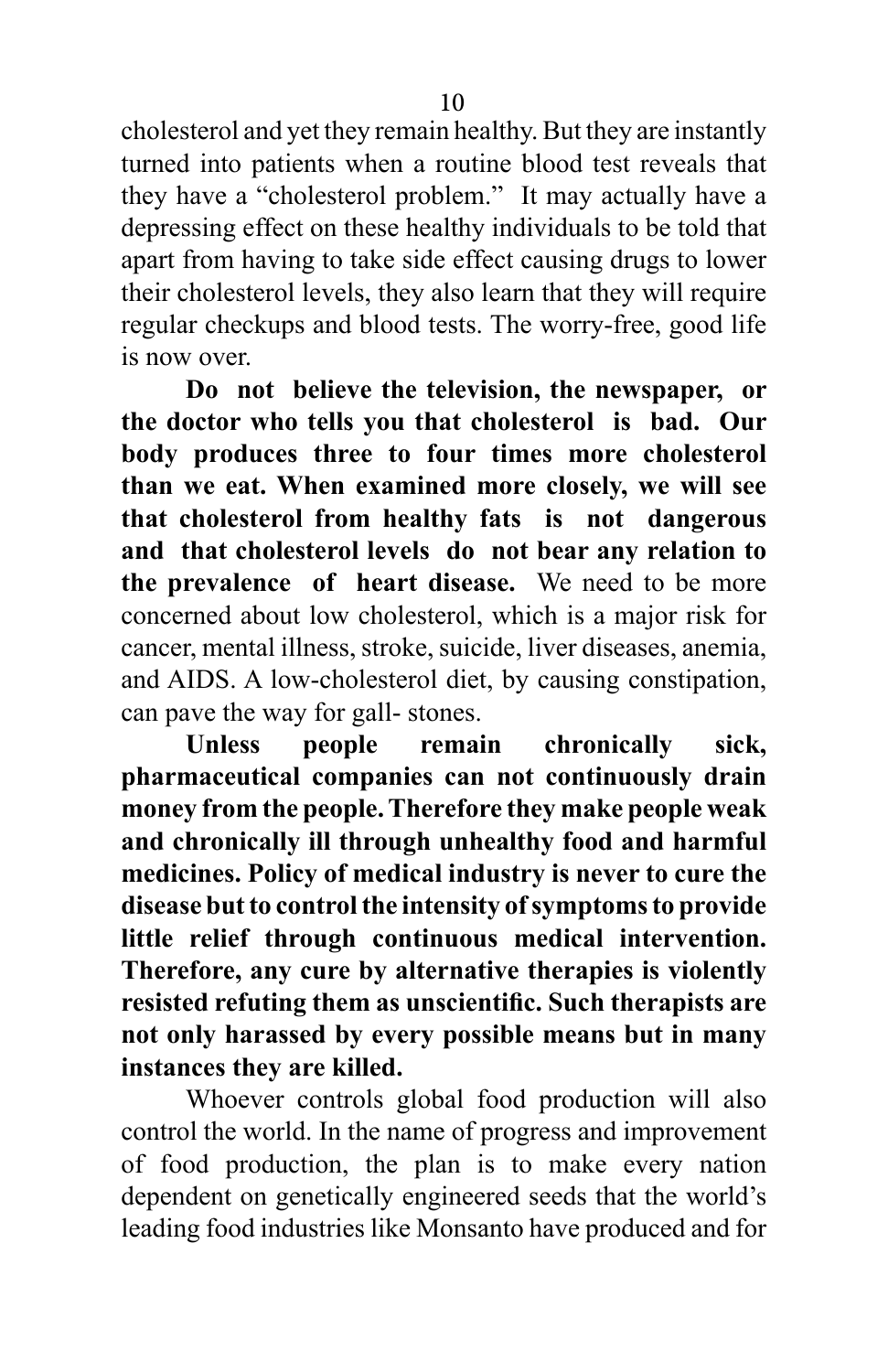which they own the patent rights.

**In order to ensure that their is no successful rebellion against them by the common masses who are becoming unemployed as a result of use of robots in every field, the wealthiest and most influential group of people in the world has no alternative but to drastically reduce the size of the world's population. Genetically engineered foods play a decisive role in this plan. They want to rule the remaining people by way of dictatorship. Unless the masses wake up, it is most likely that they are going to succeed in their plan.**

#### **Principles to Remember**

In order to come out of confusion and chaos created by contradictory information and assertions regarding health, the readers should remember the following principles.

#### 1) **Preventing disease and optimizing health is best policy than focusing on cure.**

Blood tests to become positive require a more deteriorated health condition. Cancer requires 20 years to appear positive in the medical tests. Thus, the medical tests will not reveal progression of disease. Therefore, depending on medical tests is harmful. Rather we should implement health optimizing measures which include proper nutrition, proper exercise and a healthy lifestyle. Focus your attention on sound health indicators rather than wrongly considering oneself healthy in the absence of the pathological symptoms to appear positive in the medical tests.

#### 2) **The root cause of the disease has to be addressed and not the symptoms which merely are the effects.**

**Futility of Treatment of Symptoms :-** Most of the currently used allopathic treatments only target the symptoms of disease (effects) as if they were the causes of the disease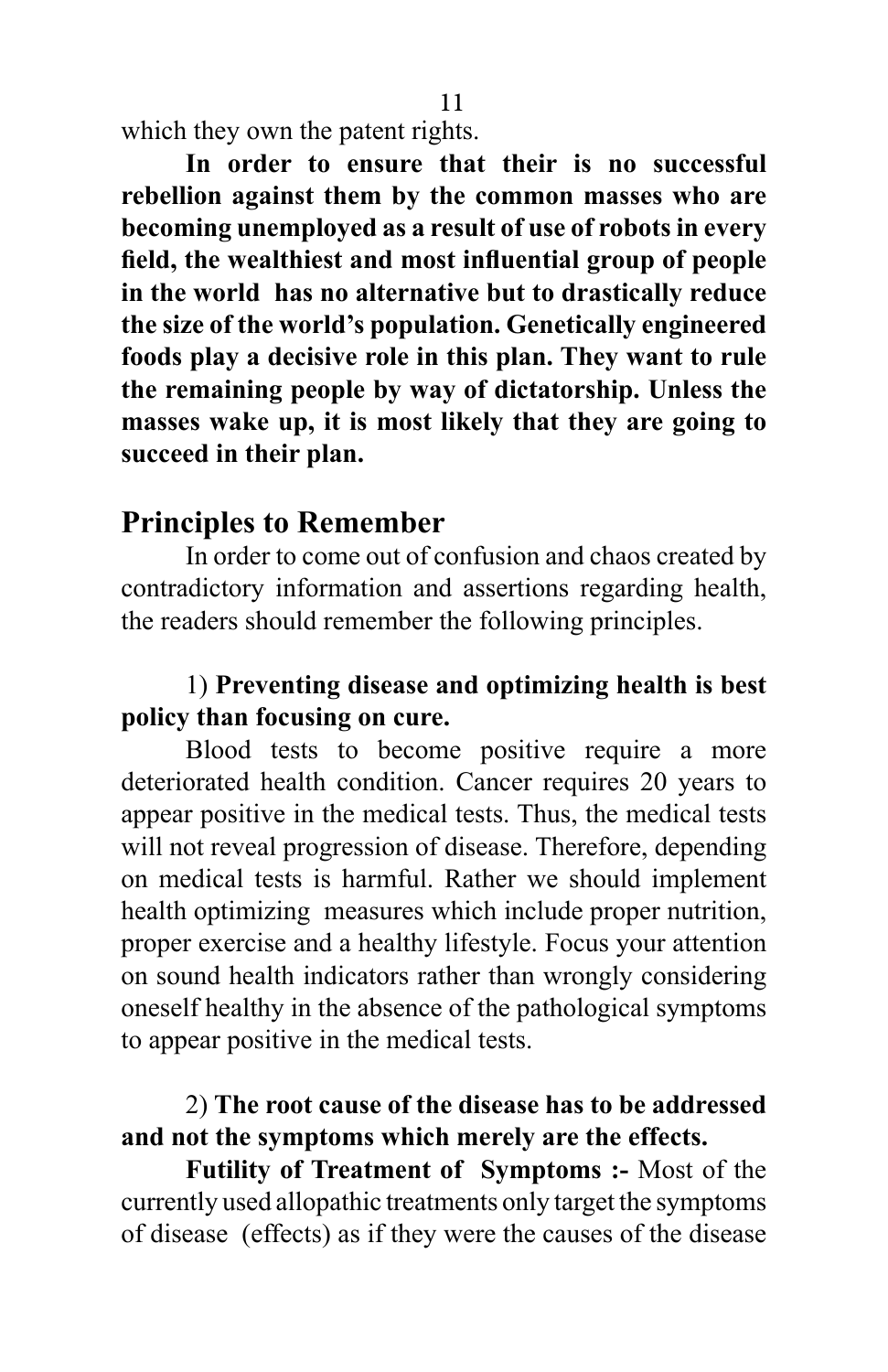themselves.

The causes of disease remain obscure to most medical practitioners and their patients. A stomach catarrh, for example, may initially show up as an irritation and then become an ulcer. After that it may be perceived as a hardening of tissue and eventually be diagnosed as cancer. Thus the symptoms of disease are highly changeable. In truth, there can never be two people suffering from gastritis who have exactly the same symptoms.

Modern medicine views almost each of these various symptoms as different types of disease, therefore, each of which is given a separate approach or treatment by different specialists. This makes the whole approach of medical diagnosis and treatment so complex since each new disease produces different symptoms that may vary from person to person. Therefore, the specialists are unable to identify the common cause of all these various complaints.

**None of these symptoms are diseases in themselves, they are all caused by something else, and without dealing with that something else the disease will continue to appear in other, seemingly unrelated, forms and variations.**

A physician may be able to stop a symptom by an antacid or a painkiller, and when the catarrh occurs he may give anti-inflammatory drugs. As the developing ulcer becomes unbearable, a surgeon may decide to cut it out. When the cancer appears, an oncologist may prescribe chemotherapy, radiation, or surgical removal of the tumor as well as the whole part.

**Many people in the western world have lost their ability to digest and utilize fat and protein due to damage caused by western allopathic drugs.** Aspirin has a blood thinning effect, a stroke or a heart attack may occur. Yet in the long term the drug not only fails to prevent such an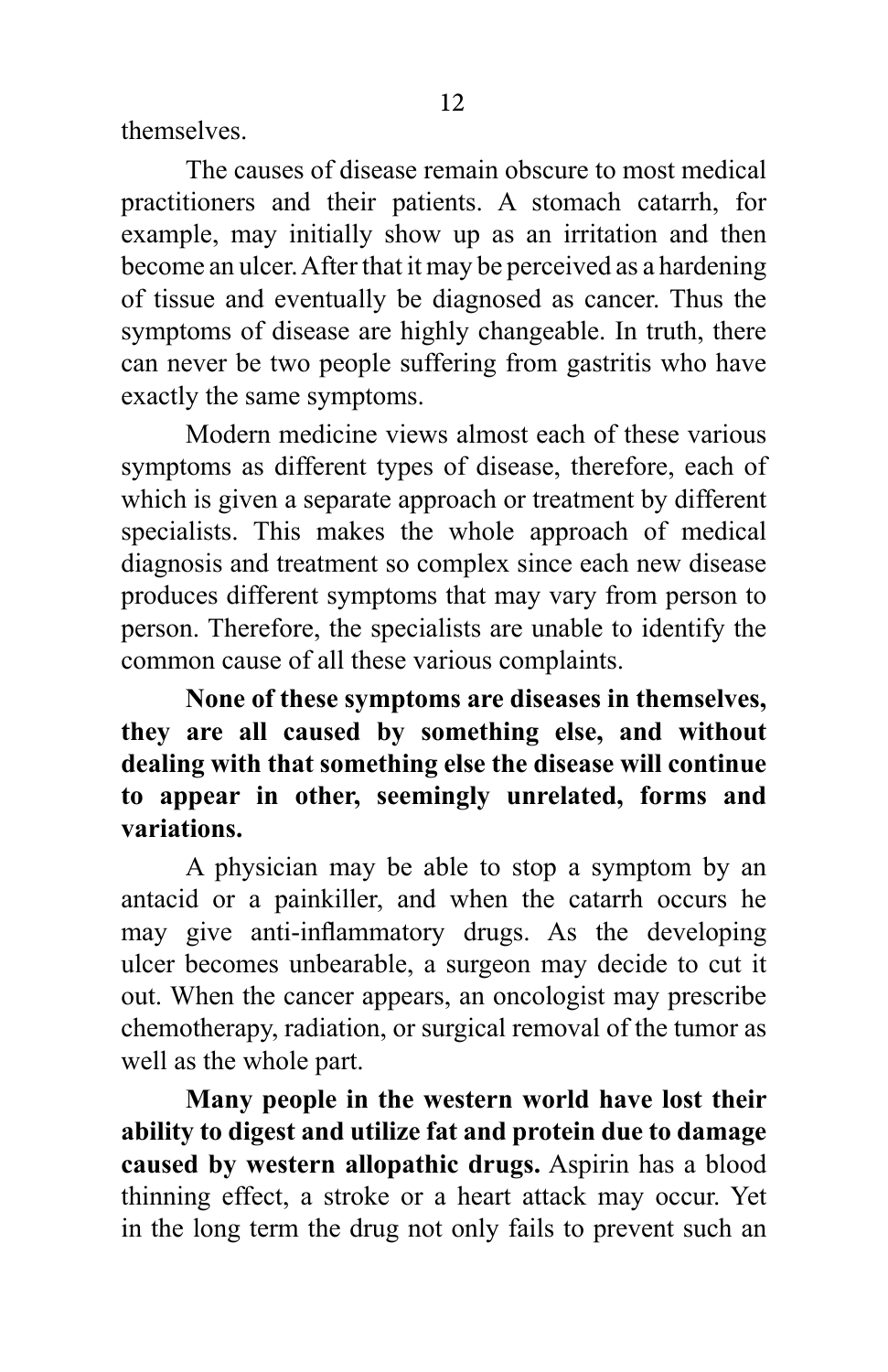incidence, but strongly encourages it. There is a heightened risk of deadly uncontrolled bleeding that comes with regular or excessive aspirin use. In addition, once aspirin treatment discontinues, the risk of suffering a heart attack is greatly increased. A major study linked aspirin to America's epidemic of macular-degeneration. The so often prescribed one aspirin a day routine makes your retinas more likely to hemorrhage. Besides, aspirin belongs to the same class of painkillers which were found to increase heart attack and stroke risk by over 50%.

**Diabetes has become such a dangerous ailment because it is treated on the symptom level rather than on the causal level.** If a non-insulin dependent type II diabetic gets an insulin shot, it can seriously harm or even kill him. And as surprising as it may be, a healthy person who receives insulin shots develops Diabetes, which is not so uncommon, given the high percentage of false positive blood tests nowadays. **Insulin injection is the very thing that keeps the patient from recovering. It continues to increase the cells' resistance to insulin, and forces the pancreas to destroy an ever-increasing number of insulinproducing cells.** "Once a diabetic, always a diabetic" is a sad consequence of medical intervention.

There is enough documentation to show that pain killing medication can have fatal side effects. It can cause gastrointestinal bleeding which kills thousands each year. Today we have millions of heart disease sufferers who out of ignorance and misguided trust in the medical system, FDA and drug industry believed that taking a little pill won't do them any harm. The revelation that this little pill can destroy your heart or damage your brain if you take it for more than 10 days may be no less than shocking. But people take medicine (?) to "get rid of that annoying pain."

**If an infection is treated through suppressive methods rather than supportive ones, chronic illness may**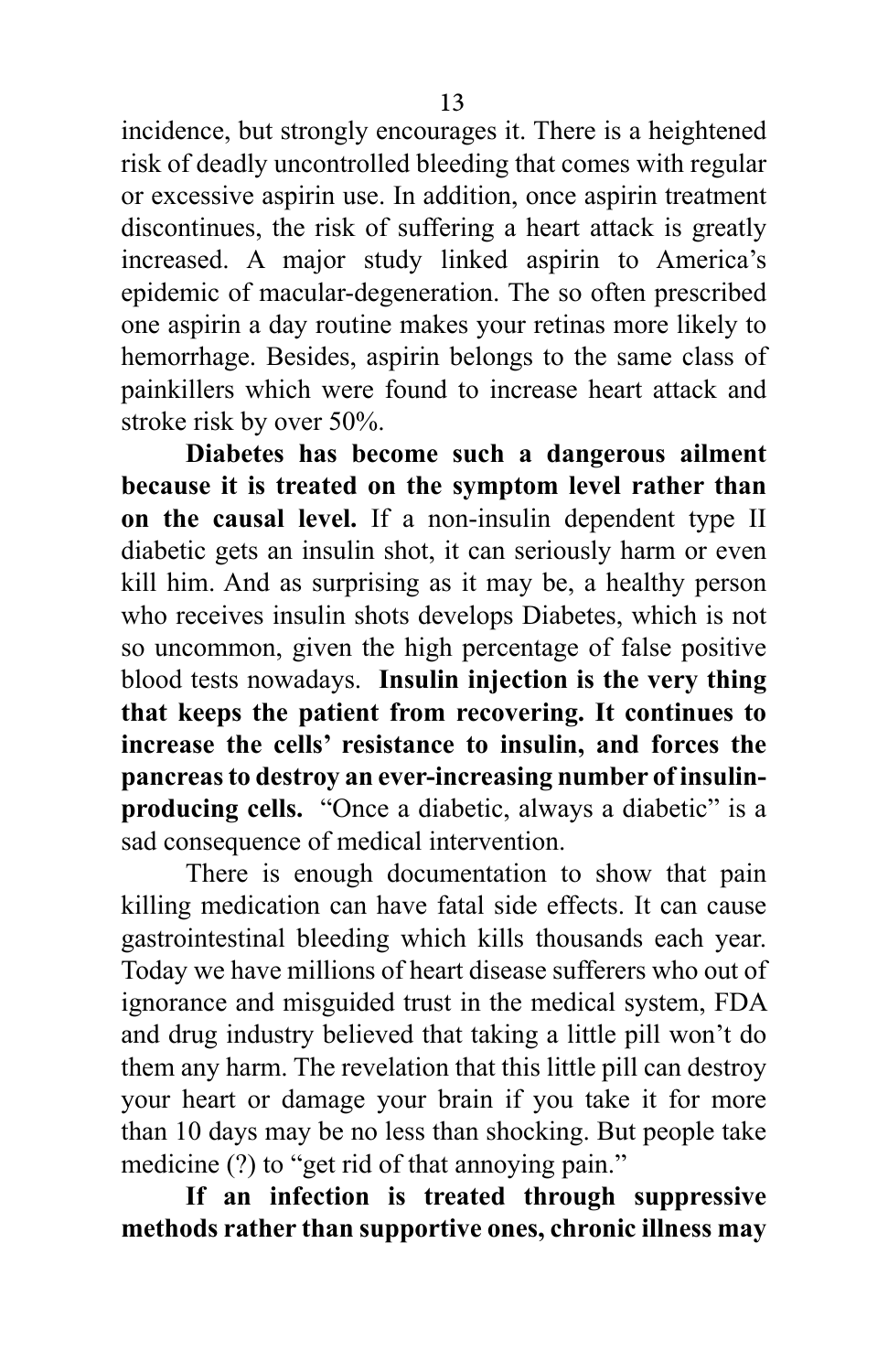**result. Chronic illness predisposes one to accelerated aging and premature death. The use of pharmaceutical drugs, which have nothing in them to remove the toxins in the blood and tissues, may even kill a patient.**

Most cancers occur after a number of repeated warnings. These may include headaches that you stop with pain killers; tiredness that you keep suppressing by having a cup of coffee, tea, or coke; nervousness you want to control through nicotine; medicines you take to ward off unwanted symptoms; seasonal head colds which you don't have time to let pass on their own.

**Allopathic intervention reduces the possibility of a spontaneous remission to almost zero because of its suppressive and debilitating effects.** Taking drugs in an attempt to ward off a head cold or an upper respiratory infection, has a strongly suffocating effect on the cells of the body. It coerces the body to keep large amounts of cellular waste products, acidic substances and, possibly, toxic chemicals from drug medicines, in the extra-cellular fluid (connective tissue) surrounding the cells. By repeatedly undermining the body's efforts of cleansing itself, the cells are increasingly cut off from their supply routes of oxygen and nutrients. This alters their basic metabolism and eventually affects the DNA molecule itself.

Considering that one third of men in the European Community have prostate cancer, but only one percent of them die not necessarily from the cancer. Research has revealed that allopathic treatment of the disease has not decreased mortality rates. On the contrary, survival rates are higher in groups of men whose "treatment" consists merely of watchful waiting, compared with groups undergoing prostate surgery. According to a number of studies, more men who are screened with the prostate-specific-antigen screening test, die from prostate cancer compared with those who are not tested. Therefore, it is questionable to treat it at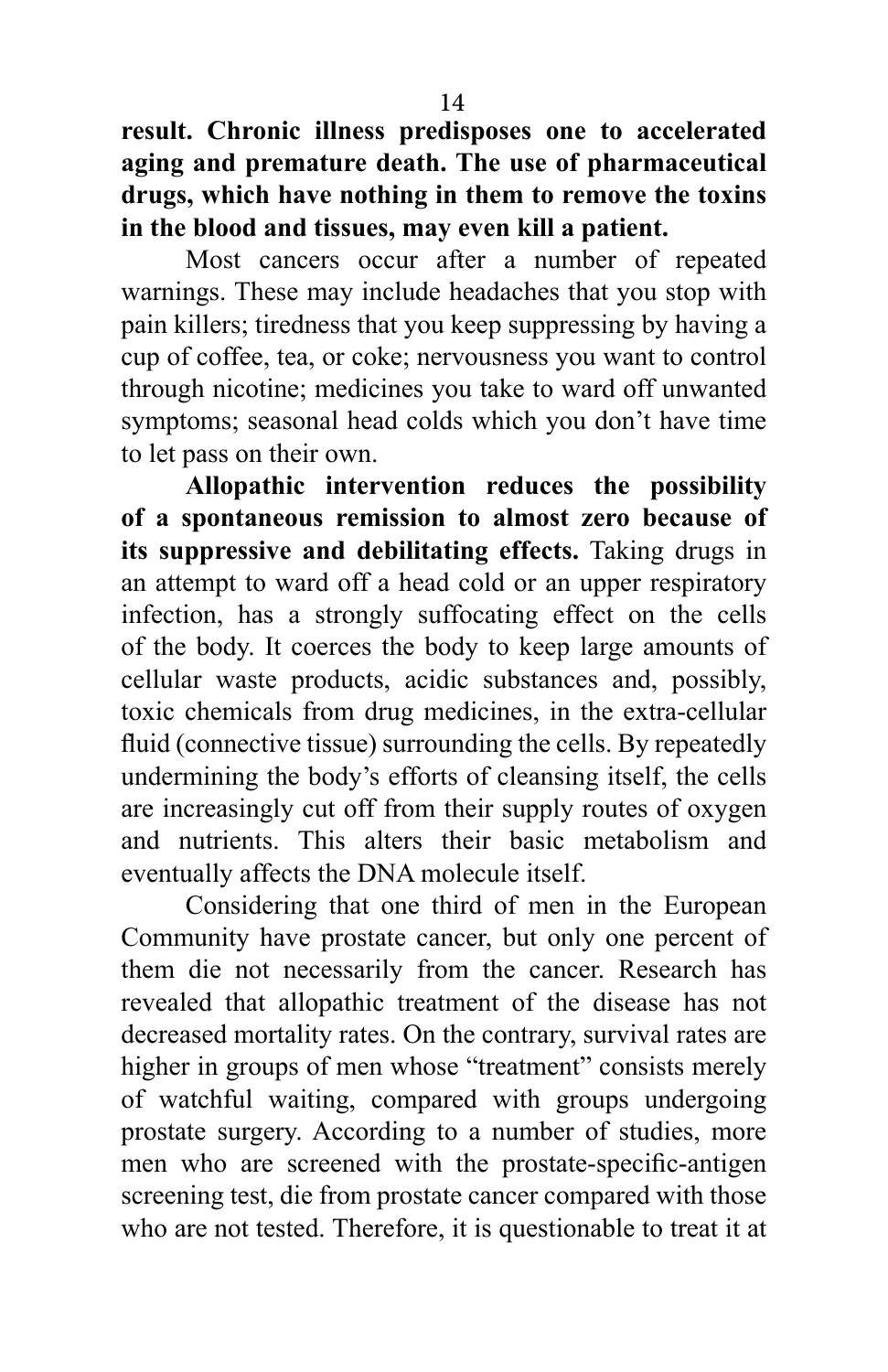all through the allopathy.

3) **Trust that there cannot be a better doctor in the world than your own body because it is equipped with the best pharmacy that has evolved through millions of years of evolution.**

*Body may be defined as a complex biological mechanism and a laboratory that in response to external and or internal stimuli, create biochemical changes in order to elicit an adjustive external as well as internal response.*

**Our ancestors ate what was available to them in their environment. They did not receive every nutrient, enzyme and mineral that their body needed. Rather their bodies being its own chemical factory produced them. The body being its own factory can make many minerals and even vitamins. Whatever it cannot produce itself, the trillions of friendly bacteria residing in our guts produce for us. Whatever the body requires in terms of nutrient complexes it is capable of producing them from even the simplest of foods. This may explain why certain North Mexican tribes can live on eating only corn (mainly starch) and some beans and be more healthy and fit than the healthiest and fittest individuals in the "wellfed" world. Out of necessity, their digestive systems are so sophisticated and efficient that they can produce everything their body needs from corn (and beans). In comparison, our bodies are so inefficient that they have even "forgotten" how to make essential vitamins and amino acids.** 

In time, the digestive system becomes increasingly dependent on large supplies of vitamins and minerals. And when suddenly there are not enough of them in the food we eat, the body begins to suffer from what is generally called a vitamin or mineral deficiency, which is just another word for weak digestion. We have cultivated our own dependency on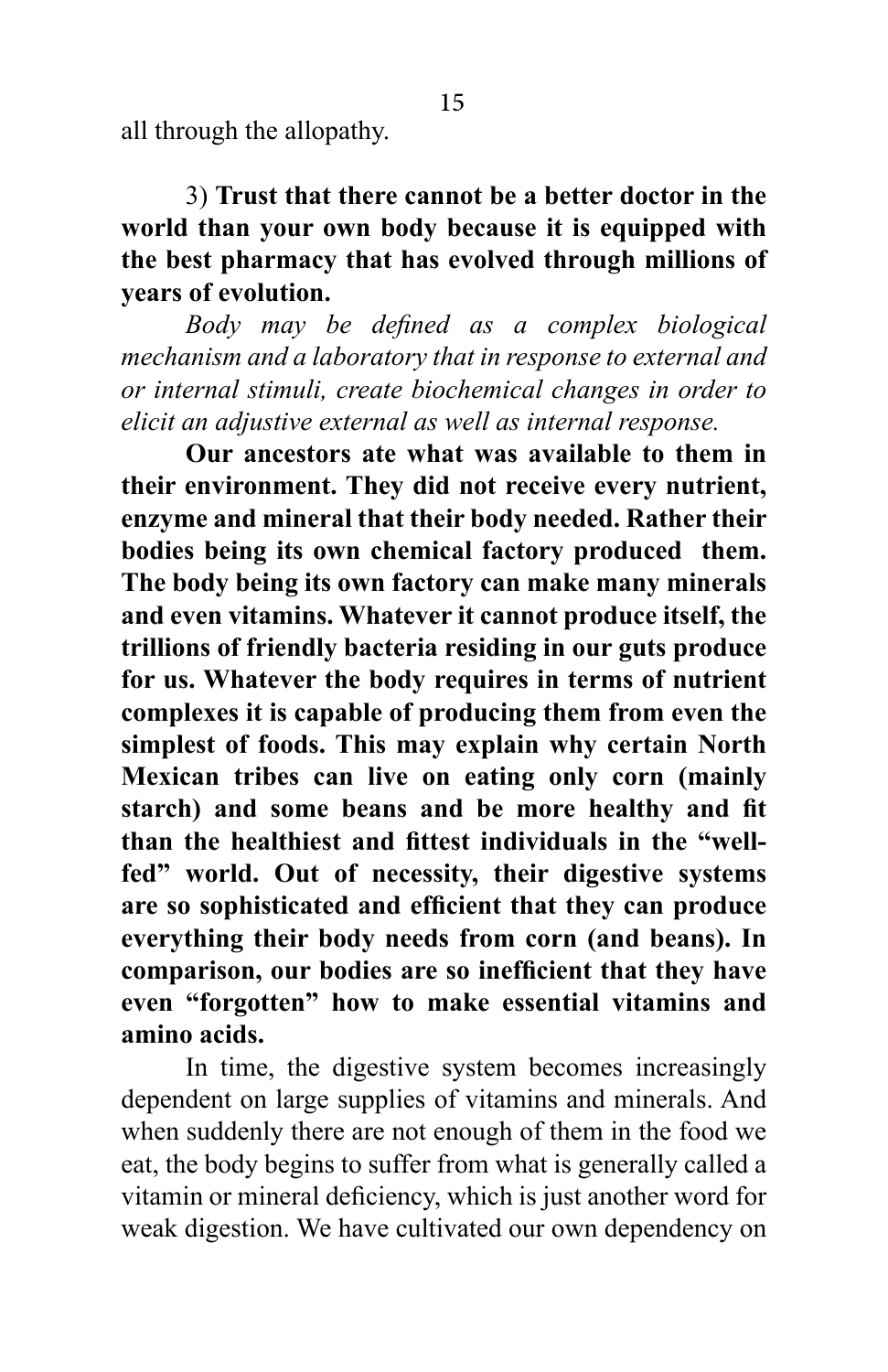large quantities of external supplies of these basic nutrients. Our time is characterized by lazy digestive systems.

**To make plants resistant against the bewildering number of possible enemies we give the plants synthetically derived poisons such as insecticides, pesticides, and other fertilizers to make up for the missing antibodies. Thus we have effectively impaired the plants' immune systems, and without our chemical assistance, most cultured plant foods would never reach the ripening stage. Same applies to human beings. By contrast, the wild-growing herbs have retained their immunity and know very well how to survive. They contain potent medicinal substances, which are nothing other than the plants' antibodies.**

Our physical needs, emotional state, behavior, digestive ability, environmental factors, geographic conditions, and many other influences determine what kind of food, of what quality and how much of it our body requires each new day. We are not a machine that runs with one specific fuel oil; we are living organisms changing every moment according to uncountable influences.

One of the main reasons for decreased availability of calcium in the body is diminished bile secretion in the liver due to accumulation of gallstones in its bile ducts. Without enough bile, calcium cannot be absorbed properly. To meet all the calcium requirements of the bones the body has to rely on its own abilities to produce this mineral. For example, the enzyme alkaline phosphatase works with magnesium to produce calcium-crystals in the bone.

By increasingly relying on the body's wisdom and natural instinct regarding the choice of food we can break out of the man-made, restrictive rules of nutrition and discover what we really need to nourish ourselves.

#### 4) **Mind and body both influence each other.**

Our thoughts, feelings and emotions cause profound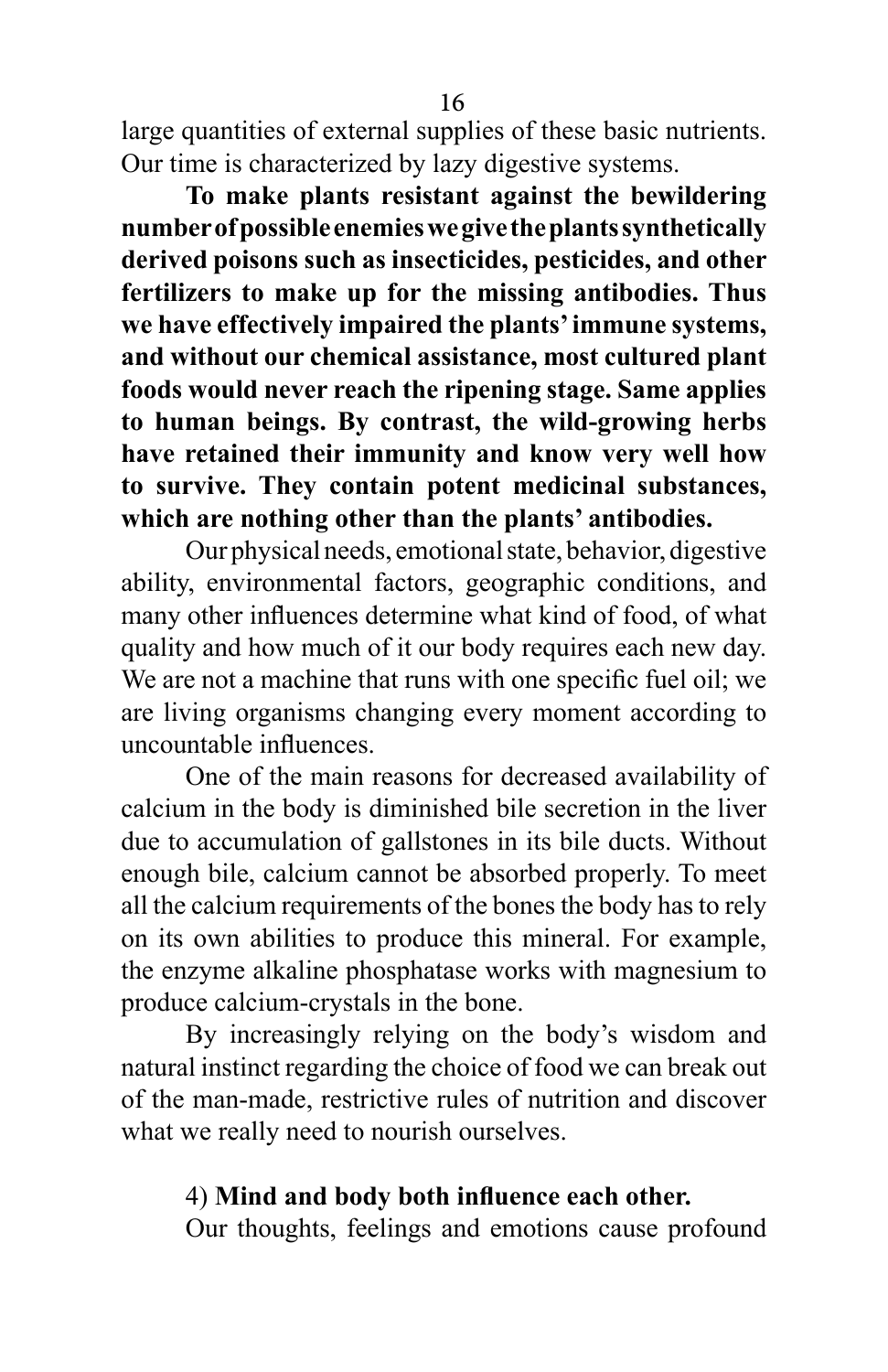changes in our body, mind and spirit. Consoling and loving words received from a dear friend while desolate we feel encouraged, uplifted, more relaxed and energized. On the other hand, when a bad news such as a loved one being involved in an accident, the fear may have a paralyzing effect. But then, someone brings the information that the loved one escaped unscathed, all of a sudden, the paralyzed tense condition ceases and is replaced by a deep sense of relaxation, joy and increased physical strength. One split second was enough to trigger a profound internal transformation that changed everything from within.

Whatever happens in our emotional body also occurs in our physical body. Eating while being emotionally upset suppresses the secretion of balanced amounts of digestive juices. The bile flora particularly is altered when feeling angry and unhappy. Constant emotional strain leads to stone formation in the liver and gallbladder. The effects of emotional stress or unhappiness can severely impair digestion, elimination, and immunity, thus leading to a dangerously high level of toxicity in the body.

#### 5) **Foods contain nutrients as well as toxins. Therefore, carefully eat to benefit from them.**

Plants contain poisons or toxins in order to protect themselves from microbes, animals and humans. They use prickly thorns, poison as in the case of the deadly nightshades, or they envelop themselves in a wax-covering that is impenetrable for microbes. If microbes do somehow manage to enter the plant's interior, inborn defense mechanisms begin to destroy the invaders. Plants also have an immune system to ensure their own survival and health. Plants also produce antibodies of which 20,000 kinds are known to date. These antibodies, when ingested animals or humans can become sick. This stops animals from eating these plants. Many animals do not eat certain plants. In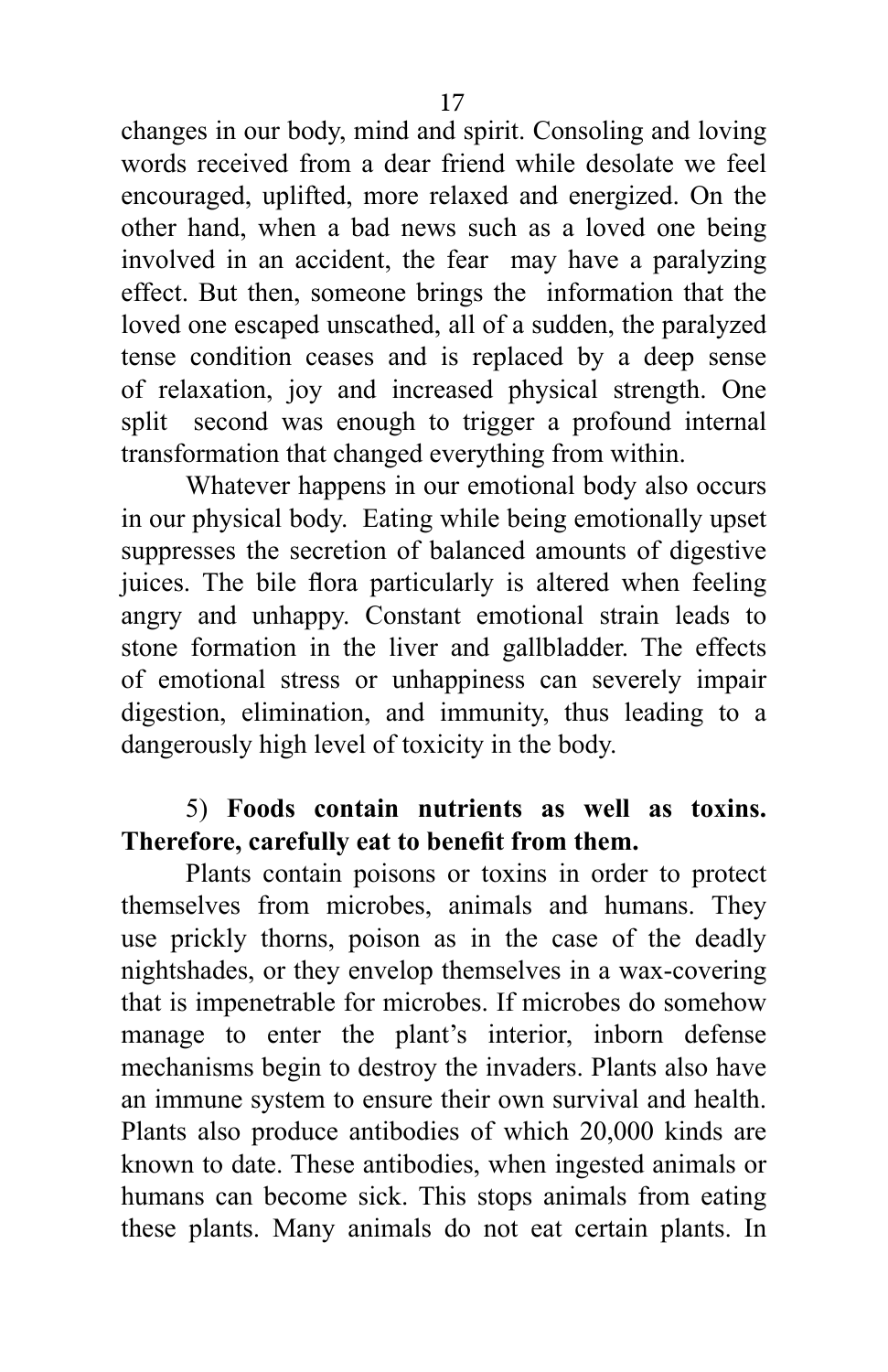wheat harmful substances such as phytic acid and gluten are found. Soya bins contain harmful chemicals. Castor seeds and apple seeds contain deadly poison ricin.

6) **Everybody's body chemistry and nature of his problem is unique. Therefore what applies to one person may not apply to other.** For example, people have different food habits. North Indians find it very difficult to eat south Indian food and vice versa.

Particular medicine produces different effects on different persons. Therefore the science of psychopharmacology has evolved. There are no people on the planet with exactly the same vitamin requirements and absorption rates. What may be normal for one person may not be normal for another, which makes the "standardized vitamin requirements for all" questionable. Nobody really knows how many vitamins are good for us because the requirements, constitutions, and absorption rates for vitamins differ from person to person.

Vitamins need to be digested before they can be made available to the cells and tissues. Once a person's digestive ability has diminished due to congestion of liver bile ducts with stones, foods and vitamins can no longer be digested properly. Complicating the absorption issue is the fact that our body's ability to absorb nutrients is not necessarily the same from one day to the next. All this makes official nutritional figures highly unreliable and speculative.

#### 7) **Never ignore your body signals. Listen to your body signals and act accordingly.**

Form the preceding principles it becomes obvious that what is good for your body may not be good for another person because our body chemistry may differ. What is better for a person can be judged only from understanding what are the effects of a particular treatment, diet or physical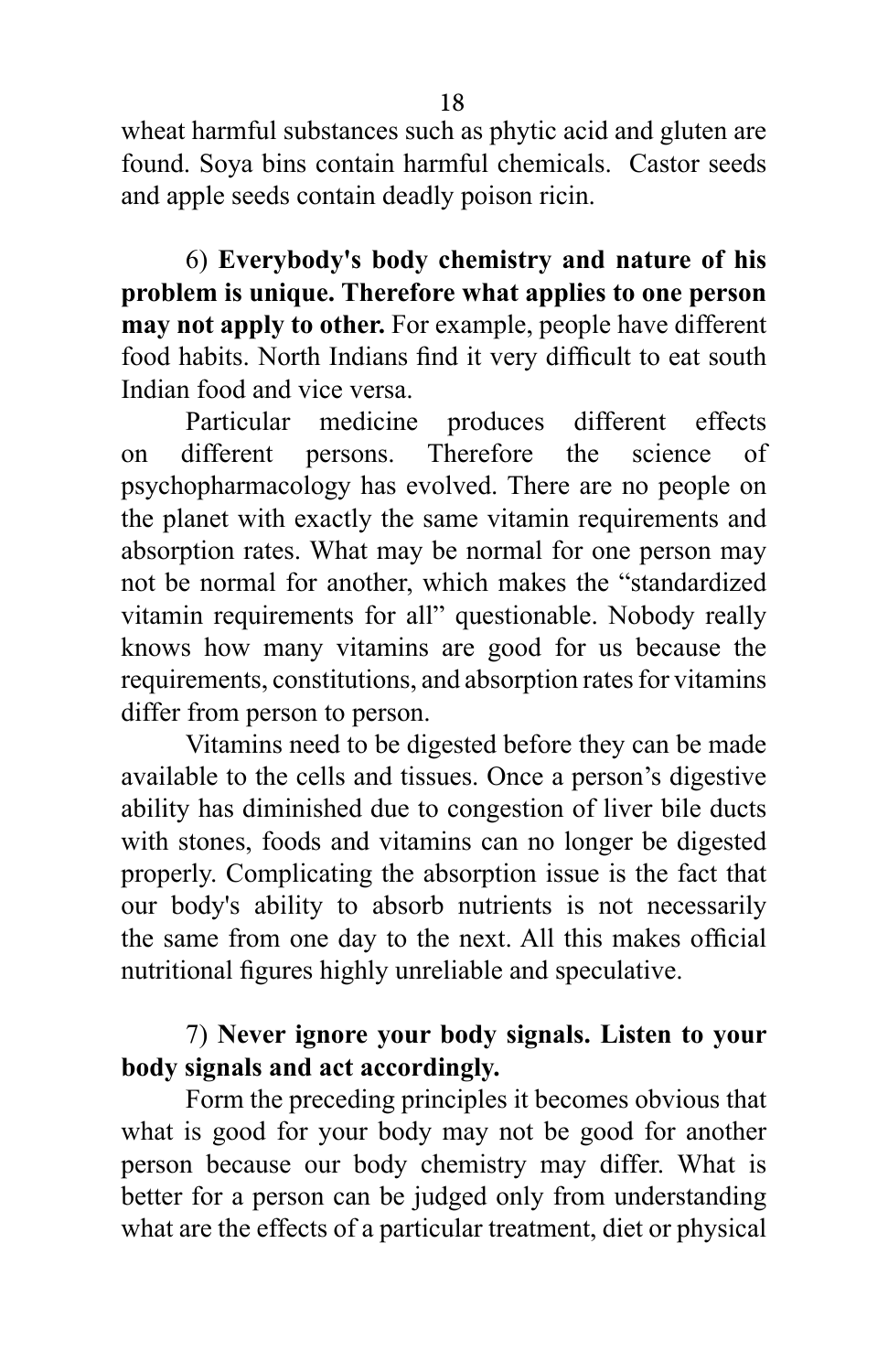activity on the body. If something is wrong body gives you indications. One must learn to understand and interpret correctly the signals of body. In order to understand genuine body signals from the harmful body cravings such as drug addiction, craving for fast food, craving for sugar, craving for beverages containing caffeine and other such substances, etc we must do research to be well informed of them.

Our body feel contended and happy if everything is going right way. If one does intense physical workout body may suffer from injuries and the progress will diminish. Body then give signals of effects of exhaustion and deterioration. Accordingly one must give body proper rest for healing, change exercise program in such a way that its effects are positively optimal. This may be achieved through rescheduling exercise program many times.

There is a controversy whether we should be vegetarian or non-vegetarian. Research pros and cons of every health issue being debated. Take a rational decision and choose an appropriate approach that minimize cons and maximize pros. The major objection against eating animal flesh is that it is difficult to get digested. The advantage of eating nonvegetarian food is that we obtain certain nutrients which we may not obtain from the vegetarian diet. The best way is to find out what is the reaction of your body over a specified period of time to animal food that is well-cooked to facilitate its digestion and is ate along with plenty of vegetables so that digestion and elimination is smooth.

To test controversy of raw food vs cooked food, we can eat cooked vegetables but can drink smoothies of certain vegetables in desirable quantities along with other food that facilitate absorption of available nutrition in the food being consumed. Similar eclectic approach should be followed for other food controversies.

There is a controversy how much water should we drink ? The debaters did not consider body size, weather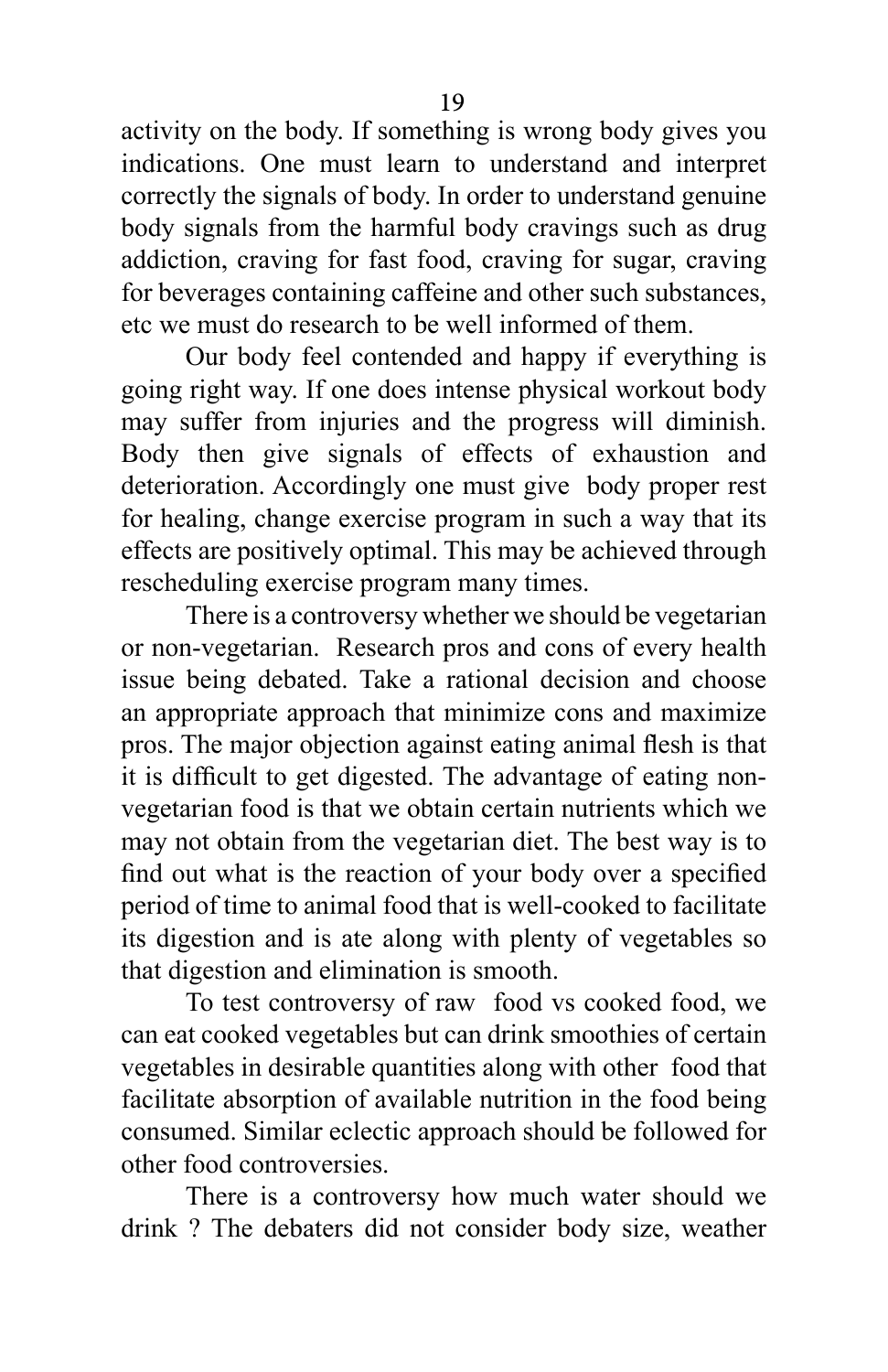and physical conditions of a person. Therefore, experiment safely and decide it from your own experience.

It is argued that drinking water while standing is harmful, while drinking water in sitting position is beneficial. Why not drink water in sitting position because doing this does not tax us anyway. If at certain occasions we have to drink in standing position then take very small sips to minimize the alleged harm.

#### **8) Do not imprison yourself in any particular dietary type or dietary convictions.**

We should not imprison ourself in categories such as vegetarian, non-vegetarian, vegan and so on. Anything that is beneficial to our body we should consume it. If you ban a particular aspired delicious food because it is harmful, your mind feels deprived of it. This is not good for our mental health. Therefore, once upon a blue-moon we should enjoy such a food, coffee etc and then return to our healthy routine. Under such circumstances you should attempt to neutralize effects of harmful diet and drink. Under such circumstances our body on its part may also battle against harmful dietary substances. Our body then might develop distress for such food and drinks so that we do not wish to consume them.

#### **9) Improve Health in all dimensions of physique.**

We should aim to improve our health in all its dimensions. They are as described below.

i) Enhance Physical Power :- When we make our muscles strong through weight exercise they grow and our physical power increase. You can also use instrument like Bullworker for muscle exercise in the absence of weights.

ii) Enhance Endurance (Stamina) :- While power refers to how much weight you can lift or how powerful punch you can throw, the endurance means how long you can keep on lifting weight or throwing powerful punches.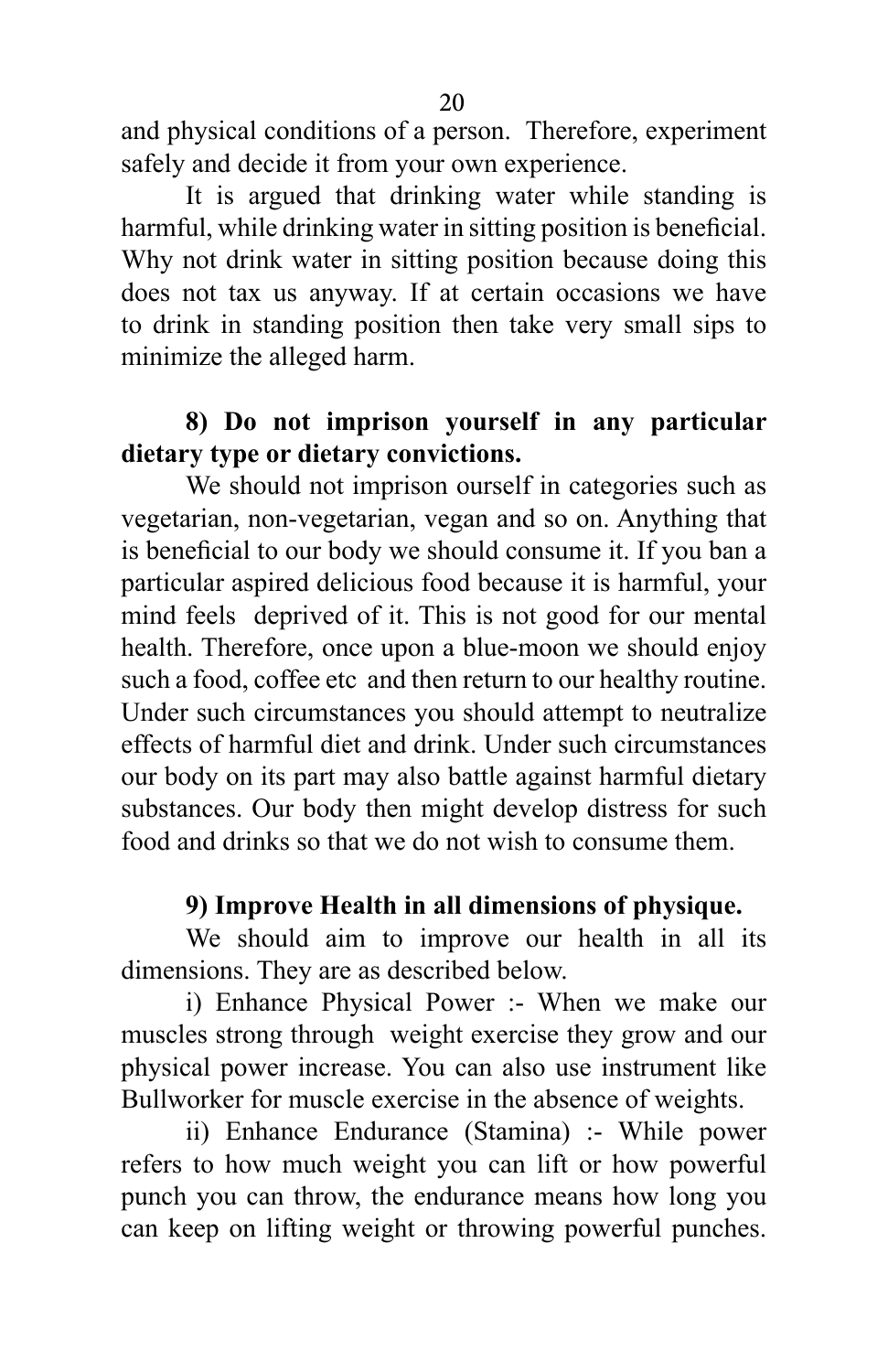Body endurance is achieved through practice over several months or years.

iii) Enhance agility (speed) :- Agility refers to reaction time of a physical activity. Agility or speed refers to how quickly you can lift weight or throw punches. Agility training is training of our nervous system as well.

iv) Enhance body flexibility :- Our body should be flexible so that we can move our body parts to their maximum potential. Body stretching exercises not only improve our body flexibility but also make our muscles relaxed and optimally functional.

v) Enhance physical balance :- Our body should be able to maintain center of gravity in all body positions so that it retains perfect body balance. Various balancing exercises enhance our body balance.

When we work on all the above mentioned five dimensions of health, our body becomes perfectly healthy neuro-muscularly. It enhances our sexual performance and satisfaction. Longevity develops.

**10) Deep breathing :-** because of stress and anxiety people have developed a habit of shallow breathing viz chest breathing. Instead we should breath through the stomach (deep breathing). Shallow breathing does not make use of lower lungs therefore, our body will get less oxygen and will deprive body cells. Unused lower lung stores mucus, bacteria and toxins and may cause asthma and other respiratory problems. While deep breathing (stomach breathing) make use of complete lung portions. As a result more oxygen reach to every part of body. This will enhance overall health. Regular exercise develops habit of deep breathing because in exercise body needs more oxygen and therefore it compel body to deep breath. When not exercising, we must always be cautious about deep breathing.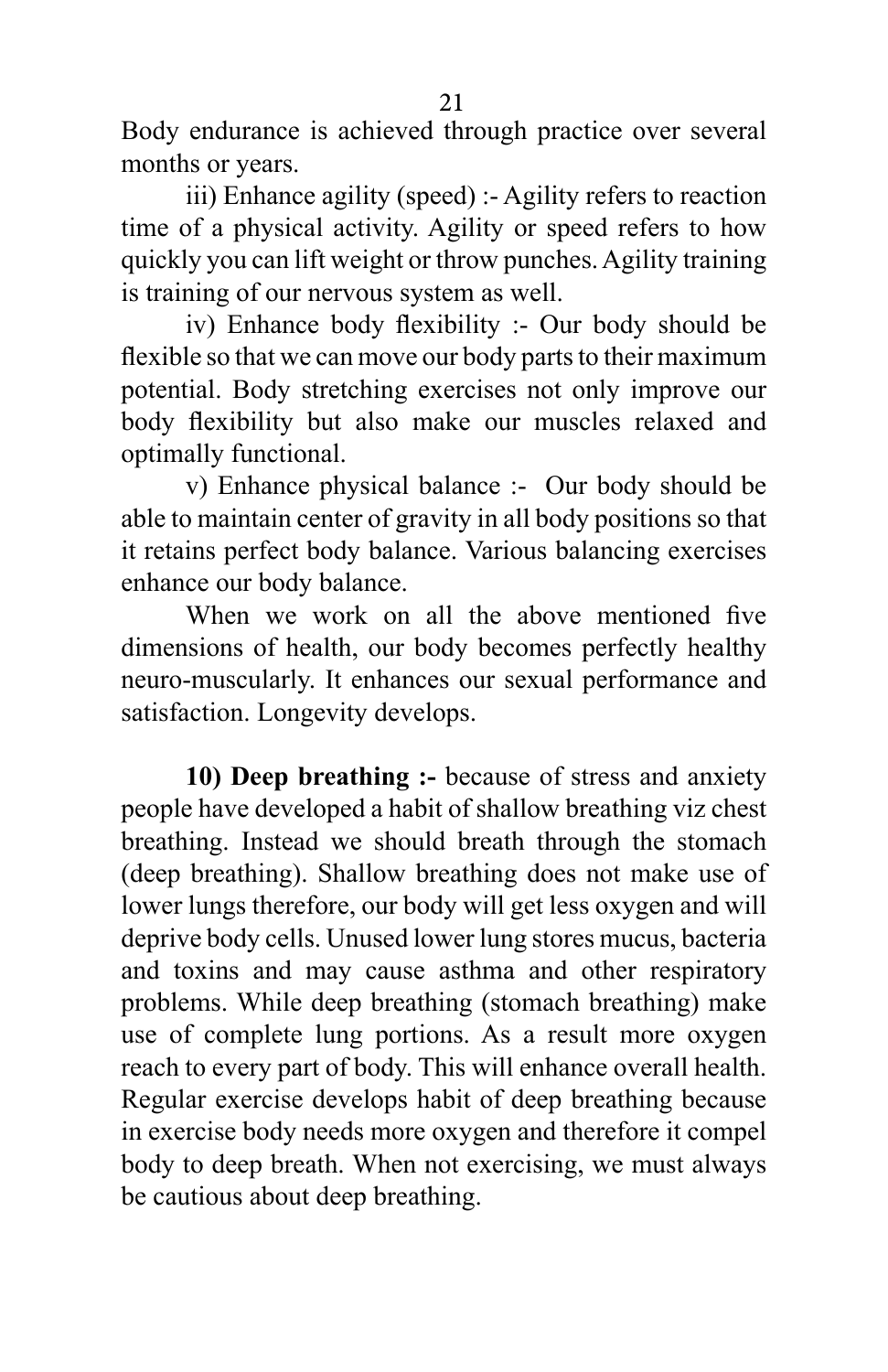**11) Improve your Posture :-** Perfectly erect body posture enhances confidence, helps in getting rid of anxiety and stress, and improves overall personality. Erect body posture adds few inches to your height. It helps in maintaining deep breathing.

Erect posture requires that our abdominal muscles become strong, without which you can not retain erect posture. If your spine is bent, your stomach may come out, it will put strain on your spine and may cause injury do spinal disks. It will keep abdominal muscles weak. Therefore, doing regular exercise and specially abdominal, chest and shoulder exercise is important. Stretching exercises must become essential part of your exercise program because stretching relaxes loosening stiff muscles and maintaining enhanced blood flow that recover muscles from any injury and help them to grow.

Deep breathing and well erect body posture go hand in hand. You can research 'you tube' to find out good body posture exercises.

### **Chapter II Some Medical Conditions**

#### **Cancer**

Cancer is any malignant growth or tumor caused by abnormal and uncontrolled cell division. It may spread to other parts of the body through the lymphatic system or through the blood stream.

The DNA in each cell makes use of its six billion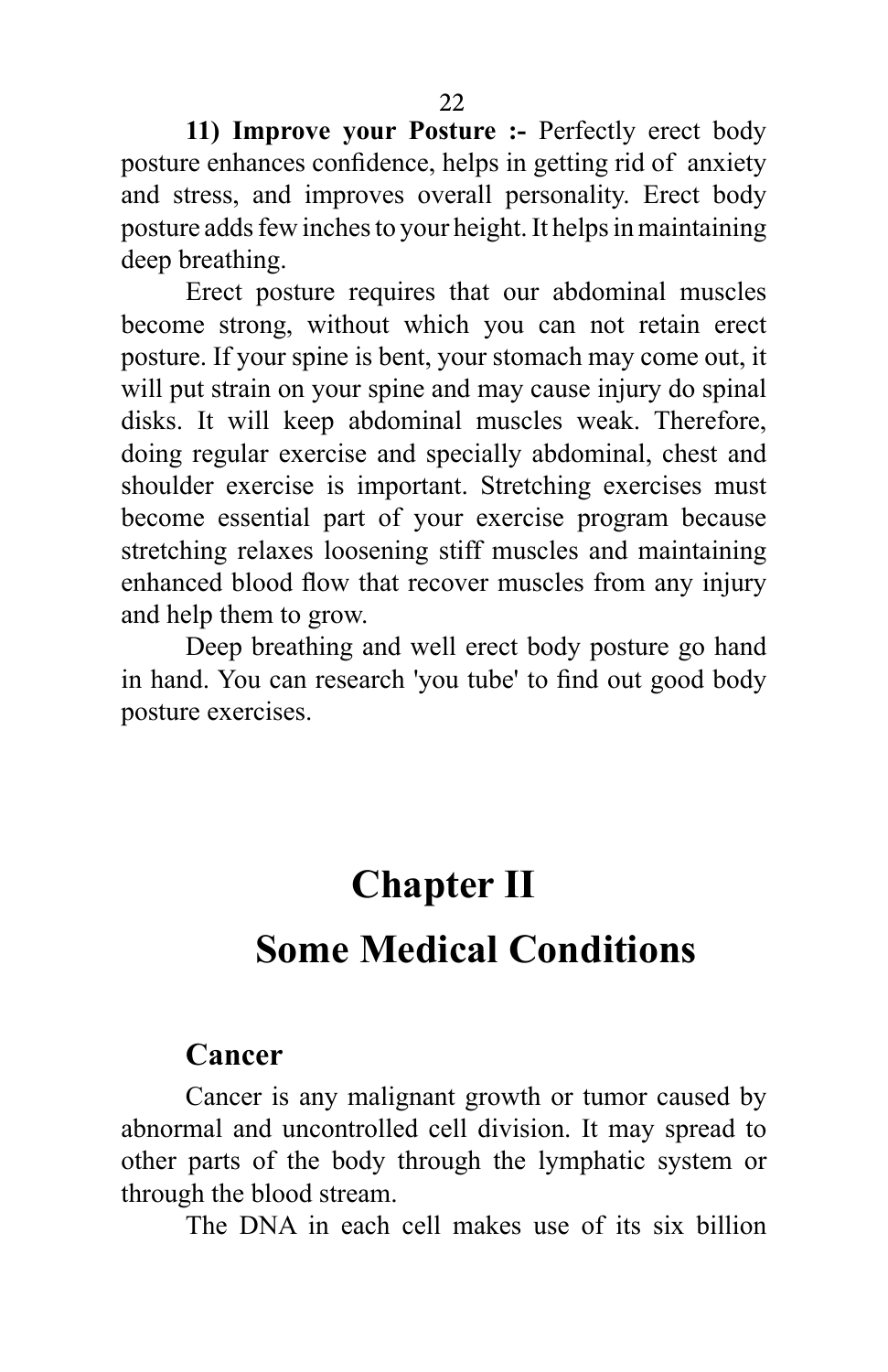genes to mastermind and control every single part and function of the body. The basic instinct of each cell is to survive. Without the adequate supply of vital nutrients, the DNA is left with no other choice than to alter its genetic program in order to guarantee the cell's survival. To survive in an acidic, unsupportive environment, the cells are forced to mutate in order to sustain. Mutated cells can survive in toxic environment within the body.

**Function of the Cancer :- The Cancer cells develop** only where there is high toxicity (acidity). They have mutated to be able to live in a toxic, non-oxygenated environment, and to help neutralize at least some of the stuck metabolic waste, such as lactic acid, and decomposing cellular debris. In fact, cancer cells help a highly congested body to survive a little longer than it would without them. If the body dies, it is not because of cancer, but because of the toxicity.

Given the circumstances, it would be a fatal mistake by the immune system to destroy these types of "estranged" cells as they are doing part of the immune system's work. Without the tumor's presence, large amounts of septic poison resulting from the accumulated corpses of dead cells would perforate the capillary walls, seep into the blood and kill the person within a matter of hours or days. The body has to exert a lot more effort in maintaining a tumor than eliminating it. If it were not forced to use cancer growth as one of its last survival tactics, the body would never opt for this final form of self-preservation.

Cancerous growths are anaerobic, which means that they develop and survive without the use of oxygen. They leach more nutrients such as glucose, magnesium and calcium from the connective tissue, etc than they would need to if they were normally growing cells. Their healthier neighboring cells, however, begin to gradually waste away in the process, and eventually an entire organ becomes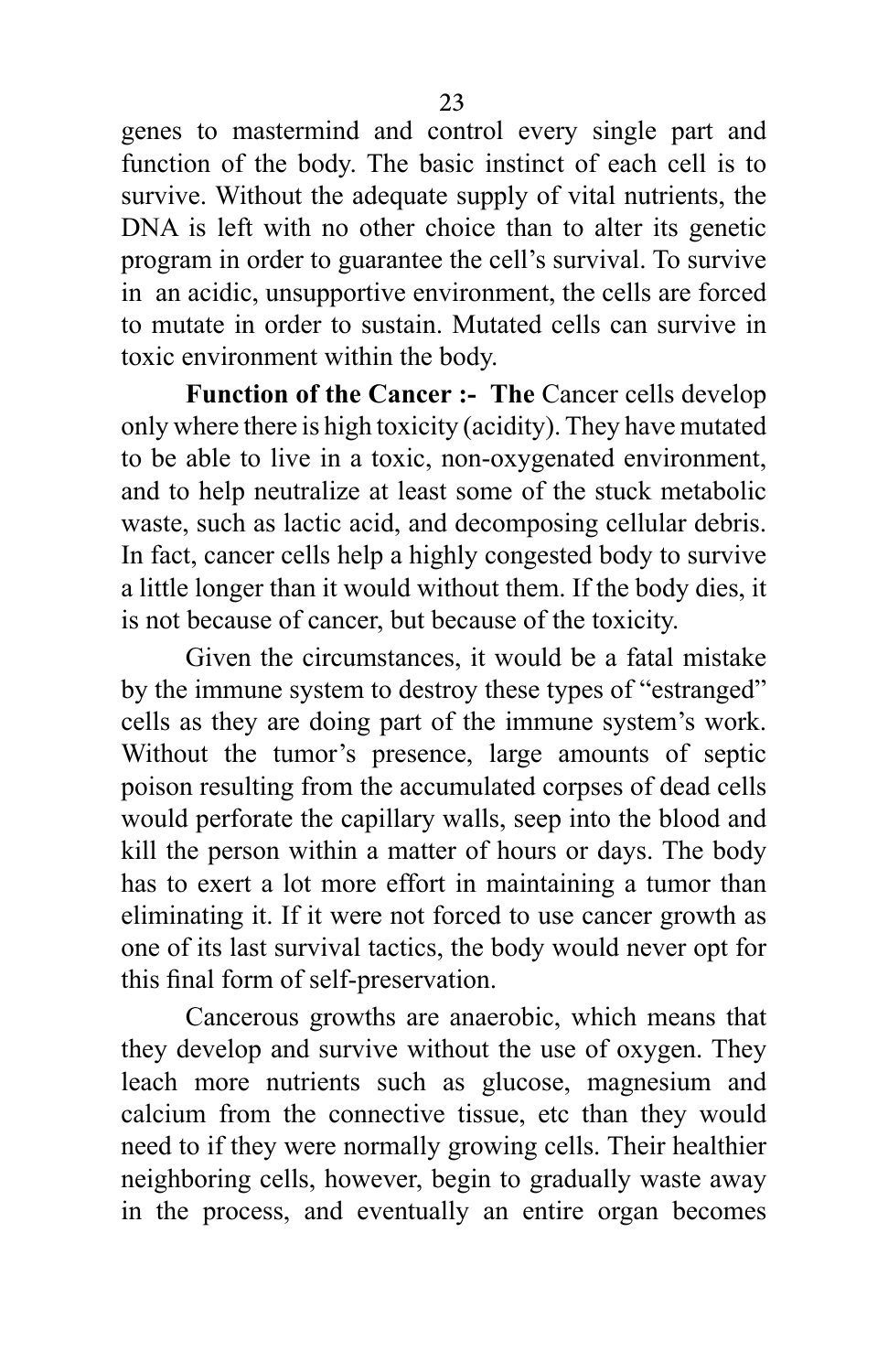dysfunctional due to exhaustion, malnutrition, or wasting.

Cancerous tumors always look for more energy to divide and multiply cells. Sugar is one of their favorite energy-supplying foods. Craving sugar reflects excessive cell activity, and many people who eat lots of sugar end up growing tumors in their body. **Eating regular sugar feeds cancer cells, but starves healthy cells. Obviously, sugarrich foods and beverages, such as chocolate, ice cream, and sodas, etc should be avoided. Milk, yogurt and cheese should also be avoided. Cancer cells thrive on milk sugar (lactose).** 

**Psychological causes :- Cancer cannot occur unless** there exists an underlying pattern of deep-seated frustration and lack of self-respect. **The real cancer is a trapped and isolated emotion, a feeling of "having no choice." It is known that widows and people who are socially isolated, or have nobody to share their deepest feelings with, are the most prone to developing cancer.**

For fear of not being loved or liked by others, including her parents, person named Mary targeted these negative emotions at her own body. Her toxic mind translated into a toxic body, and it threatened Mary's very survival. Having suffered from poor digestion and constipation for nearly all her life, Mary's body was practically deprived all of these natural antidotes to cancer cells.

#### **Diabetes**

**Type I Diabetes :-** It is defined by the absence of insulin due to the destruction of insulin-producing cells in the pancreas. In type I Diabetes, the cells are deprived of glucose because insulin is not available. The function of insulin is to carry sugar into the cells. Type I diabetic persons are dependent on insulin injections to control their blood sugar levels.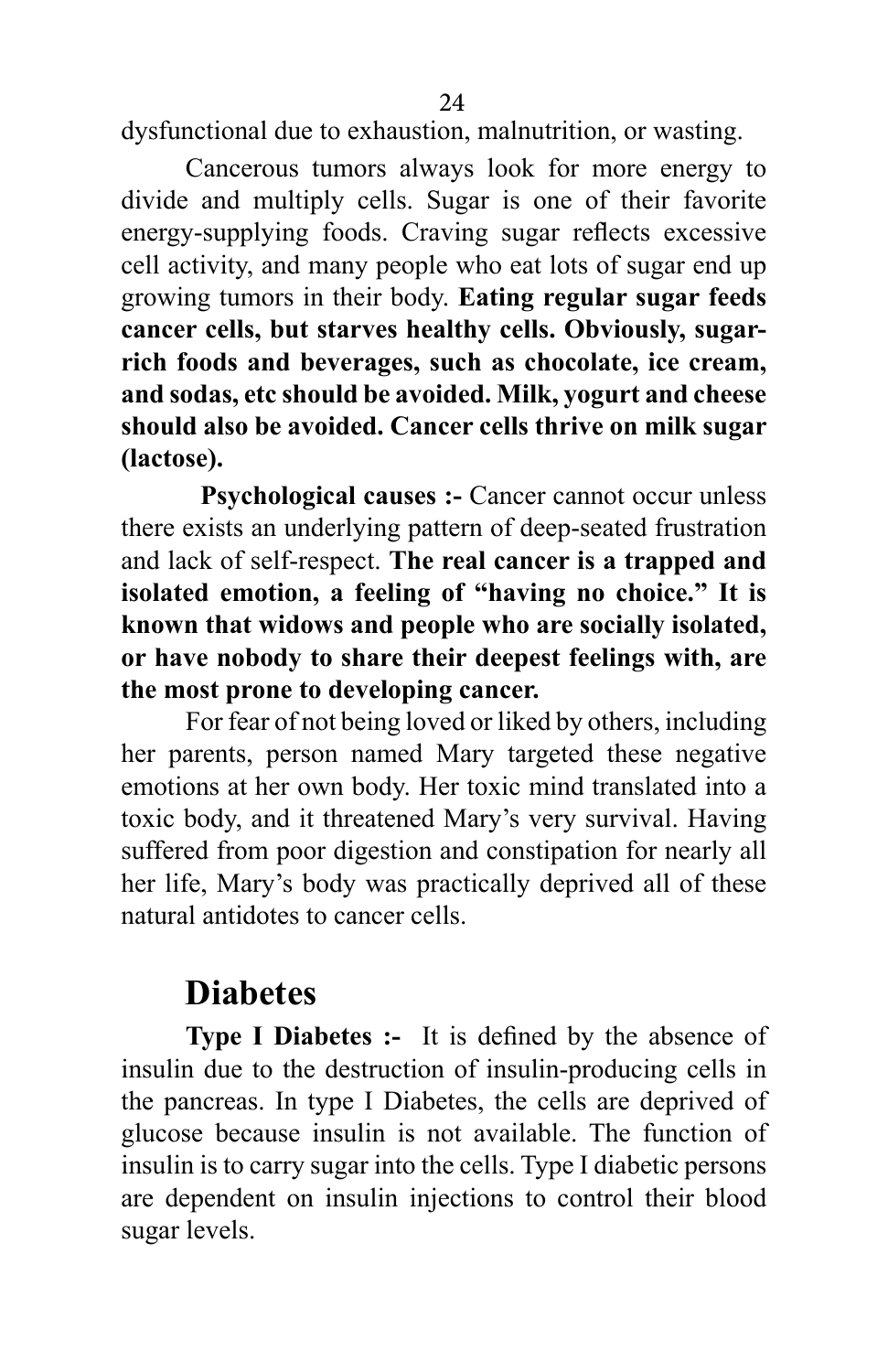**Type 2 Diabetes :-** When insulin production no longer keeps up with rising blood sugar, type II Diabetes results. In type 2 Diabetes, due to **insulin resistance**, the cells in the body are unable to obtain glucose that they need for energy.

In the normal digestion, the body converts complex carbohydrates into complex sugars (glycogen), which it stores in the liver and muscles. Whenever required, the body converts glycogen into glucose for generation of cellular energy. **But when a person eats refined carbohydrate foods such as crisps, potato chips, cakes, candy, ice cream, pasta, white bread, soft drinks, etc, the sugars or starches (starch is sugar) directly enter the blood stream within a matter of minutes. The more of these simple carbohydrates we consume, the higher our blood sugar rises.** The cells don't like to absorb the acidic, bleached, processed, and energy-stripped sugar. To protect themselves, they put up a barrier that ignores the insulin which carries sugar to them. Thus when insulin resistance starts developing, insulin is resisted even when it carries proper, usable, quality glucose. The resulting buildup of blood sugar prompts even more insulin secretions by the pancreas, which in turn causes more and more cellular doors to close and as a result blood sugar rise further.

When cells are glucose deprived, the body breaks down fat for energy. This results in ketones or fatty acids entering the blood stream, causing the chemical imbalance (metabolic acidosis) called as diabetic ketoacidosis.

Person experience thirst and drinks more water and the sugar is ejected out through the urinary system. The body goes into exhaustion due to the lack of cellular energy. Overtaxed by the constant demand for extra insulin, the pancreas fails to produce enough insulin. Body weight plummets. The heart and lungs become congested and fail to deliver vital oxygen to all the cells in the body, including the brain. Each organ and system in the body is affected by this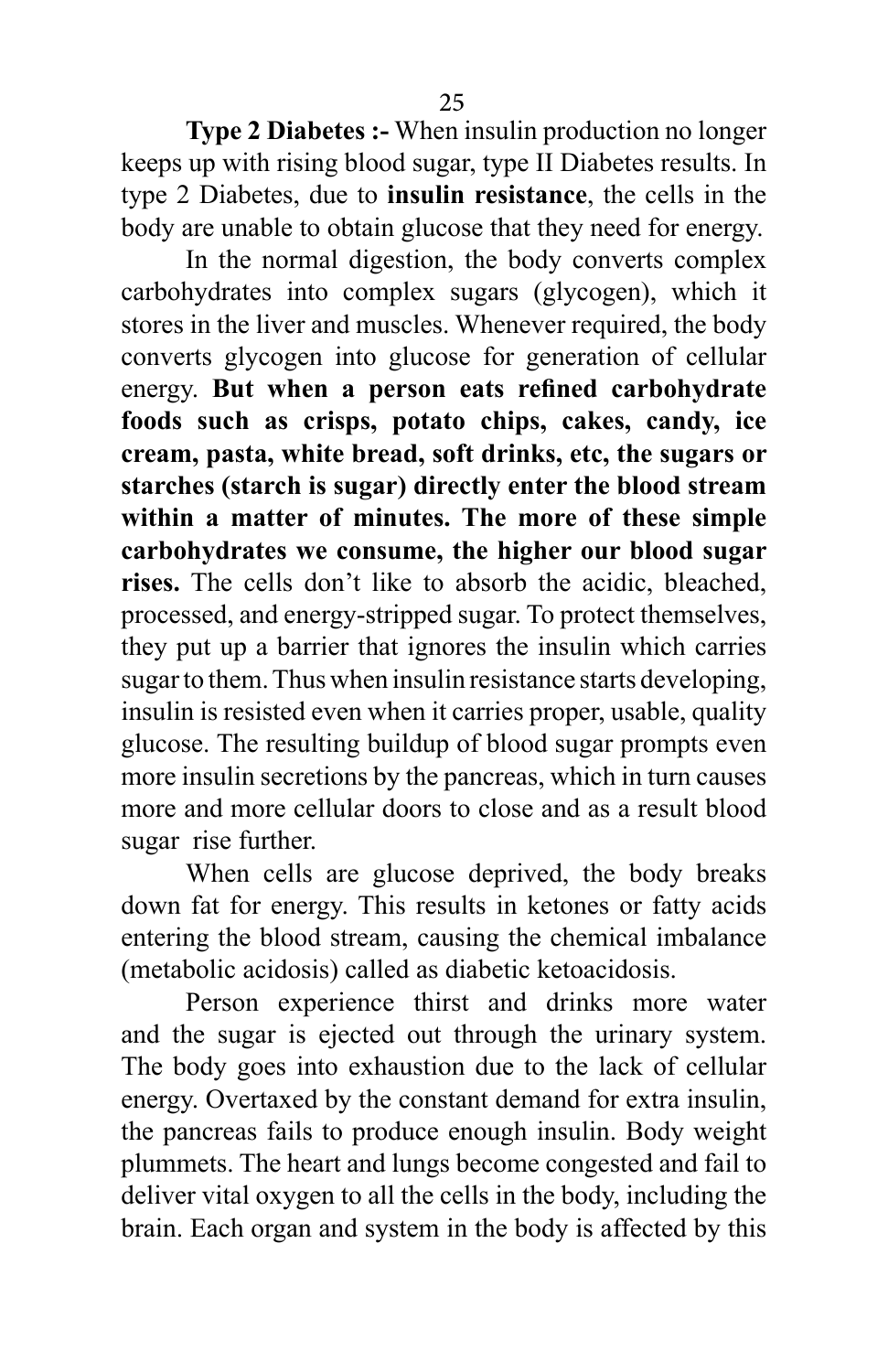simple dietary mistake of eating junk foods.

**Not having enough glucose reaching the cells of various organs of the body can have fatal effect. If the heart cells run out of glucose, heart failure occurs. If the kidney cells run out of glucose, kidney failure occurs. If the eyes don't get their glucose, eyesight will fail. The same applies to a sugar-starved liver, pancreas, stomach, brain, muscle, and even bone cells. By not receiving enough glucose, the body begins craving food, especially sugars, sweets, starchy foods, sweet beverages, etc, which leads to overeating and further congestion, and possibly heart congestion or cancer.**

As the diabetics' sugar-saturated blood circulates through the organs, the sharp, pointed acid particles of sugar injure organ tissues. They become inflamed and harden. The hardening causes a loss of permeability making it difficult for the cells to absorb nutrients and oxygen. When the cells become so stiff and hard that they can no longer absorb any nourishment or air, they die.

The eye- sight is often the first to go. The microscopic blood vessels in the retina in the back of the eye harden, causing blurred vision and, if the diabetic lives long enough, blindness.

Other parts of the body that are damaged in diabetics are the extremities, particularly the feet and legs. This begins when cuts, scratches, and rashes take longer to heal than they should. Eventually abrasions stop healing altogether. The cells, choked with metabolic wastes and starved for nutrients, die out, causing the flesh to rot and become gangrenous. Amputation prevents death—until the gangrene spreads to vital organs.

#### **Cracked Heels**

Cracks in the heels are generally caused by insufficient moisture. When the sensitive skin on the bottom of the feet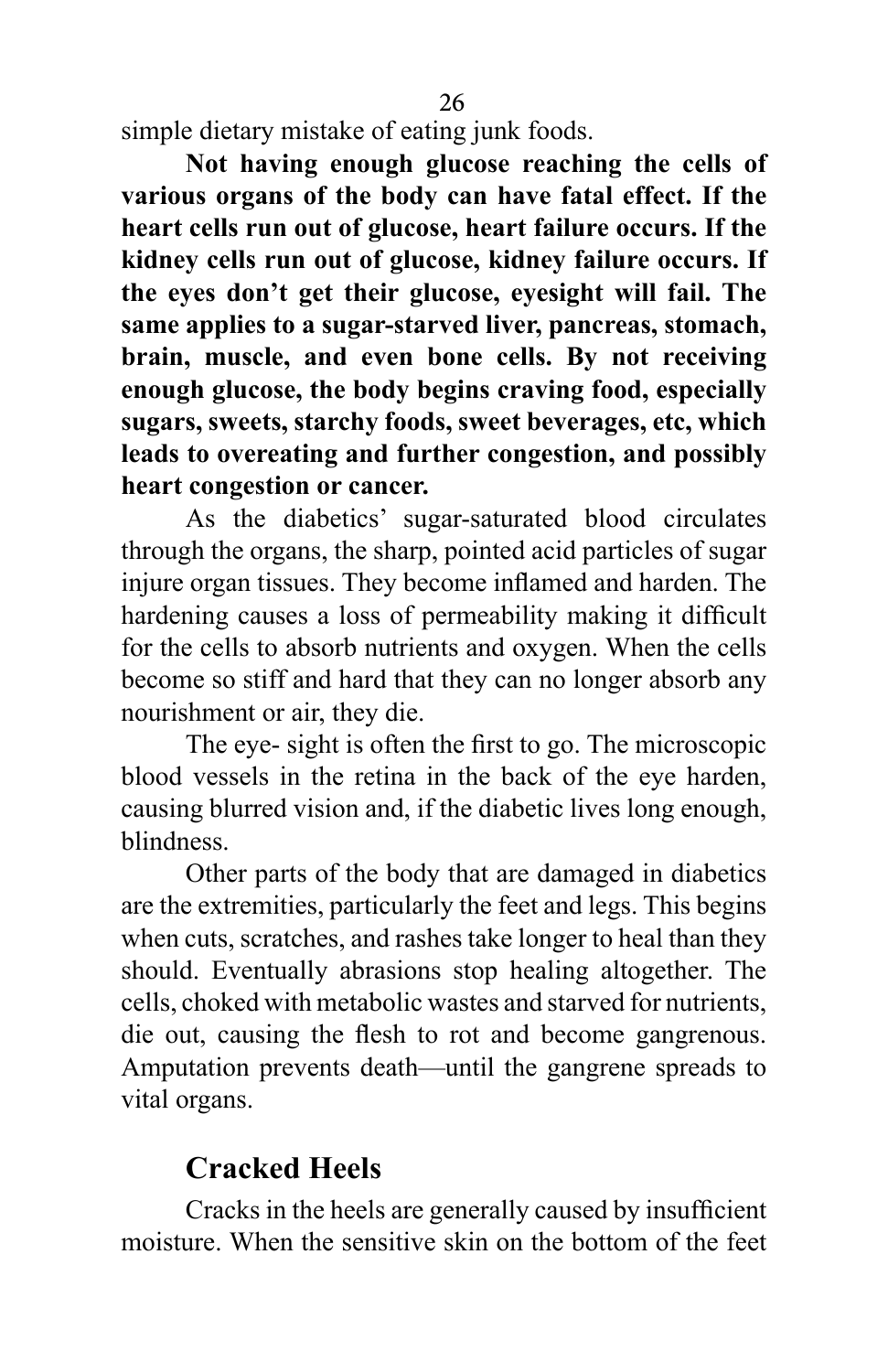and heels becomes too dry, it can split open, leaving painful cracks called fissures on your heels. Those cracks may make it painful to walk and can also lead to serious infections. These cracks can become sore and may even bleed.

Seriously dry feet can occur for a number of following reasons, including cold winter weather. They are caused by dehydration, or not drinking enough water, not moisturizing feet, taking very hot baths or showers, soaking in a hot bath for too long or too frequently, using harsh, drying soaps on feet, scrubbing feet dry, and having diabetes.

**The two biggest risk factors for cracked heels are diabetes and obesity.** People with diabetes are more likely to sustain an infection from cracked heels than nondiabetics. Excess sugar, or glucose in blood can damage the nerves in feet and reduce the flow of blood to the feet. As a result, when feet develop blisters, small cuts, or other minor injuries, person may not feel or notice them. And without enough blood flow to the feet, these injuries may heal very slowly and eventually become infected.

#### **Obesity (Accumulation of Body-fat)**

**Causes of Obesity :-** Excessive body weight is a symptom of disturbed digestion and metabolism and a sign of chronic toxicity in the body.

Refined grains are high carb foods that are broken down so quickly that they leave behind excessive levels of glucose in the blood. This triggers the release of insulin. High blood sugar levels are converted by insulin into fat. Carb consumption can thus cause blood sugar surges as well as drops. As a result, person lacks sustained energy levels and experience hunger which causes over eating worsening the situation. Excessive glucose in the liver is also converted into fat just as it is in the blood. Thus the liver becomes fatty.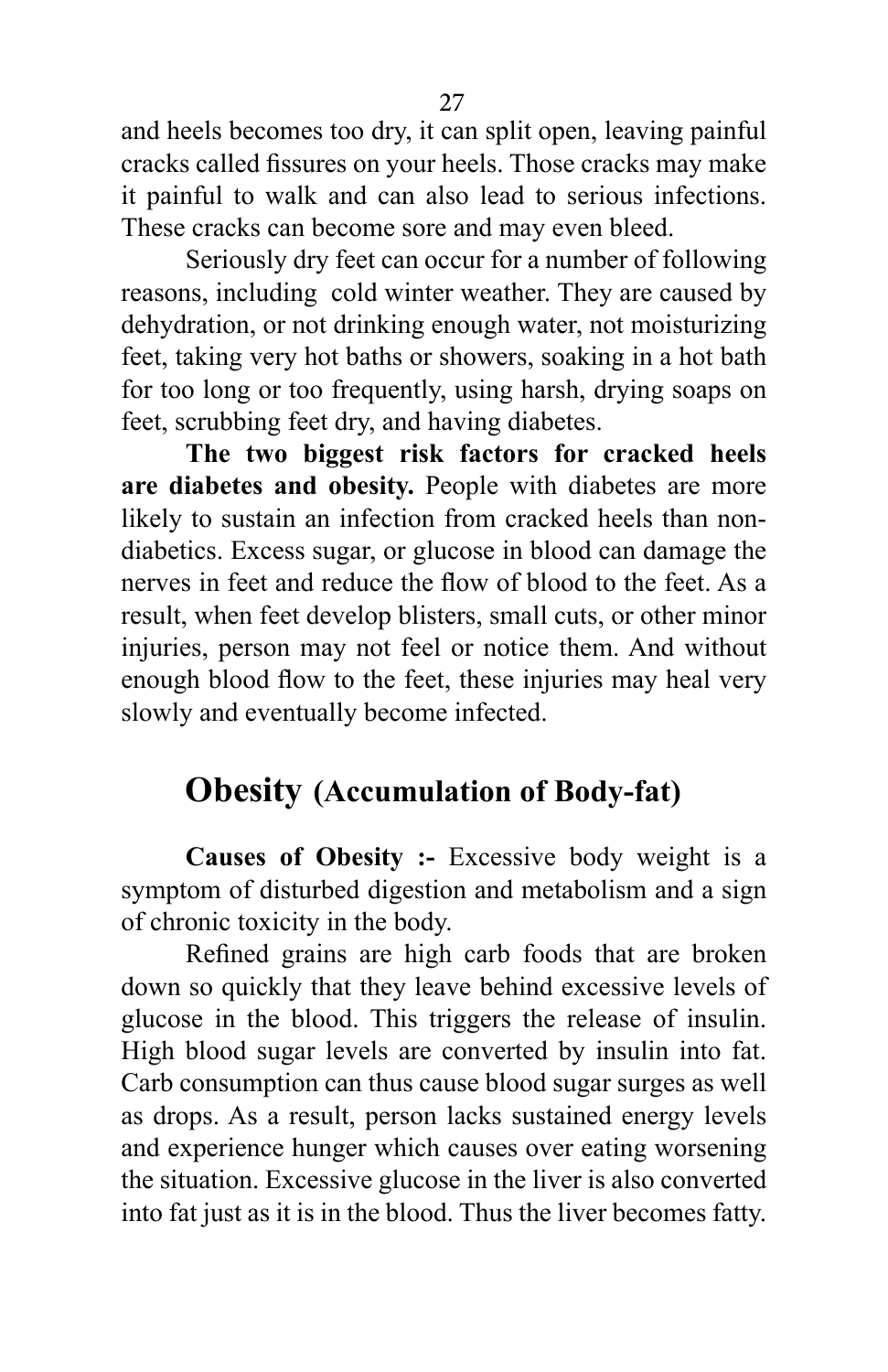A fatty liver is more dangerous to health than layers of fat under the skin because the fat globules in the liver prevent it from detoxifying digested food plus performing its myriad other functions.

**Estrogen is a fat-gaining hormone.** Estrogensensitive fatty tissue generally resists fat-burning because of its high affinity to estrogen. When in excess, estrogen promotes the growth of estrogen-sensitive fatty tissues, particularly in the belly and waist, as well as other estrogensensitive areas such as the chest in men; the lower buttocks, upper thighs, and back of the arms in women. Furthermore, estrogen-sensitive tissues, belly fat in particular, are also the site for estrogen synthesis. This process is responsible for the conversion of androgens to estrogen in both sexes. This causes a vicious cycle of fat gain in which excess estrogen promotes fat gain and the enlarged fatty tissue produces even more estrogen that further accelerates fat gain, and so forth.

**Monosodium glutamate (MSG), which is added to many bottled and canned foods as well as poultry and fast foods, is also linked to weight gain.** Any foods that are altered by chemical additives tend to stimulate hunger, even when the body does not need nutrients.

**Another factor contributing to obesity is eating food deficient in alkaline minerals such as calcium, magnesium, and potassium. Such foods are mostly processed foods. Alkaline minerals are needed to neutralize the acidic waste. When the supply of alkaline minerals is low, acidic wastes do not get neutralized.**

People may put on extra weight by the factors such as overworking, over stimulation of senses, exhaustion, lack of sleep, irregular eating habits, heavy meals at night time, overeating due to intake of non-nutritious and low energy foods, stimulants such as coffee, tea, and cigarettes, soft drinks, not drinking enough water, negative responses to stress, alcohol consumption, unresolved conflicts, fear and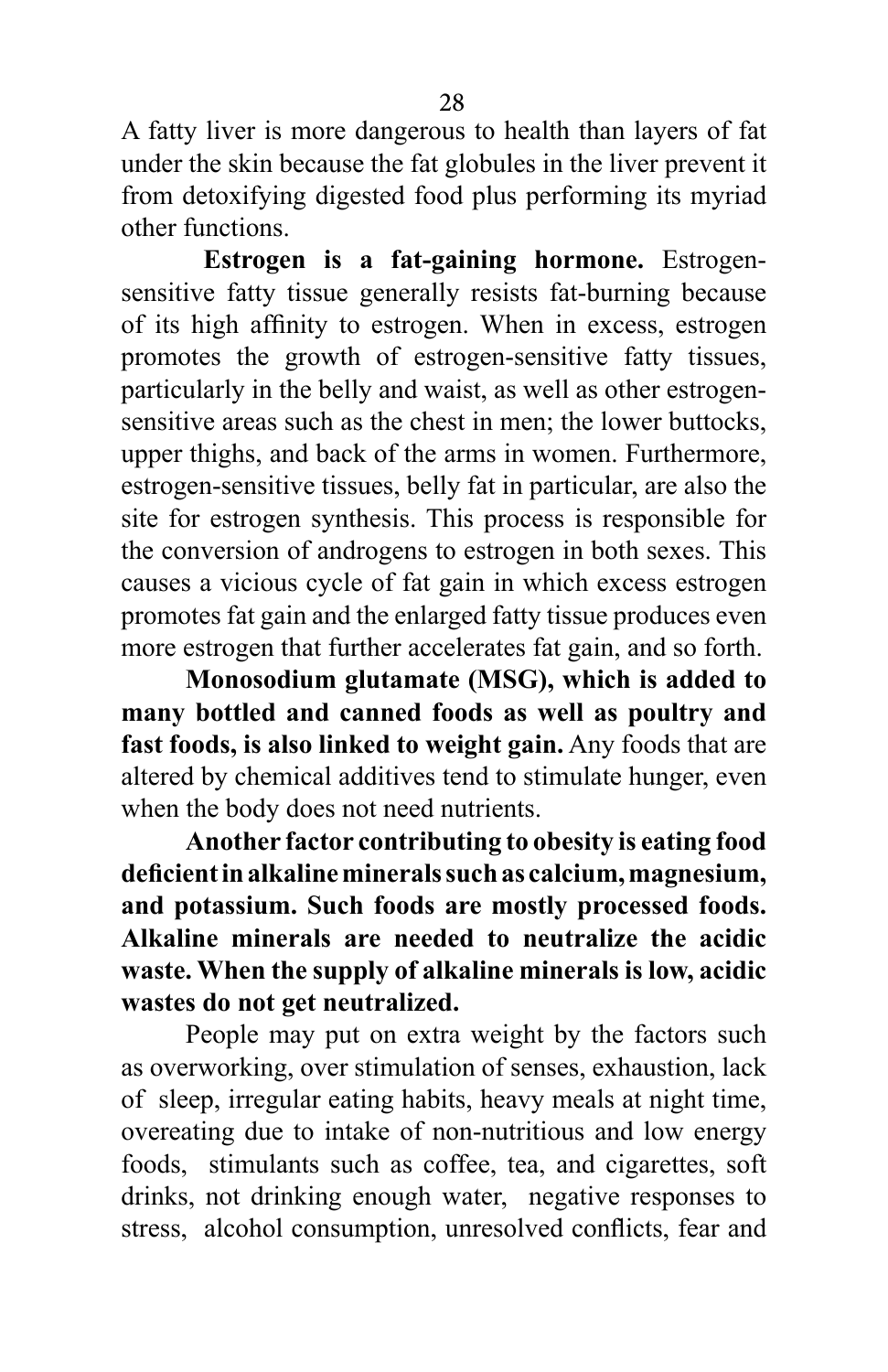other emotional upsets.

#### **Eye Problems**

If acid waste and free radicals have accumulated in the eye lens, clogged the eyes' drainage canal, or damaged the retina, the images we see become blurred. If wastes continue to accumulate, we can lose our sight altogether.

Cataracts have been linked to microwave radiation. Just as cooking an egg causes the white part of the egg to lose its transparency, so heat radiating from a microwave can elevate the temperature of the eye to the point where the lens gradually becomes opaque.

#### **Tooth Decay**

**The theory that bacteria in our mouth produce acids, which then cause tooth decay, is a totally false.**  Because bacteria are everywhere, trying to eliminate bacteria from your mouth to prevent tooth decay would be like trying to eliminate rain from the sky to prevent a leaky roof.

Saliva has alkaline pH and will neutralize acids in the mouth rather rapidly. One of the functions of saliva is to keep the mouth and teeth free from harmful substances and microbes. **Eating too quickly reduces saliva production in the mouth cavity, which is a major cause of tooth decay.** Parotid hormone releases mineral-rich fluid which cleans teeth and mineralize them. When a cavity causing diet is ingested, the hypothalamus stops telling the parotid gland to release the hormone that circulates the dental mineralizing fluid. Over time, this interruption of mineral-rich fluid results in tooth destruction and tooth decay.

**From 1883 to today, there is a chain of evidence that supports the premise that it is diet, and not bacteria that cause cavities.**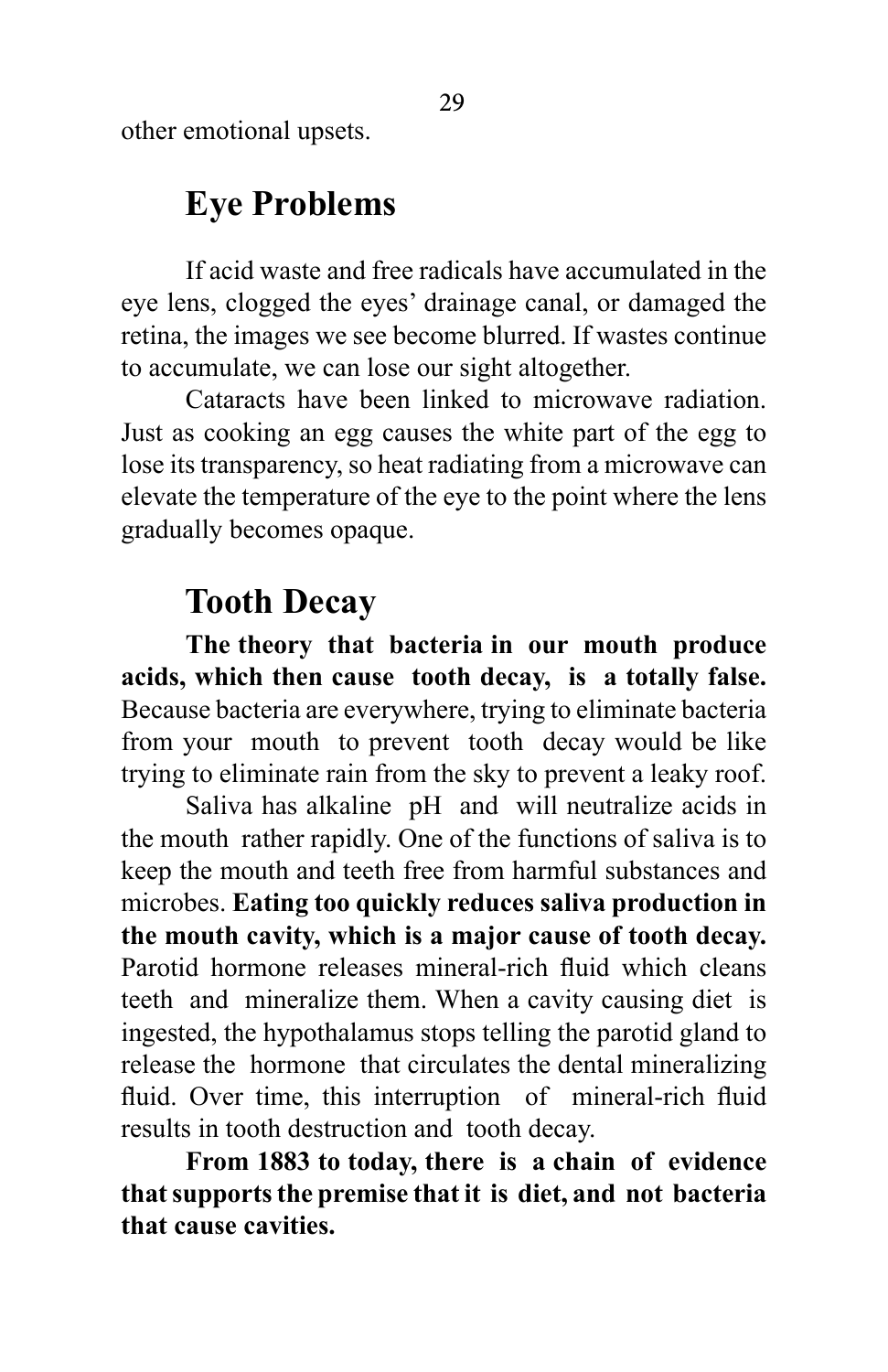When there are blood sugar spikes, minerals like calcium are pulled from our bones. When the amounts of calcium or phosphorus in the blood are not in the exact proportion of 2.5 parts calcium to one part phosphorus, minerals are withdrawn from the tooth or other tissues, resulting in tooth decay or gum disease or both.

White sugar produces the most significant blood sugar fluctuations. Blood sugar fluctuations can increase blood calcium. This is because calcium is being pulled from your teeth or your bones depending upon which glands are strong and which glands are weak in your body. The more refined the sugar is, the more it is going to cause your blood sugar to fluctuate. The more extreme the fluctuation, the more disturbed your calcium and phosphorous metabolism will be. We already have the challenge of obtaining enough minerals in our diet. The more sweet foods that you eat the less room you will have for mineral- dense foods like vegetables and nuts.

**Soft drinks contain tons of sugar and are highly acidic. They rob your body of calcium and magnesium because of the sugar, and twice because of the acidity.**

**Danger of Modern Dentistry :- Modern dentistry is a profound failure. Dentistry has never promised to mineralize cavities or to prevent future cavities. Its treatment methods of drilling and filling are highly damaging to teeth. The profit-motivated system of dentistry has led to tens of millions of needless dental procedures. And dentistry has in some cases killed innocent children slowly from the side effects of dental surgery and from deadly side effects of disease-inciting metals implanted in children's mouths.**

Our body and nervous system operate on a very small electrical current. Metal fillings can produce electrical currents that can be exponentially stronger than the electrical currents in your body. The mix of metals in the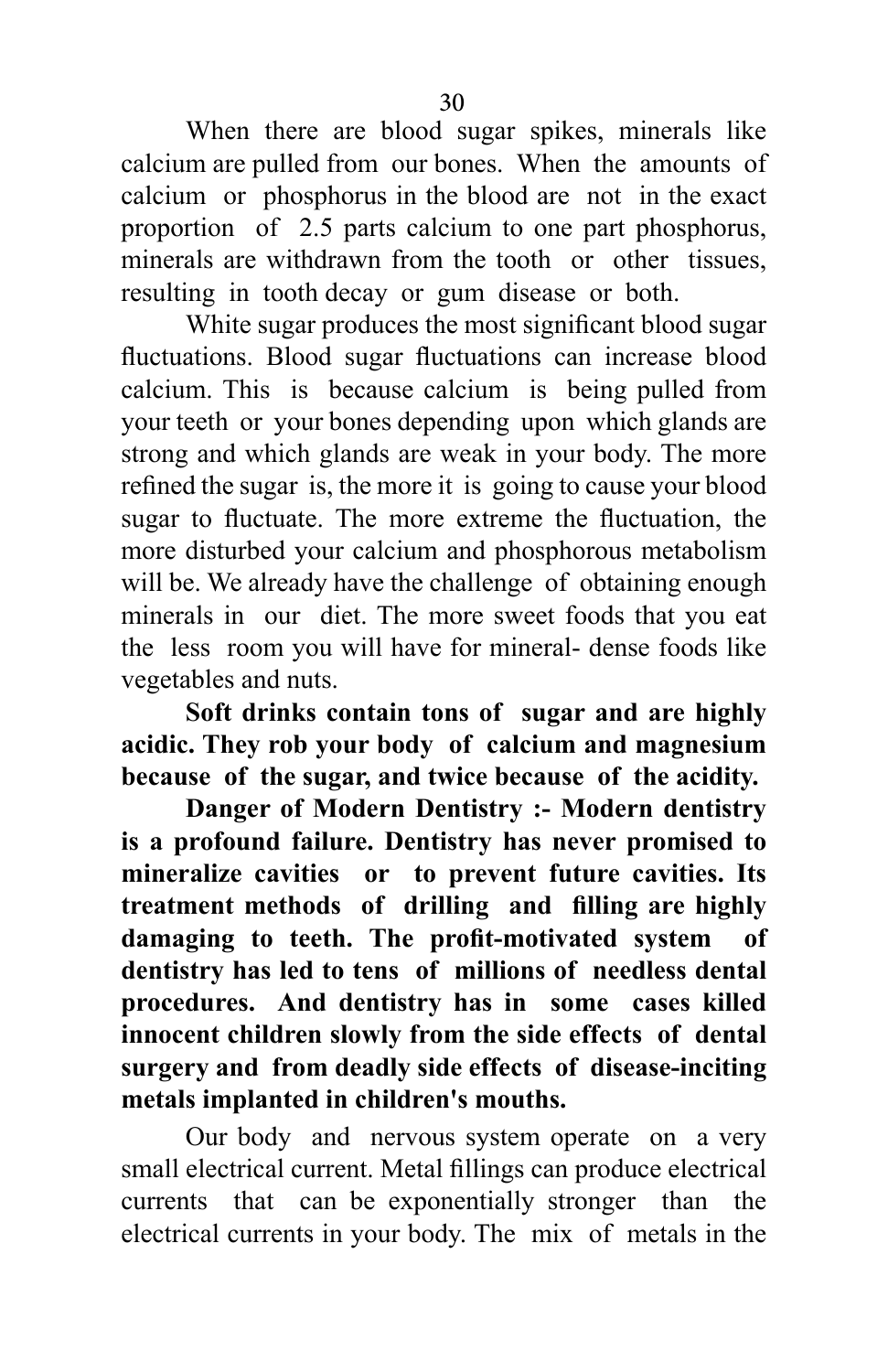mouth greatly magnifies the problems of electrical current and can be responsible for neurological problems including migraine headaches. Stainless steel contains nickel. Nickel is used in braces, bridges, partials and crowns. Nickel is highly toxic to the nervous system and may be related to arthritis and some types of cancer such as lung cancer and breast cancer. Composites of plastic and glue can contain toxic chemicals like bisphenol A (BPA).

**Conventional dentistry has placed highly poisonous mercury in the mouths of hundreds of millions of people. Mercury fillings are wrongly called amalgam fillings or silver fillings to disguise their main ingredient, mercury.** Studies on 10-year-old fillings show that a large portion of mercury has leaked directly into the individual's body. Due to a relatively recent lawsuit settlement, the U.S. Food and Drug Administration is now forced to admit that silver fillings containing mercury "may have neurotoxic effects on the nervous systems of developing children and fetuses." **Mercury is so poisonous that it and metal dental filling materials are known to cause birth defects, chronic fatigue, indigestion, leukemia, hormonal imbalances, fibromyalgia, seizures, arthritis, Bell's palsy, allergies, and multiple sclerosis.** Mercury fillings are banned in many countries including Sweden, Germany, and Japan. Modern fillings last on average 5-12 years depending on the material.

**Dangers of Tooth-Paste :-** Usually, small amounts of toothpaste get swallowed or absorbed directly into your bloodstream through your gums. Modern dentistry has poisoned tens of millions of children by promoting the topical and internal use of the poison fluoride. Fluoride is dangerous. Most of the fluoride used in water supplies is toxic waste from the fertilizer industry. Fluoride is an enzyme and hormone inhibitor, affecting the nervous system as well as digestion. **Fluoride is the major cause**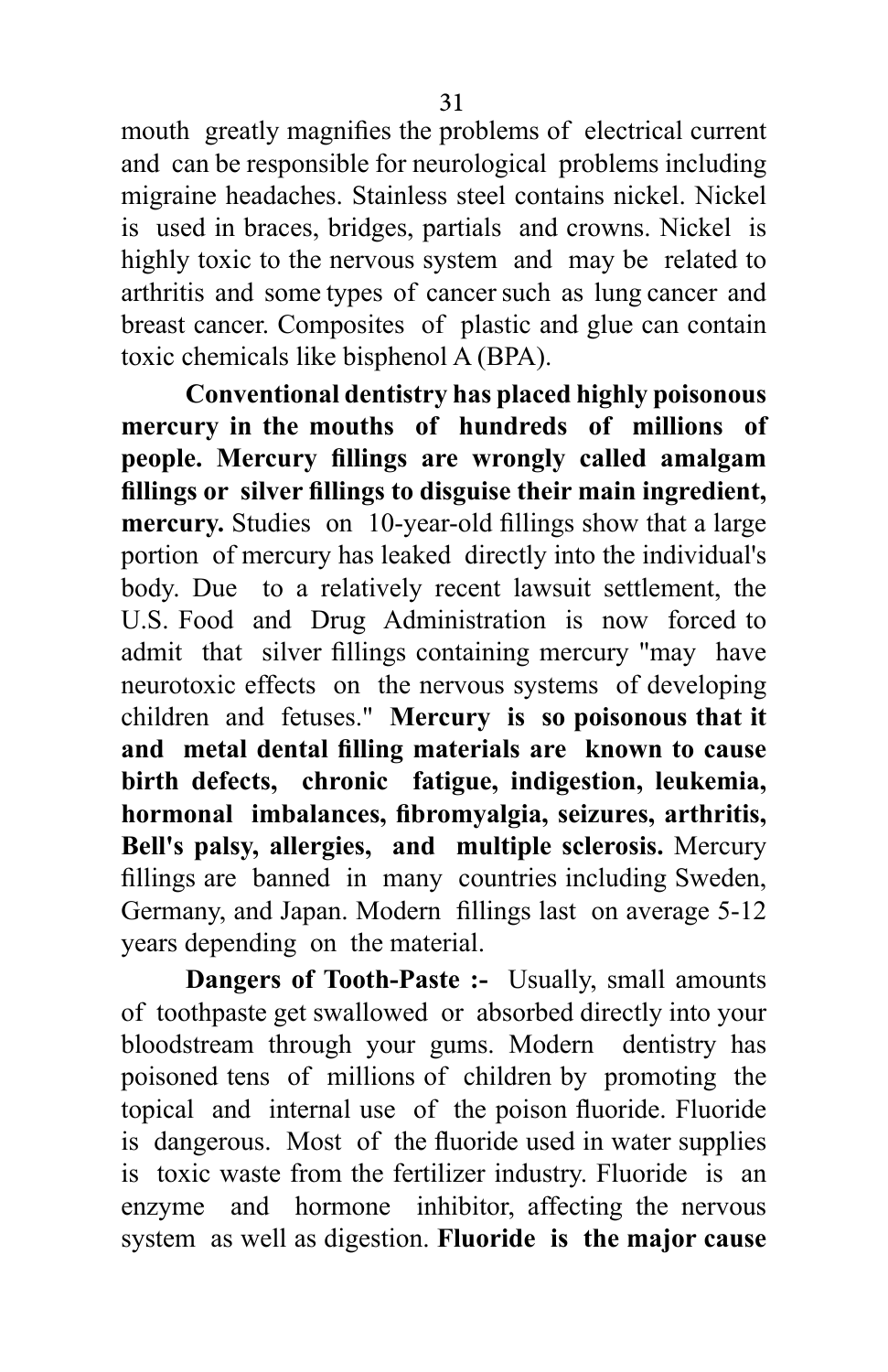**of brittle bones and teeth, and is responsible for causing mottled enamel, producing white, light gray or brown spots on the teeth. Fluoride actually alters the natural biological creation of tooth enamel and creates false, more brittle tooth enamel. Fluoride may cause brain and kidney damage, a decrease in I.Q. and may cross the placental barrier in pregnant women. Water fluoridation has also been linked to cancer.** 

In 1977 Dr. Dean Burk, former chief chemist of the US National Cancer Institute, and Dr. John Yiamouyiannis, president of the Safe Water Foundation proved that water fluoridation increased the risk of cancer. Countries that rejected fluoridation on the grounds that its use is unethical and that it imposes unnecessary health risks include : Austria, Belgium, Denmark, Finland, France, Germany, Holland, Hungary, Italy, Iceland, Luxembourg, Netherlands, Norway, Sweden and Yugoslavia. Placing fluoride in toothpaste and into our water supply is a crime. It is unethical because fluoride has never been proven safe and effective. In fact, the opposite has been proven to be true.

Sodium Lauryl Sulfate is used as a foaming agent and a degreaser in tooth paste. It is used also for washing cars and cleaning garage floors. It is absorbed by the body and can damage or affect cells. It has been correlated with canker sores.

Toothpastes usually contain ingredients like hydrated silica, sorbitol, sodium saccharin, titanium dioxide, glycerin, sodium lauryl/laureth sulfate, and sodium fluoride. Hydrated silica is made from quartz and sand and it is an abrasive in toothpaste. It can rapidly wear away your gums and even cause gum disease.

Sorbitol and saccharin are both sweeteners and are used in toothpaste. They are on the list of substances we want to avoid. Titanium dioxide is a pigment used for providing brightness and whiteness. Titanium dioxide is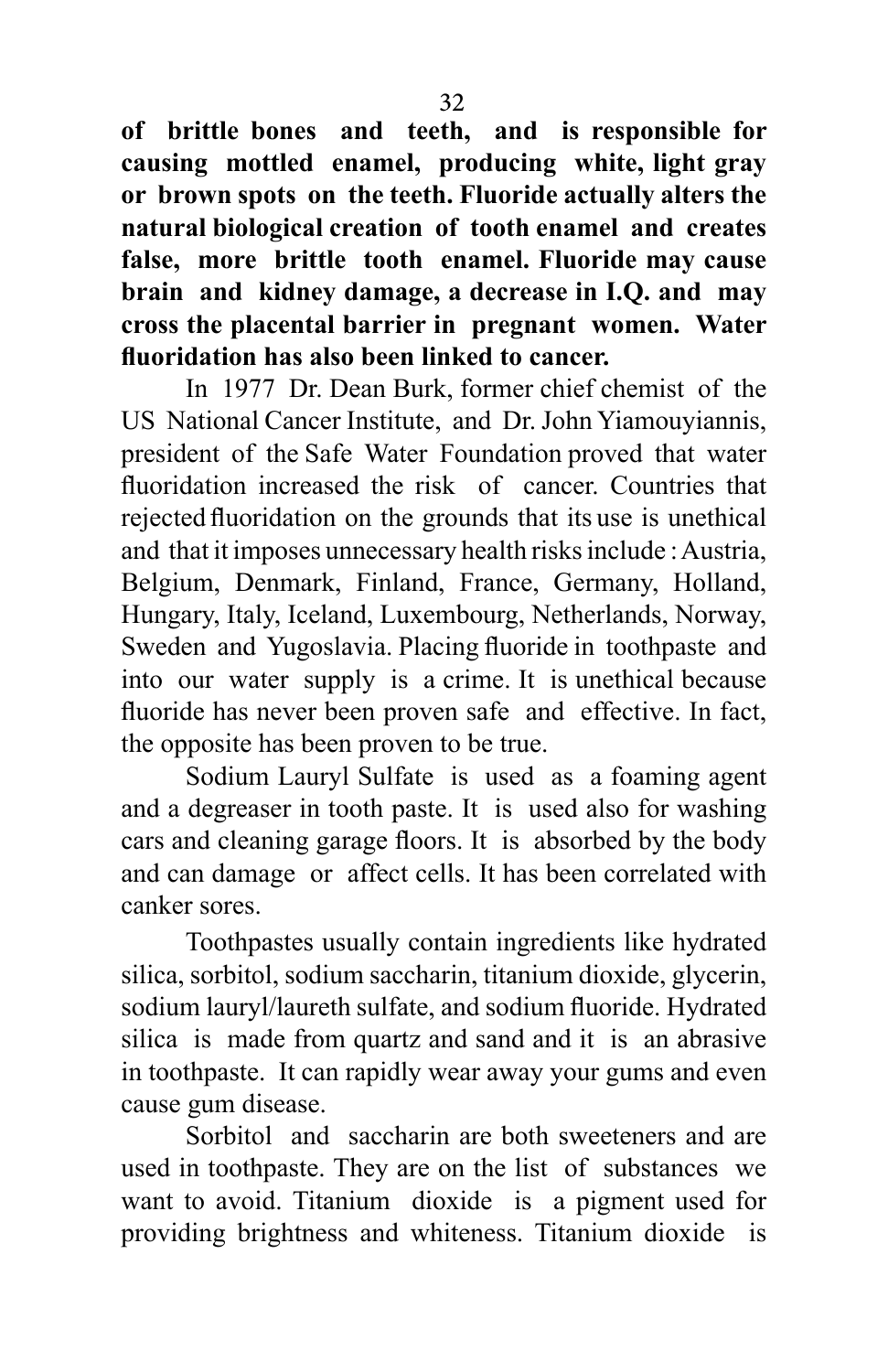potentially carcinogenic in humans. If the titanium dioxide in toothpaste contained nano-sized particles then it can be toxic to cells in our body and absorb through contact.

Glycerin is added to toothpaste to give it its "pasty" consistency and helps prevent the toothpaste from drying out. Supposedly, glycerin requires 27 rinses to remove from the teeth. This glycerin film could create a barrier on the teeth that would prevent teeth from getting harder and stronger.

Therefore, tooth powder having natural harmless ingredients may be used.

#### **Food Allergies**

A toxic condition of the body due to the retention of excessive amounts of waste in the system, is the primary cause of allergic reactions. When the person's system comes in contact with foods or other substances to which he/she is hypersensitive, these substances have the effect of stirring up the toxins in the body and causing sneezing, wheezing, itching, swelling, etc. If the body is not toxic these allergic reactions will not occur.

Second basic cause of allergies is nutritional deficiencies. Third basic cause of allergies is digestive problems. Alcohol and non-steroidal anti-inflammatory drugs have been shown to cause a leaky intestinal wall such that large undigested food molecules can enter the blood stream. The immune system reacts against these invaders and allergic symptoms result. When allergy-causing foods enter the stomach, the digestive enzymes receive a signal from the immune cells that the food is a foreign substance. As a result, the food remains undigested and degenerates into acidic waste. When acidic waste level reaches a critical point, it flows into the small intestine and from there through the bile duct to the gallbladder. Once in the gallbladder it becomes raw material for the formation of gallstones. It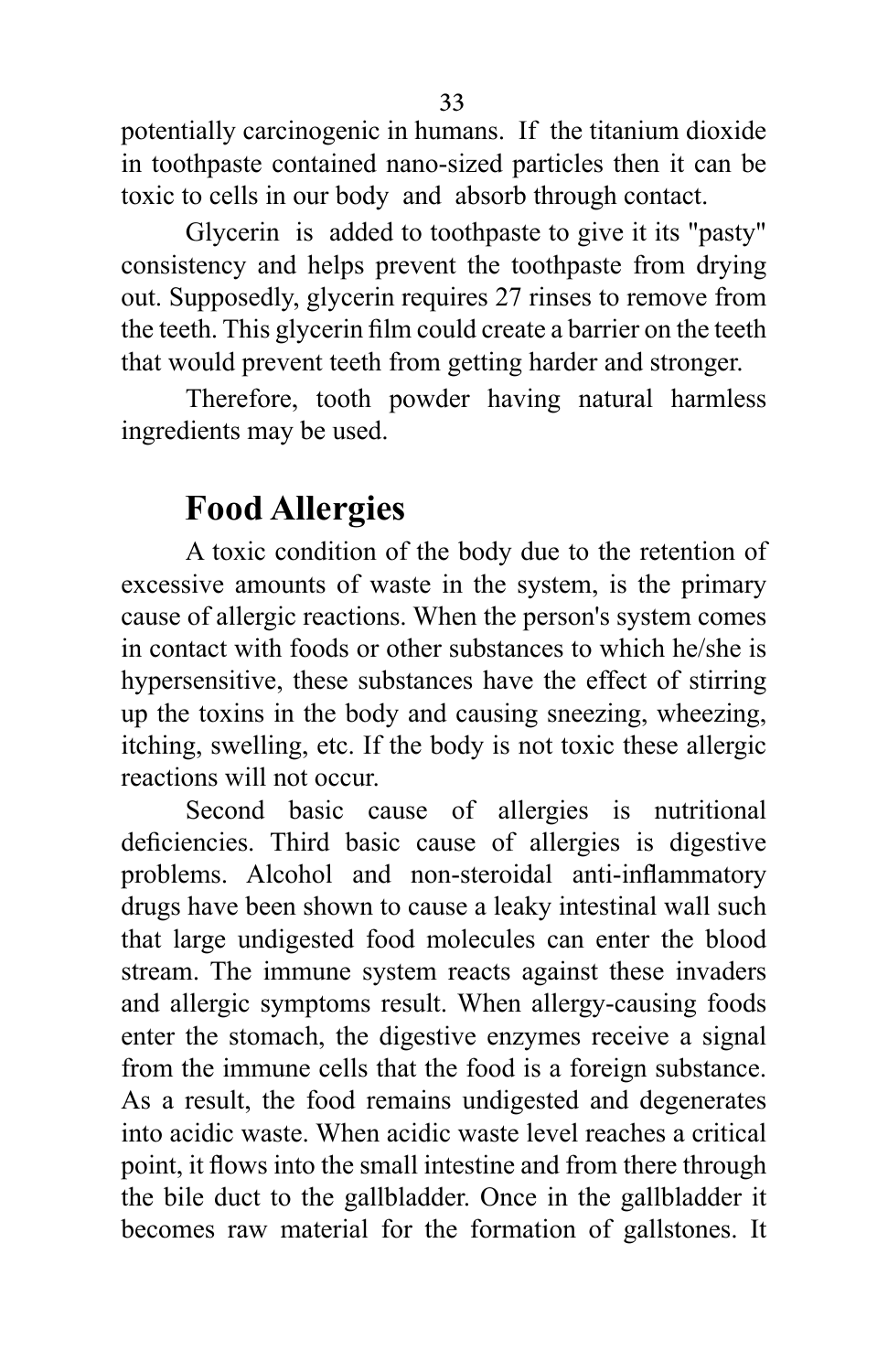also irritates the gallbladder, which becomes disoriented and directs the flow of the bile into the stomach where it interferes with digestion by neutralizing hydrochloric acid that digests protein.

A nearly foolproof method for detecting allergies is the increased pulse rate when food allergy occurs. If your highest pulse count every day for a week is not over eightyfour and if it is the same each day, you probably don't have any food allergies. Test one food at a time—for example a banana, oatmeal, or a plain slice of bread. Take your pulse just before eating, 1.5 hour and 2.5 hour after eating. Don't eat anything in the night before you begin testing for foods. If you are a smoker, don't smoke while you are testing your pulse for allergies. **If your pulse one-half hour after eating a single food is four to five beats higher than before eating, you're having an allergic reaction to that particular food.**

#### **AIDS**

AIDS, is an umbrella name for a number of different illnesses that share a disrupted metabolism and immune system. Infections i) take hold in person whose immune system has already weakened him, ii) the infections weaken the immune system, which, iii) allows parasites to invade the intestine and cause improper absorption of key nutrients which iv) further weakens the immune system and a vicious cycle is set up.

### **Chapter III Causes of Disease**

#### **The suppressed Immune System**

The immune action is meant for cleansing the body of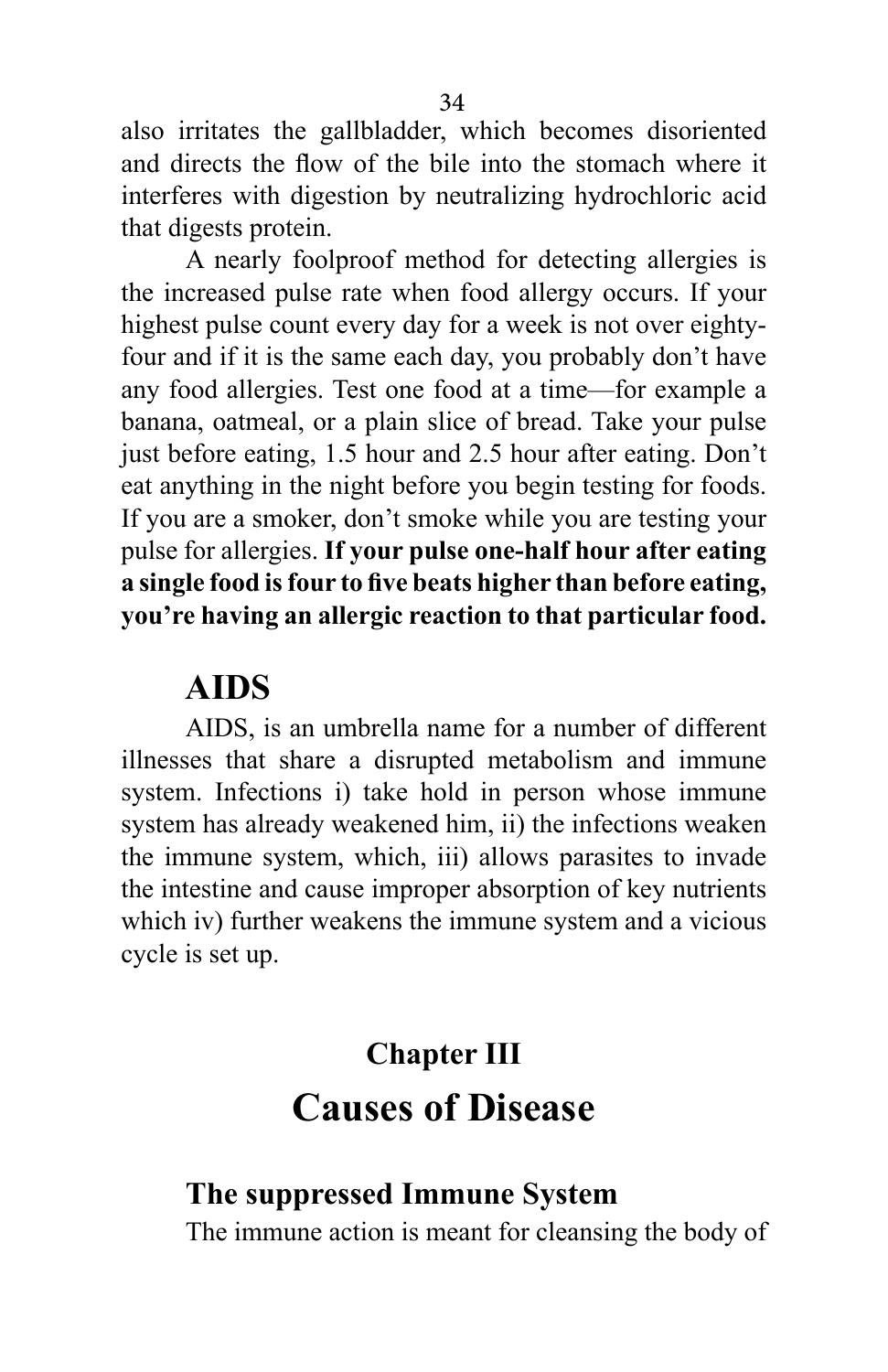harmful substances and bacteria that otherwise could lead to the eventual demise of the entire body. The Immune System protects our body from invaders such as fungi, bacteria, viruses, toxins, parasites and even our own cancerous cells. A strong immune system locates and destroys these cells before they get out of control. Man's immune system is the most sophisticated among all species and can develop immunity to any invading organism.

**The power of our healing system, however, depends on our thoughts, feelings, emotions, the foods we eat, the quality of the air we inhale, the water we drink, the environment we are in, and the things we choose to do, see, and hear. If all or most of these various influences make us feel good, our immune system remains efficient.**

Proper nutrition protects the immune system from free radical damage. **A strong immune system results from healthy habits and proper nutrition.** It has been firmly established that certain natural food chemicals like betacarotene, Vitamin A, B-6, folic acid, Vitamin E, selenium, and Vitamin C all function to keep the immune system strong. As we age, the immune system weakens. This might not necessarily occur if nutrition is optimal.

**Since your illness is only your body's attempt to redirect your life in a more supportive and fulfilling direction, there is no reason to fear it or to be upset about it. Your body is doing the very best it can to make it easier for you and help you return to a state of balance. Your body is totally on your side, never against you. Don't be fooled by the medical concept that there are autoimmune diseases which make the body attack itself ! The body is not suicidal unless you are, either consciously or unconsciously. Instead, the body is merely attacking toxins that have settled in the joints, blood vessels, lymph ducts, or cells. This survival response should not be mistaken for a disease process, even if it involves**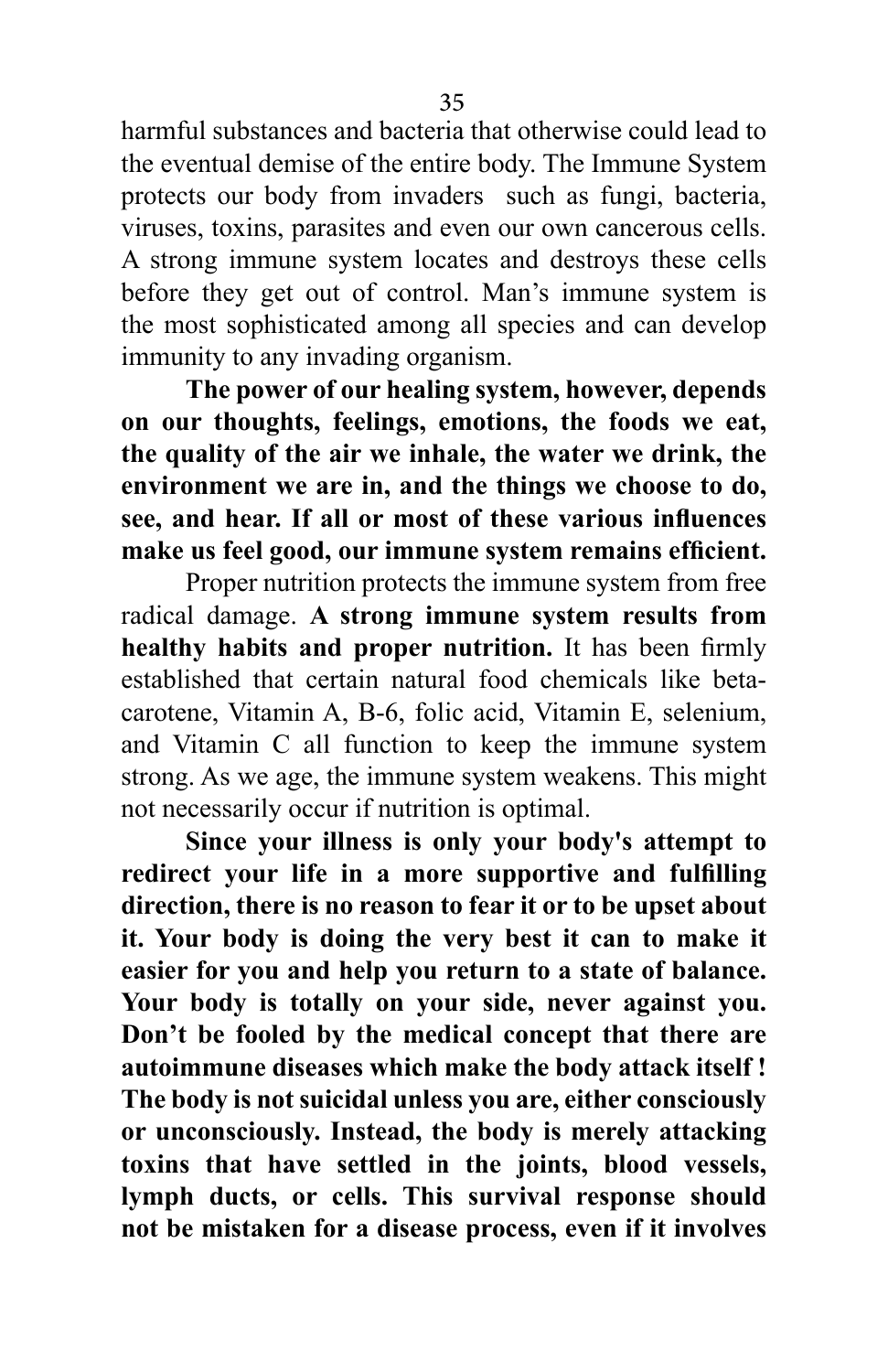#### **inflammation, infection, or proliferation of cancer cells.**

#### **Disease is a toxic acidic crisis**

Disease is a toxicity crisis. Toxins are acidic. Acidic waste and acidic foods both are destructive since they eat up oxygen and inflame tissues. **When the body is forced to hold on to too many toxins, it is also prone to infection.**  Acid wastes thicken the blood, and the coagulated blood cannot carry the quantity of nutrients and oxygen the organs needed to function efficiently. **When the cell is deprived of oxygen and nutrition, it either dies or adapts to the new oxygen-deprived environment by becoming malignant.**

Bacteria are naturally attracted to the sites of increased dead cells, just like they are attracted to decaying organic matter elsewhere in nature. Flies, ants, crows, vultures and bacteria are drawn towards dead body. Why would this be different in the body ? Weak, damaged or dead cells in the body are just as prone to germ infection as an overripe piece of fruit. Germs are attracted to the accumulated acidic waste in the body. After having found a fertile breeding ground in the waste deposits, the harmful bacteria vastly increase in population. These microbes produce large amounts of toxins. They literally turn everything they find into poisons.

Accumulation of waste material can take the form of gallstones, kidney stones, plaques an so on. Acidic waste particles make scratches and tears on the inside walls of the blood vessels. The injured cells die off and turn into acidic waste, adding to its accumulation in the blood. The larger the quantities of acidic waste the greater the germs multiply. This forces the immune system to defend the walls of the arteries by triggering the growth of tumors to encapsulate germ colonies. Similarly, when the body's acidic load becomes too large, some acid particles remain in the blood. They trigger the onset of cardiovascular disease by making scratches and bumps on the inside walls of arteries. These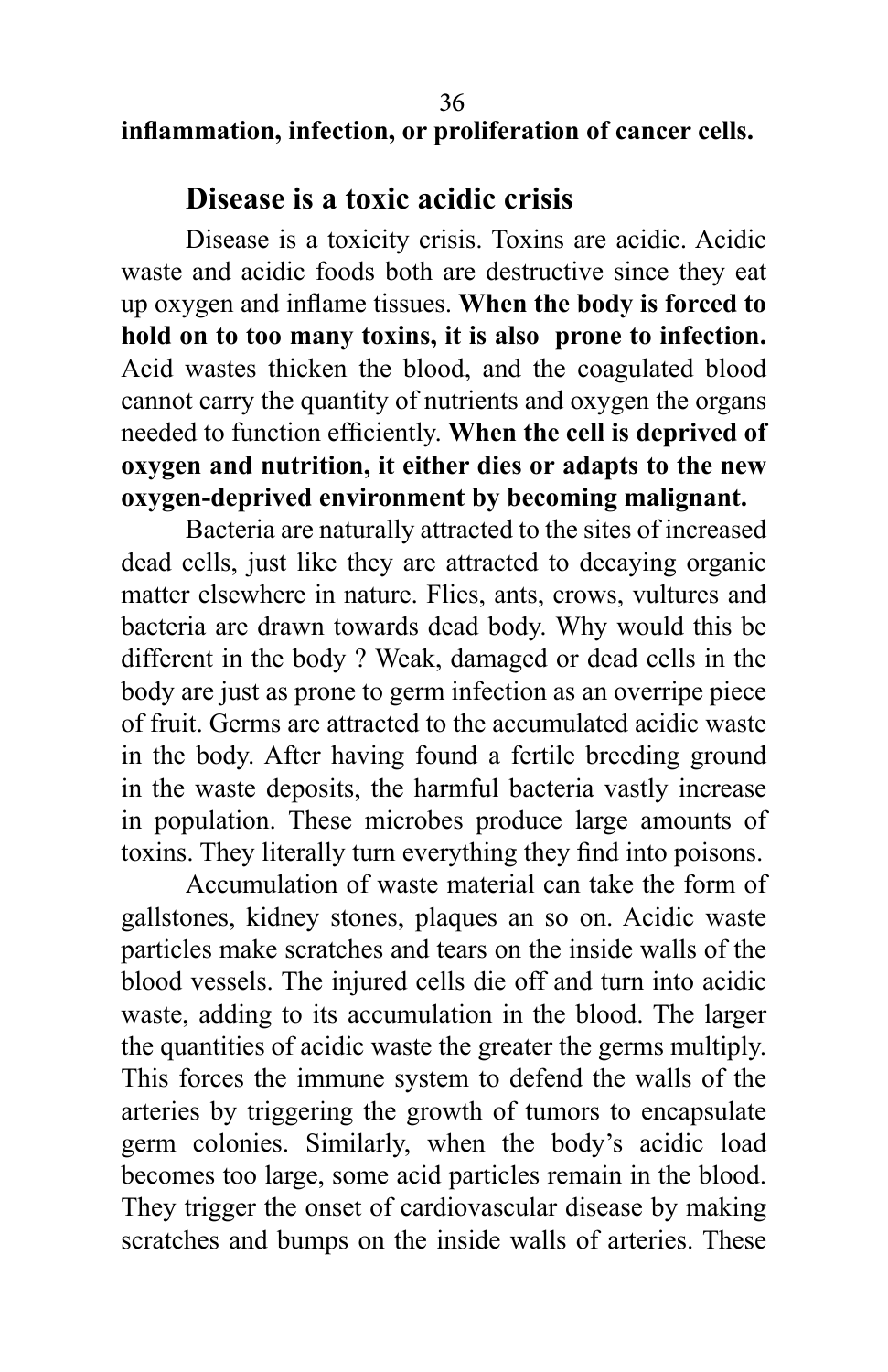injuries are "bandaged" over with cholesterol. The immune system also patches the injuries in the lining of the vessels with calcified plaques to prevent life-threatening leaks.

These temporary measures prevent imminent death but set up the conditions for a heart attack. The cholesterol "bandages" and calcified plaques are more likely to become detached from vessel walls and trigger the formation of blood clots, which travel through the bloodstream to the brain and cause strokes. They also raise blood pressure, increasing the likelihood of heart attacks and strokes.

Excessive acid waste in the blood triggers the rise of the stress-promoting hormones estrogen and cortisol. Elevated cortisol and estrogen levels due to stress can also provoke heart attacks by acidifying the blood. Too much estrogen in the blood causes the veins carrying blood back to the heart to expand too much. This delays the return of the blood to the heart with the result that the heartbeat slows its pace.

Without enough alkalizing minerals to neutralize acid waste in the blood, the urine becomes highly acidic. The greater number of acidic particles in the urine the more likely they are to stick together. When enough of these particles adhere to each other, they form a stone. Kidney stones are usually composed of calcium and oxalic acid.

Acid reflux, characterized by a burning in the throat and chest, occurs when the acidic waste from undigested food flows from the stomach into the esophagus (throat). Unlike the stomach, the esophagus doesn't have a thick mucous lining to protect it from the harsh acid crystals of the debris. If acid reflux is chronic, it causes swelling and redness in the esophageal tissues. This can lead to the erosion of the esophagus and eventually to cancer.

High levels of acid waste in the stomach can trigger such gastric problems as a spastic stomach, duodenal ulcers, and intestinal inflammation. The duodenum is the uppermost part of the small intestine, is attached at the bottom of the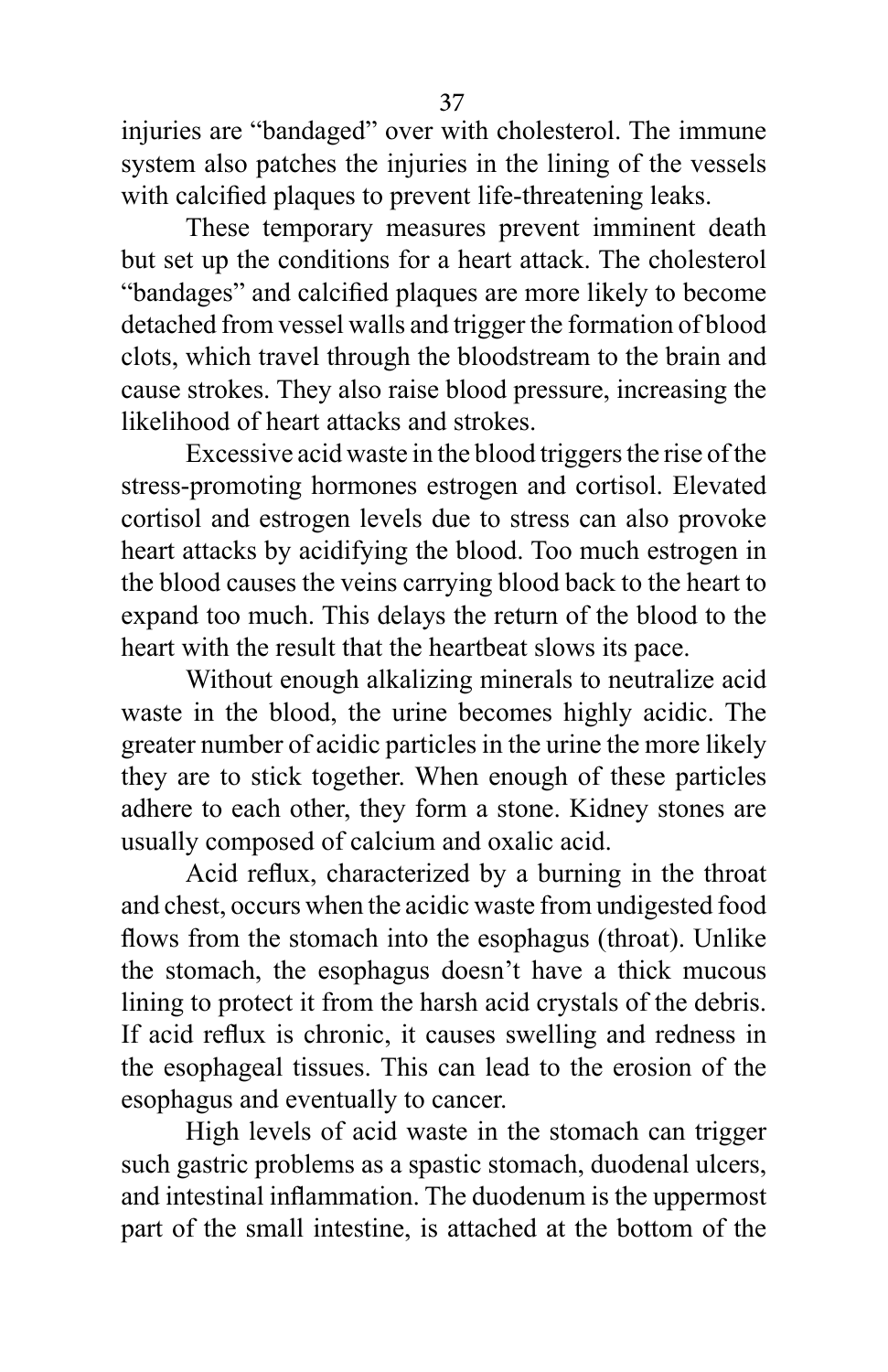stomach.

**It is simply not possible to divide body systems as the cardiovascular, immune, lymphatic and nervous systems into segments that don't influence one another in a profound way. If one part of the body is sick, the entire body is sick.** 

**Inflammation** :- An inflammation is not something that just happens out of the blue, and it certainly is not a disease. It occurs only if and when the body decides that it is necessary to destroy weak or damaged cells. The body does not opt for an inflammatory response in order to destroy itself, but to save itself from acid death or septic shock leading to death. The poisons generated by rotting cells (flesh) inside the body would end one's life quickly. Inflammation is the body's genuine effort of self-preservation and calling it a disease reflects the lack of understanding of how the human body functions.

**Effect of Negative Determination :-** Not giving yourself enough time to relax, laugh, and be quiet; conflicts that you keep avoiding; pretense that you are always fine when you are not; having a constant need to try pleasing everyone, but feeling unworthy and unloved by others; trying to constantly prove yourself to others; rewarding yourself with comfort foods, etc. Any of these are likely risk indicators for developing illness.

**Lack of satisfaction in life paralyzes the body's functions of digestion, metabolism, and elimination. This causes congestion, high toxicity, and damage to all cell tissues.** People who have blocked coronary arteries are not just sick in the area of the heart, they have inability to live a happy, satisfying life. **Unhappy people can never be truly healthy, just as unhealthy people can never be truly happy. By focusing on disease or negativity in life one remains trapped in unresolved cycles of anger and**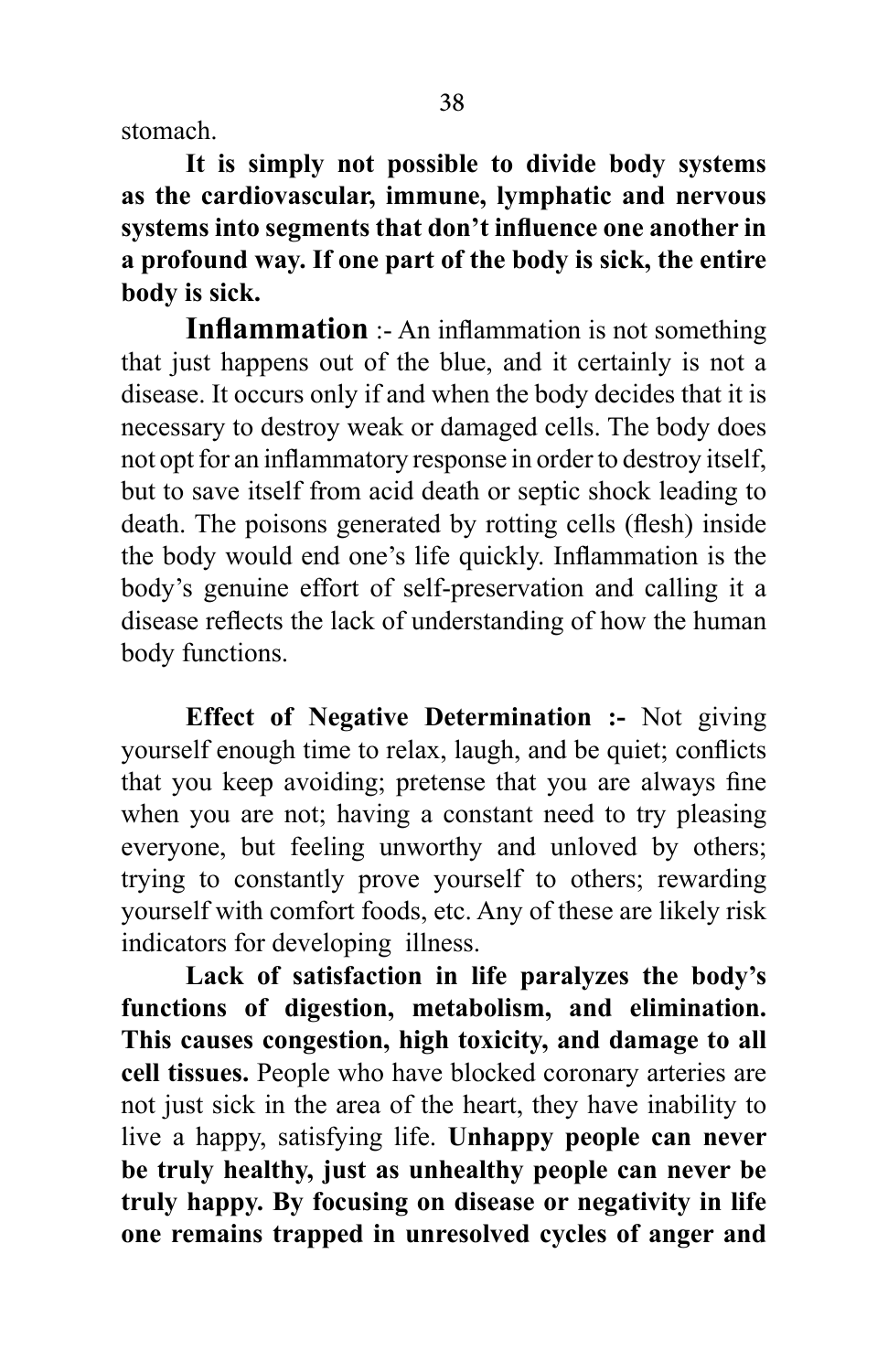**conflicts. This, in turn, will have a powerful immunesuppressive effect and prevent true healing from taking place. Healing is absent when happiness is absent.** 

If someone continues hating his mother, father or ex-spouse, then even many therapies are bound to be unsuccessful in the long-term. Widows rank among the highest in the risk groups for cancer. Sadness, due to the loss of a beloved one, blocks a person's normal immune response to fight cancer cells, even though his or her T-cell count may be in the normal range. The latest studies on heart disease show that lack of happiness and job satisfaction are far more endangering our health than alcohol and even cigarettes.

Your thymus gland has to deal with massive amounts of negative influences, considering the almost daily exposure to radio, television, newspapers, junk foods, chemicals in foods and beverages, indoor and outdoor pollution, and people with negative attitudes and so on. Even advertisements that show people smoking cigarettes or drinking alcoholic beverages have a weakening effect on our thymus. Most people are not aware how much of their life energy is drained by exposing themselves to stressful situations. Regularly spending time in unhealthy environments like smoke filled rooms, or experiencing energy-depleting influences such as driving at night or eating while tired can simply overwhelm the body. Even one lingering depressing thought or fearful emotion is sufficient to suppress the immune system, which may make our body susceptible to invading microorganisms.

**Disease is not something that you just "catch." Instead, it is something you create by repeatedly setting up the same limitations and difficulties that prevent your body and mind from regaining their natural state of balance or health.** Majority of patients did not feel good about their life prior to falling ill. Not being happy about how your life turned out to be the most severe form of emotional stress one could possibly have. It is, in fact, a major risk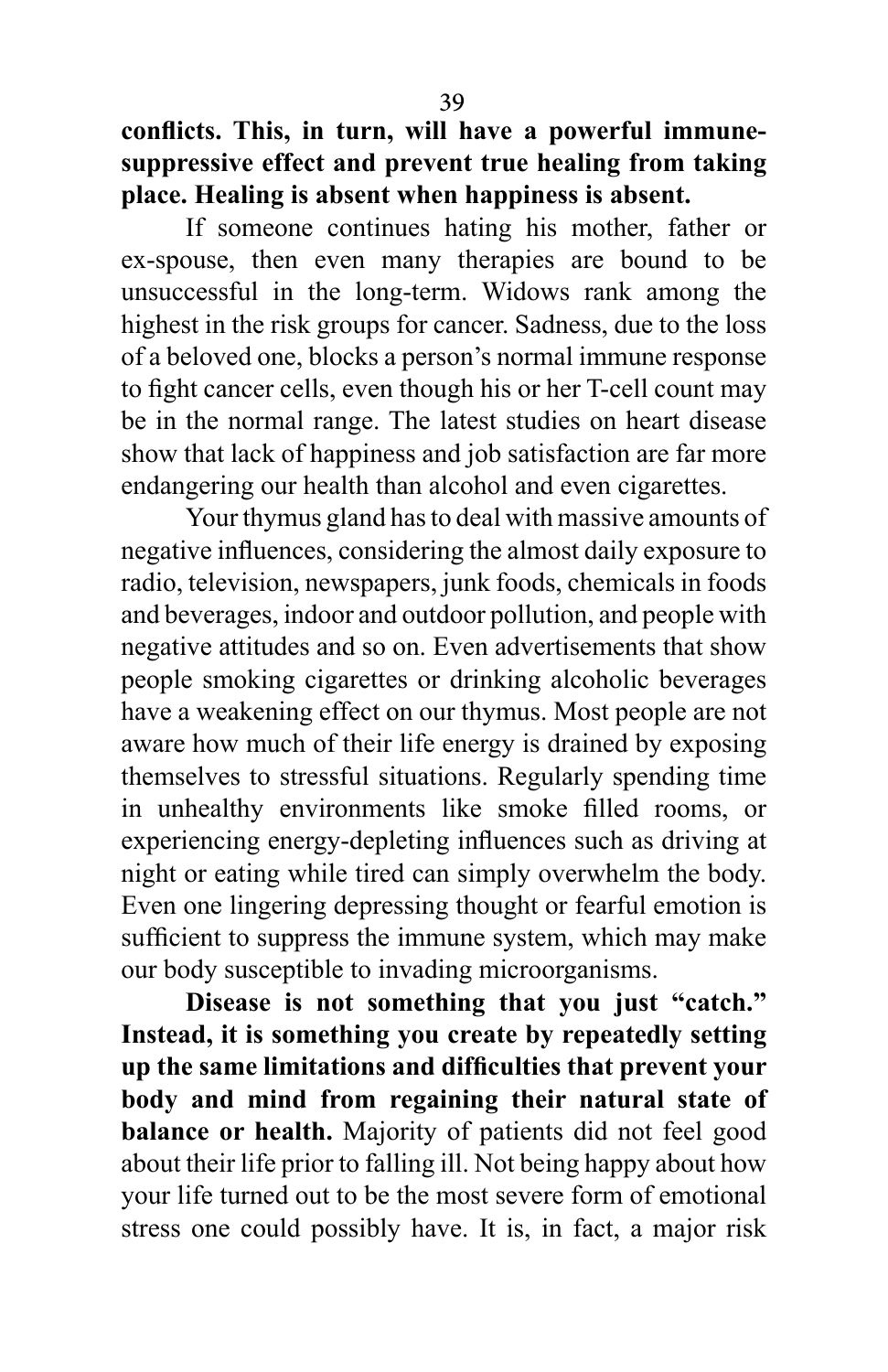factor for many diseases, including cancer.

If you behave as if every news event, traffic jam, or bad look from a stranger is the end of your life, then your body is going to use up tremendous amounts of resources for nothing.

**Endorphins consist of very strong morphine compounds that are needed for a "happy" and harmonious functioning of the entire mind/body system. We are naturally addicted to them. An existing or past trauma, sadness, depression and anger can all lead to unconscious programming of the patient's cells to shut down their receptor sites to both internal and external drugs. When they are no longer secreted in sufficient quantities, we begin to look for alternatives. Constant strong cravings for chocolate, alcohol, sugar, tobacco, etc, may already indicate a reduced secretion of these brain drugs.** 

**When someone begins to artificially have the similar feeling by a coke, a coffee, or an alcoholic drink, he interferes with the production of the body's own pleasure drugs. Further interference may even urge him to look for much stronger morphine-type or morphineproducing substances which promise to give him the relief or pleasure that his body is no longer able to supply.** Only dissatisfied and unhappy people, regardless of age, background, or social status feel the urge for external substitutes of happiness. They all belong to the risk group of substance addicts. This may render any medical intervention useless, if not harmful.

**If one is convinced that aging is natural and cannot be avoided then this is the reality the person is creating for himself.** Growing old and being affected by disease are merely the manifested projections of ignorance about the real nature of life.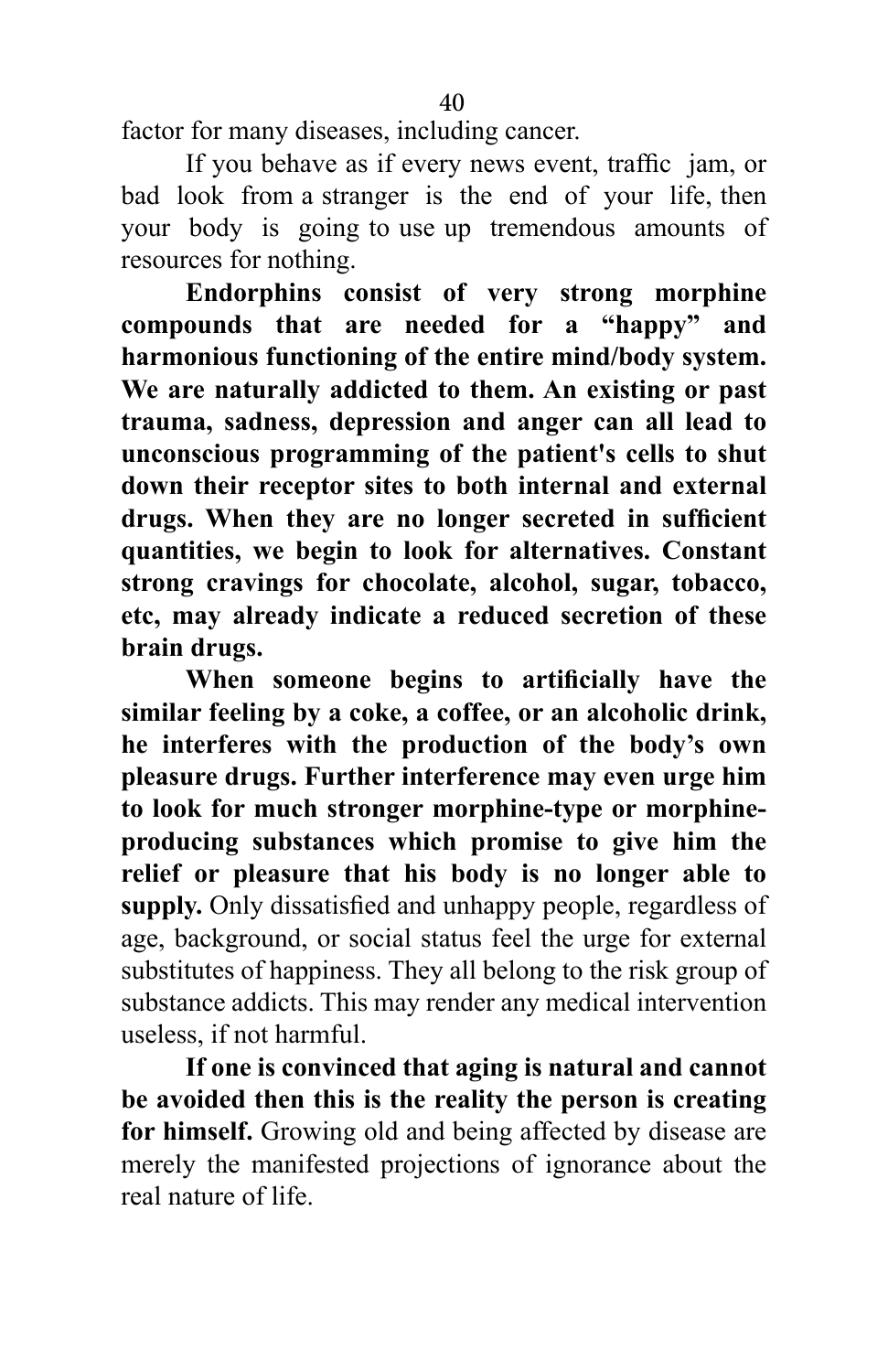**1. Nutritional Deficiency :-**Tissues which are depleted of vitamins experience free radical damage, and a weakened immune system. As a result, allergies and cancer can develop.

Mineral Deficiency :- **Before the era of continuous soil depletion, the topsoil consisted of as many as 90- 100 different minerals. The situation changed with the erosion of forests and building of dams. Today, there are merely 12-20 minerals found in plant foods. Which is reflected in their poor taste.** This may cause some mineral deficiencies in the body. We are consistently missing out on the majority of minerals. And if the digestive system does not function efficiently, a health crisis may arise. Almost every disease today is linked or coincides with a deficiency of one or several minerals or trace minerals.

**2. Poor digestion :-** How many of the vitamins and other nutrients contained in these foods actually end up being utilized by the body depends on the digestive capacity and body-type. **In other words, the amount of any vitamin you take is not necessarily the amount that your body ends up absorbing and ultimately putting to use.** Nutritional deficiency is also caused by indigestion. Body cells can only be nourished and rebuilt if the food is digested properly.

**Indigestion is a major contributing factor in many disease conditions.** Eighty percent of the population have deficiency disorders because of their body's inability to digest food. Thousands of people suffer from liver, gall bladder, and colon ailments caused by indigestion. About 80% of our population is suffering in one way or another due to their body's failure to easily assimilate nutrition and effectively eliminate waste.

i) Slow Transit Times :- Transit time is the amount of time it takes for food to go through the entire digestive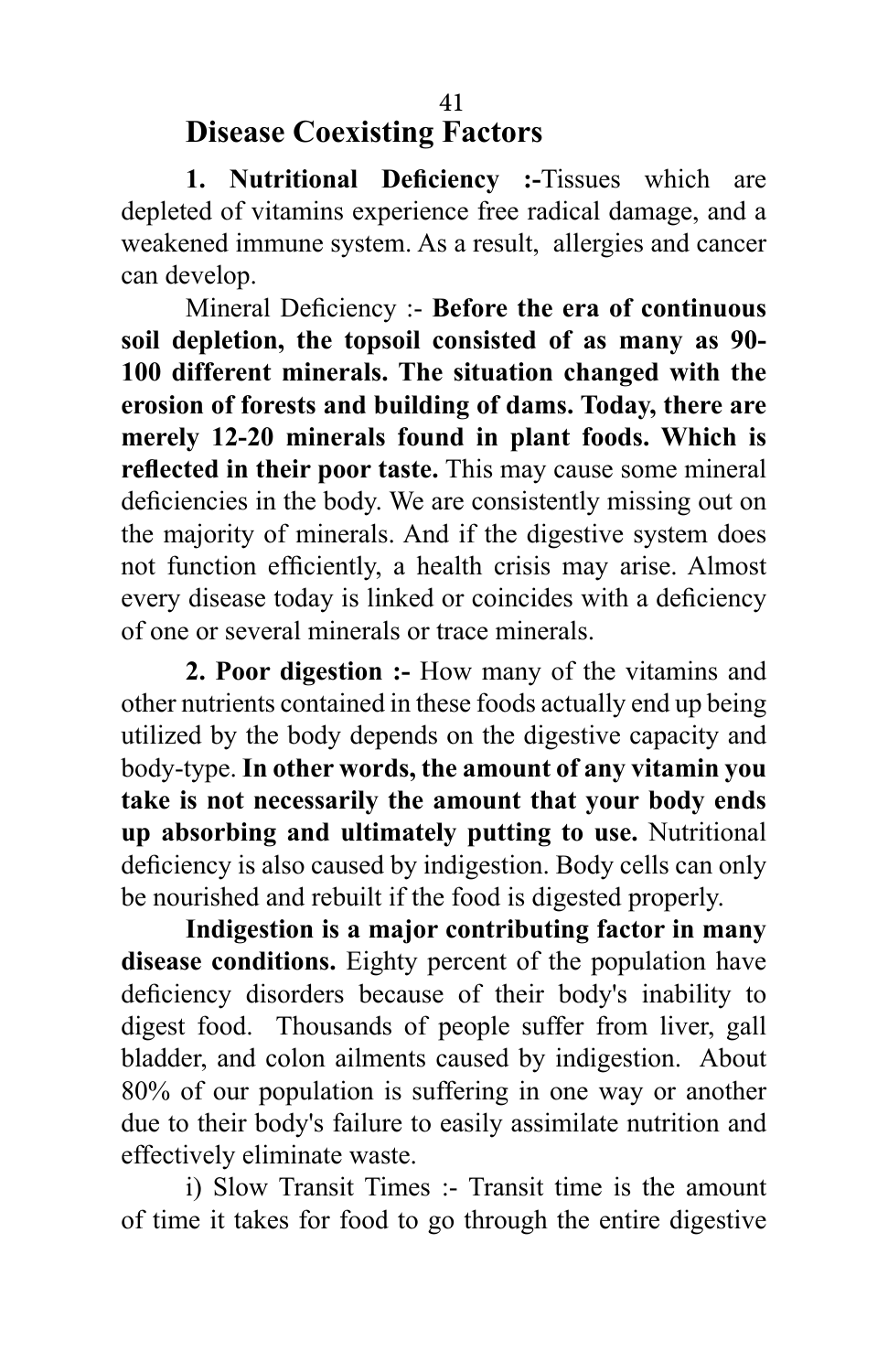system. A person with a healthy colon is able to eliminate very quickly and regularly. The body is designed to produce a bowel movement after every meal. By the time we reach adulthood, our systems become sluggish and no longer produce a bowel movement after every meal.

ii) Inadequate Enzymes :- The Enzymes are proteins used by the body to increase or decrease the speed of chemical reactions. The digestive enzymes make it possible for our body to break down and assimilate the foods we eat. A diet rich in digestive enzymes can increase energy and stamina, as well as support weight loss, healthy skin, and overall good health.

#### **Foods lose their natural enzymes when they are processed, pasteurized, boxed, and over cooked.**

iii) Lack of Probiotics : Probiotics is friendly bacteria that is found in the small intestine and colon and help prevent harmful bacteria from living in the intestines.

iv) Improper Acid Balance : The body produces stomach acid, but as we age the body produces less acid which can lead to improper absorption, heartburn, indigestion, and many other health conditions.

**3. Dehydration:-** The human body is composed of 75 percent water and 25 percent solid matter. To provide nourishment, to eliminate waste and regulate all the functions in the body, we need water. The human brain, working round the clock, requires more water than any other part of the body. Typically, it contains about twenty percent of all the blood that circulates through the body. It is estimated that brain cells consist of 85 percent water. Their energy requirements are not only met by metabolizing glucose (simple sugar), but also by generating "hydroelectric" energy from the water drive through cell osmosis. The brain depends greatly on this cell-generated source of energy in order to maintain its hugely complex processes and efficiency. Water deficiency in the brain tissue cuts down the brain's energy supply,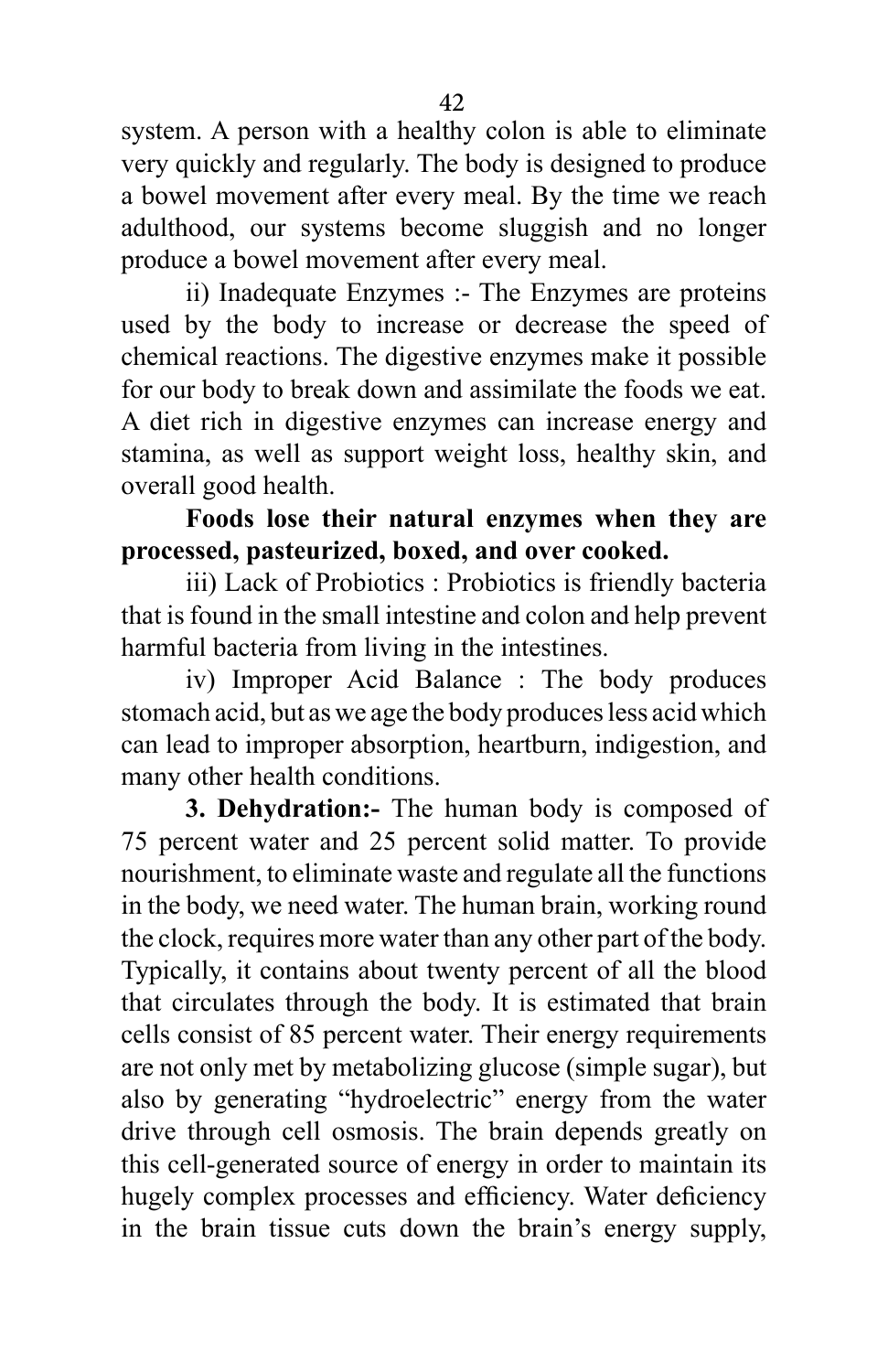and thereby depresses many of its vital functions. Chronic fatigue syndrome (CFS), for example, is mostly a symptom of progressive brain dehydration that results from the holding of metabolic waste matter and cellular debris in the brain and the rest of the body.

There can be no better acid barrier to the stomach wall than water. As long as the mucus barrier is well hydrated through regular water intake, and protein and fat consumption is moderate, the salt deposits are back-washed. In addition, sodium bicarbonate is retained and the hydrochloric acid is neutralized before it even has the chance to penetrate the mucus layer.

The stomach pain, which in most cases is rather a thirst pain, is usually combated with antacids and other medications. Most people with stomach ulcers and severe abdominal or dyspeptic pain experience an almost instant and total relief of pain after drinking a glass of water or two.

**Chronic disease is always accompanied by dehydration and, in many cases, caused by it.** Those who have lived for many years without proper water intake are the most likely to succumb to the build-up of toxins in the body. The longer a person lives on a low water ration and / or on a high ration of stimulating beverages or foods, the more severe and long-lasting will be the toxicity crisis. Heart disease, obesity, diabetes, rheumatoid arthritis, stomach ulcers, hypertension, cancer, MS, Alzheimer's, and many other chronic forms of disease are precipitated by years of "body drought."

In many cases, the body's blood vessel walls, bile ducts, lymphatic ducts, intestinal tract, etc are so congested that chronic dehydration becomes inevitable. The body responds to such a crisis situation by mobilizing several powerful hormones, including adrenalin, endorphins, cortisone, prolactin, vasopressin, and Renin-Angiotensin (RA). Endorphins, for example, help us to withstand pain and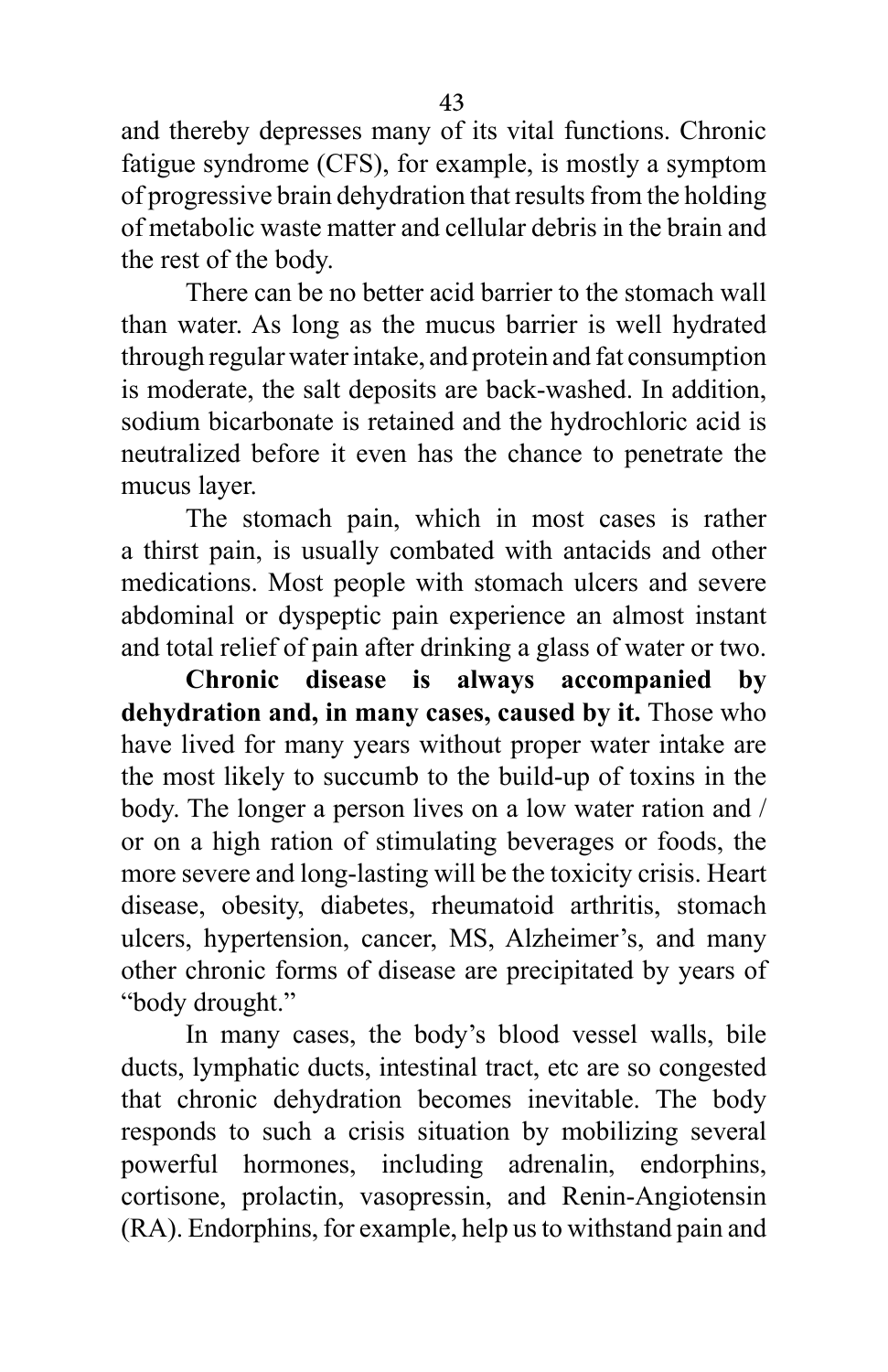stress and allow the body to continue most of its activities. Cortisone orders the mobilization of stored energies and essential raw materials to supply the body with energy and basic nutrients during the crisis. In other words, this hormone allows the body to literally feed off itself, a situation that is warranted during a famine.

During dehydration, the quantity of water in the bloodstream is reduced. Vasopressin squeezes the vascular system, i.e., the capillaries and arteries, to reduce their fluid volume. This maneuver is necessary to continue having enough pressure in the vascular system to allow for a steady filtration of water into the cells. High blood pressure is a common experience among people who are dehydrated. A similar situation occurs in the liver's bile ducts which begin to constrict in response to water shortage in the body.

Detoxification process of body requires copious quantities of water. When the body becomes dehydrated, the blood becomes too concentrated (thick) and subsequently draws water from nearby cells. Although the blood is made thinner through this maneuver, the connective tissue surrounding the cells and the cells loose precious water required to excrete and remove metabolic waste.

#### **Gallstone formation is a direct result of dehydration.**

Many of the kidney transplants performed today are a result of chronic dehydration, which is caused by something as simple as not drinking enough water, consumption of alcohol, or over-stimulation of the nervous system.

Many people don't realize that the natural thirst signal of the body is a sign that it requires pure, plain drinking water. Instead, they opt for other beverages in the belief that this would satisfy the body's water requirements. This is a false belief. Most modern societies, however, no longer stress the importance of drinking water as the most important "nutrient" among nutrients. Entire population groups are substituting water with tea, coffee, alcohol and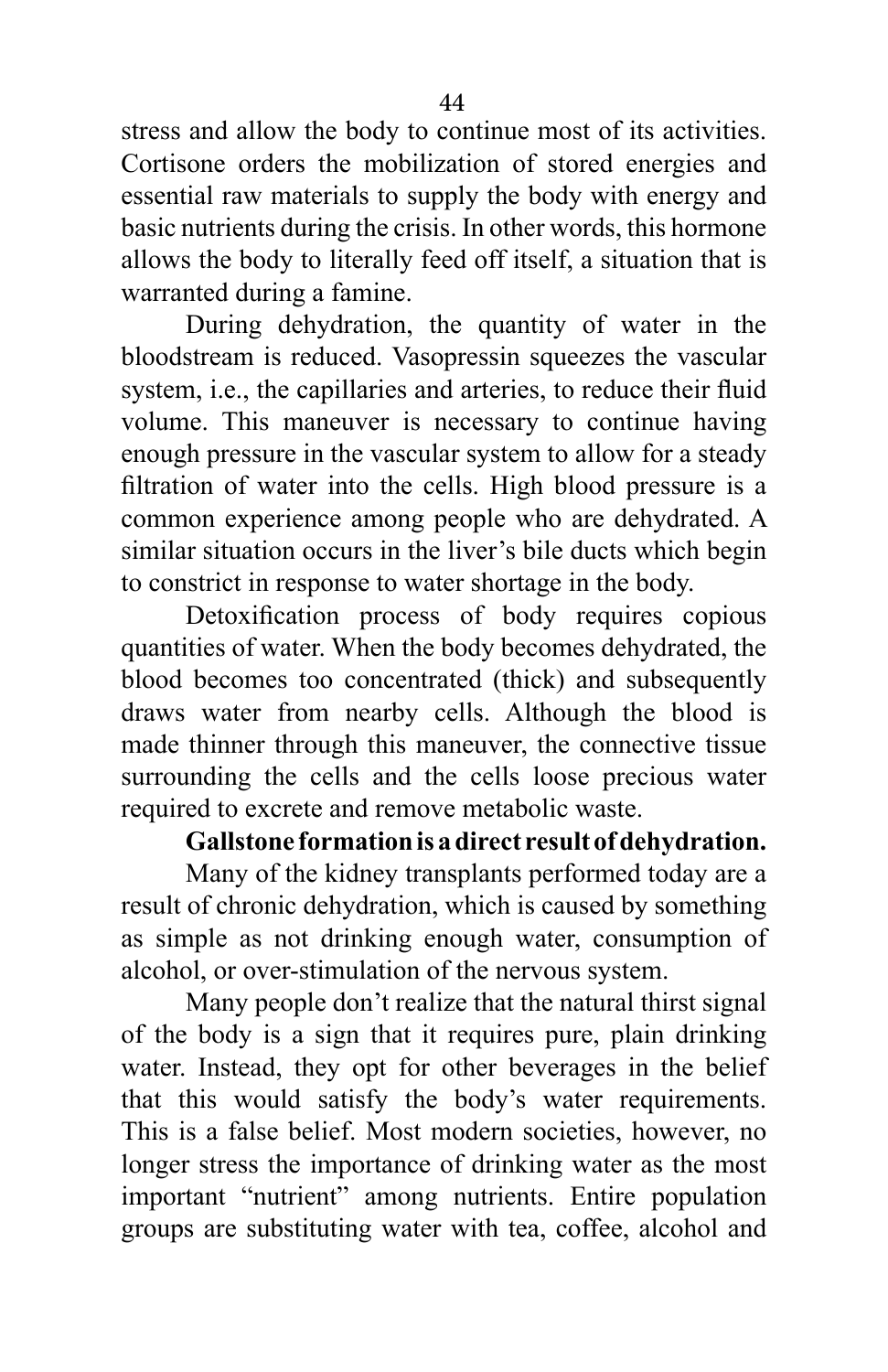other manufactured beverages.

**4. Obstruction :-** . The various types and intensities of diseases result from the various forms and locations of congestion in the body. If an obstruction shows up in the liver, it would affects the nutrient supply, metabolism and energy distribution throughout the body.

### **If you are not having 2-3 bowel movements daily this could lead to many health problems, and toxicity. A constipated colon leads to back-flushing of waste, thereby flooding the body with toxins.**

A kidney stone can lead to retention of urine and raise the blood pressure against the arteries. Lymphatic blockage leads to lymph edema, heart congestion, cancer, obesity, and almost every chronic illness. When the kidneys are not able to separate the necessary amounts of urine from the blood, part of the urine keeps circulating around the body, thereby depositing urinary waste products in the blood vessels, joints, tissues, and organs. Crystals or stones are formed in the kidneys. Most crystals or stones originate in the kidneys, although some may also be formed in the bladder. If a large stone enters one of the two ureters, urinary discharge becomes obstructed.

Blood vessel wall congestion and intestinal trouble prevents vitamins from reaching the cells, tissues, organs and systems in the body. **Vitamin deficiency is rather caused by a congested capillary network that is unable to diffuse sufficient amounts of the vitamins into the inter-cellular fluids.** This can have a number of reasons.

The severity of disease is largely determined by the amount of toxins, gallstones, kidney stones, fecal matter, metabolic and cellular waste the body has accumulated.

6. **Mental Stress :-** Mental Stress affects the digestive functions. Digestive muscles may exert less effort and digestive enzymes may be secreted in smaller amounts when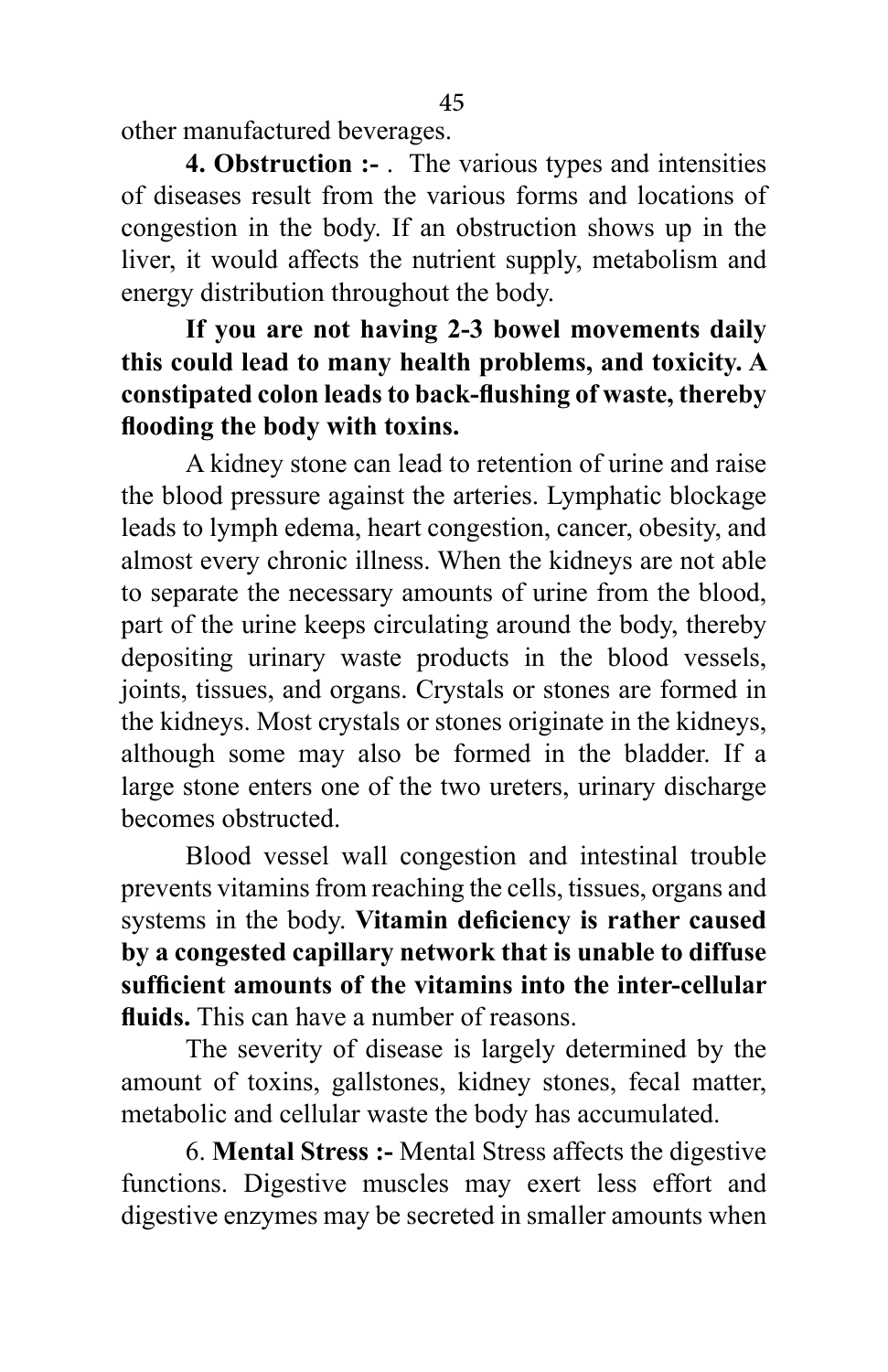you are under stress. Stress can also worsen symptoms of conditions such as peptic ulcer, irritable bowel syndrome and ulcerative colitis.

Severe emotional stress can triple the risk of breast cancer. One in two who had the disease had suffered a major traumatic life event, such as bereavement, within the previous five years. A cancerous tumor is born when the toxicity crisis has reached its peak. Like every other disease.

**7. Toxic Chemicals in environment :-** We are exposed to various kinds of toxins that are present in our environment. Smoke from exhaust pipes of vehicles, dust, pesticides, harmful chemicals in plastic such as BPA, harmful chemicals in hand wash, harmful chemicals in soap, cosmetics, and other day to day materials, harmful chemicals in processed foods and so on. The list is very long.

Chlorine in your drinking water certainly would make you sick. The researchers were able to determine that women who were exposed to chlorinated water had a 48 percent increased risk of bladder cancer, a 38 percent increased risk of rectal cancer, a 90 percent increased risk of esophageal cancer, and an 11 percent increased risk of breast cancer. Adding chlorine to drinking water causes a chemical reaction that results in the formation of a number of potential carcinogens. Some of nature's most valuable and essential anti-cancer and disease-preventive phyto chemical nutrients which are commonly found in food have been discovered to form deadly cancer-causing substances when consumed or combined with chlorinated tap water. **Boiling your drinking water for several minutes causes the chlorine to evaporate.**

Soccer fields which are heavily sprayed with chemicals do not grow weeds on them. Exposure to pesticides and herbicides has also been implicated in Parkinson's Disease (PD). A startlingly high percentage of professional field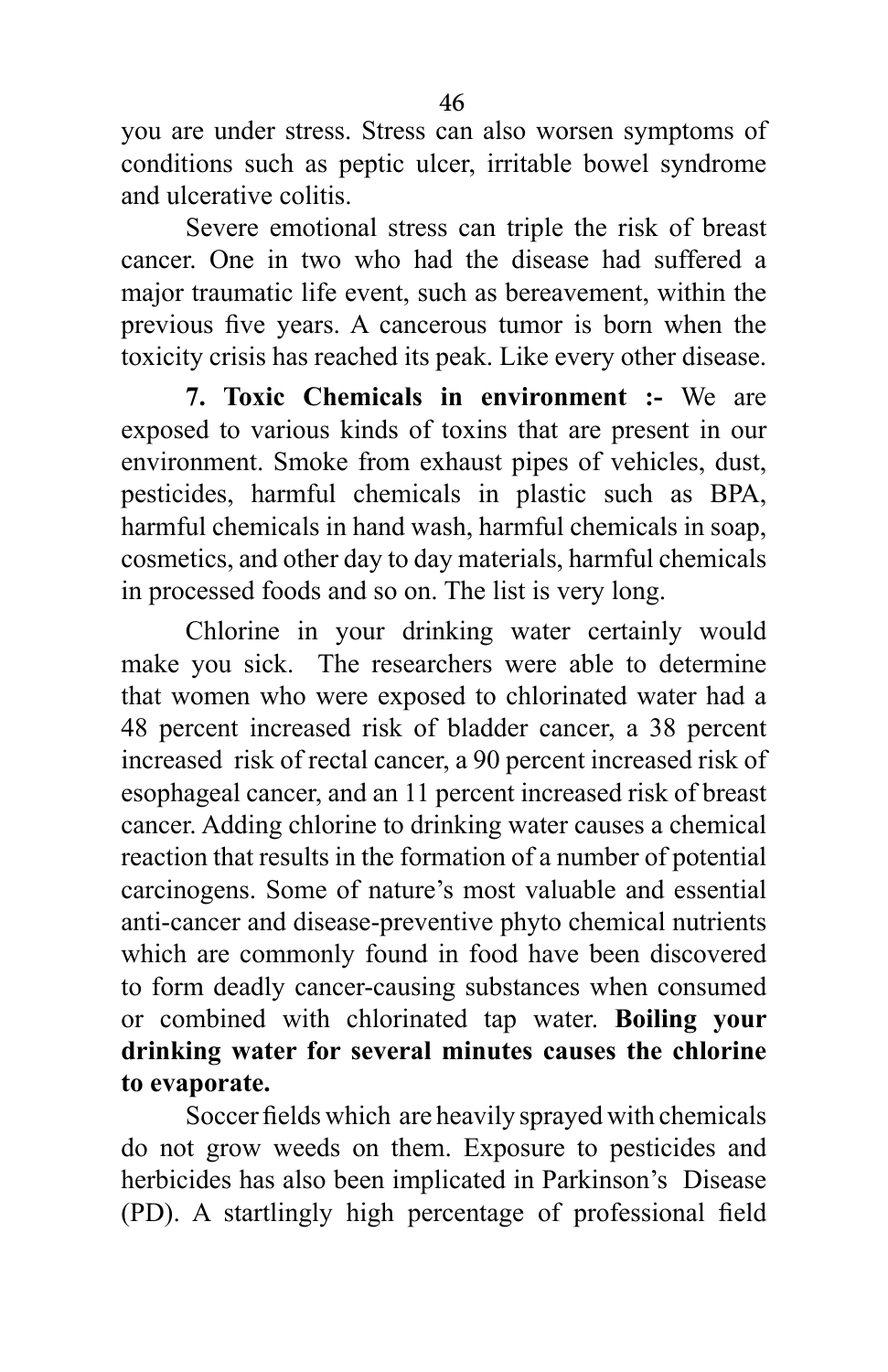hockey players have PD.

# **Chapter IV Things Must be avoided (Unless an Emergency)**

One must avoid following things unless it is an emergency.

## **Sugar**

Sugar is not a preferred source of energy. Sugar is dealt urgently by body because apart from being a source of energy it is a harmful body toxin if ingested in more quantity.

Sugar causes sugar-addiction and would develop diabetics in the end.

## **Excessive Protein**

Most food-related blood vessel diseases, including heart attacks, stroke, rheumatism, and angina pectoris, are not primarily disorders of sugar and fat metabolism, but diseases resulting from protein storage. Eating too much protein food can be considered to be one of the greatest risk factors for developing any kind of disease.

Arteriosclerosis is a stage involving deposits inside the arterial walls narrowing the arteries.

**Storage of protein in the blood vessel walls is the common factor in all patients who suffer from alimentary (food-caused) atherosclerosis.** 

Our bodies are not efficient in utilizing protein as a primary fuel. A well-trained athlete can utilize no more than 40 grams of protein per day. The average American eats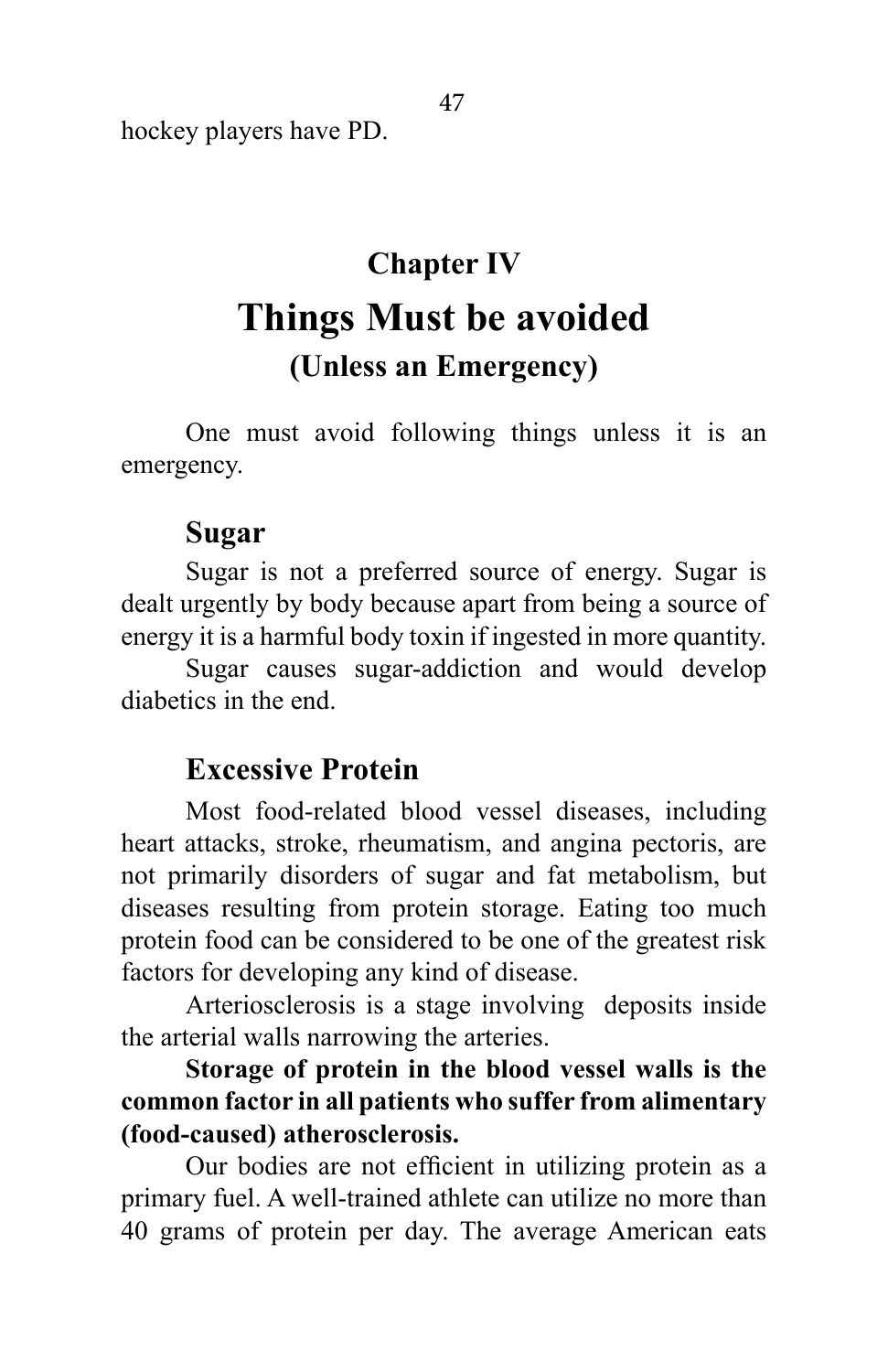up 200 grams per day. **Using protein as a fuel involves a substantial waste of nitrogen with consequential increased levels of nitrites and nitrates, all of which adversely affect the circulatory and muscular systems.**

Whatever proteins cannot be stored, the body converts into nitric, sulfuric and phosphoric acids. The kidneys try to eliminate some of the strong acids. To do so, they have to attach a basic mineral to every acid molecule, As a result, the main basic minerals such as sodium, potassium, and magnesium become depleted. This can lead to an incidence of acidosis, which is another name for toxicity crisis. Heart disease is a typical symptom of chronic acidosis.

By regularly overeating protein foods, the normally smooth and polished inner wall of a blood vessel becomes uneven, and the blood vessel as a whole thickens and loses its elasticity. This leads to a deterioration of blood flow throughout the circulatory system, and may culminate in a complete blockage. With protein, the blood begins to permanently thicken and develop a tendency towards clotting. As a direct consequence of this development, the thickened blood vessel walls are no longer capable of absorbing sufficient amounts of oxygen, water, and nutrients and removing all the metabolic waste products that the cells which constitute them produce. Hence the cells that make up these blood vessels become injured and eventually die from malnutrition, suffocation, and dehydration.

Animal proteins that are not digested properly release toxic by-products into our bodies. Many people have slightly damaged intestinal walls where partially digested protein can permeate directly into the bloodstream. In the worst case your joints could swell in reaction to the proteins in your bloodstream. Research studies show that a major cause of Parkinson's is the inability to digest animal fat protein, particularly red meat. Overeating protein foods makes type II Diabetes a permanent chronic illness.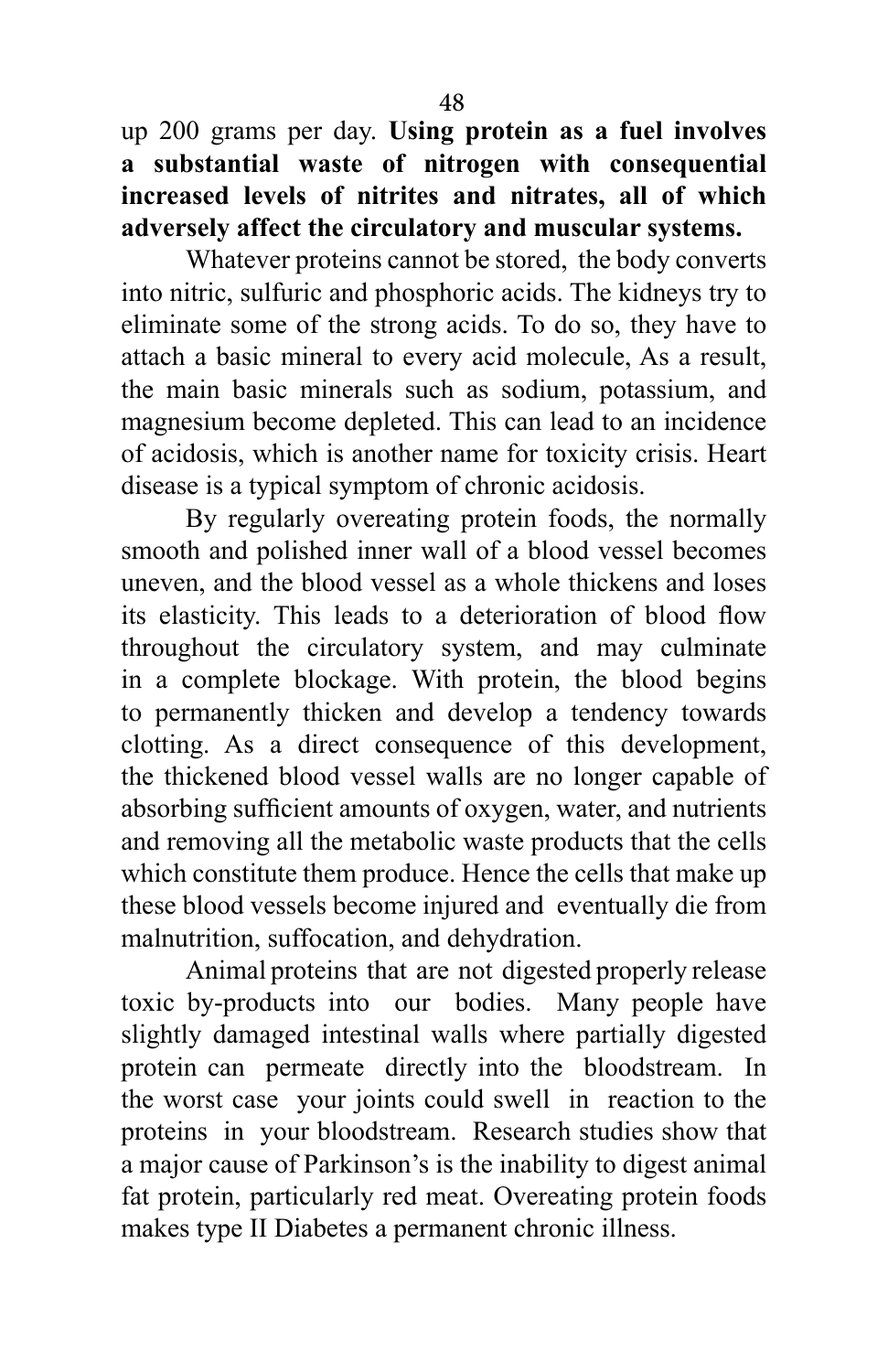Osteoporosis is virtually unknown in places such as Africa where people eat far fewer proteins than those living in developed countries.

## **Trans-Fats**

**Trans-fats come from adding hydrogen to vegetable oil through a process called hydrogenation. During the process of hydrogenation all the nutrients are removed from the oil, so the digestive system must rob the body's store of nutrients to break down the empty calories in the hydrogenated oil. Hydrogenation also leaves behind trace amounts of aluminum and nickel, which may find their way into the brain and contribute to the development of Alzheimer's disease.** It is particularly important to avoid all hydrogenated fats, oils, and margarines.

If trans-fatty acids are consumed, as contained in most processed and refined fats, oils and fast foods, cell membranes become thick and congested, thereby preventing nutrients from reaching the cell interior. All this greatly increases the amount of metabolic waste and toxins in the body, overtaxes the liver, and causes the growth of gallstones. The gallstones inhibit the flow of bile, which subdues the digestive power and increasingly hinders the assimilation of nutrients, including fats. When fats are no longer properly digested, the fat-soluble vitamins A, D, E, K, which are normally stored in the liver, become deficient.

# **Refined Oils**

**Oils are frequently referred to as RBD, which stands for "Refined, Bleached, and Deodorized. Oil is refined, bleached and deodorized in order to increase their shelf life. But in the RBD processes, all nutrients of the oil are destroyed and what remains is a harmful liquid.**

Rancid oil is another problem. French fries and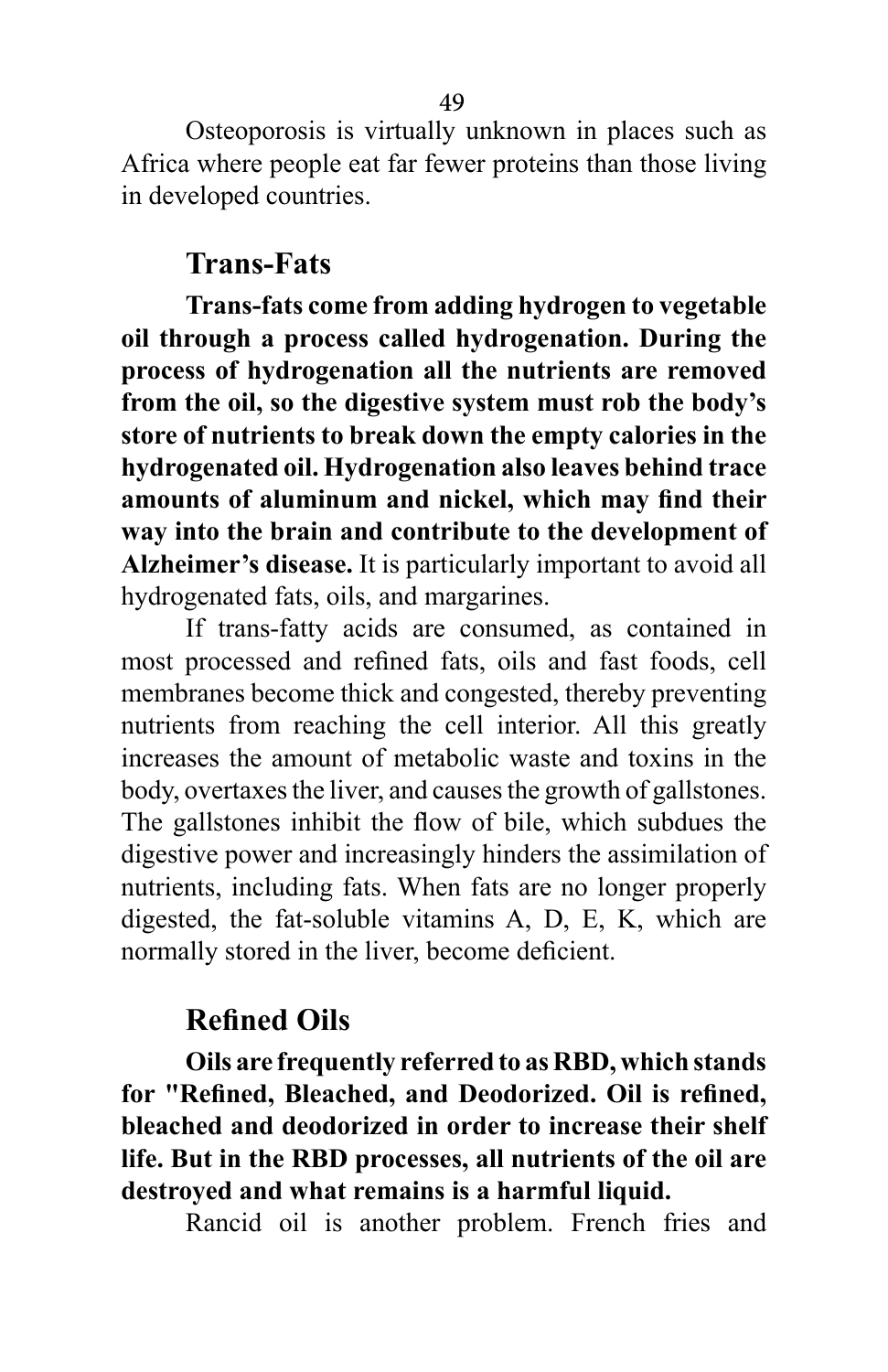dough nuts in fast food restaurants are deep fried in oil that has been used over and over again and in the process has become rancid, and therefore carcinogenic. Moreover, the temperature of the oil in which these foods are cooked is so high the structure of the fat molecules in the food is altered. Misshapen molecules become rigid and elongated. After being absorbed into the cells, they stiffen the cells' membranes.

Repeated high-temperature heating of oils and fats converts them to pro-inflammatory, cancer-causing substances. Some scientists believe this could give rise to emotional problems and learning disabilities in children because rigid cell membranes could interfere with the transmission of thoughts between brain cells.

Lower-temperature steaming, boiling, broiling, stirfrying, and roasting are preferable to frying.

# **Genetically Modified Food**

U.S. government doesn't require any testing or proof of the safety of genetically engineered foods therefore, genetic scientists are free and unrestricted reign over designing their sinister programs of gene engineering. The process of genetic engineering of food oftentimes involves the use of live virus, small enough to enter cell nucleus and, thereby, infect other genetic material. The chicken cancer virus is used as a carrier to implant the growth hormone gene into farm fish so they will grow faster. Once the virus has infected the fish, eating them will also infect us. With the multitudes of genetically modified foods, our body will become a host for numerous viruses that normally would never be found in our body.

Already, 60% of processed foods now contain at least one genetically modified food item. Millions of people now consume chips with firefly gene; potato chips with chicken gene; or salsa with tomato containing a flounder gene. Cream of broccoli soup can have a bacteria gene in it, and salad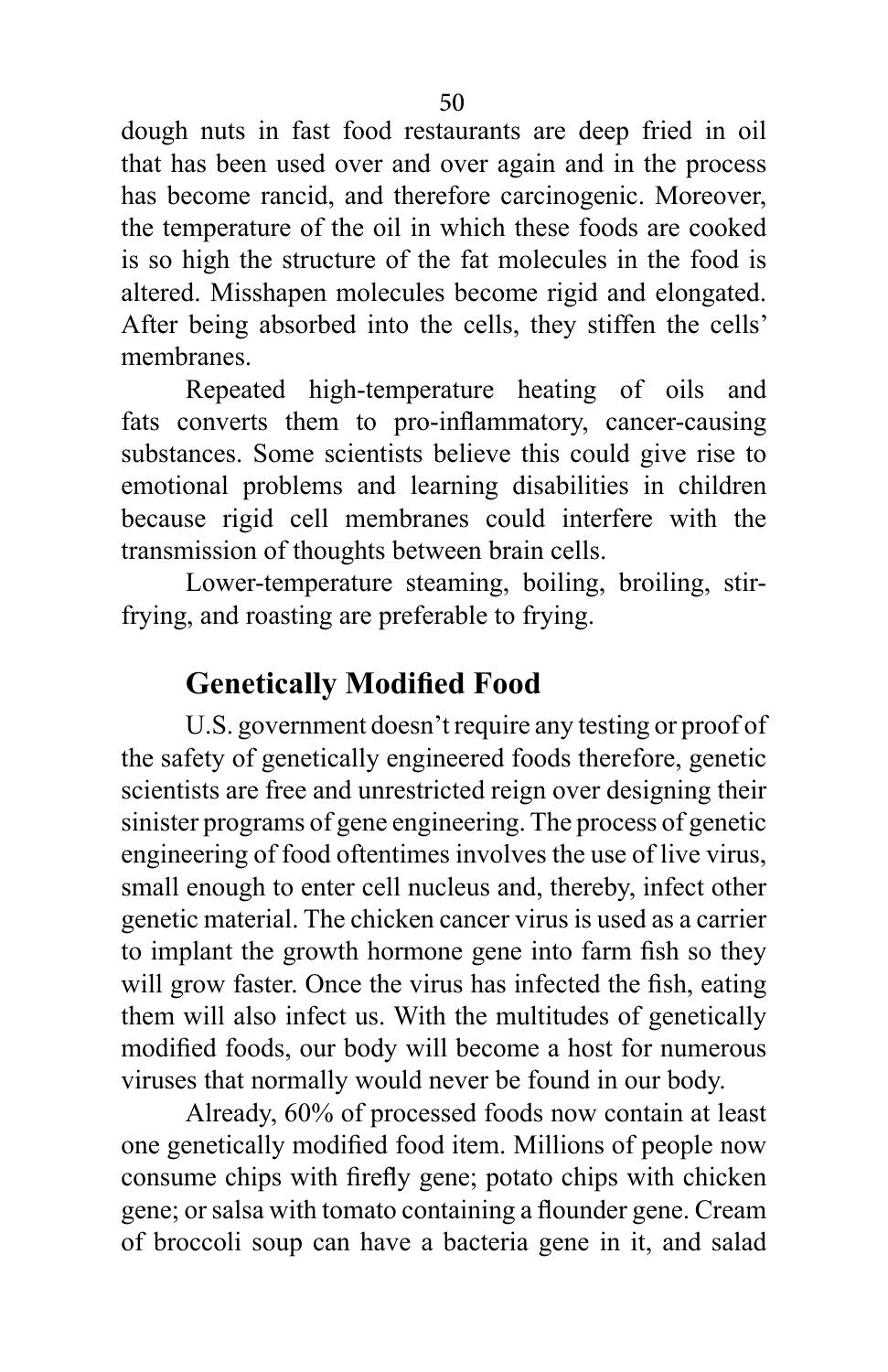dressing is most likely made with canola oil, vegetable oil or soybean oil (all genetically engineered). The tobacco gene is now used in lettuce and cucumbers and the petunia gene is used in soybeans and carrots. If you have celiac disease you may need to avoid walnuts because they can have the barley gene in them. Even strawberries are not harmless anymore; they can now have "undisclosed genes" in them, so you will never know what else you are getting in these fruits. Many brands of apple juice contain the silkworm gene, and grapes can contain a virus gene. Cheese contains genetically engineered bacterial rennet. Trout, salmon, catfish, bass and even shrimp, are also genetically modified.

As for now, new genes have already been planted in potatoes, corn, sugar beet, tomatoes, cotton to make the plant resistant to pesticides. As more and more foods are grown that have foreign genes put in them to make them resistant to certain pests, pesticides, herbicides or antibiotics, the more of these gene transporters of vectors will end up lodging in our intestinal tract, infecting bacteria in our gut. The infected gut microbes will not only become antibiotic resistant, but resistant to any kind of treatment.

With increasing usage of genetically engineered plants, we will be faced with the following problems at global level :- 1) Loss of thousands of species of plants. 2) All small farmers will have to give up their farming business and multinational companies such as Monsanto will replace them. 3) Creation of Frankenstein foods our bodies won't know how to handle. 4) There will be super weeds resistant to all herbicides. 5) Plants become resistant to pesticides. 6) New viruses and diseases for which there won't be a cure.

In 1994, the genetically engineered growth hormone rBGH, designed to increase milk production in cows, was approved for use in the America. About a third of U.S. farmers now use it to speed up milk production. The viruses used to make the growth hormone, of course, are in the milk. **The**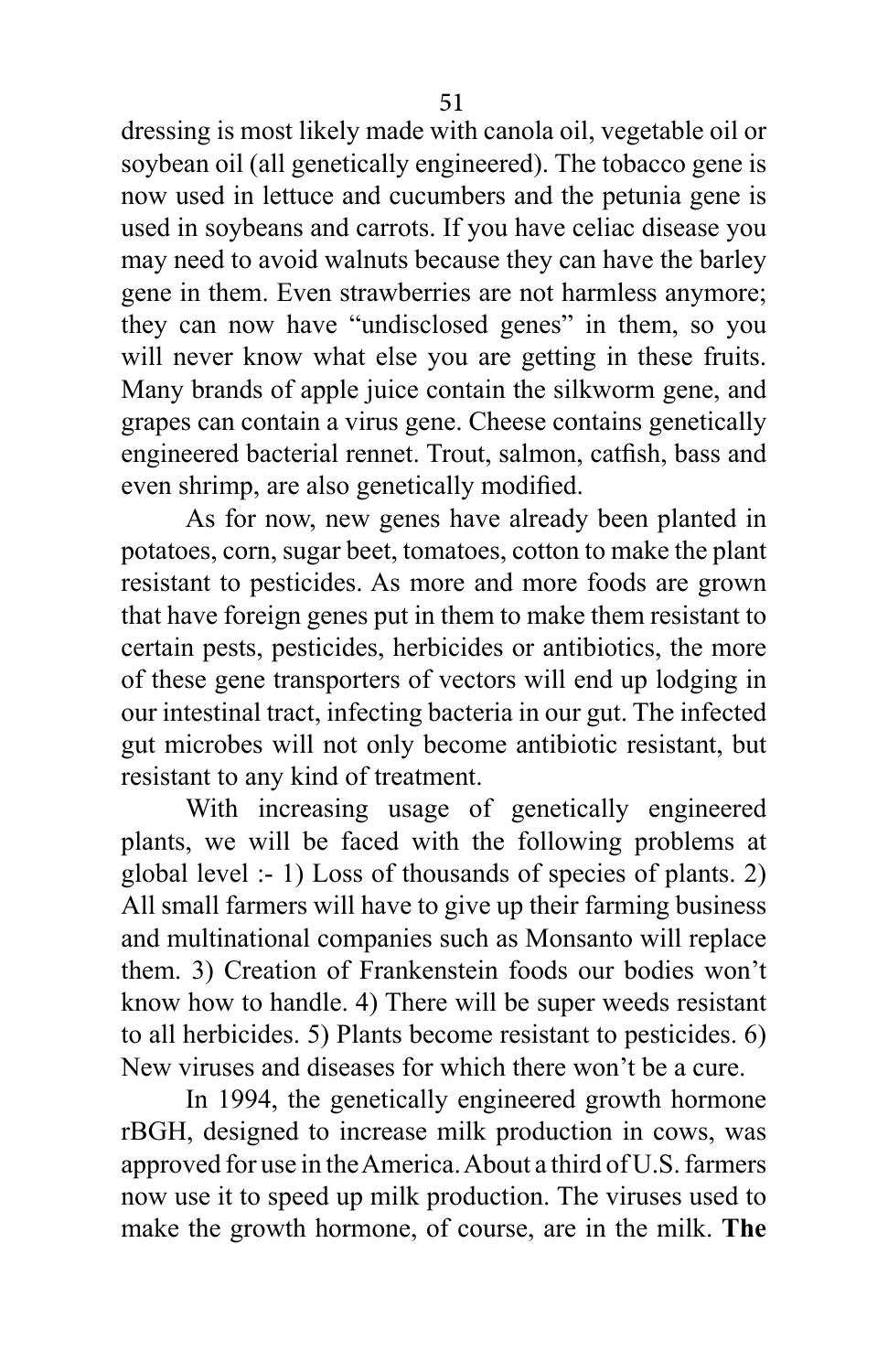**prestigious medical journal, Lancet, reported in 1998 that breast cancer is seven times higher in women with tiny increases in growth hormone, Insulin like Growth Factor (IGF-1), which comes from cows injected with rBGH. Two years before this report, the International Journal of Health Sciences stated that IGF-1 concentrations are ten times higher in rBGH milk and can be absorbed through our intestines, and increase our risk of cancer among other diseases.**

Multinational corporations with the consent of governments, are rapidly changing our food for draining huge profit and nobody seems to be able to stop them. They are not accountable to anyone since they do not have to label their foods, and many governments do not require them to do any safety testing.

## **Soy Products**

Today, genetically modified soybean products, which comprise about 80% of the beans available, have been found in most baby formulas. Soy now being an ingredient of thousands of common food products. One of the genes used in the new soy bean is derived from the petunia plant which is a nightshade. Suddenly, by inadvertently eating something that contains a soy product, they may end up becoming crippled with arthritis. The method of gene manipulation may even lead to more serious consequences than "just" a painful joint disorder.

**When Monsanto inserted the Brazil nut gene into soy, people allergic to Brazil nuts suffered anaphylaxis from ingesting a soy product. Anaphylaxis is a serious, life threatening reaction where one is not able to breathe.**

The masses are systematically poisoned with harmful herbicides. Given the fact that soybeans are grown on farms that use toxic pesticides and herbicides, and many are from genetically engineered plants, evidences suggest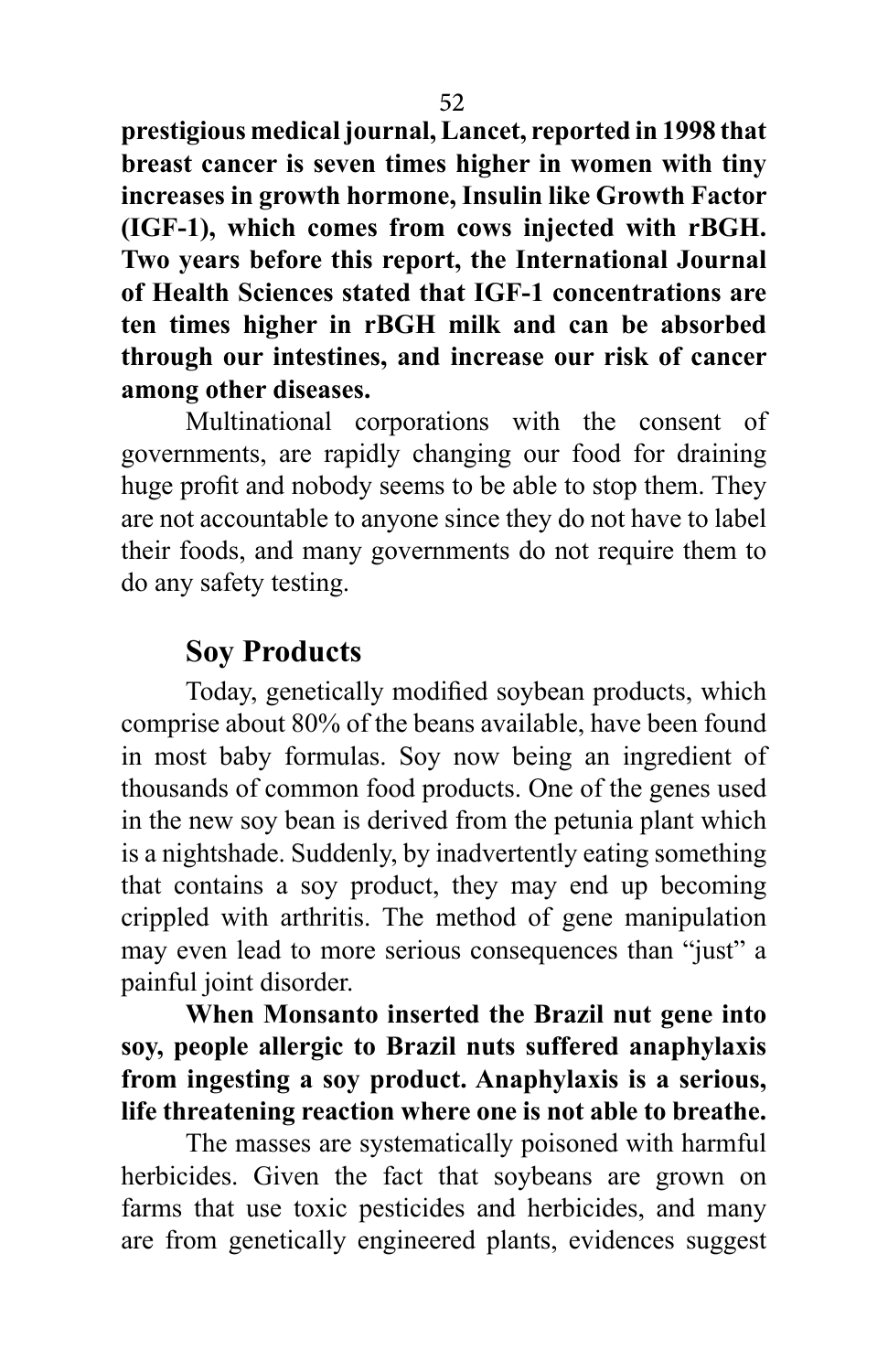soy to be a major health hazard. Soy is not suitable for regular consumption because of increased risks of cancer, indigestion, thyroid problems, and other disorders, in addition to being a common food allergen.

Numerous studies have found that soy products may cause following problems :- 1) Increase the risk of breast cancer in women, brain damage in both men and women, and abnormalities in infants. 2) Contribute to thyroid disorders, especially in women. 3) Promote kidney stones. 4) Weaken the immune system. 5) Cause severe, potentially fatal food allergies. 6) Soy products contain Phytoestrogens (isoflavones) genistein and daidzein, which mimic and sometimes block the hormone estrogen. Contain Phytates, which block the body's uptake of minerals. Contain Enzyme Inhibitors, which hinder protein digestion. Contain Haemaggluttin, which causes red blood cells to clump together and inhibits oxygen take-up and growth. Contain Trypsin inhibitors that can cause pancreatic enlargement and eventually cancer. Contain Hemagglutinin, which is a clot-promoting substance that causes red blood cells to clump together; and contain Phytic acids, which reduce the absorption of many vitamins and minerals including the absorption of zinc. Zinc is essential for proper brain development. High levels of phytic acid in soy reduce the assimilation of calcium, magnesium, copper, iron and zinc. Therefore, vitamin deficiency diseases such as rickets are on the rise again.

Soy milk contains enzyme inhibitors and excess estrogen. The liver may fail to perform its normal duties. One may be prone to suffer from fat gain, blood sugar disorders, hypertension, cardiovascular disease, and cancer. The adverse effects of soy are even more pronounced in infants. In a study at the University of Iowa, researchers found that women who had been exposed to soy-based formula during infancy would be more prone to suffer from a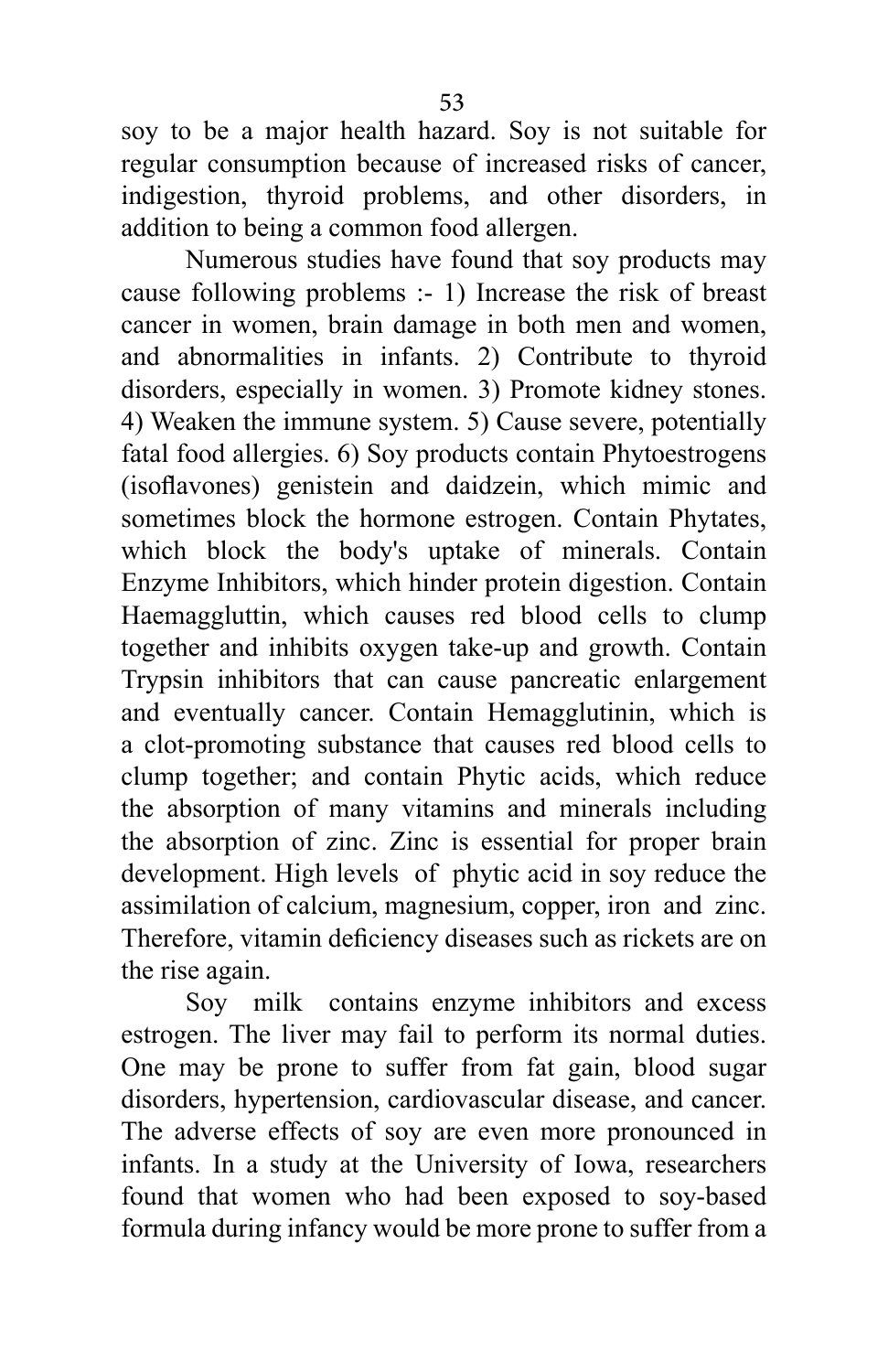longer duration of menstrual bleeding and discomfort during menstruation. Deficiency of thyroid hormone is known to produce goiters in humans and has been reported in infants receiving exclusively soy-based diets.

Phytic acid in soy is not neutralized by ordinary preparation methods such as soaking, sprouting, and long, slow cooking. Soy contains plant hormones that need to be disabled through a careful fermentation process, which tofu does not undergo.

# **Junk Foods**

Making laboratory foods palatable and attractive does not mean they are harmless. To have a long shelf life, to keep it fresh, it has to have harmful preservatives. **The idea that we can create better foods than nature does is a fallacy that has turned into a weapon of mass destruction.** By regularly eating fats and oils that are heat-treated the cell membranes begin to loose their healthy fatty acids and replace them with harmful trans-fatty acids. As a result, the cell membranes become thicker, stiffer, sticky and inhibit the glucose transport mechanism, resulting in blood sugar rising. The rest of the body suffers serious consequences of the clogging up of the cell membranes.

Junk food may contain plenty of trans fatty acids that clog up the cell membranes and damage blood vessels. Not to mention the 13 grams of bleached, refined sugar per cup, leach minerals from the muscles and bones, and leading to the beginning stages of insulin resistance.

**By adding synthetically derived vitamins and minerals is at the root of many health problems afflicting both children and adults in the developed world. Synthetically derived "nutrients" are foreign matter to both animals and humans body alike.**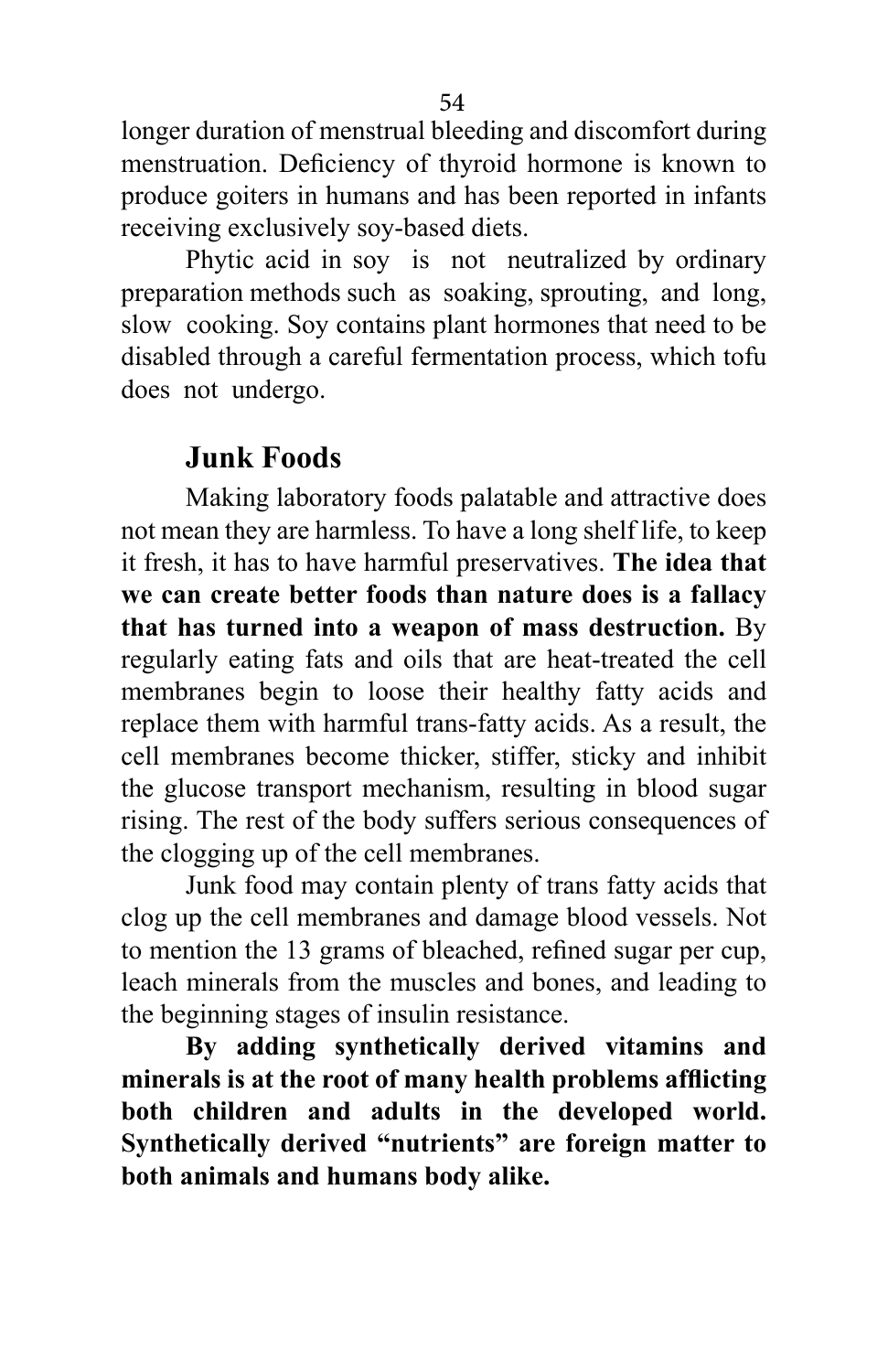### **Grain Fibers**

Our body is designed to process the soluble fiber found in fruits: not the insoluble fiber found within grains (bran), which is sharp and can leave microscopic lacerations on the wall of your intestines. Food absorption through the gut wall should neither be slowed nor be rushed. However, insoluble fiber abnormally speeds up food transportation through the gut, which leads to decreased nutrient absorption.

The commonly held belief that indigestible fiber cannot be digested and leaves our body unaltered applies only to the small intestine. But once it reaches the large intestine the fiber is attacked and broken down by large numbers of residential bacteria. This causes fermentation and the common flatulence, headaches, heart pressure, irritability, tiredness, sleeping problems.

Phytates found in cereal fiber (bran), for example, bind with calcium, iron and zinc making them indigestible, which in turn causes poor absorption. Eating fiber-enriched foods or foods containing rough fiber can significantly inhibit the absorption of iron, calcium, phosphorus, magnesium, sugars, proteins, fats and vitamins A, D, E and K. Added bran leaches minerals from the colon cells, weakens peristalsis, and causes chronic colon problems. These findings are of particular concern to people suffering from conditions related to nutrient-deficiencies. If intake of bran is discontinued, constipation results.

A high fiber cereal for breakfast subdues digestion, the digestive fire for many hours, which might tempt us to even skip lunch for lack of proper appetite. But by the evening, the body, sensing a "famine", wants to eat twice as much to make up for the lack of nutrient supplies during the day. By then digestion is too low to handle large quantities of food, which results in the accumulation of toxic fecal matter in the intestines. Consequently we put on weight, despite of our good "health habits."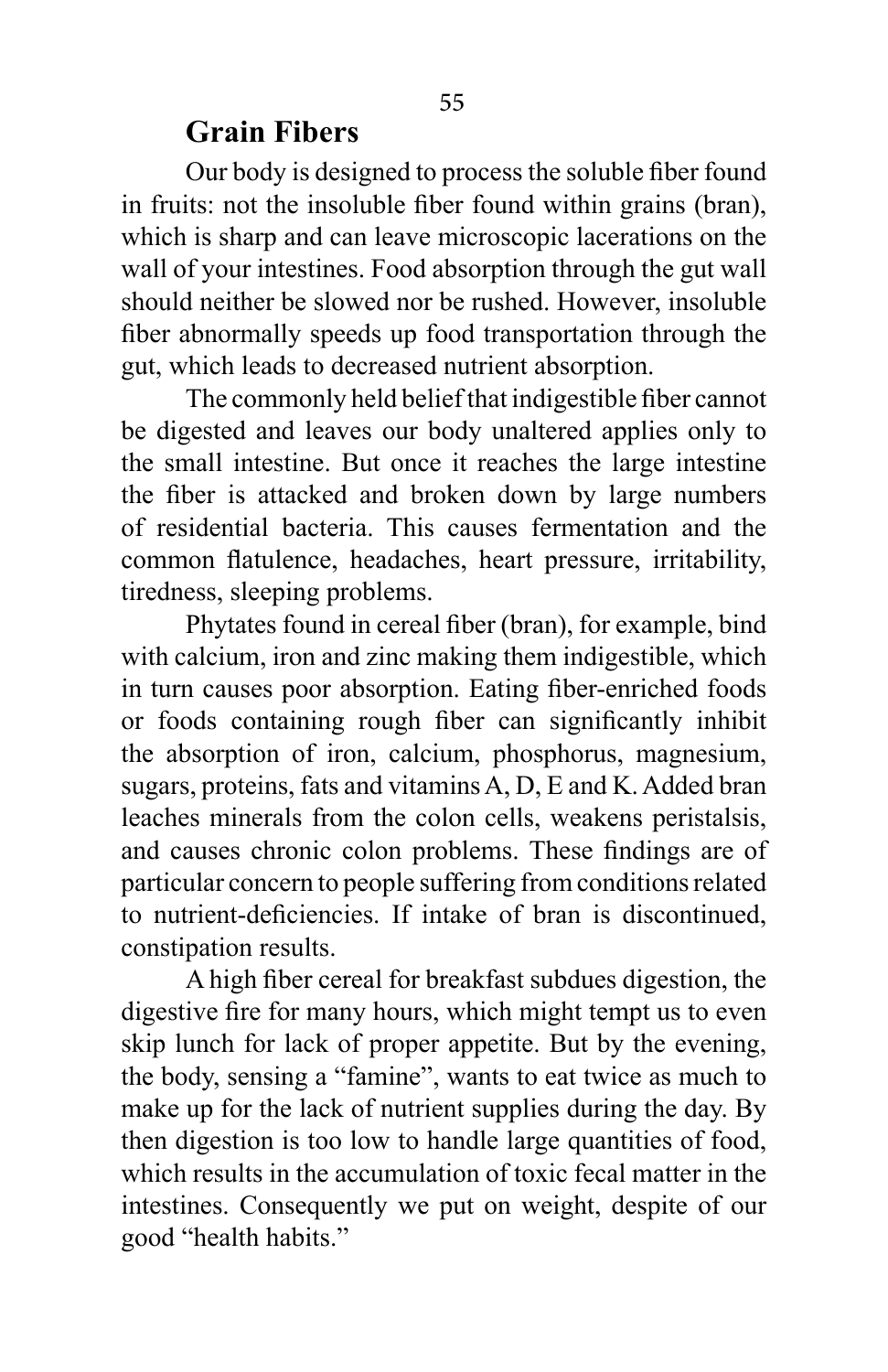*Cooked vegetables in particular contain plenty of fiber which helps the digestive process but does not overwhelm the colon in the same way as added bran does. Also the high water content of cooked foods and fruits generally make the passage through the intestinal tract much easier. The vegetable fiber helps us to feel full, and reduces the likelihood of overeating. It also assists in the evacuation of any excess cholesterol from our system. It is much better for the body to obtain fiber from fresh fruit, salads, cooked grains, beans and vegetables. If our diet is low in vegetable fiber, our intestinal musculature becomes weak, resulting in the sluggish transit of foods. This can cause many problems: including intestinal gas, constipation and irritable bowel syndrome.* 

## **Grains**

Grains contain numerous plant toxins and antinutrients including lectins, gluten and phytic acid. Phytic acid inhibits enzymes that we need to digest our food, including pepsin, which is needed for the breakdown of proteins in the stomach, and amylase, which is required for the breakdown of starch into sugar. Trypsin, needed for protein digestion in the small intestine, is also inhibited by phytic acid. **People eating diets containing grains are going to be much more susceptible to iron deficiencies due to the iron-binding qualities of phytic acid.** 

Phytic acid is the principal storage form of phosphorus in many plant tissues, especially the bran portion of grains and other seeds. In humans and animals with one stomach, the phosphorus is not readily available to the body. In addition to blocking phosphorus availability, the "arms" of the phytic acid molecule readily bind with other minerals, such as calcium, magnesium, iron and zinc, making them unavailable.

Most cereals contain a toxic substance that can affect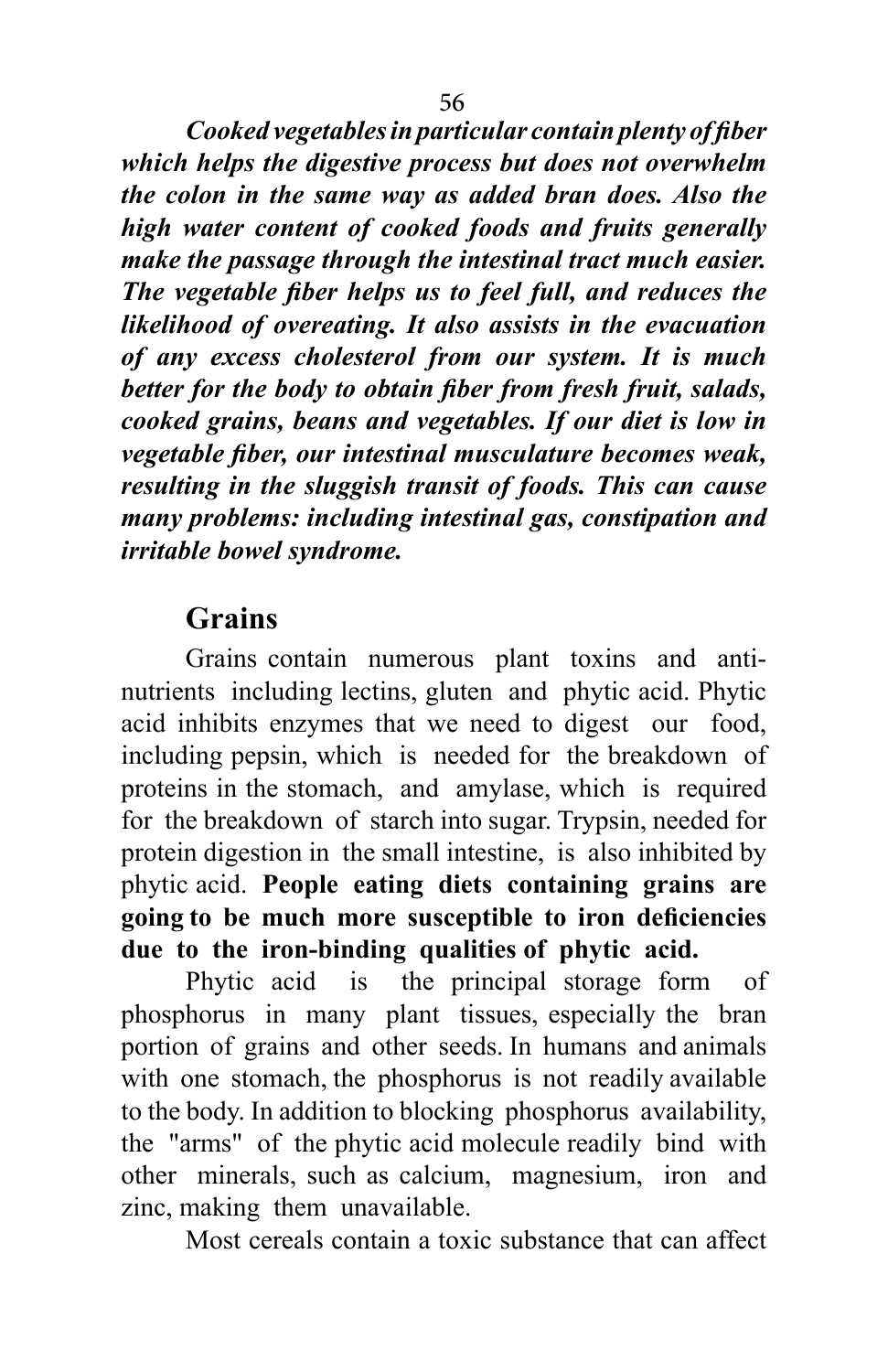the nervous system. The grains and legumes are connected to pellagra, which is immobility caused by bean toxins. Each one of these diseases can be produced in laboratory conditions by feeding whole grains. Dr. Mellanby found that a diet high in grain germ or embryo led to nervous system problems in his dogs such as leg weakness and uncoordinated movements. These diseases is most effectively treated with animal liver.

Nuts are also very high in plant toxins including phytic acid. Nuts contain about the same level of phytic acid as grains. The symptoms suffered by dogs that ingest nuts strongly suggest that nuts seem to have some substance, possibly lectins, which can affect the central nervous system. This nervous system effect is seen more clearly with dogs than with humans. Peanut allergies in humans can cause anaphylactic shock. This is just another potential sign of the potent plant toxins hidden in nuts. Nuts are powerful inhibitors of iron absorption. It is common for people with rampant tooth decay to rely on raw nut and seed butters as staples.

Grains also contain tannins which can depress growth, decrease iron absorption, and damage the mucosal lining of the gastrointestinal tract. In addition to tannins, saponins in grains may inhibit growth.

Oatmeal and grain embryo interfere most strongly with the building of healthy teeth. The symptoms of scurvy include soft and spongy gums which eventually lead to tooth loss, slow wound healing, poor bone formation, severe weakness, nausea and eventually death. The most severe rickets-producing diet was a mostly whole grain diet which included whole wheat, whole corn, and wheat gluten. On the rickets-producing diet, teeth become abnormal. In rare cases of rickets, some children's teeth do not erupt.

Guinea pigs fed a high grain diet developed a condition that appears to be exactly the same as scurvy in humans. To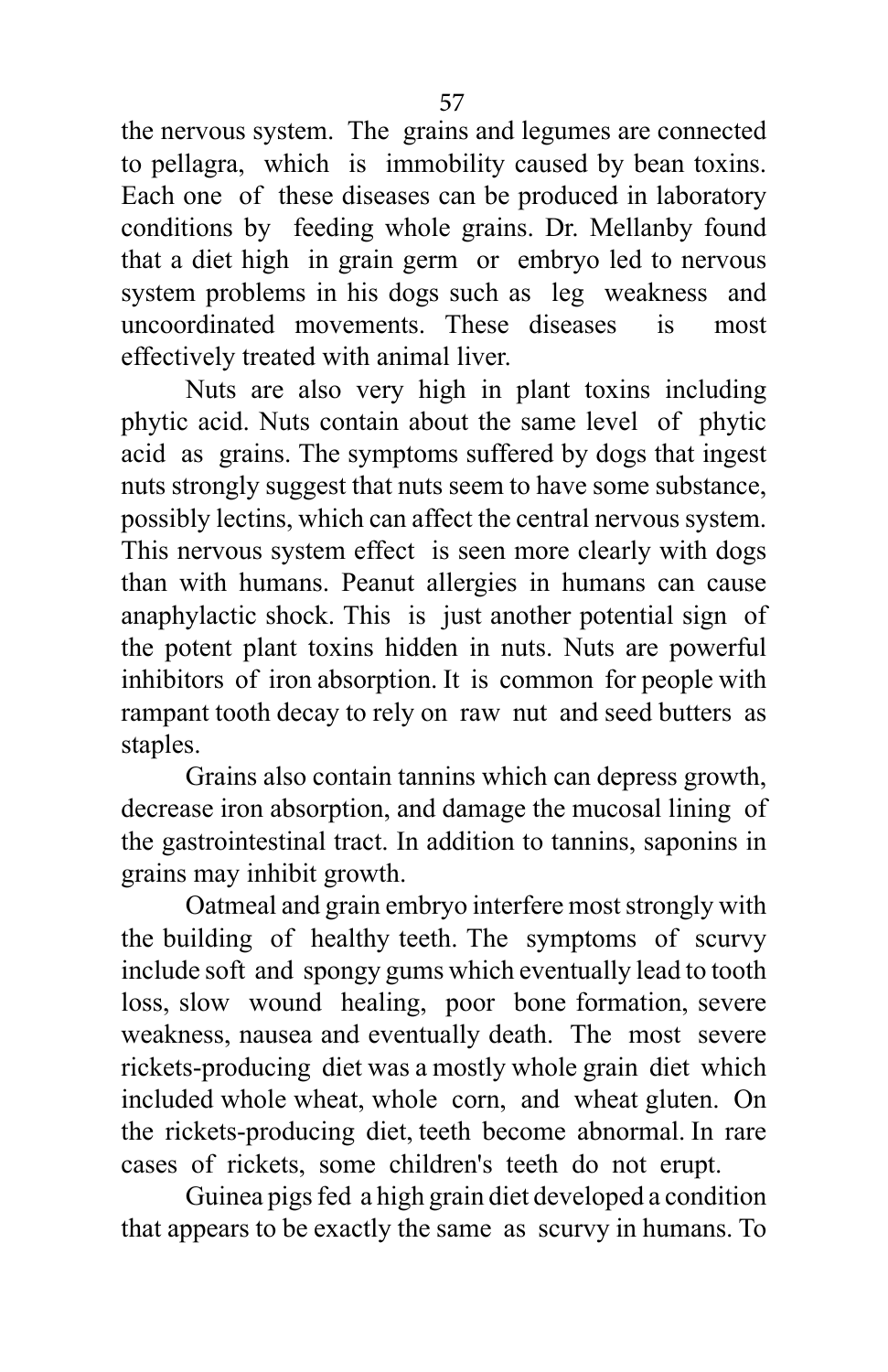cause scurvy, guinea pigs were fed mostly bran and oats. Another scurvy-producing diet consisted of whole grains like oats, barley, maize, and soy bean flour. An exclusive oatmeal diet would kill a guinea pig in 24 days from scurvy. This very same scurvy-inducing diet produced severe tooth and gum problems in guinea pigs as well. That whole grains are the cause of scurvy sheds light on the severity of plant toxins found naturally in grains. Oatmeal has a devastating effect on teeth. The symptoms of scurvy like soft and spongy gums leading to tooth loss are the result of a lack of vitamin C, and too many grains, or other phytic acid-rich foods.

**Dr J.D. Boyd healed diabetic children's decayed teeth by designing a grain-free diet. The diet meant to control diabetes not only stopped cavities it turned soft tooth enamel hard and glossy. The maximum amount of bone growth and tooth mineralization in these studies occurred with grain-free diets.**

**High-phytate foods :-** Phytic acid is found in all edible seeds, grains, legumes, and nuts in varying quantities, and small amounts are also found in roots and tubers. Almonds **0.4-9,4%**, Beans **0.6-2.4%**, Lentil 0.3-1.5%, Maze, **corn 0.7-2.2%**, Peanuts 0,2-4.5%, Peas 0.2-1.2%, Rice 0.1-1.1%, **Rice bran 2.6-8.7%, Seasame seeds 1.4-5.4%, Walnut 0.2-6.7%,** Wheet 0.4-1.4%, Wheat bran 2.1-7.3%, Wheat germ 1.1-3.9%

**Gluten in Grains** :- Gluten containing grains are wheat, barley, rye, triticale and oats. Gluten can suppress growth hormone release. **Obesity is another warning sign that gluten may be at the root of difficulties.** A wide range of lung problems, including chronic bronchitis and asthma, characterized by chronic wheezing, coughing, shortness of breath, or difficulty in breathing, are commonly caused or made worse by gluten. Chronic lung disease should also signal concerns about an underlying problem with gluten.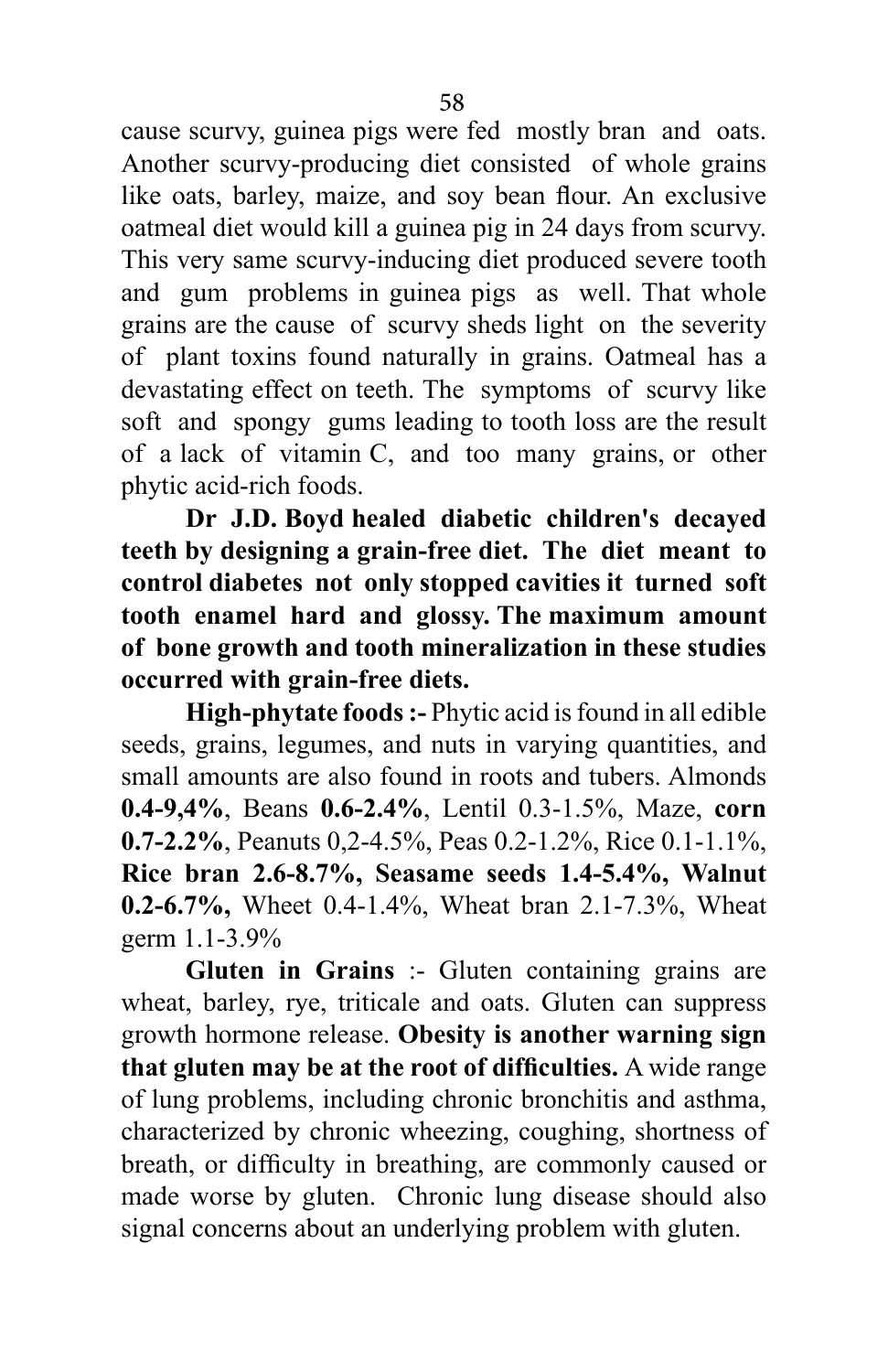**Anyone with respiratory allergies should get tested for gluten sensitivity.** Person struggled with repeated bouts of multiple, very painful sores inside mouth, if fingertips are clubbed; if fingernails are thin, brittle, and spoon-shaped; or if nail beds remain pale when compressed, any of these can signal the presence of celiac disease or gluten sensitivity. There are several general categories of illness where gluten sensitivity should be considered. They are allergies, autoimmunity, bowel disease, cancer, growth retardation, learning disorders, lung disease, psychiatric ailments, reproductive problems, seizures.

Chronic periodontal disease with unhealthy gums could possibly be the result of your gluten sensitivity. The gluten-free diet will often reverse this problem, so minor interventions coupled with a "wait and see" approach may be preferable to surgical interventions in gum disease associated with gluten sensitivity.

Demineralization or thinning of our bones is already a major risk as the result of years of gluten consumption. A gluten-free diet usually results in improvements in liver enzyme profiles along with resolution of the liver disease. The arthritis pain either improves or completely resolves on a gluten-free diet. There is often little need for pain relief after a few months on the diet.

Senility is an extremely common brain disorder that often appears to be related to gluten sensitivity. While the disorders of degeneration, blood circulation, and seizures can alter behavior, emotions, and learning are affected by gluten. Psychological depression, neurotransmitter deficiencies, autism, and hyperactivity disorders can also be brought on by gluten sensitivity. Peptides derived from gluten grains have since been implicated in schizophrenia, epileptic seizures, and vascular illnesses and are sometimes found to occur among patients who also have celiac disease. Gluten free grains are corn, millet, rice, and sorghum. Gluten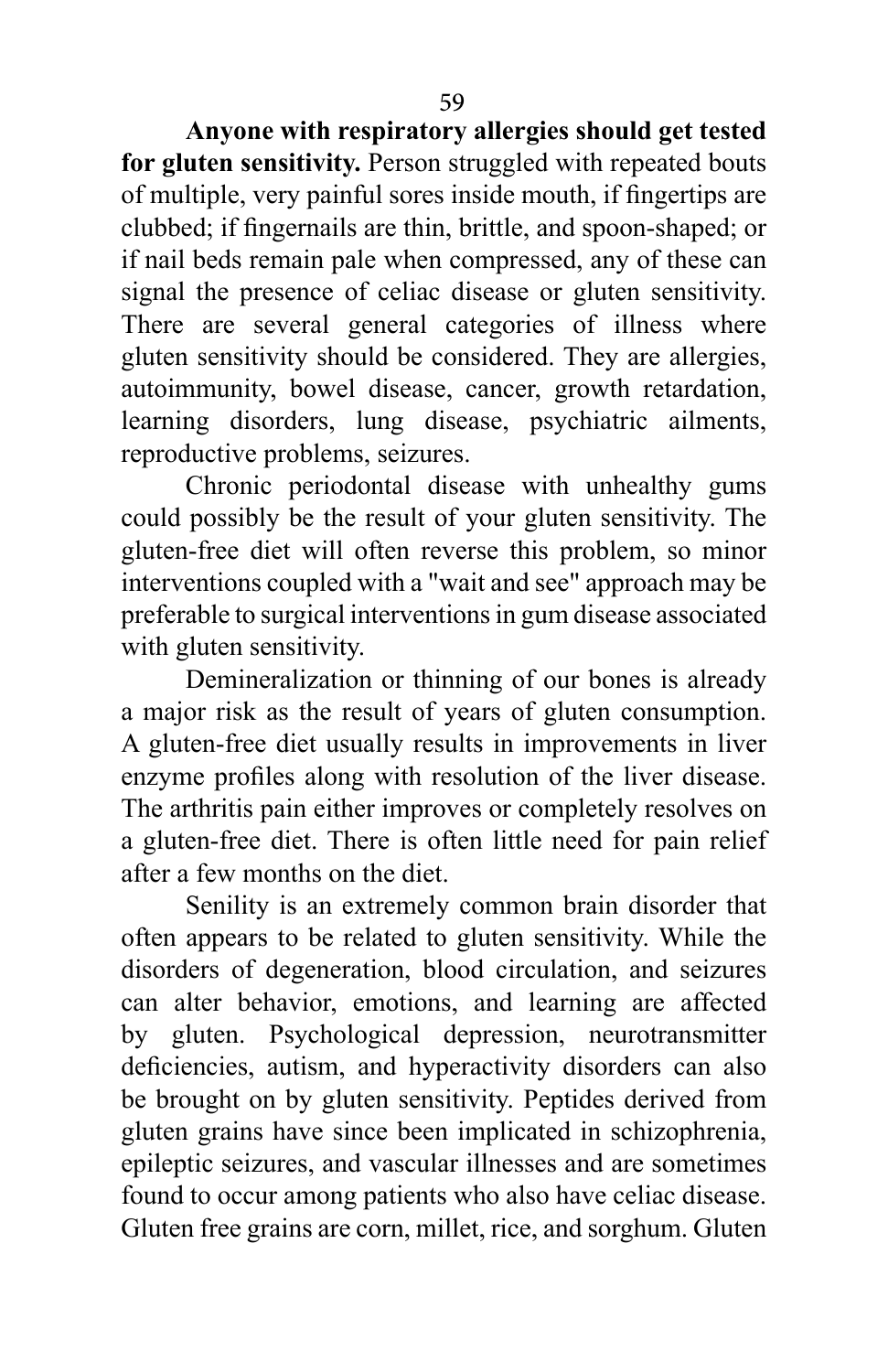free pseudo-cereals are amaranth, buckwheat, and quinoa.

# **Synthetic Vitamins**

Vitamins do not have isolated functions, they work as a "team" in the body. Once a vitamin is separated from the food complex (team) in which it occurs naturally in the body, it loses its nutritional value. Robbed of their co-nutrients, they have to steal from the body's nutritional reserves. Without this "theft," they would have no curative value. Because of an overconsumption of single vitamins or minerals vitamin reserves are depleted instead of alleviating.

**Our bodies view the synthetic vitamins as toxic substances that need to be rapidly eliminated. Hence the unusual odor or color of urine you may notice after consuming multi-vitamins. Taking extra vitamins can be harmful because the body is unable to make use of them and is given the additional burden of having to break them down or try eliminating them from the system.**

Drugs, including over-the-counter medications usually alter glandular system and will affect calcium and phosphorous ratios. Prescription and recreational drugs, along with cigarettes, may alter body's ability to utilize nutrients from food.

Many, but not all calcium supplements contain forms of calcium that are not recognized by our body. Non absorbable calcium raises blood calcium levels which can lead to excess calculus deposits. The long-term use of vitamin E without its co-nutrients demineralizes bone calcium, and large amounts of bioflavinoids taken over a long period create a deficiency of the clotting factor vitamin K. Furthermore, longtime use of high-potency vitamin D has been shown to encourage the clogging of the arteries and heart disease. Because vitamins are strong acids, an overload can lead to vitamin poisoning and thus damage the kidneys, and actually cause the same symptoms that accompany a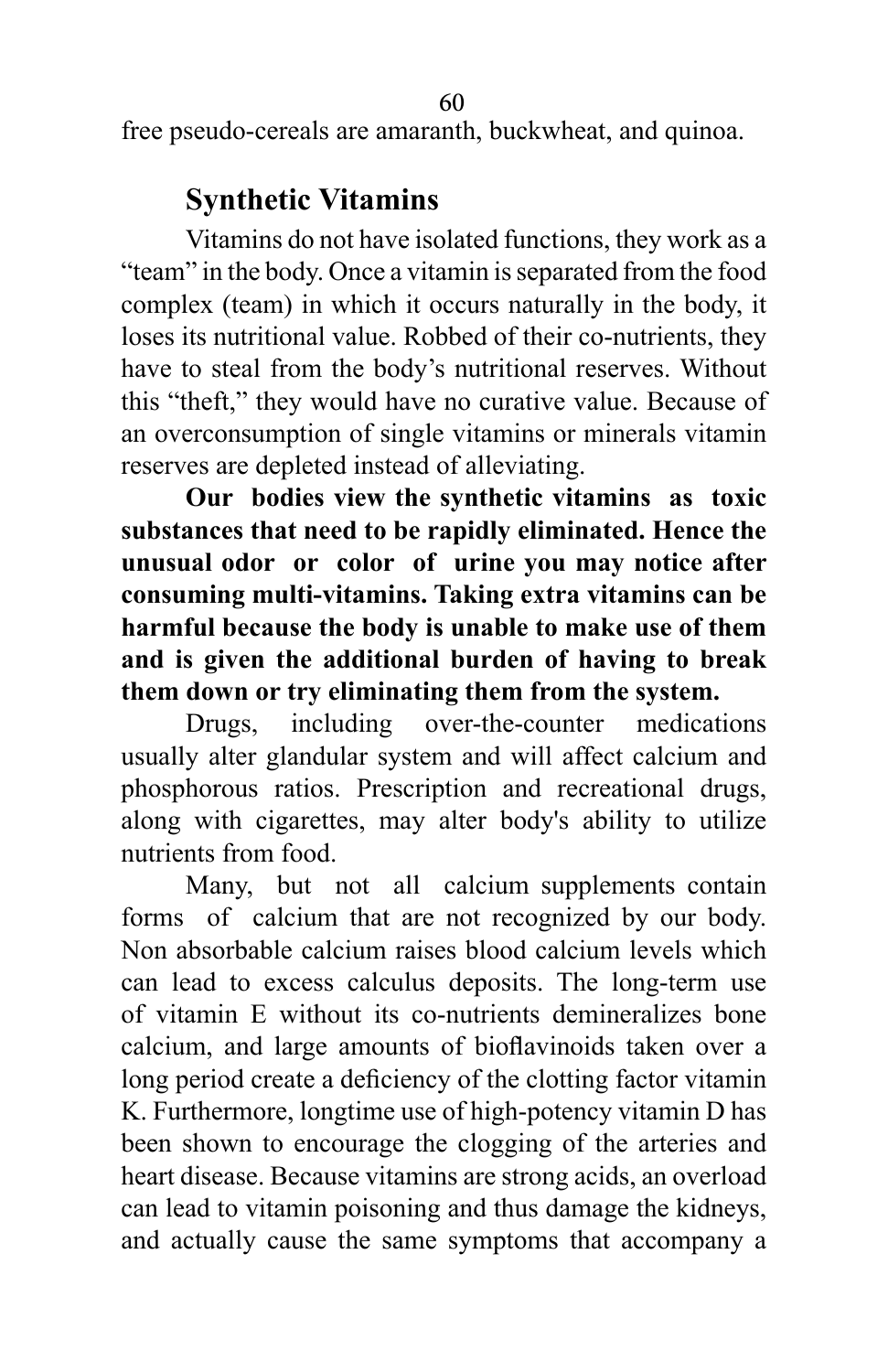vitamin deficiency.

One report issued by the University of Tromso in Norway showed that the long-term intake of vitamin D at the dosage of just slightly above the 400 IU recommended amount may trigger a heart attack and cause degenerative joint disease and arthritis. Another finding emerged from the New York University Goldwater Memorial Hospital, which suggests that large doses of vitamin D can cause magnesium deficiency in the heart tissue and cause heart attacks. Pregnant women are particularly at risk. Dietary intake of vitamin D has led to kidney calcification and severe mental retardation in their offspring. Children born to mothers, who take extra vitamin D in their diet, may develop a certain type of congenital heart disease called supravalvular aortic stenosis and show extreme deformations of facial bones. Taking vitamin D supplements can also contribute to arteriosclerosis and even be fatal. Milk that has been enriched by 90 units of vitamin D is poisonous and can kill an adult person.

Vitamin D poisoning leads to something very similar to rickets. Professor Dr Ernst Lindner from the University of Giessen in Germany has warned that if large amounts of vitamin D are given to a person, calcium is removed from the bones; and this can cause bone deformation. He also states that it is very risky to add vitamin D to food.

**Bone deformation is more likely to occur in babies who are not breast-fed. Until the expensive vitamin D pill came on the market, rickets was effectively treated with breast milk for thousands of years. As studies have shown the vitamin D content in mother's milk does not increase when the mother takes vitamin D supplements. This proves that a mother's body filters out vitamin D to protect the baby from being poisoned (by the vitamin). A baby's body easily synthesizes vitamin D from sunlight once it is exposed to it. It is, therefore, unnecessary to have this vitamin present in the mother's milk.**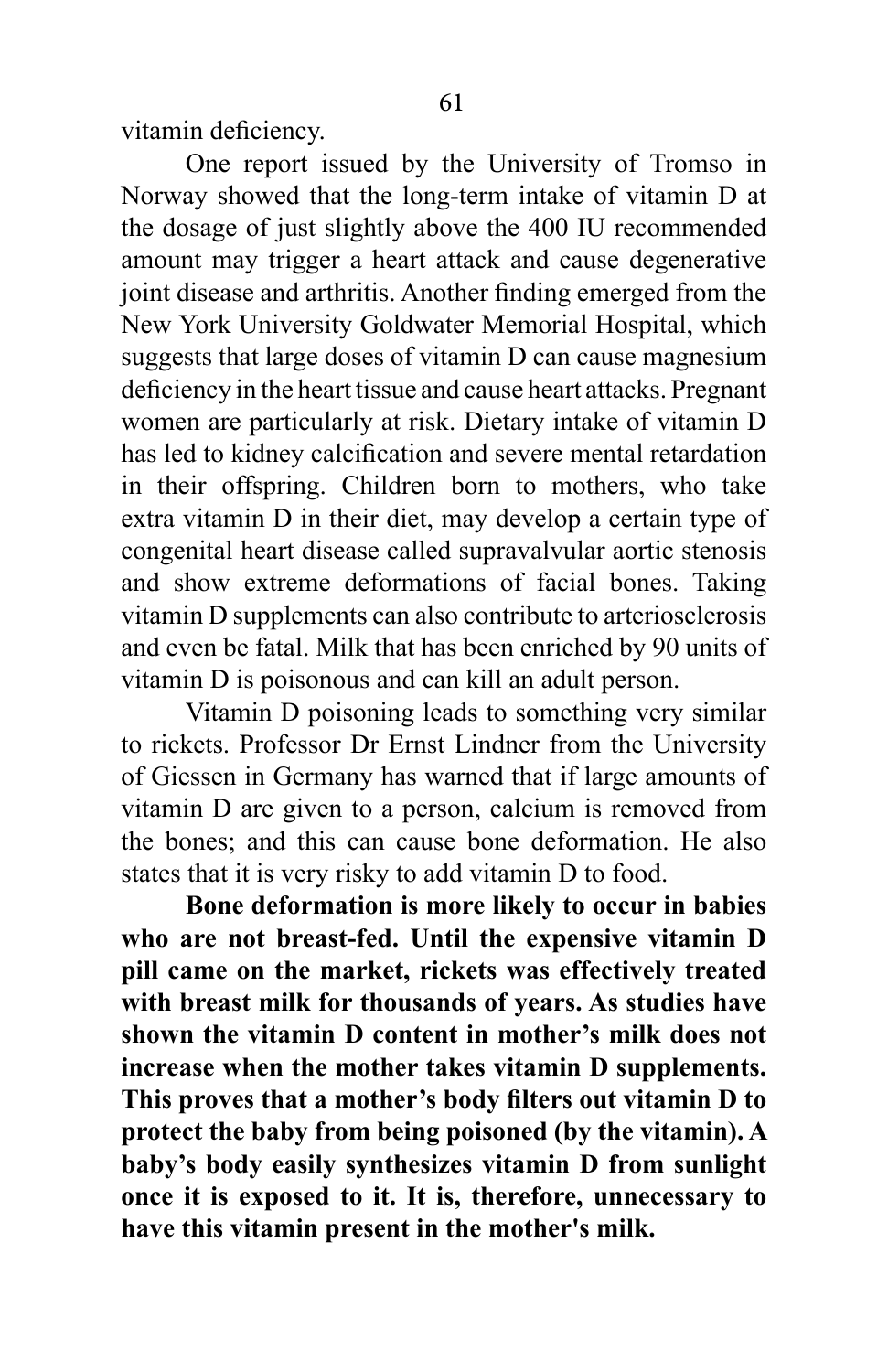To obtain vitamin D, the best and cheapest source is sunlight. With the help of UV light from the sun, the body synthesizes it from cholesterol (7-dehydrocholesterol) in the human skin. The major cause of vitamin D deficiency among babies is keeping them in dark rooms with little or no natural light. But even with less than adequate sun exposure they are still capable of absorbing sufficient amounts of calcium from the blood necessary for the building of healthy bones. While being breast-fed, an infant receives plenty of milk sugar and phosphocaseins, both excellent transporting agents for calcium. **If there is anything that could cause rickets in babies, it is lack of mothers' milk and exposure to sunlight.** Vitamin D, which acts rather like a hormone than a vitamin, facilitates the absorption and utilization of calcium and phosphorus, necessary for maintaining strong bones and teeth.

It is also a well known fact that too much vitamin A causes deformity in unborn children. Pregnant women are warned not to consume liver to avoid damaging their babies. If taking extra vitamin A is considered poisonous for pregnant women or unborn babies, it cannot be considered safe for the rest of the population either.

# **Pharmaceutical Drugs**

**Antibiotics :-** The poison of the antibiotic drug destroys not only infection-causing microbes, but also friendly bacteria that help us digest our food, remove toxins, and produce important micro-nutrients such as B-vitamins. As these essential bacteria become increasingly depleted the population of harmful bacteria begin to increase in number and finally dominate in the intestinal tract, turning even nutritious foods into poison. Patients are rarely informed that even one dose of broad spectrum antibiotics can severely damage the natural flora of the intestinal tract and the bloodforming red bone marrow for as many as four to five years.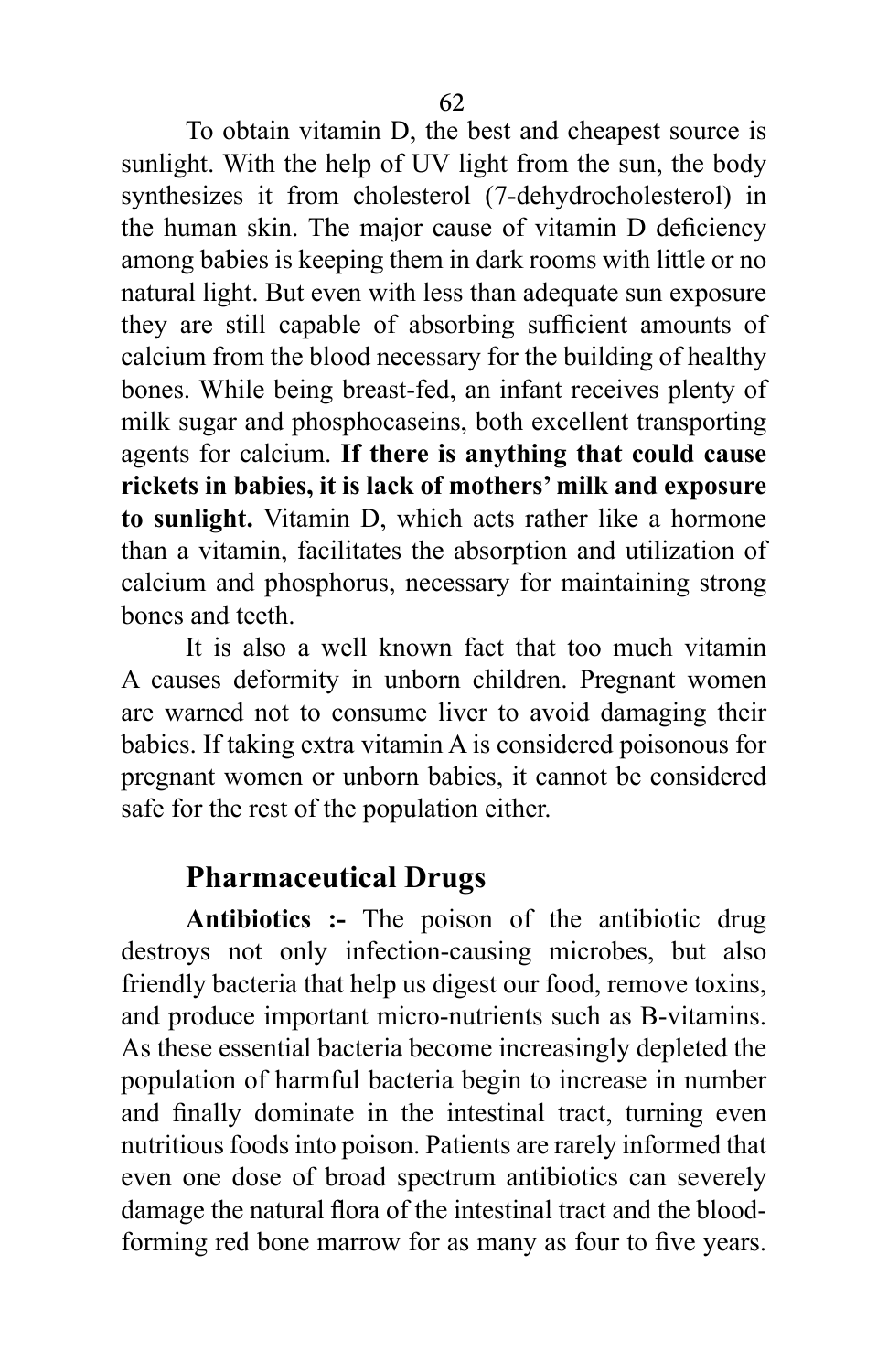The body has to pay a high price for being forced to deal with antibiotics

**Because of their very design, antibiotics impair the immune system and hence may sow the seeds for more serious problems in the future. Antibiotic treatment only masks the symptom while giving the impression that we have conquered the illness, whereas in truth, we have made it worse. We will actually have prepared the ground for chronic disease. The toxins are still in the body; this time, however, they are no longer circulating, but are deposited in the more hidden structures of the body, i.e., the tissues and organs.**

Much of the antibiotics remain in the liver, which changes bile flora and causes gallstones to be formed both in the bile ducts of the liver and in the gallbladder.

Each further course of antibiotics continues to impair the immune system and intestinal flora, as well as the bile flora, making room for disease-causing microbes to spread throughout the body. With regular intake of antibiotics, the immune system becomes so weak and passive that it is no longer able to defend the body against real life-threatening diseases.

What is most disturbing is that the more we use antibiotic drugs, the more resistant the bacteria become. Because of the excessive use of antibiotics in and out of hospitals, antibiotic resistant organisms have now become the commonest cause of infection. We have created an entire armory consisting of highly sophisticated antibiotic resistant super-germs that defy even the smartest of treatments. Top researchers in this field already admit that they are fighting a losing battle.

Antibiotics did not eradicate TB, but improved hygiene measures did. Today, the situation is not much different. TB strikes where hygiene is poor. If your doctor insists on giving antibiotics to your child when he has cold etc illnesses or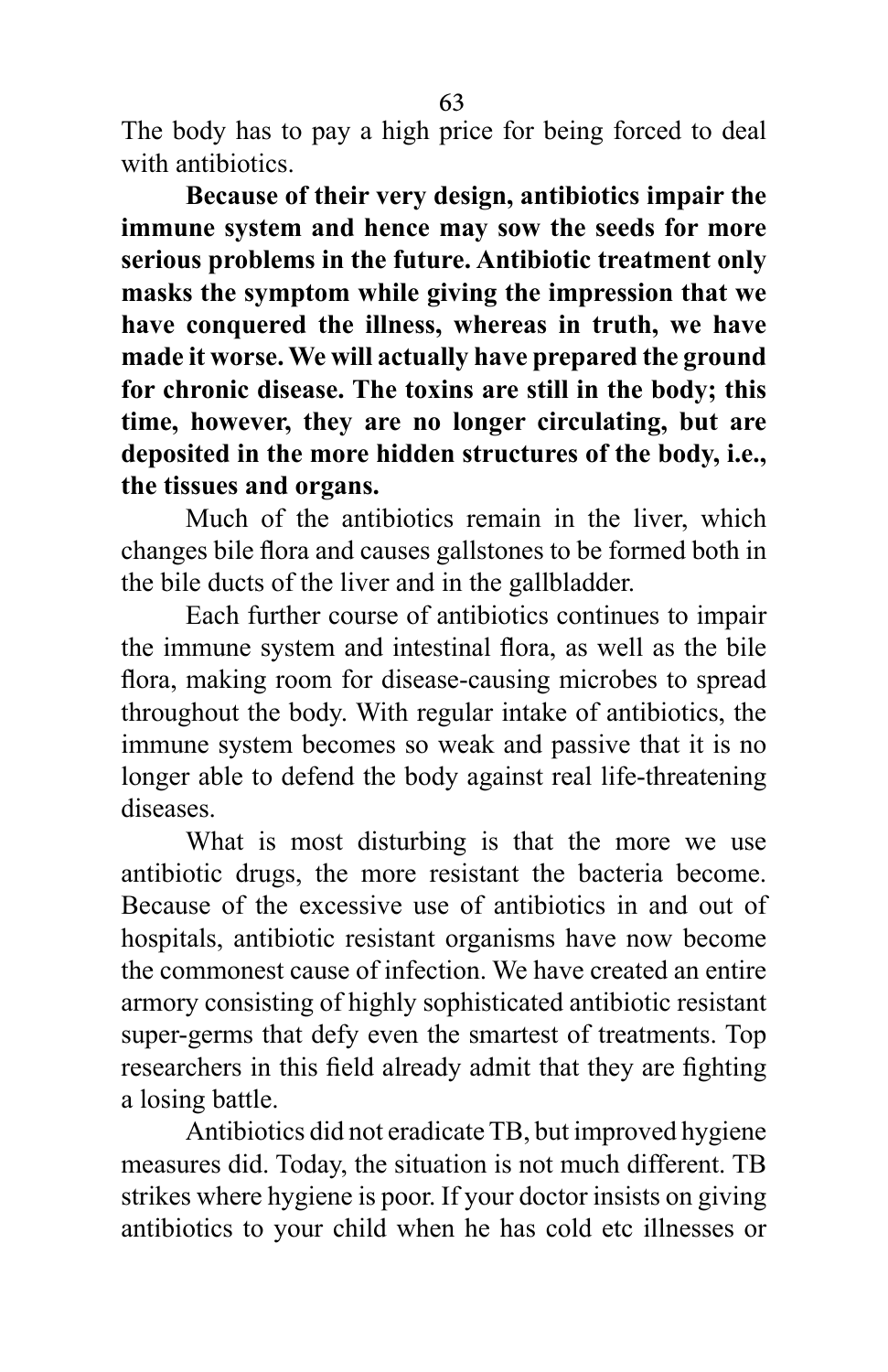symptoms, try to find another doctor to give you a second opinion. In most cases, there is no need for drugs.

**Other Drugs :-** Once ingested, antibiotics, as well as painkillers, tranquillizers, and mind-altering drugs, they occupy receptor sites on the surface of our cells which trigger the corresponding expected responses such as relief of pain, calmness, or lessening of depression. Occupied by these external chemical agents, the cells' receptor sites can no longer receive and respond to the body's own drugs. Naturally, the body begins to reduce production of its own drugs like endorphins, interleukins, serotonin, dopamine, and so on. These drugs are related to the experience of satisfaction, happiness, and creativity, something a person naturally wishes to have.

Drugs such as liquid paracetamol only suppress the body's healing response and lead to many more "unrelated" physical and emotional problems in the future. It is better not to give aspirin to children during or after an illness as this can interfere with the body's own healing response. It is interesting to note that cortisone preparations, which are commonly prescribed for allergies, are suppressors of the immune system.

However, there are very successful methods in modern medicine for emergency situations. They concern mainly acute problems that are caused by accidents, including burns, fractures, and heart attacks. On the one hand, many lives are saved through the procedures and drugs used during medical intervention. On the other hand, harmful side effects arising from the treatment can take lives. **Therefore, Drugs Should be the Exception, not the Rule because their side effects often outweigh their benefits and patients should be aware of the complications they may generate before they agree taking them.** In the majority of cases, patients do not even read the list of side effects written on the drug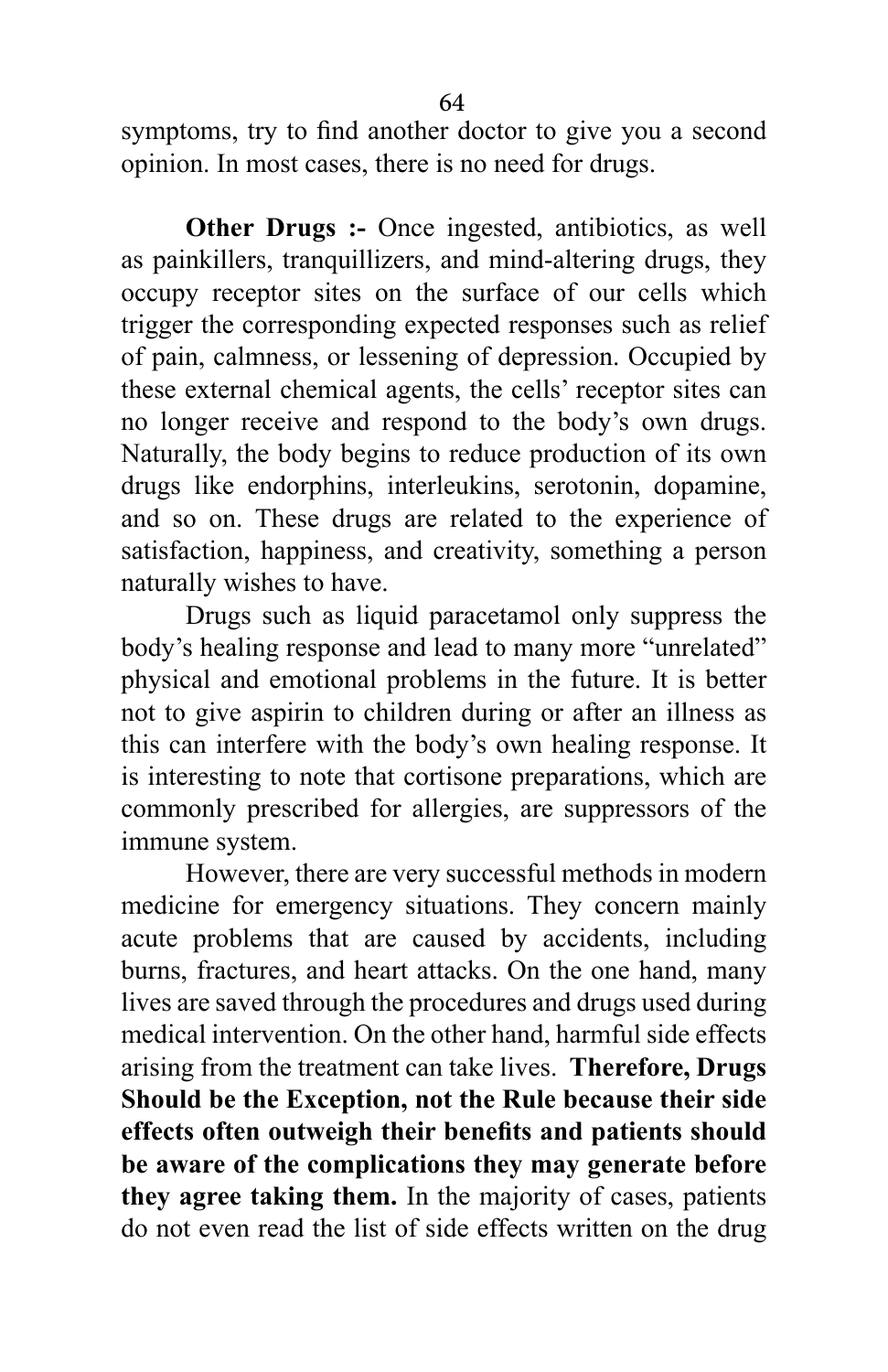labels or direction sheets. **Mark Twain said fasting is more effective than any medicine.**

Drug-related morbidity and mortality have been estimated to cost more than \$130 billion per year in the United States alone. Drug interactions caused gastrointestinal bleeding (GI) bleeding), hypertension, hypotension, and cardiac rhythm disturbances. Unintentional poisoning caused 20,000 deaths in 2004, making it the second leading cause of accidental death in the United States. According to Prof. O. W. Holmes, (Prof. of Med. Harvard University), "If all the medicine in the world were thrown into the sea, it would be bad for the fish and good for humanity."

## **Blood-Transfusion**

Blood carries much more importance than just being a vehicle for the distribution of nutrients and oxygen.

**The quality of our blood changes according to our thoughts, feelings, and emotions. Negative thoughts create toxic blood whereas happy thoughts make healthy blood.** Fearful thoughts, for example fill our blood with adrenaline, loving thoughts flood it with interleukins. Both literally move our heart but with contrary effects. The adrenaline-shot causes panic to the heart; the interleukinshot creates emotions of happiness in the heart and protects us against cancer.

Blood carries decoded DNA, which knows what nutrients need to be sent where. It knows of and responds to all our needs, discrepancies, strengths, and weaknesses. Our blood carries all our thoughts, emotions, and memories and makes them available to every part of the body. The blood is filled with patterns and geometric designs that reorganize themselves according to our state of consciousness. Every new desire, feeling, or intention reprograms the blood instantly and all the parts of the body it is in contact with.

Each person's blood contains a multiplicity of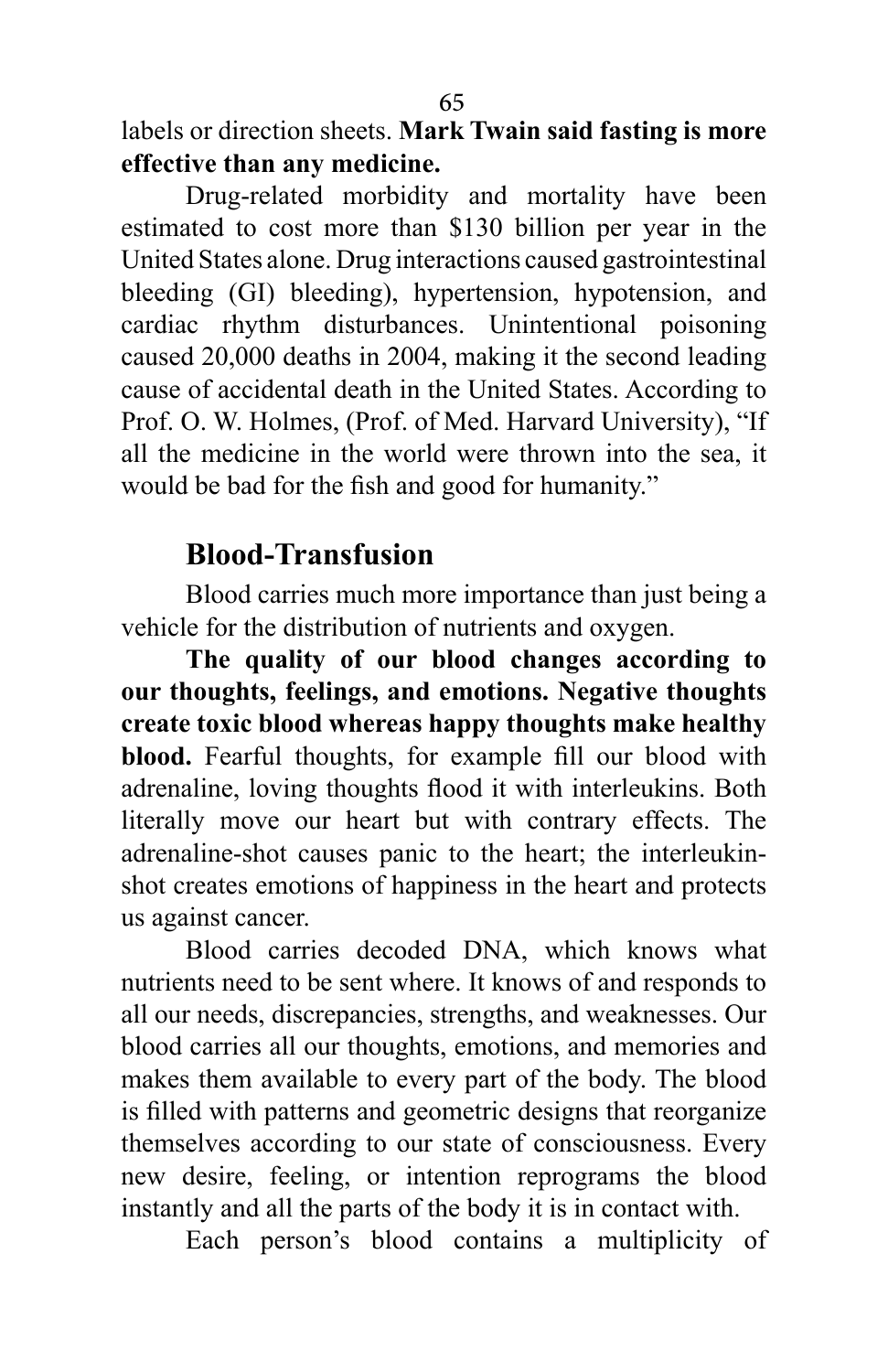antibodies, antigens, and infectious agents. Science has yet to identify most of them. Genetic blood research has proven that blood, like our fingerprints, is uniquely individual. This implies that it cannot be transferred to another person without risking complications.

**When you take on another person's blood you also take on his genetic information and part of his personality. The immune system can easily get depressed when foreign DNA (or several kinds of DNA if the blood comes from various donors) suddenly and unexpectedly enters a person's blood through a transfusion.** Having a blood transfusion may create confusion and chaos within the body and mind. In many cases, the immune system is not able to fight off the many viral particles and toxins that are present in the donor's blood. This makes transfusions more risky because the majority of infectious agents contained in blood have not even been identified.

It is more and more obvious that there is neither a safe blood transfusion nor "pure" or "safe" foreign blood. **In the United States there are 230,000 new cases of hepatitis a year that are purely the result of blood transfusions. Furthermore, a blood transfusion increases a patient's risk of acquiring human T-cell leukemia tenfold when compared with contracting HIV through blood. It may also trigger unforeseeable, life-threatening allergic reactions. In patients undergoing major abdominal surgery, blood transfusion is the most dominating contributing factor to organ system failure.** 

All techniques to blood transfusion are based on first stopping the bleeding and second replacing the lost amount of circulating fluids. On the other hand, refusing a blood transfusion and not resorting to alternatives may put your life in danger. **Therefore, auto transfusion is a very safe method to supply patients with their own blood donated ahead of time.**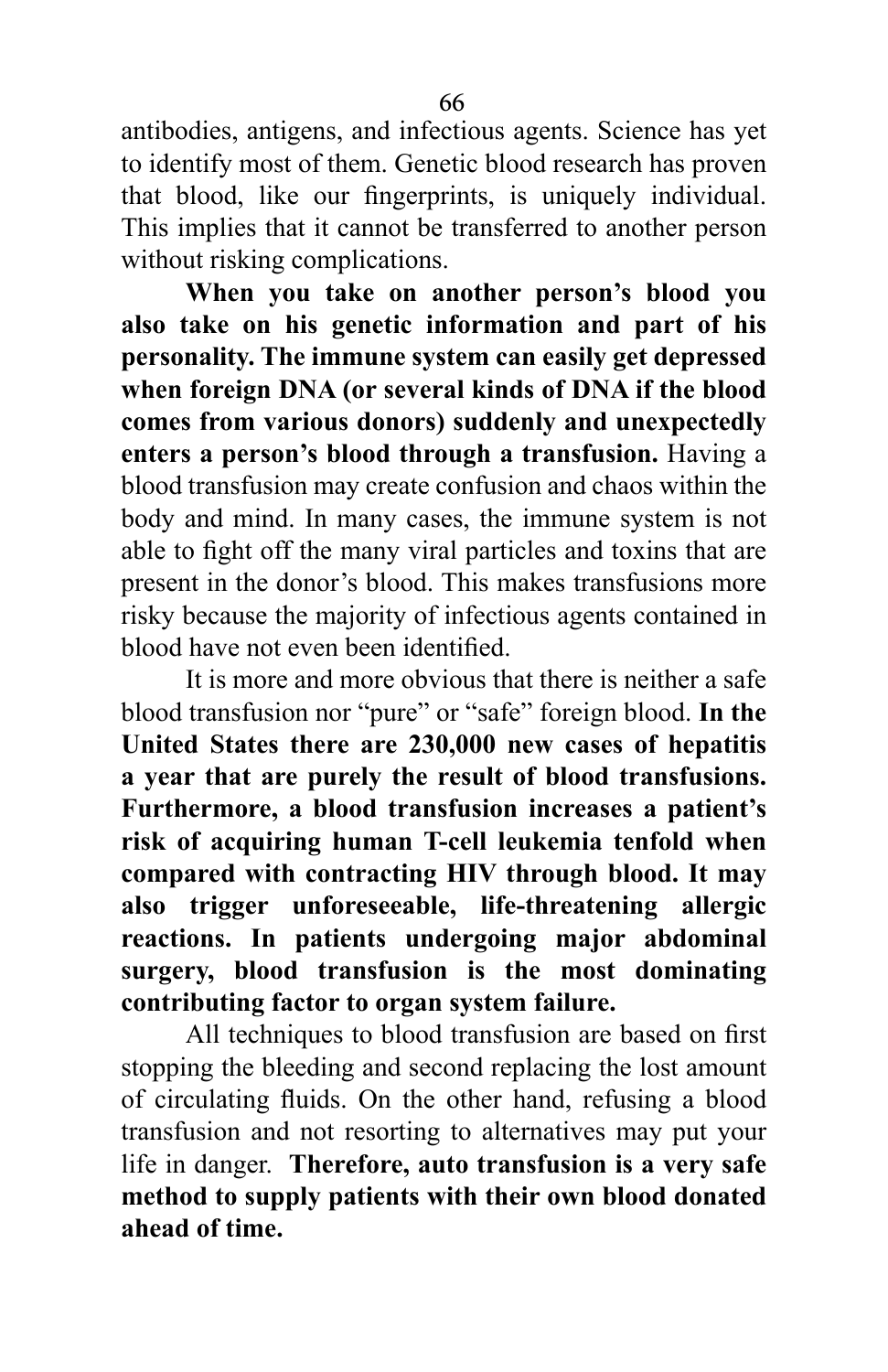### **Vaccines**

The idea to vaccinate our bodies in order to protect them against possible infectious diseases came from Louis Pasteur, who was considered to be the pioneer of immunization. He wrongly assumed that by having antibodies in the blood for certain illness-causing germs we are automatically protected against them. Even today, this erroneous idea continues to prevail as a fundamental truth in the modern medical system. **The authenticity of his research was never questioned until official statistical research revealed that immunization programs directly led to dramatic increases of those diseases they were supposed to eradicate. Published results of most spectacular immunization experiments turned out to be a complete fraud. As soon as hygiene and sanitation improved, the viral disease quickly disappeared.**

What makes vaccination against the flu so unsuccessful is that the strains of the flu virus are different every year and the so-called protection lasts for only six months. The trouble is, drug companies have no way of knowing in summer which new strain of the flu virus is going to hit the Western Hemisphere during the winter months.

**Our immunity certainly does not depend on whether we have been vaccinated against infectious agents. The crucial factor of strong immunity is due to our immune system's ability to keep the germs at bay or fight them. If the vigor of our immune response is weak, germs are likely to infect us. But normally, the majority of germ "invasions" occur silently, without ever disturbing us. Symptoms of disease occur only at the time the immune system decides it is necessary to defend itself against any harmful influences more aggressively. For the average healthy person, coming down with the flu is not serious at all. On the contrary, it can build up natural immunity**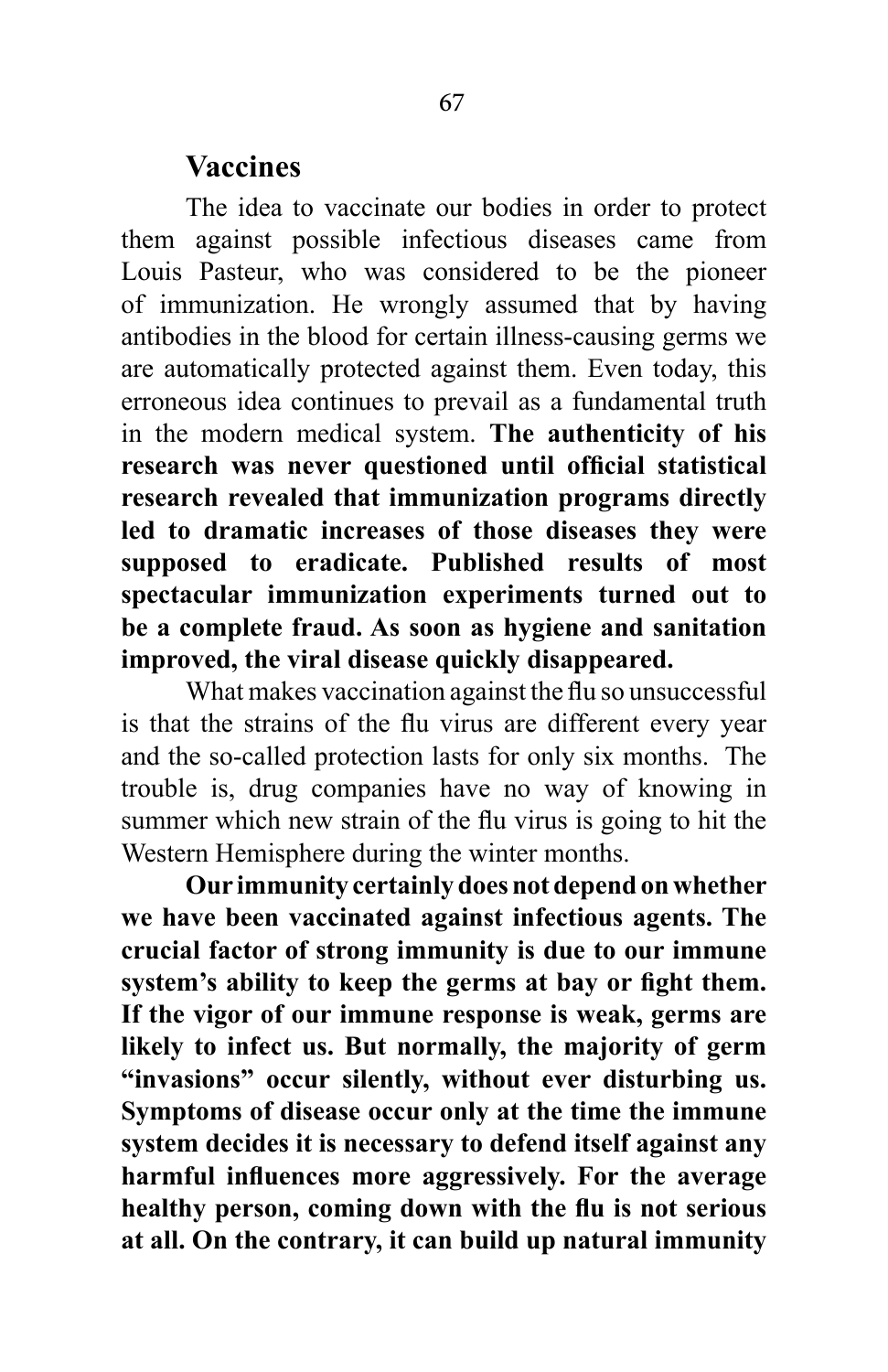**even against future encounters with new strains of the flu virus. The healing force employed by the body depends on multiple factors, such as emotions, spiritual foundation, diet, lifestyle, environment etc.** 

It is highly questionable today to immunize an entire population against a disease that does not even exist anymore. A few decades ago such diseases as asthma, eczema, and hay fever were almost unheard of. There has not been a serious flu epidemic for 38 years, their vaccines are prescribed to millions of people each year.

**Diphtheria in France increased to an all-time high with the onset of compulsory immunization and immediately dropped again after the vaccine was withdrawn. In 1945, at the end of World War II, vaccines were no longer available in Germany and within a few years the number of diseased dropped to below 50,000.** 

When diphtheria broke out in Chicago in 1969, 11 of the 16 victims were either already immune or had been immunized against diphtheria. In another report, 14 out of 23 victims were completely immune. **This shows that vaccination makes no difference when it comes to protection against diphtheria, on the contrary, it can even increase the chance of being infected.**

In 1995 a study conducted by UK's Public Health Laboratory Service and published in the Lancet showed that children given the measles / mumps / rubella jab were three times more likely to suffer from convulsions than those children who didn't receive it. The study also found that the MMR vaccine increased the number of children suffering a rare blood disorder by five times. In the United Kingdom, despite widespread vaccination among toddlers, cases of measles increased by nearly 25 percent. Prior to that the mortality rate from measles had declined by 95 percent before the measles vaccine was introduced.

The researches came to conclusion that "Children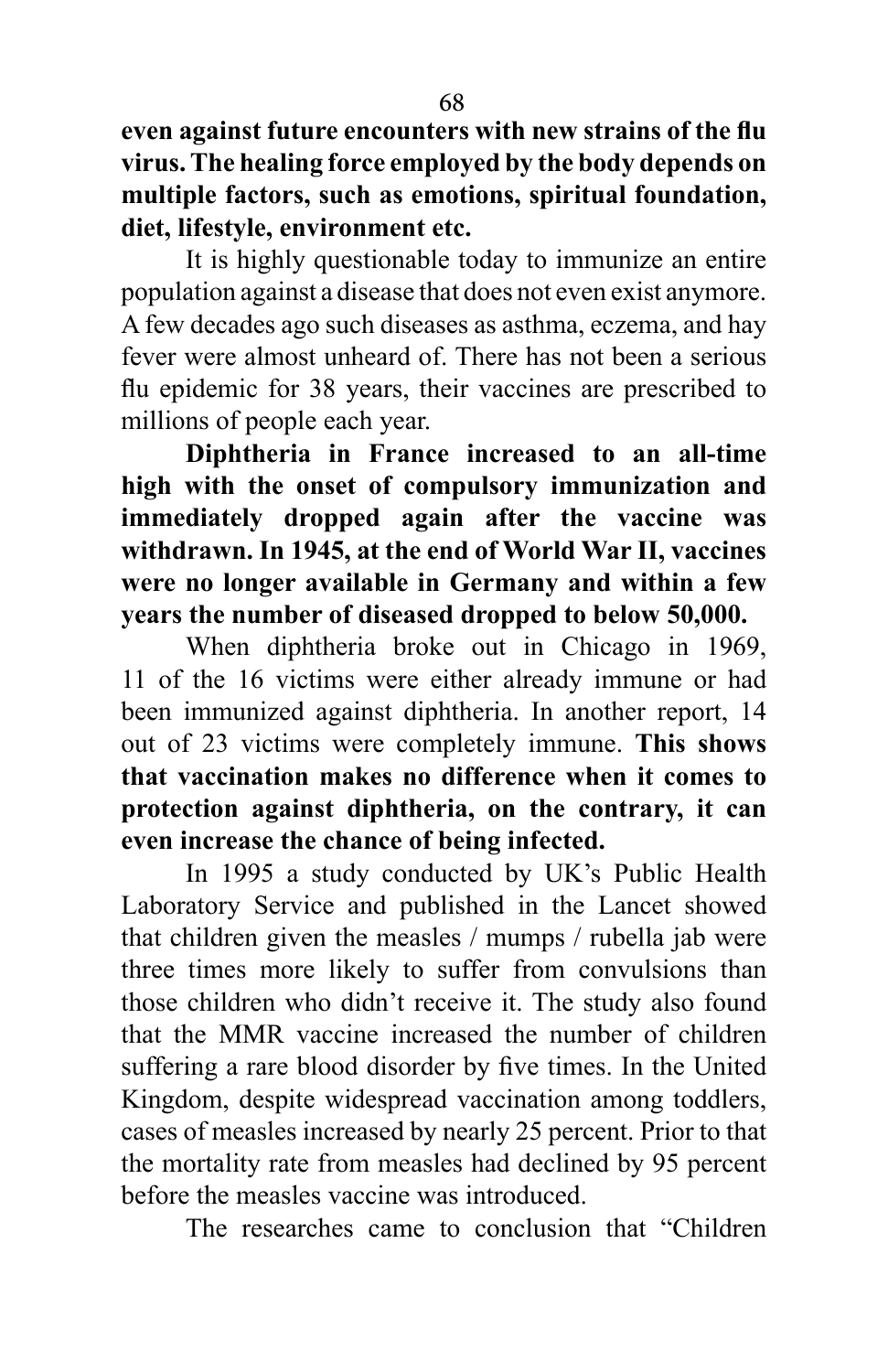who receive just three vaccines containing the mercurybased preservative thimerosal are 27- times more likely to develop autism, compared to children who get vaccinations containing no thimerosal." Mercury-exposure to children through vaccines dramatically increased over the past 15 years, while the rate of autism jumped from 1 in 10,000 to 1 in 150 over the same period.

There is also increasing evidence that chronic diseases, such as rheumatoid arthritis, encephalitis, multiple sclerosis, leukemia, other forms of cancer and even AIDS diseases are linked to vaccinations administered in the early stages of life. Rheumatoid arthritis is an inflammatory disease of the joints, which has been thought to afflict only the elderly. More recently though, the crippling disease has spread among the young generation and measles and rubella inoculations have been identified as the cause. Researchers from the American Food and Drug Administration discovered that vaccinations, particularly the hepatitis B shot, could cause hair loss. They estimate that 50,000 Americans suffer hair loss after immunization every year. The report was published by the Journal of the American Medical Association in 1997.

In 1994 the Department of Health admitted to doctors that 11 percent of first-time recipients of the rubella vaccine will get arthritis. Symptoms range from mild aches to severe crippling. Other studies show a 30 percent chance of developing arthritis in direct response to the rubella vaccine.

A report by Professor Gordon Stewart, which was published in 1994 in World Medicine, demonstrated that the risks of the whooping cough vaccine outweighed the benefits. Among 17 different health problems, the whooping cough vaccine is known to cause sudden infant death syndrome (SIDS). According to an estimate from the University of California at Los Angeles, there are 1,000 infants a year in the US who die as a direct result of receiving the vaccine. Research also showed that a single injection of any kind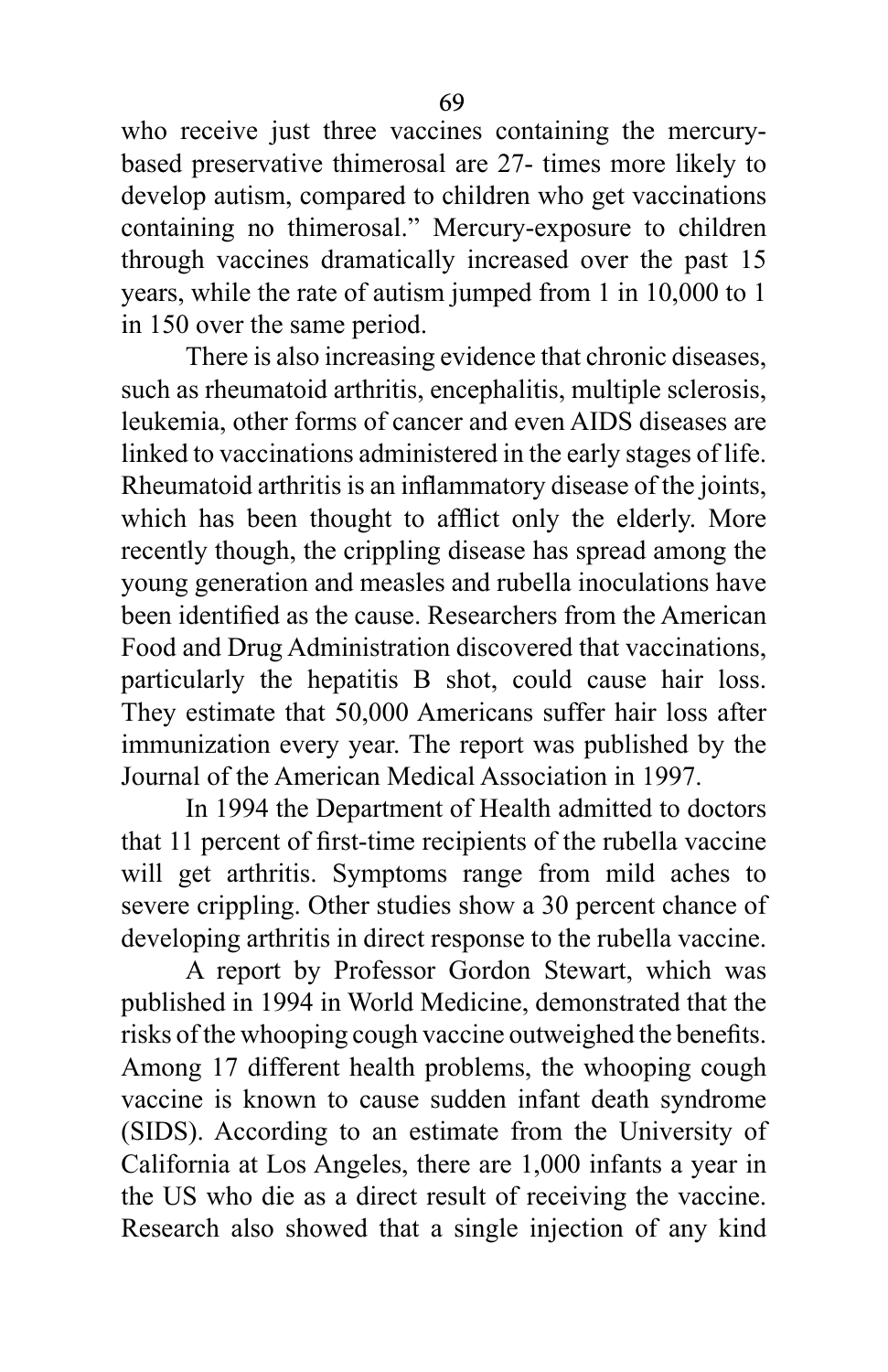could increase the risk of paralysis fivefold. Polio is more common in countries where children receive more polio injections. A study published in 1995 by the New England Journal of Medicine showed that injection of the polio vaccine actually caused outbreaks of the polio disease.

**In the United States, cases of polio increased by 50 percent between 1957 and 1958, and by 80 percent from 1958 to 1959 after the introduction of mass immunization. In five states, cases of polio doubled after the polio vaccine was given to large numbers of the population.**  According the American Journal of Medicine, many studies have reported the presence of simian virus 40 (SV40) found in polio vaccine in human brain tumors and bone cancers, malignant mesothelioma, and non-Hodgkin's lymphoma. Further, the history of some SV40 infections in humans is linked to the use of polio vaccines. The polio vaccine seems ever more linked to cancers, especially in children. The cancers caused by the use of the polio vaccine in the past still kills 20,000 people a year in the United States. This is quite outrageous given the fact that polio itself hasn't killed anyone for a long time. **In Finland and Sweden, where the use of live vaccines for polio is prohibited, there has not been a single case of polio in ten years. It raises major questions about the motives behind polio vaccination.**

The vast majority of vaccinations - for children or adults - are needless. And they cause hundreds of deaths per year from adverse reactions that wouldn't otherwise occur if mass vaccinations didn't exist.

**Can we expect our rivers and oceans to remain healthy by dumping toxic waste into them ? Pouring deadly chemicals into a lake doesn't make it immune to pollutants. Likewise, by injecting live poisons contained in vaccines into the bloodstream of children the future generations hardly stand a chance to lead truly healthy lives. Vaccines are composed of protein, bacterial and**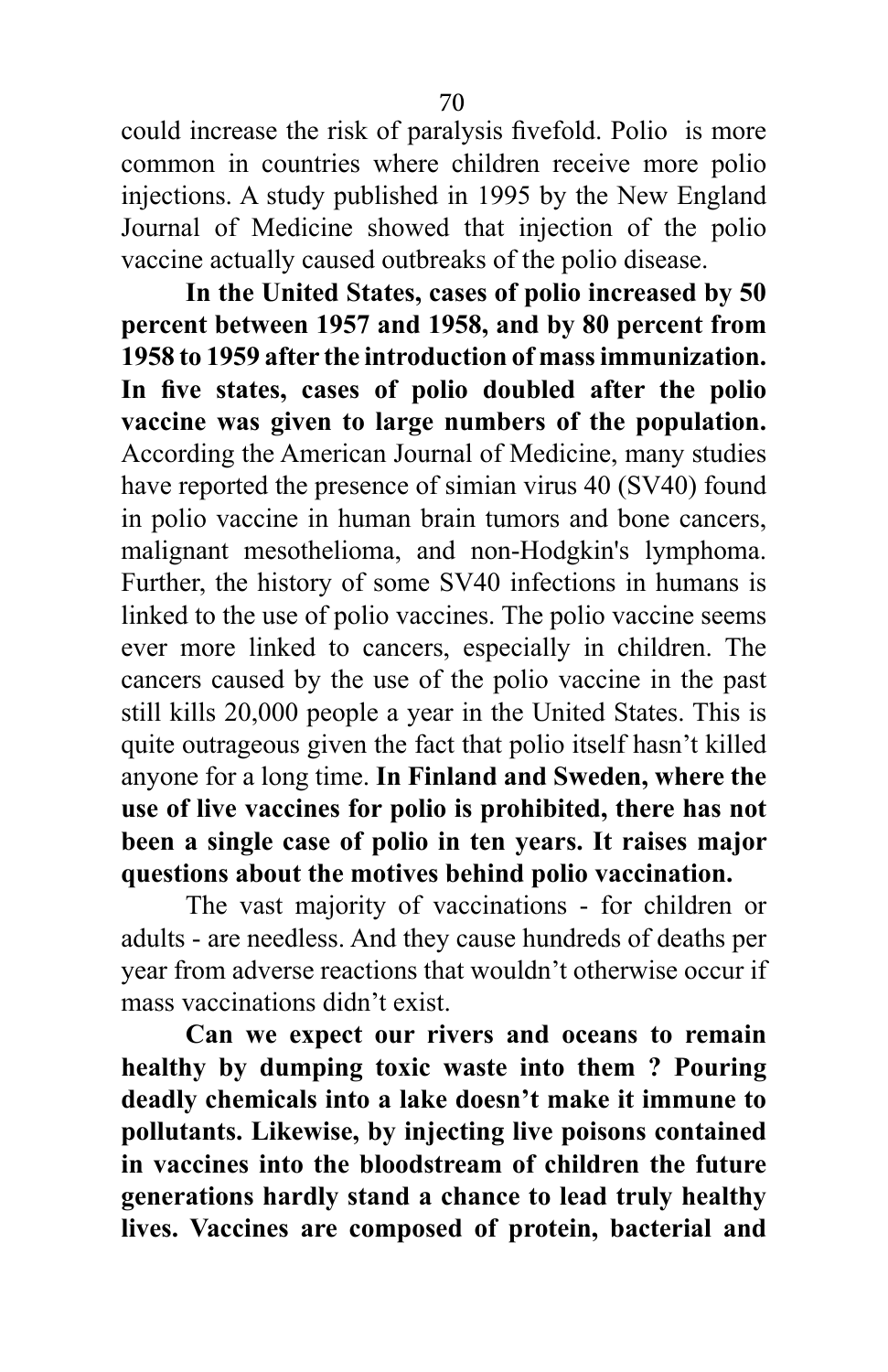**viral material, as well as preservatives, neutralizers, and carrying agents. Most of the vaccinations, which include a total of up to nine or more different antigens, are pumped into the immature immune systems of babies within the first 15 months of life. By injecting such cocktails of foreign and destructive substances directly into the blood stream, the human body stands little or no chance of neutralizing the poisons. Vaccination certainly does not create immunity. You cannot become immune by ingesting poisons that destroy the immune system.** 

**The problem is that a child's body doesn't have to cope with just one type of poison contained in one vaccine, but with several different ones contained in as many as 9 vaccines. Many children have died or become permanently and severely brain damaged within days after immunization. All vaccines are poisonous, and as such act like time bombs that will explode in due time. The toxic viral particles can remain latent in the cells and gallstones for as long as 20 years; when they emerge they can cause serious cell damage. A reaction can be very gradual, just as chemical poisoning can occur very gradually. Neurological problems can develop over time. In actual fact, a vaccine that contains mercury may not show any damage for several months. It is nearly impossible to estimate the damage and suffering that has been created and is going to occur in the future as a result of inadequate information about the dangers of modern immunization programs.**

With each new vaccination the immune system becomes more and more restricted in its effort to neutralize the live virus that suddenly appears in the blood. Besides immune damage, vaccines of all kinds produce alterations in genetic material and thereby cause a whole range of malfunctions in the body. Vaccines may even be the cause of the increasing incidence of malignant diseases in children.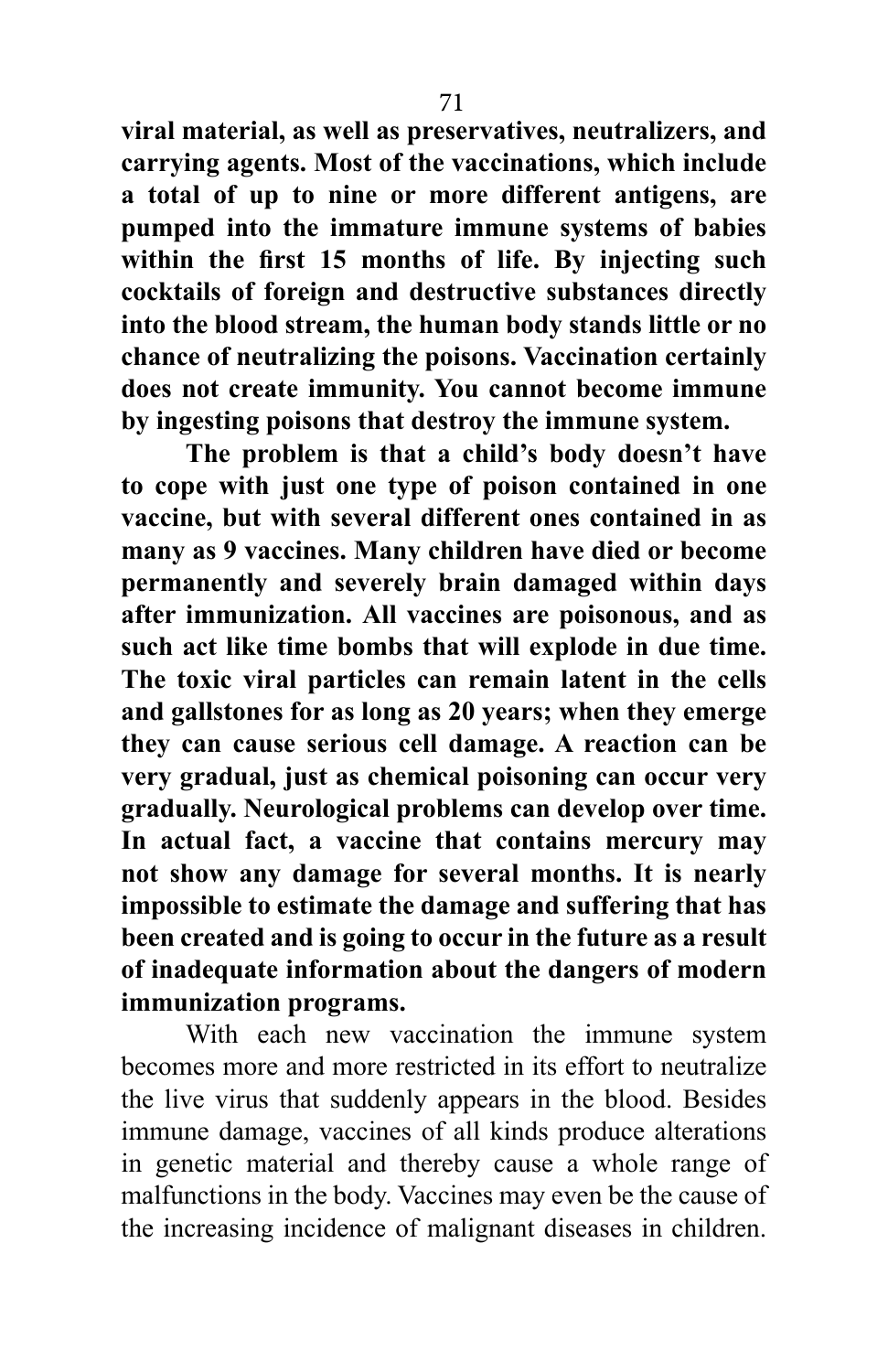Mass immunization programs have created such weak immune systems that they are even susceptible to such harmless viruses as the flu. **Getting vaccinated against the flu, is a sure way to sow the seeds for new illnesses in the body. With each new flu shot, your immune system becomes more depleted and side-effects become more pronounced and severe and, you may still get the flu anyway.** There are an increasing number of reports that indicate a worsening of high blood pressure, diabetes, gout, and Parkinson's disease as well as an increase in all kinds of allergic complaints in adults who regularly receive flu jabs. In 1976 an extensive flu vaccination program in America led to a massive outbreak of Guillain-Barre syndrome, a disease affecting the nervous system. The outbreak, known as the "Great Swine Flue Fiasco," paralyzed 656 people and 30 elderly persons were found dead within hours after they were vaccinated. Compensation claims were enormous, which helped slowing down the program, but only for a while.

The following list includes the possible consequences you can expect if you go down the road of vaccination. The most frequent side effects of vaccination : 1) Soreness at the site of the vaccination, 2) Pain or tenderness, 3) Erythema, 4) Inflammation, 5) Skin discoloration, 6) Induration, 7) A mass or lump, 8) Hypersensitivity reactions including puritus and urticaria, 9) Fever, 10) Malaise, 11) Myalgia, 12) Arthralgia, 13) Asthenia, 14) Chills, 15) Dizziness, 16) Headache, 17) Lymphadenopathy, 18) Rash, 19) Nausea, 20) Vomiting, 21) Diarrhea, 22) Pharyngitis, 23) Angiopathy, 24) Vasculiltis, 25) Anaphylaxis in asthmatics, with possible death, 26) Anaphylactic shock, with possible death

The use of the mercury-based thimerosal as a preservative in vaccines has been associated with autism. While working with different vaccines, Dr. Davis found plenty of contaminants in them. In the Rimavex measles vaccine, he found various chicken viruses. In the polio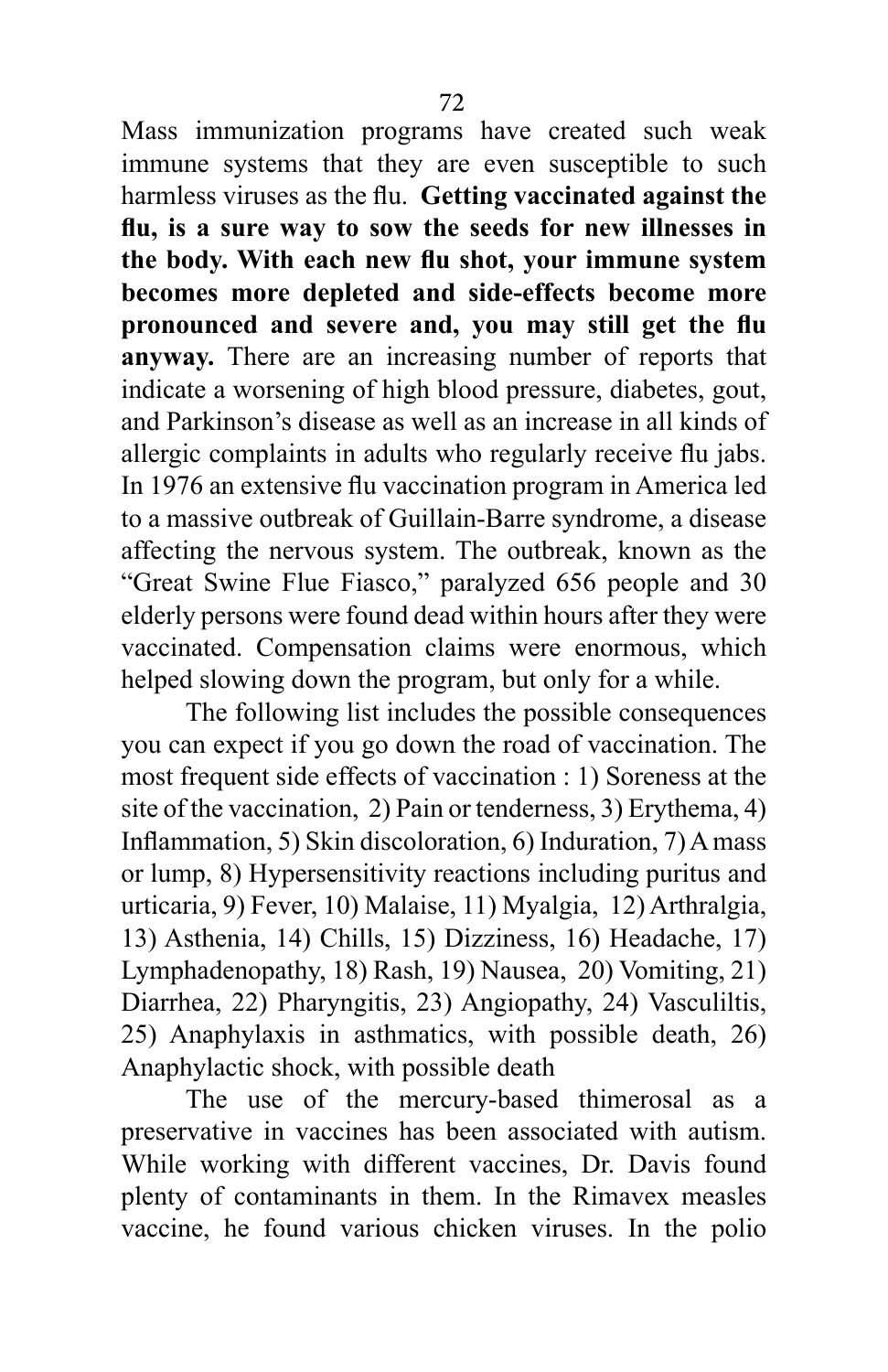vaccine, he found acanthamoeba, a so-called brain-eating amoeba, and simian cytomegalovirus was found in polio vaccine. Also discovered was simian foamy virus in the rotavirus vaccine and bird-cancer viruses in the MMR vaccine. Various microorganisms were present in the anthrax vaccine and potentially dangerous enzyme inhibitors in several vaccines. Duck, dog, and rabbit viruses were present in the rubella vaccine, avian leucosis virus in the flu vaccine, and pestivirus in the MMR vaccine. An what most people don't know is that some polio vaccines, adenovirus vaccines, rubella and hepatitis A and measles vaccines have been made with aborted human fetal tissue. Besides the subvirion, there are plenty of other substances added to the flu vaccine, most of which you would never want to consciously ingest. These include :

1. Hemagglutinin antigens that cause clumping of the red blood cells, leading to cardiovascular disease.

2. The enzyme neuraminidase, which cuts out neuraminic acid from the cell membrane, weakening all of the trillions of cell membranes in the body.

3. White crystalline substance called allantoin, a toxic animal waste product. Due to its high nitrogen content, allantoin is used as fertilizer; leads to kidneys and bladder stones.

4. Gentamicin, a broad spectrum antibiotic, is added to each embryonated chicken egg to inhibit the growth of bacteria (vaccine is grown in chicken eggs).

5. Formaldehyde (carcinogenic), used as a preservative and to inactivate the virus.

6. The toxic chemicals, tri butylphosphate and Polysorbate 80, USP.

7. Resin, to eliminate "substantial portions" of tri butylphosphate and Polysorbate 80

8. Thimerosal, a mercury derivative, to preserve the vaccine cocktail.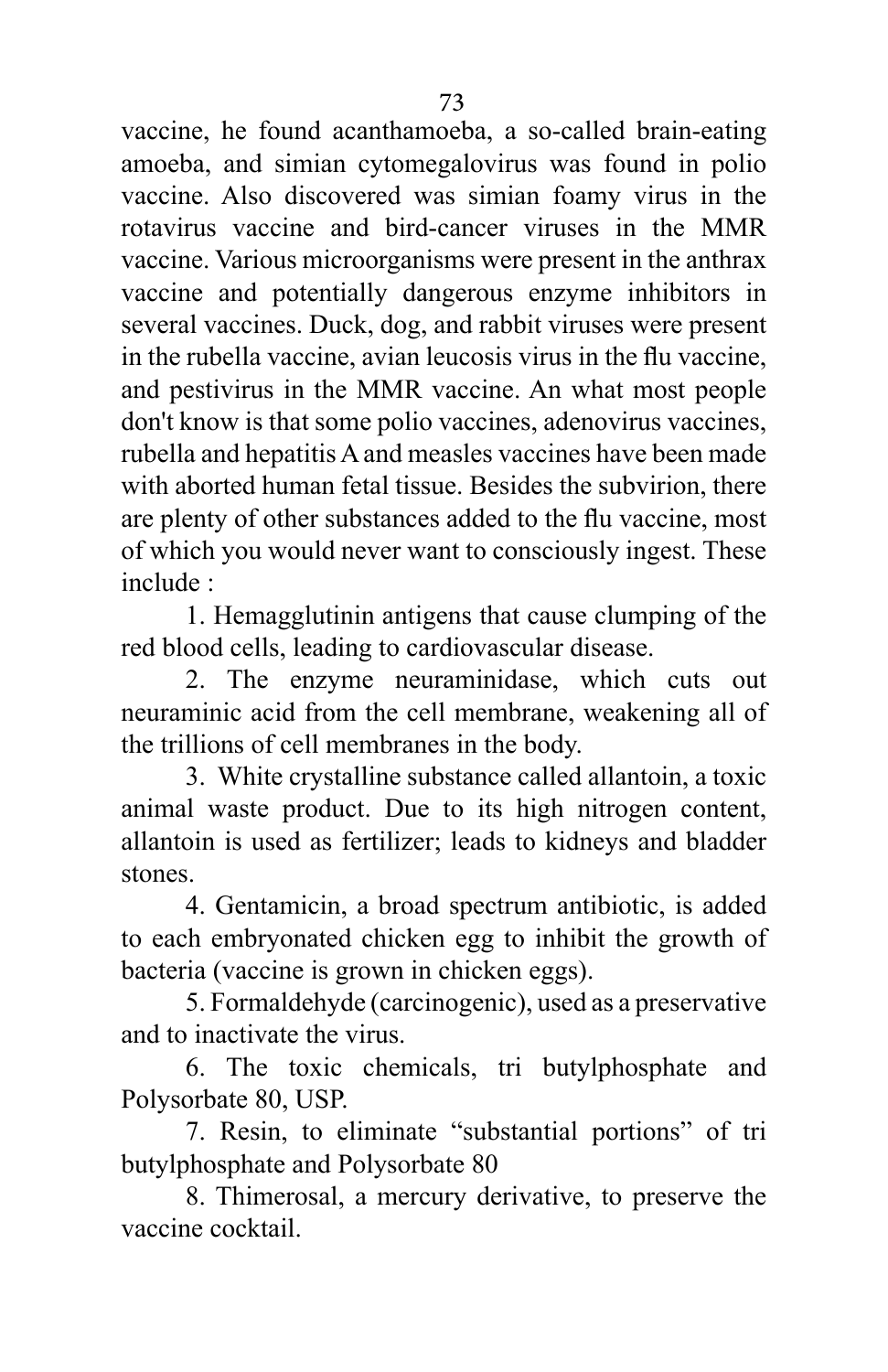9. Polyethylene glycol, a relative of ethylene glycol (antifreeze); often used to poison dogs and other predators of sheep.

10 Isocctylphenyl ether, a compound of ether; has anesthetic properties; a teratogen, causing abnormal prenatal development. It also induces testicular atrophy in animals.

**There is no point pumping children full with vaccine poisons, except enriching the pharmaceutical companies.**  Vaccination of soldiers is mandatory. Those who refuse the shots face court martial and prison time, or at the very least, a dishonorable discharge from the armed forces. Several soldiers have died from the often untested chemicals in the vaccines, and others have been severely sickened by the practice. In spite of that military troops have to submit to all manner of vaccinations in the name of readiness for warfare.

**Soldiers have become guinea pigs in massive drug studies. How else could the pharmaceutical industry legally test poisons on human subjects ?** 

**During wartime the vaccine industry comes alive and flourishes. Millions of doses of various kinds of vaccines are finding the perfect market. No liability suits, no major objections from anyone. And no real control for safety. To secure billions of dollars in profits for the drug business, the FDA is declaring even virtually untested vaccines as "safe."** 

Why would you want to entrust your health to a cocktail of poisonous chemicals when even a somewhat weakened immune system stands a far better chance to protect you against harm from a bout of influenza. **Our body's sophisticated immune system, which has evolved over millions of years, can certainly do a better job of protecting you. All it needs is proper nutrition, rest and some basic care taking on your part.** 

74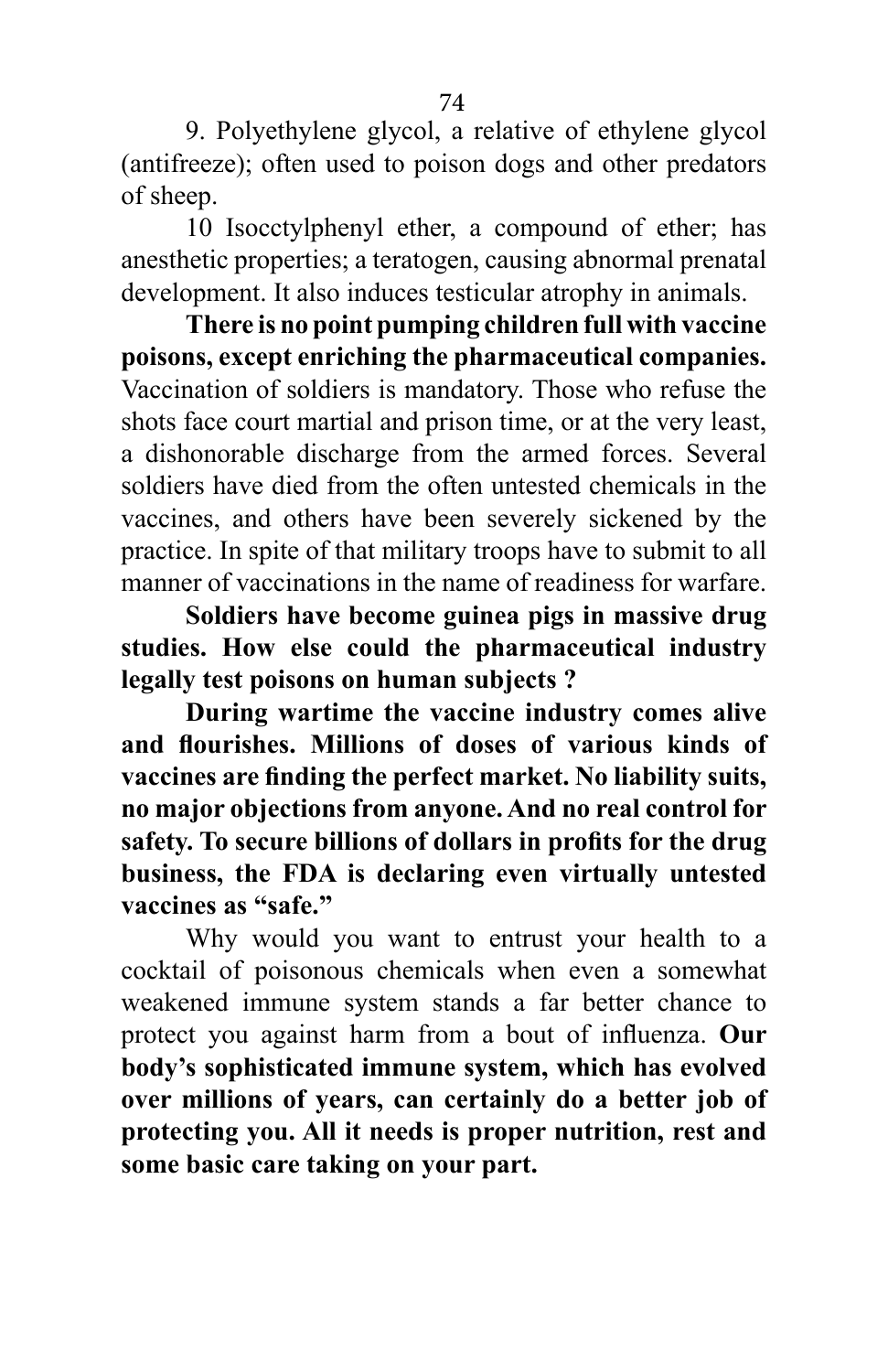#### **Diagnostic Tests**

In total, there are over 1,400 test procedures available that the modern doctor can use today to monitor and measure virtually every bit of your body. Although in some cases, the use of these methods of diagnosis is justified and can save a person's life, in the vast majority of cases it is unjustified, misleading, and potentially harmful. **In reality, they are grossly unreliable and can be dangerous to health. It is therefore important that they are applied only during emergency situations.**

In its October 1991 issue, the British Medical Journal stated that about 85% of all medical procedures and surgeries are scientifically unproved. In other words, 80 to 90 percent of the common medical treatments available to the general population have no scientific backing and it is doubtful whether they are justified at all. These findings fall in line with WHO statistics, which conclude that 90 percent of all diseases prevalent today are not treatable with orthodox medical procedures.

**X-Rays :-** Radiation therapy is dangerous. If children are exposed to X-rays while in the mother's womb their risk of all cancers is increased by 40 percent, of tumors of the nervous system by 50 percent, and of leukemias by 70 percent. Today there are thousands of people with damaged thyroid glands, many of them with cancer, who had been radiated with X-rays on head, neck, shoulder, or upper chest 20-30 years ago. Ten x-ray shots at the dentist are sufficient to produce cancer of the thyroid. Multiple X-rays have been linked with multiple myeloma – a form of bone marrow cancer.

Scientists have told the American Congress that X-radiation of the lower abdominal region puts a person into the risk of developing genetic damage that can be passed on to the next generation. They also linked the "typical diseases of aging" such as diabetes, high blood pressure, coronary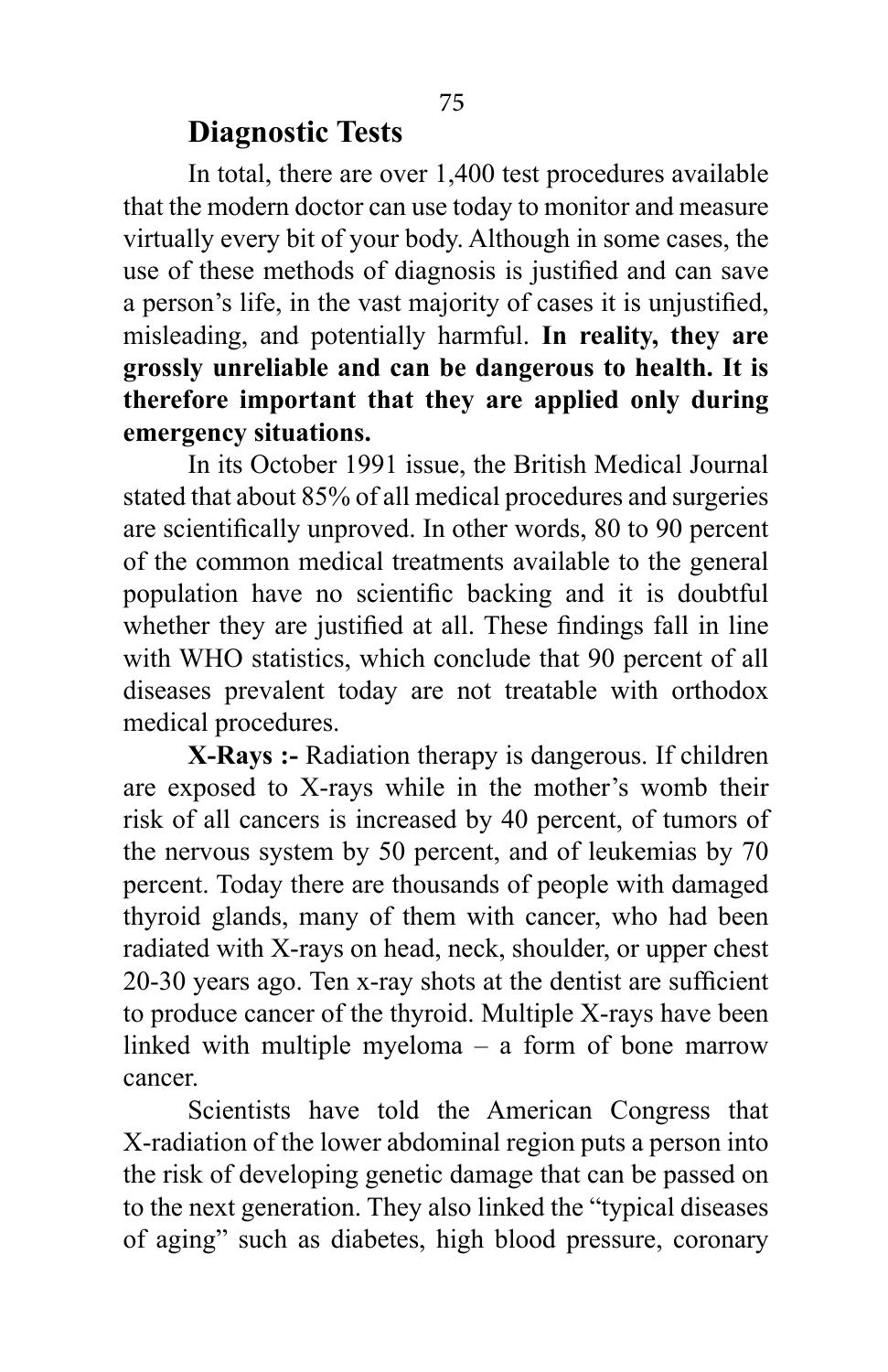heart disease, strokes, and cataracts with previous exposure to X-rays. It is estimated that at least 4,000 Americans die each year from x-ray related illnesses. In the UK, one fifth to one half of all X-rays given to patients are without real necessity. In the US, the FDA reports that a third of all radiation is unnecessary. In the UK, X-rays ordered by doctors account for over 90 percent of the total radiation exposure of the population (Cambridge University Press, 1993). In Canada, almost everyone gets an annual x-ray of one sort. Old X-ray equipment still used in many hospitals gives off 20 to 30 times higher doses of radiation than is necessary for diagnostic purposes.

**Ultrasound Scans :-** Millions of women around the world, without being aware of the potential health hazards of ultrasounds, are participating in the largest medical experiment of all times. Their babies are the guinea pigs in this experiment. They become vulnerable to external and internal harmful influences when their delicate electromagnetic fields are distorted, misaligned or damaged by highly concentrated doses of ultrasound; exposure to that is neither natural nor suitable for any human being.

The Association for Improvements in the Maternity Services (AIMS), England, recorded the cases of women who aborted their perfectly fit and healthy babies as a result of misinterpreted scans. It is almost impossible to estimate how many women went through similar ordeals since most of them are not reported. An Ultrasound scan should only be considered if a woman suffers localized pain or complications for which a doctor or midwife cannot find a plausible reason.

#### **Microwave Oven**

Microwaves rip apart the molecular bonds that make food to be "food." Microwave ovens hurl high frequency microwaves that boil the moisture within food and its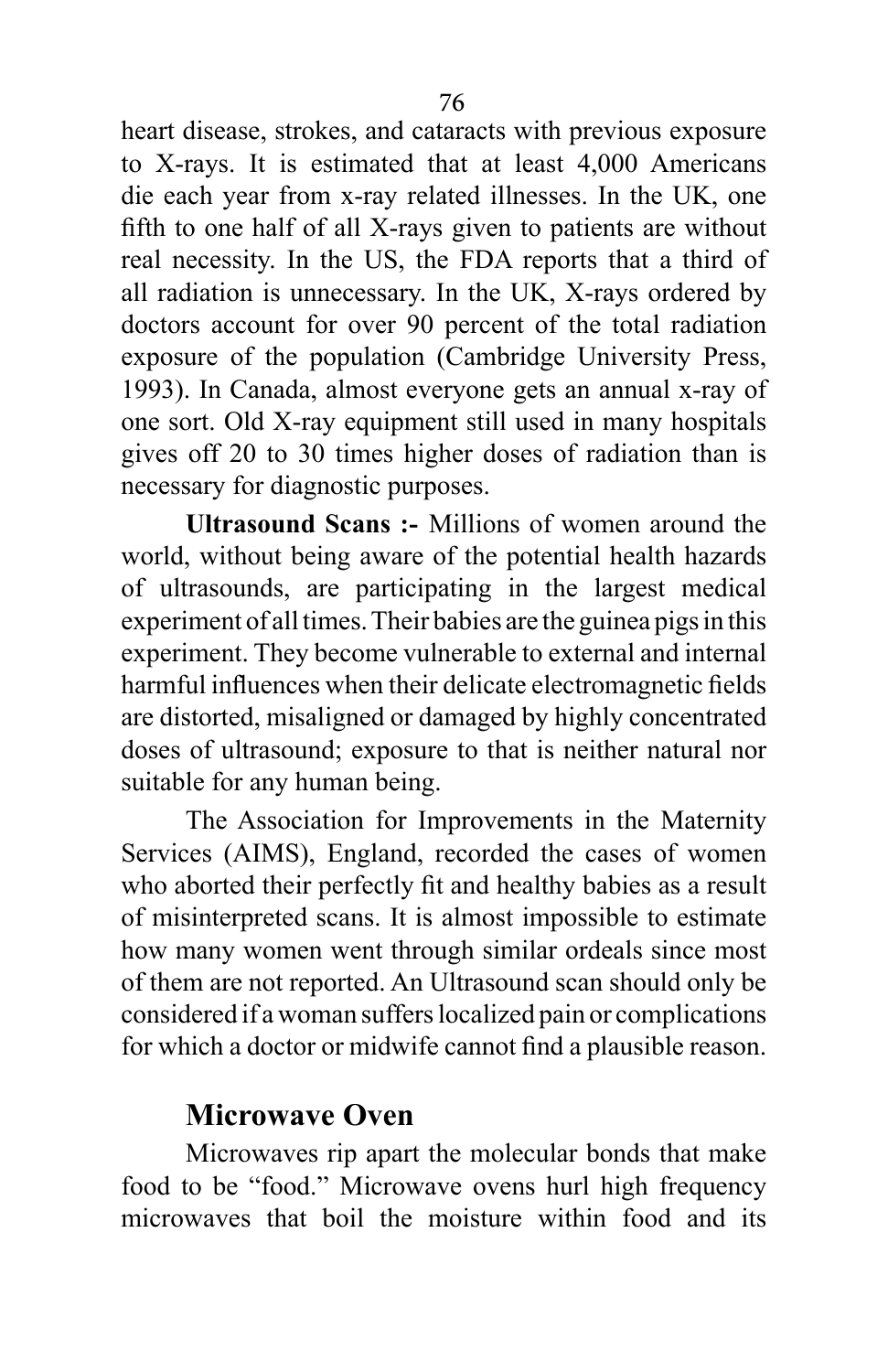packaging by whipsawing water molecules dizzyingly back-and-forth at more than a billion reversals per second. This frantic friction fractures food molecules, rearranging their chemical composition into weird new configurations unrecognizable as food by human bodies. By destroying the molecular structures of food, the body can't help but turn the food into waste (nuclear waste).

Microwave-treated water won't sprout seeds. Russian researchers have found decreased nutritional value, cancermaking compounds and brain damaging radiolytics in virtually all microwave-prepared foods. Eating microwaveprepared meals can also cause loss of memory, concentration, emotional instability, and a decline in intelligence, according to the research. The Russian scientists also found decreased nutritional value – or significant dimming of their "vital energy field" – in up to 90% of all microwave-prepared foods. In addition, the B complex, C and E vitamins linked with stress-reduction and the prevention of cancer and heart disease – as well as the essential trace minerals needed for optimum brain and body functioning – were rendered useless by microwaves, even at short cooking durations.

Microwave usage in the preparation of food has been found to lead to lymphatic disorders and an inability to protect the body against certain cancers. The research found increased rates of cancer cell formation in the blood of people eating microwave-cooked meals. The Russians also reported increased rates of stomach and intestinal cancers, as well as digestive and excretion related disorders – plus a higher percentage of cell tumors, including sarcoma.

Other side-effects of microwaves include: 1. High blood pressure, 2. Migraine, 3. Dizziness, 4. Stomach pain, 5. Anxiety, 6. Hair loss, 7. Appendicitis, 8. Cataracts, 9. Reproductive disorders, 10. Adrenal exhaustion, 11. Heart disease, 12. Memory loss, 13.Attention disorders, 14. Increased crankiness, 15. Depression, 16. Disconnected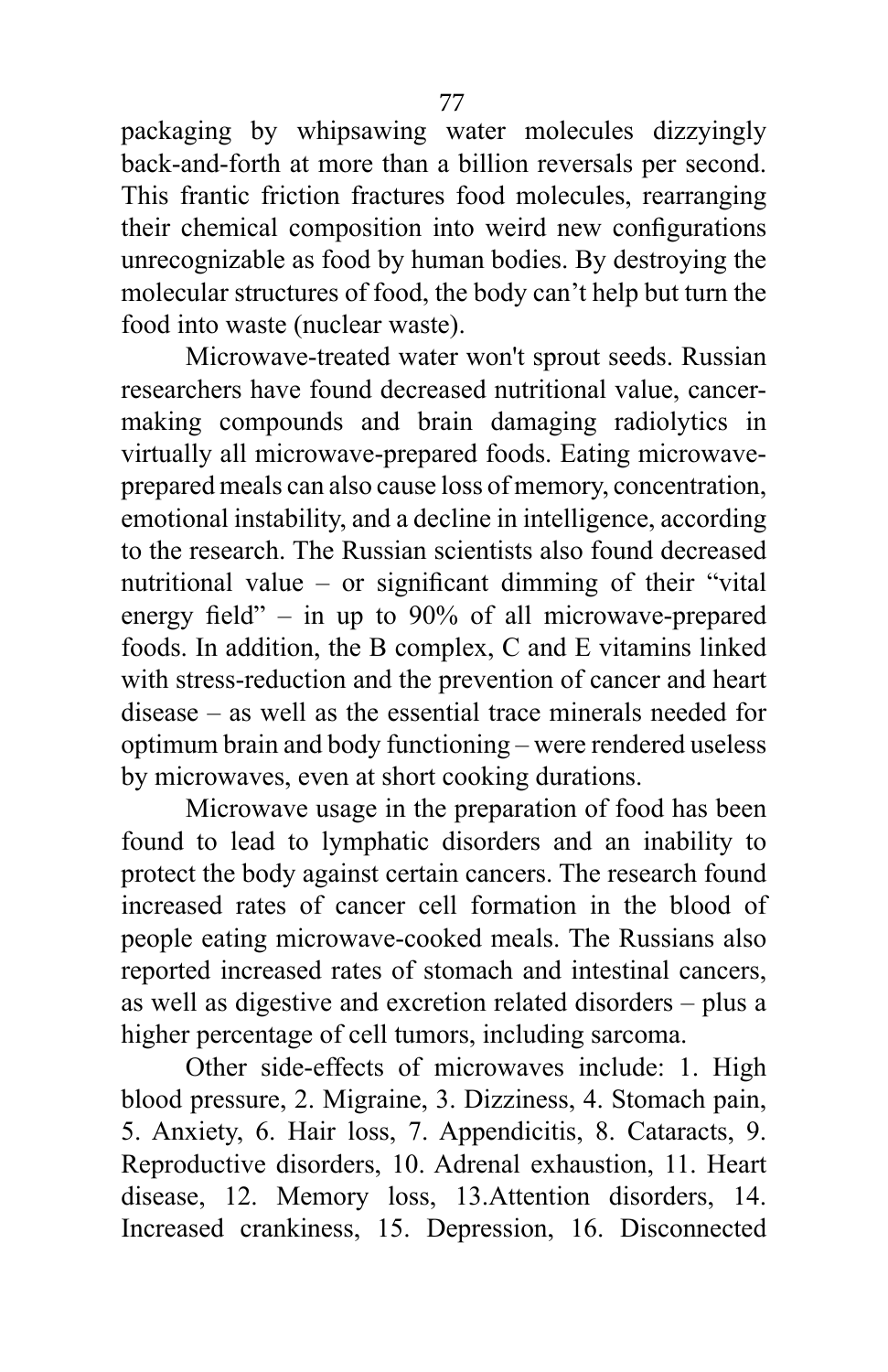thoughts, 17. Sleep disturbance, 18. Brain damage.

Eating microwave-damaged foods can lead to a considerable stress response in the body, and thereby, alter the blood chemistry.

# **Estrogen Promoting Things**

Under the conditions of excess estrogen and a stressed liver, one may be prone to suffer from estrogen-related disorders, fat gain, blood sugar disorders, hypertension, cardiovascular disease, and cancer. There is evidence that excess estrogen contributes to growth of the prostate gland. A direct correlation was also found between harmful estrogen metabolites and prostate enlargement. Besides all the health problems caused by excessive estrogen—it suppresses immune reaction, destroys oxygen and blood sugar, causes heart attacks, increases the risk of cancer and also depresses the sex drive.

**When in excess, estrogen promotes the growth of estrogen-sensitive fatty tissues, particularly in the belly and waist, as well as other estrogen-sensitive areas such as the chest in men; the lower buttocks, upper thighs, and back of the arms in women. Estrogen is a fat-gain promoting hormone. It is responsible for the conversion of androgens to estrogen in both sexes. This causes a vicious cycle of fat gain in which excess estrogen promotes fat gain and the enlarged fatty tissue produces even more estrogen that further accelerates fat gain.**

When there is an excess of estrogen in the body, any estrogen-promoting substance, whether chemical or natural, may be detrimental to one's health. Commonly Used Estrogenic Chemicals are :- 4 MBC (sunscreen lotion), Hydroxy-anisole butyrate (food preservative), Atrazine (weed killer), Bisphenol-A (food preservative, plasticizer), Dieldrin (insecticide), DDT (insecticide), Erythrosine (red dye 3), PCB (lubricants, adhesives, paints), P-nonylphenol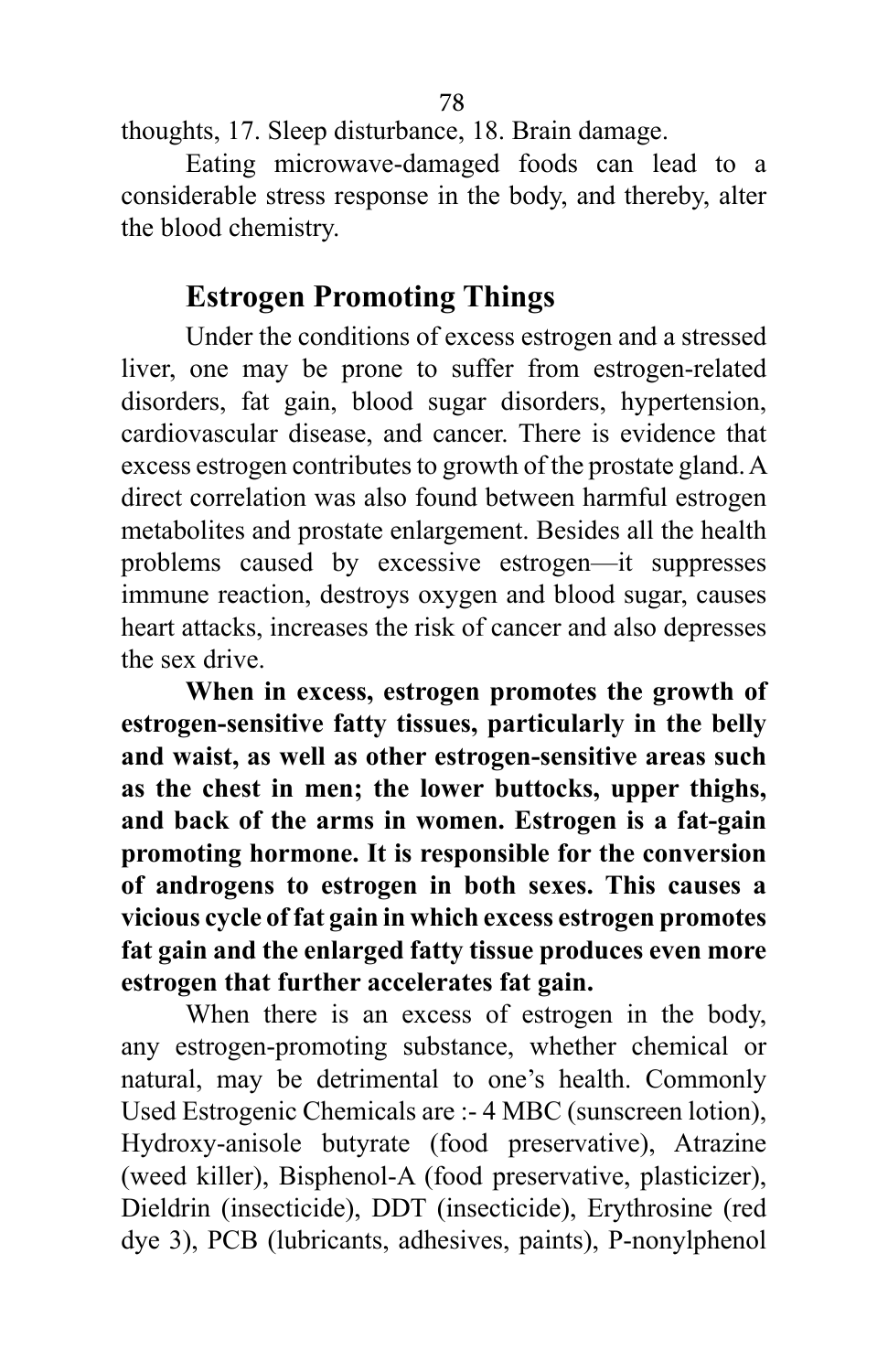(PVC, byproducts from detergents and spermicides), Parabens (lotions), Phthalates (plastic softeners)

Alcohol is known for its estrogen-promoting effect. It is very likely that the typical "beer belly" may be related to excess estrogenic activity in the body due to binge drinking.

## **Raw Food**

**Uncooked vegetables contain a host of plant toxins including enzyme inhibitors, oxalates, saponins, and lectins. Besides a few exceptions such as lettuce or cucumber, raw vegetables are difficult to digest.** 

Animals such as cows, who survive on raw vegetables have 12 stomachs to make certain that the blood does not absorb the toxic ingredients of flowers, grains or grass before they are thoroughly detoxified. If you visit a farm you can watch goats or cows madly salivate over grass. This reaction does not occur with humans. That is because we are not made to eat too many uncooked raw fibrous vegetables.

Animals chew their food it again after it has been "prepared" in the stomach. Birds are equipped with goiters to soak (ferment) the grains before their muscle stomachs "chew" them up. Rabbits eat part of their own feces, which is an alternative to chewing the same food twice.

**Many health-oriented people think we should have our vegetables raw to preserve nutrients and enzymes. Such nutritionists wrongly assumes that the nutritional ingredients of food alone determine whether they have physiological value for us or not. Such an approach is incomplete and misleading. We need a well functioning digestive system to digest, absorb, and metabolize these nutrient components in order to benefit from them. A weak digestive system can even make poison out of nectar.**

Unable to break down the high fiber foods, the intestinal bacteria start doing this job instead. This results in fermentation and putrefaction of the foods. Eventually the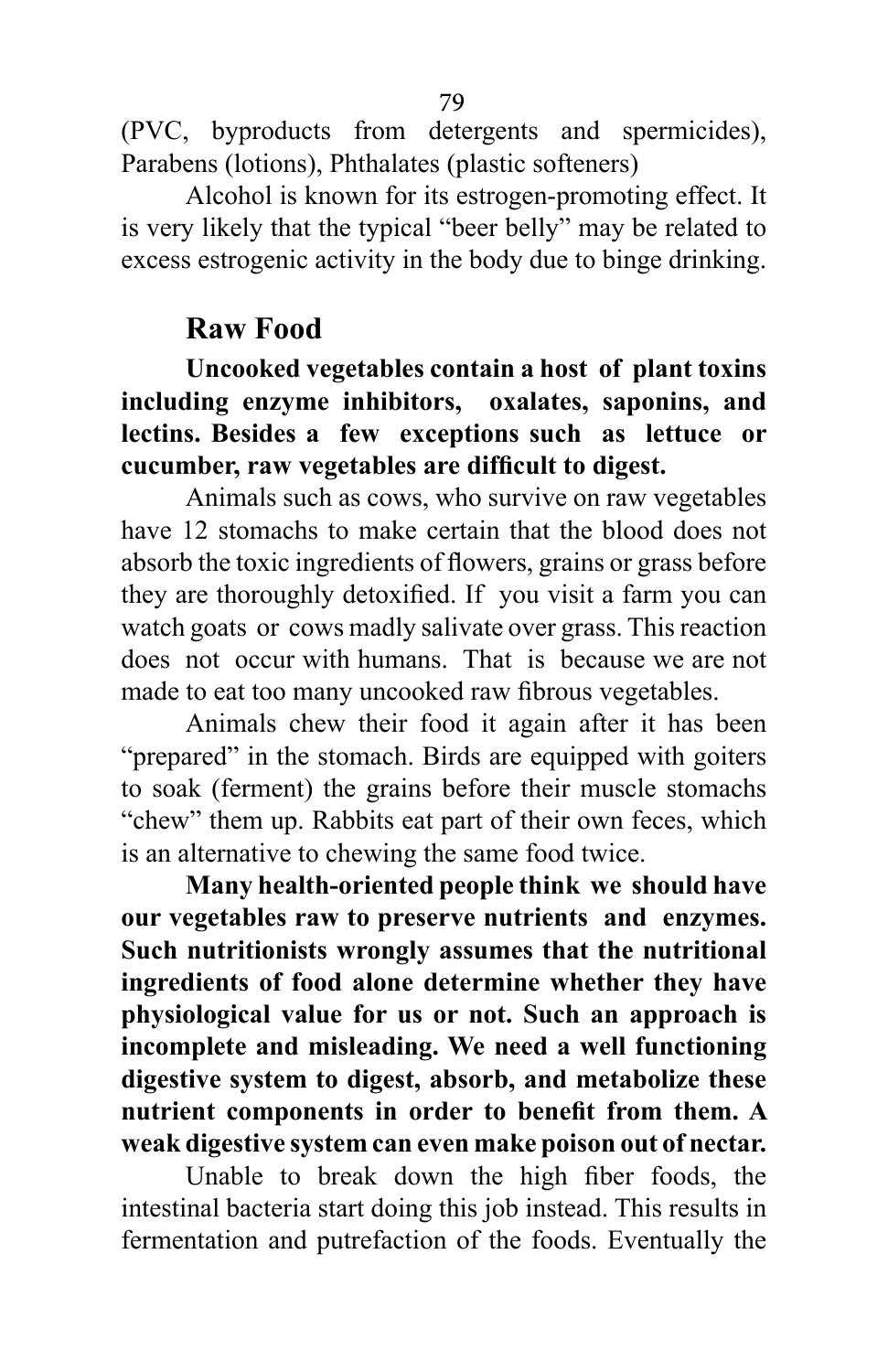intestines begin to bloat up like a balloon, unable to deal with the toxic gases and poisonous compounds.

Karl Pirlet, Professor of Medicine at the University of Frankfurt, Germany, claims that he has a nearly endless collection of cases whose health was restored after they stopped eating a raw whole food diet. He found that most of these patients suffered a physical breakdown after several years (in some cases after 10-20 years) of eating raw whole foods. The effects were varied but were all marked by the occurrence of sudden aging as seen in a deterioration of joints and arteries. Most patients looked fragile, felt low in energy, and had excessively bloated stomachs. Their bodies could no longer cope with breaking down hard grains and raw vegetables; they were literally starving themselves.

Persons with a strong digestion and plenty of exercise can cope with such a raw food diet **for many years** without harmful side effects. But eventually their digestive systems may become exhausted from trying to breakdown raw whole grains and raw vegetables.

## **Milk and Dairy Products**

If milk were the most useful and important source of calcium for grown animals then nature would certainly have designed ways of supplying them with milk throughout their lives. But as it turns out, they have access to milk only at the beginning stages of their lives.

**Milk is a highly mucus-forming food that can cause irritation and congestion throughout the gastrointestinal tract. If regularly consumed, milk can leave an increasingly hardening and almost impermeable coating on the inside of the intestinal membranes. This restricts absorption of nutrients, including the calcium, magnesium and zinc needed to form bones.**

Most of the calcium contained in cow's milk is bound by the milk chemical casein, which makes it far too crude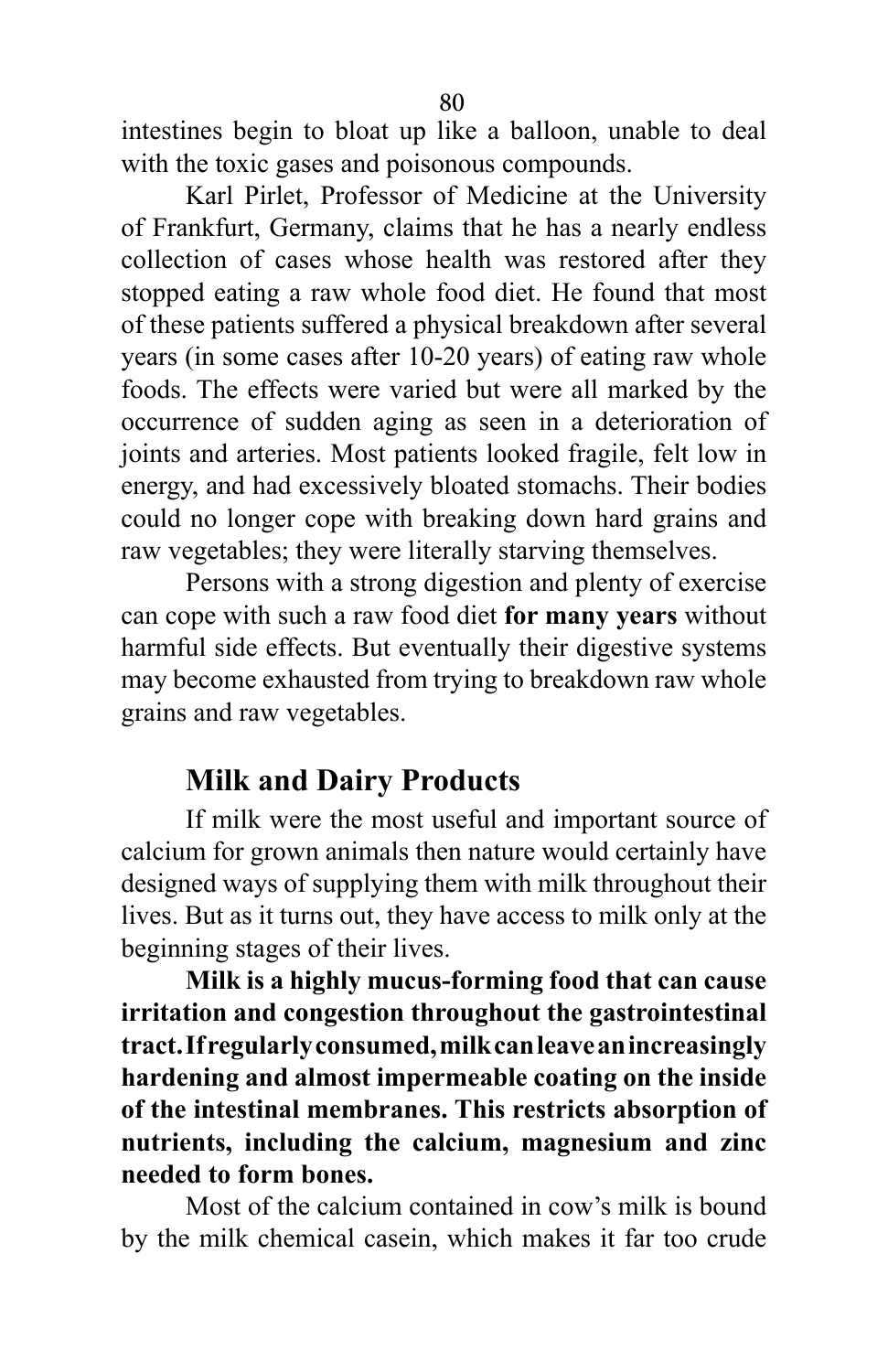for proper absorption by the human intestinal membranes. Cow's milk contains 300 times more casein than human milk. Scientists have discovered that the beta-casein (a particular protein) in cow's milk can trigger an immune response that may, in turn, cross-react with an antigen to cause an allergic reaction. Today, millions of people in the Western Hemisphere are suffering from allergies caused by milk or products that contain milk powder or whey.

There is quantitatively more phosphorus in cow's milk than there is calcium. To metabolize that much phosphorus, the body requires extra amounts of calcium, which it extracts from the bones, teeth, and muscles. This leads to a calcium deficiency in these parts of the body. To compensate the sudden loss of calcium, the body tries to mobilize more of it. If the consumption of dairy foods continues for a long time, the calcium reserves get depleted faster than they can be replenished, leading to damage of the bone tissue.

Cow's milk may be very rich in calcium but its high calcium to magnesium ratio can make it difficult to absorb.

To digest whole milk the human body requires large amounts of bile. Drinking whole milk regularly can eventually exhaust the liver's bile-producing capacity. Drinking low fat milk makes matters even worse. Low fat milk requires less bile to digest the fat contained in the milk, yet milk protein cannot be digested without the natural amounts of milk fat. Added to that, without sufficient bile, calcium cannot be properly digested or absorbed either.

**The large amounts of undigested milk protein increase acidity in the body.Through regular consumption of milk and dairy products the blood would become too acidic if the body didn't mobilize large amounts of minerals to save the body from acid death. Yet, in the long term, this emergency measure leads to demineralization of the tissues and organs and subsequent acidosis.**

Storage of excessive amounts of milk protein in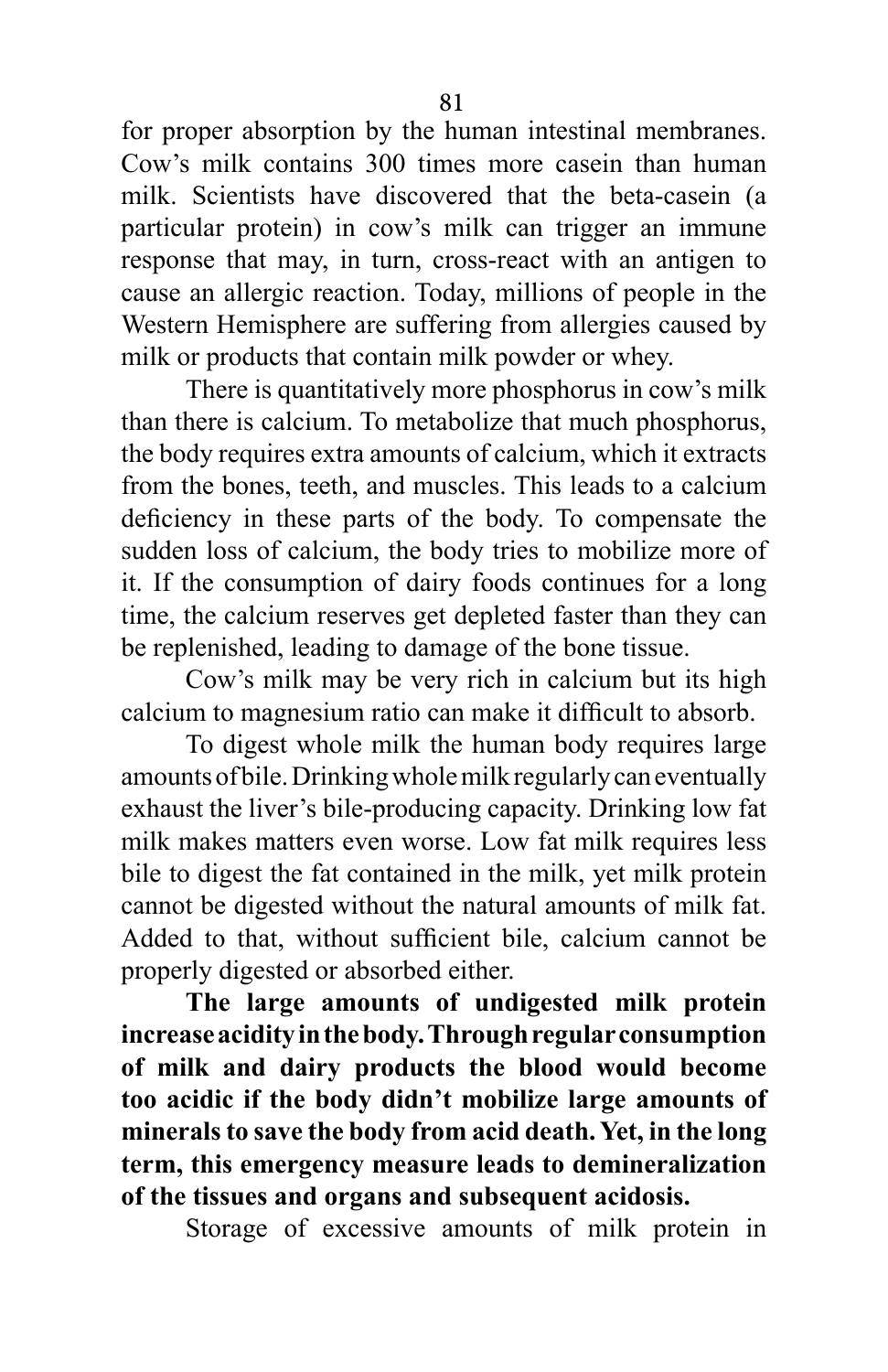the connective tissues and basement membranes of the capillaries reduces the diffusion of essential minerals and vitamins to the tissues of the body. This causes a depletion of nutrients in the tissues, especially of those that form the bones and joints. In certain people or body-types, the calcium may be deposited in places where it is not required, hence the development of calcification of bones and other parts of the body. Osteoporosis and Osteoarthritis are basically metabolic disorders that are caused by severe congestion and an unbalanced diet/lifestyle, and almost never by insufficient calcium intake. The unused crude milk calcium can cause calcification of joints, arteries, or kidneys.

Bovine somatotrophin (BST) is a hormone which when fed to cows can increase their milk yield by 20-30 percent. The drug's poisons seep into the milk and its products. In the United States BST has been licensed by the American Food and Drug Administration (FDA) in 1994.

**More and more health practitioners report that patients are allergic to dairy products or suffer from food intolerance to milk-containing foods. Eczema, asthma, migraine, constipation, hay fever, arthritis, stomach trouble, heart disease, and testicular cancer are all linked with high consumption of dairy products. It is not uncommon for 1-year olds to have gallstones in the liver as a result of drinking, and not digesting cow's milk. Many of them suffer from colic and gas which makes them cry and develop sleeping problems.** 

Once milk is pasteurized, i.e., ultra heat-treated, its natural enzyme population is destroyed. Newly born calves die within six months when fed with pasteurized cow's milk. One can only imagine the turmoil that must be going on in the tiny intestinal tract of a baby who is fed with pasteurized milk or sterilized milk formula. Babies usually develop colic, become bloated and chubby, discharge mucus, catch colds frequently, are restless, and cry a lot. Children who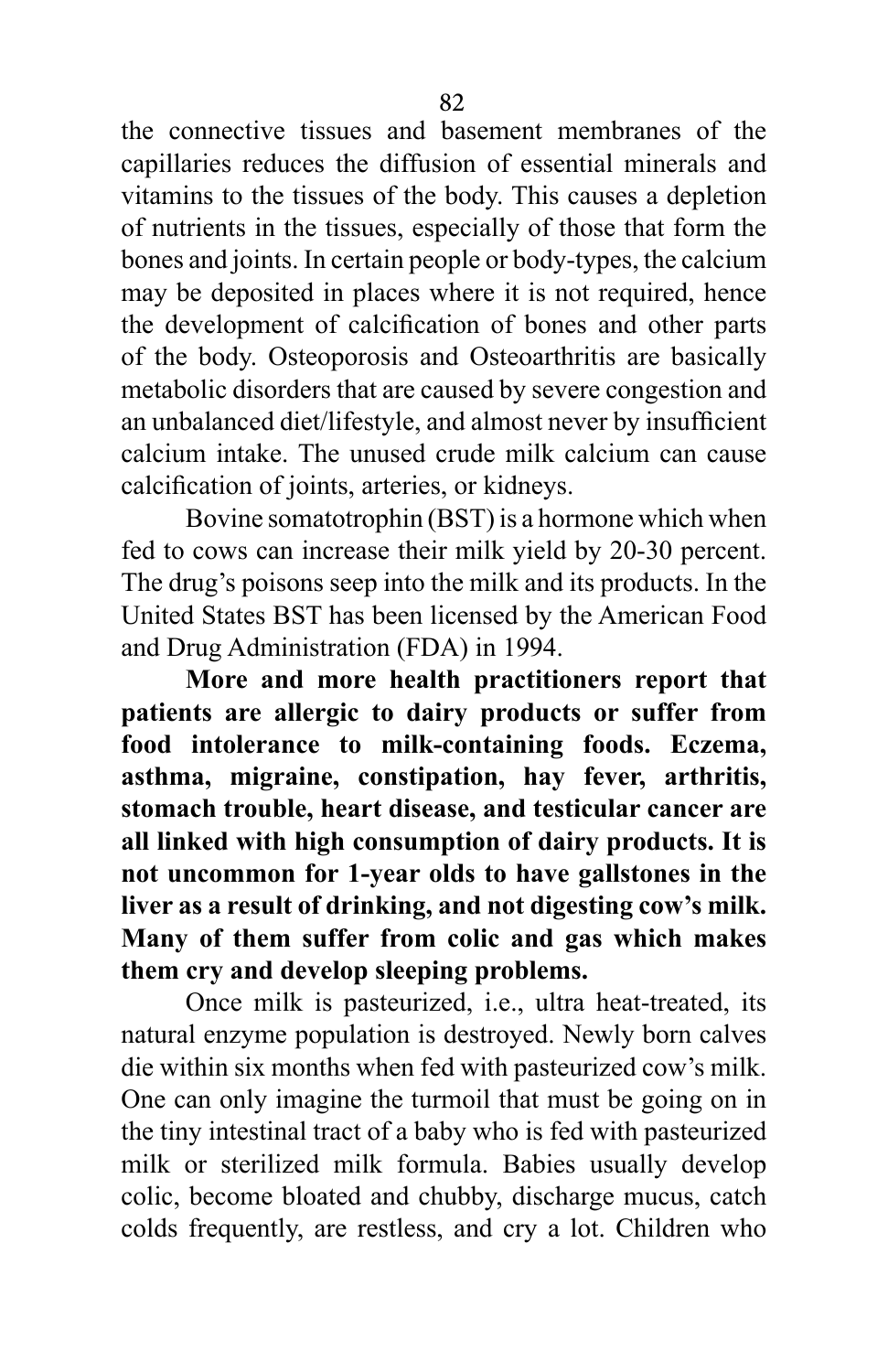are fed with cows milk formula rather than with breast milk were the most likely candidates for diabetes.

#### **Aspartame and Other sweeteners**

Aspartame is the sweetener in Coke, Pepsi and thousands of "diet" foods. It interacts with other drugs, has a synergistic and additive effect with MSG, and is a chemical hyper-sensitization agent.

Aspartame is a synergistic methanol poison. Methanol is known to cause serious birth defects and major developmental disorders such as autism and attention deficient in the offspring of aspartame users. Aspartame consumption can cause headache, memory loss, obesity, testicular, mammary and brain tumors, seizures, vision loss, coma and cancer. It worsens or mimics the symptoms of such diseases and conditions as Fibromyalgia, MS, lupus, ADD, diabetes, Alzheimer's, chronic fatigue and depression.

A major American controlled study on 80,000 women showed that those who regularly use artificial sweeteners put on more weight per year than those who do not use them. The more artificial sweeteners you consume, the more food urges you have.

There is mounting evidence that artificial sweeteners are a major health risk and can cause brain damage and other problems of the nervous system. Both saccharin and aspartame have found their way into the food chain. Both sweeteners are not only found in beverages but also in children's jellies, lollies, puddings, crops, beans, and even tinned pasta. Aspartame, has been included in some 14,000 foods in America and hundreds of products in Great Britain and other European countries. The products include fruit juices, diet soda, frozen lollies, as a sugar substitute for tea or coffee, instant breakfasts, chewing gum, cocoa and other instant beverages, medical drugs, food supplements, and even in yogurt.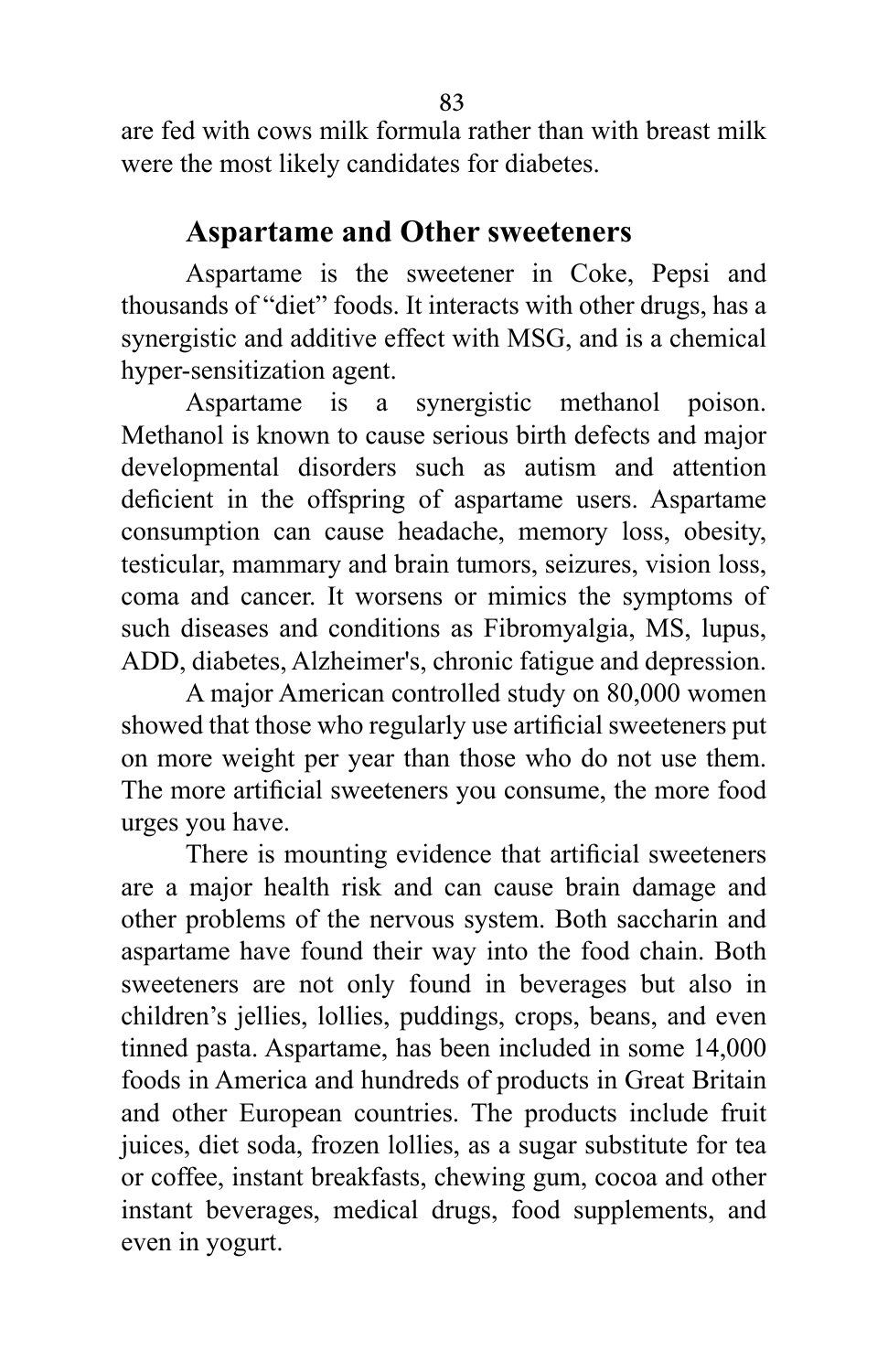When sweeteners touch the taste buds for sweet taste on the tongue, the pancreas is given the instruction to secrete insulin. A portion of insulin now floats about in the blood stream searching for the expected sugar. Since it can't find it there, the insulin removes some of the blood sugar instead. This effectively lowers your sugar levels. Since this situation can be life endangering, your body quickly signals "hunger" and strong "craving" for sweet foods. If one tries to satisfy this desire by eating more foods that have been sweetened with artificial sweeteners (without calories), the urge to eat will become even stronger than before and he will start overeating. Since the sweeteners repeatedly stimulate the taste buds responsible for detecting sugar, the brain maintains an almost continuous urge to eat. Apart from causing obesity and depression, sweeteners have been linked to insomnia, headaches, giddiness, loss of memory, nausea, premenstrual syndrome, panic attacks, epileptic fits,

and even over stimulation of breast glands leading to breast cancer. Aspartame in particular may cause extensive damage to the central nervous system.

#### **Monosodium glutamate (MSG)**

Since most of the processed foods contain MSG, as do many personal care items, supplements, and pharmaceuticals, it is almost impossible for an expectant mother to protect her baby from being affected. More and more personal care products that are labeled "organic" actually contain free glutamic acid (MSG). Most store bought soups, sauces and broth mixes contain MSG.

Consuming unnatural forms of monosodium glutamate (MSG) may alter your endocrine gland balance. This can disrupt your body's ability to regulate the homeostasis required to allow your parotid gland to send signals for your teeth to mineralize. MSG may be a contributing factor in tooth decay. MSG can easily pass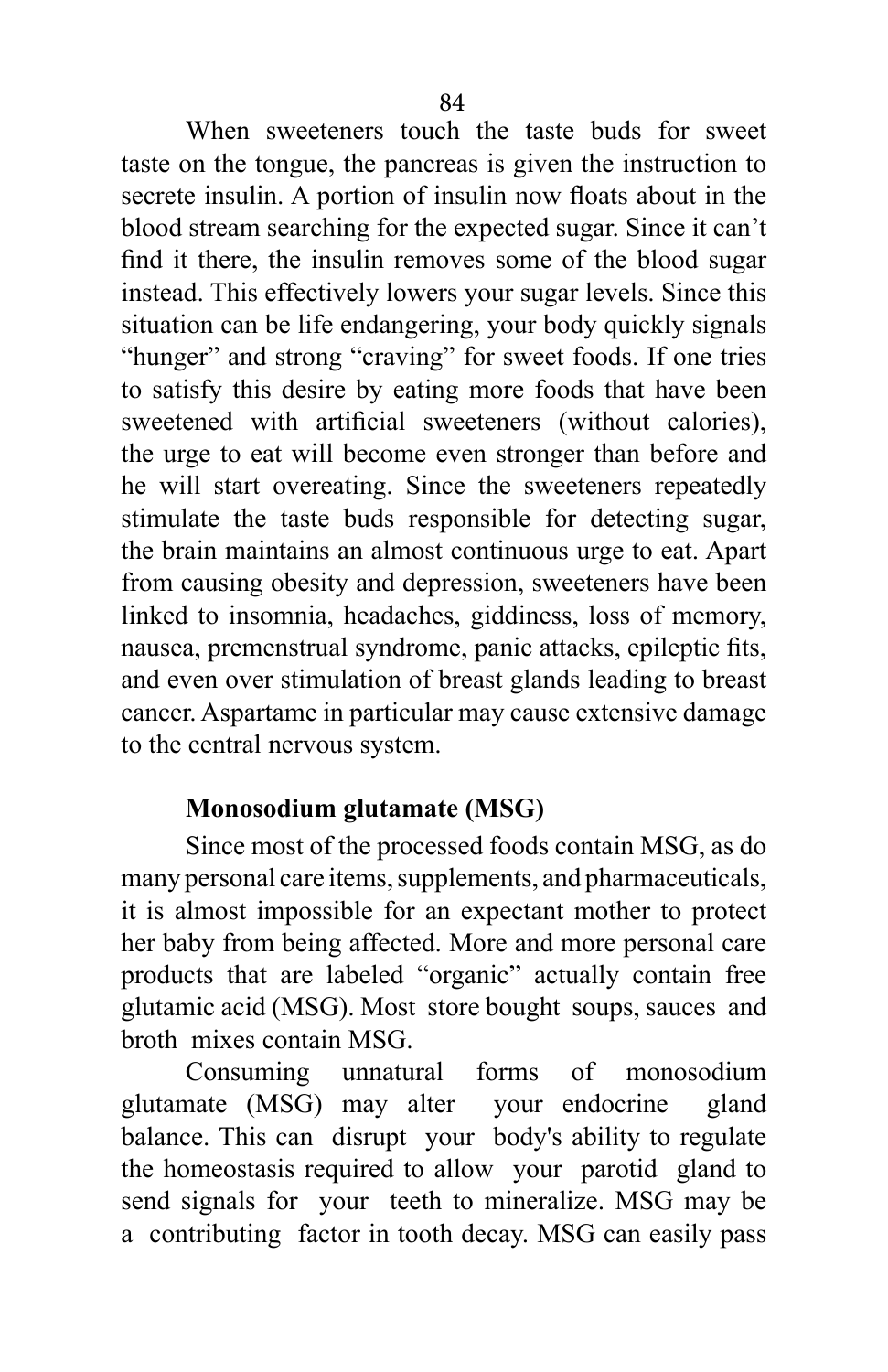through the blood-brain barrier in newborns and young children. A fetus is almost completely unprotected. There may be many diseases, aging, and overuse of medical drugs, regular ingestion of food additives, such as Aspartame and MSG, that all can damage the blood-brain-barrier.

The following is a list of some common names MSG hides behind : 1. Monosodium Glutamate, 2. Monopotassium Glutamate, 3 Hydrolyzed Protein, 4 Hydrolyzed Vegetable Protein (vegetable and animal), 5. Plant Protein Extract, 6. Textured Protein, 7. Hydrolyzed Corn Gluten, 8. Yeast Extract, 9. Autolyzed Yeast, 10. Yeast Nutrient, 11. Yeast Extract, 12. Yeast Food, 13. High Flavored Yeast, 14. Calcium Caseinate, 15. Sodium Caseinate, 16. Textured Soy Protein, 17. Malt Extract, 18. Malt Flavoring, 19. Bouillon, 20. Broth, 21. Stock, 22. Flavoring, 23. Natural Flavoring, 24. Seasoning, 25. Accent, 26. Textured Soy Protein, 27. Soybean Extract, 28. Hydrolyzed Oat Flour, 29. Glutamic Acid, 30. Gelatin (which includes Jell-O)

MSG shows up secretly in product labels under different names. Avoid products containing the following ingredients: Hydrolyzed Vegetable Protein (HVP), Textured Protein, Yeast Extract, Autolyzed Plant Protein, and anything with the word glutamate, or glutamic. Soon soaps, shampoos, and other body care products will have glutamate surfactants in them, as well as products that contain hydrolyzed proteins. Much of that MSG will enter your body through the skin.

## **Tea, Coffee and Alcohol**

**It is true that beverages such as tea, coffee, wine, beer, soft drinks and juices contain water but they also contain caffeine, alcohol, sugar, artificial sweeteners or other chemicals that act as strong dehydrators and draw water out of the protective stomach lining and body cells.**

Coffee, tea and cigarettes have no real energy on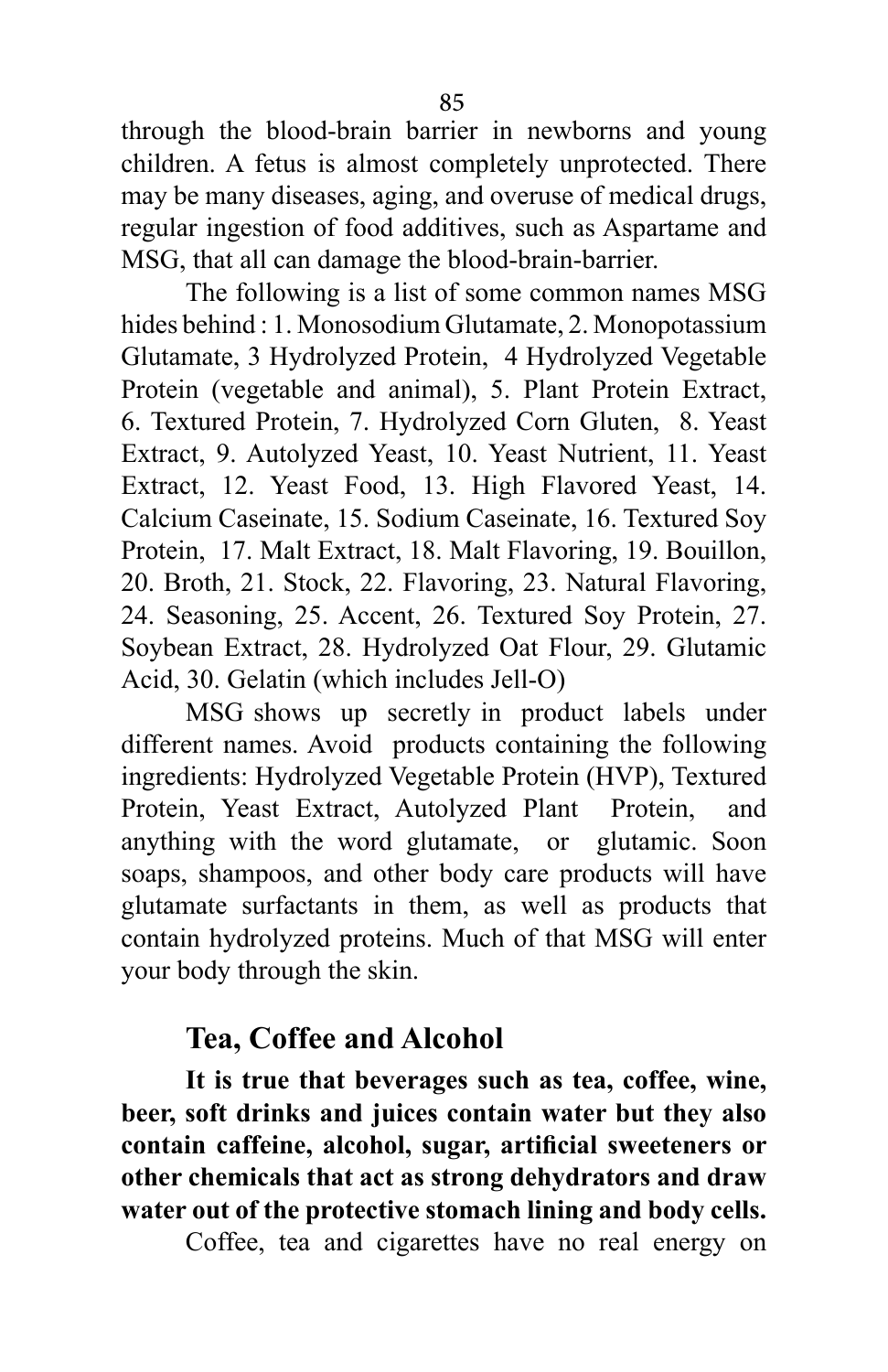their own, they are just nerve toxins that trigger a powerful defense reaction in the body. Caffeine stimulates the adrenal glands to secrete stress hormones and trigger a strong immune response that may give you the (false) impression that this newly found energy and vitality was derived from the consumed beverage. This immune response is what you experience as a boost in energy when you drink a cup of coffee or smoke a cigarette. So in reality, the experienced energy is but an energy loss for the body.

Beverages containing caffeine have strong diuretic effects, leading to increased urination. **For every cup of coffee or tea you drink, you relinquish up to three cups of water that the body cannot afford to give up without suffering some sort of damage. The caffeine-containing cola beverages work in a similar way. To remove the nerve toxin caffeine from the blood, the body has to come up with extra water that it takes from its cells.** Caffeine, which is a major component in most soft drinks, removes water from the body faster than the body can absorb it again, thereby generating constant thirst. People who frequently drink soft drinks are never able to really quench their thirst because their bodies continually and increasingly run out of **cellular water**.

Alcohol has a similar diuretic effect on the body as the caffeine-containing beverages. For example, **drinking one glass of beer results in the body forfeiting up to three glasses of water. A hangover is the result of severe brain dehydration. If this occurs repeatedly, a large number of brain cells become damaged and die. As a result, many important brain functions slow down or become depressed.**

The more of these beverages you consume, the more dehydrated your body becomes. Regular consumption of such beverages results in chronic dehydration, which is a common factor in every toxicity crisis. Some parts of the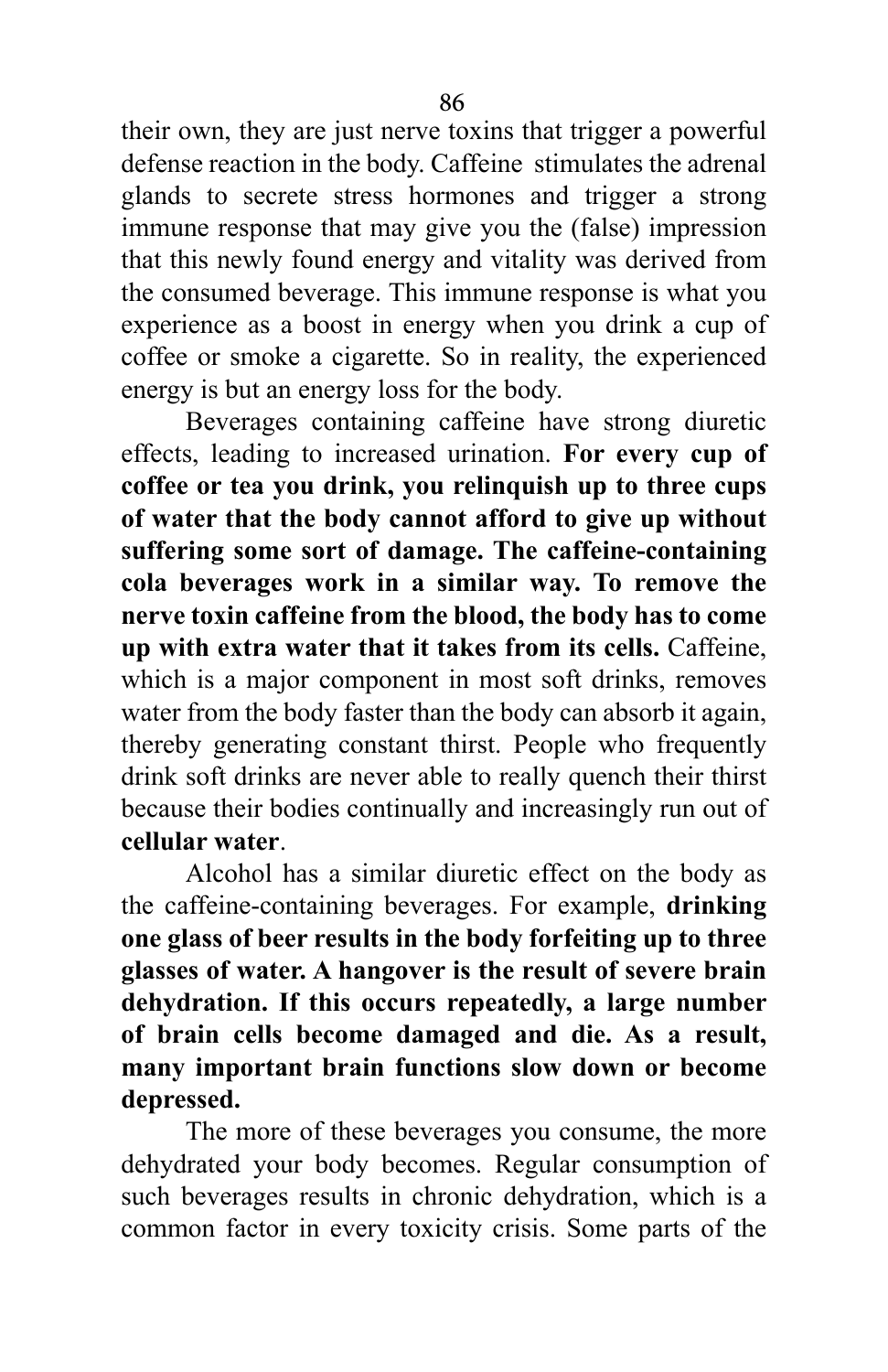body may be dehydrated more than others. Unable to remove toxins from these parts due to insufficient water reserves, the body is faced with the consequences of their destructive effects (toxicity).

**Infectious agents such as bacteria and viruses cannot thrive in a well-hydrated body. A well-hydrated body is capable of both nourishing itself and detoxifying its cells tissues. This ensures that the body's equilibrium, or balance, is maintained at all times. During a wellhydrated state, all the various activities in the body can be conducted in a flawless manner because there is no congestion or hold-up anywhere. Drinking enough water is, therefore, one of the most important diseaseprevention measures you can take.**

Adding 3-4 grains of Basmati rice to one gallon of distilled water gives it plenty of minerals and vitamins, and exposing it to direct sunlight for an hour helps re-energize it.

**The body's natural pain signal is a perfectly normal response to an abnormal situation – simple dehydration. If your body produces pain naturally for no apparent reason, before drawing any other conclusions you should interpret this as the body's cry for water and its attempt to remedy an unbalanced condition.**

 Unfortunately, caffeine is not the only culprit in soft drinks. Over the long term, the effects of the acidity, sugars, and artificial flavors and sweeteners contained in soft drinks can be devastating to the body. It would take 32 glasses of alkaline water at an alkaline pH of 9 to neutralize the acid from just one 12 oz. cola or soda.

In response to ingesting a cola, apart from risking dehydration, the body will have to use up reserves of its calcium from the bones and DNA. This raises the body's alkalinity levels in order to maintain proper blood alkaline pH levels. **There are enough acids in one soda to kill you if your body didn't possess a mechanism to neutralize**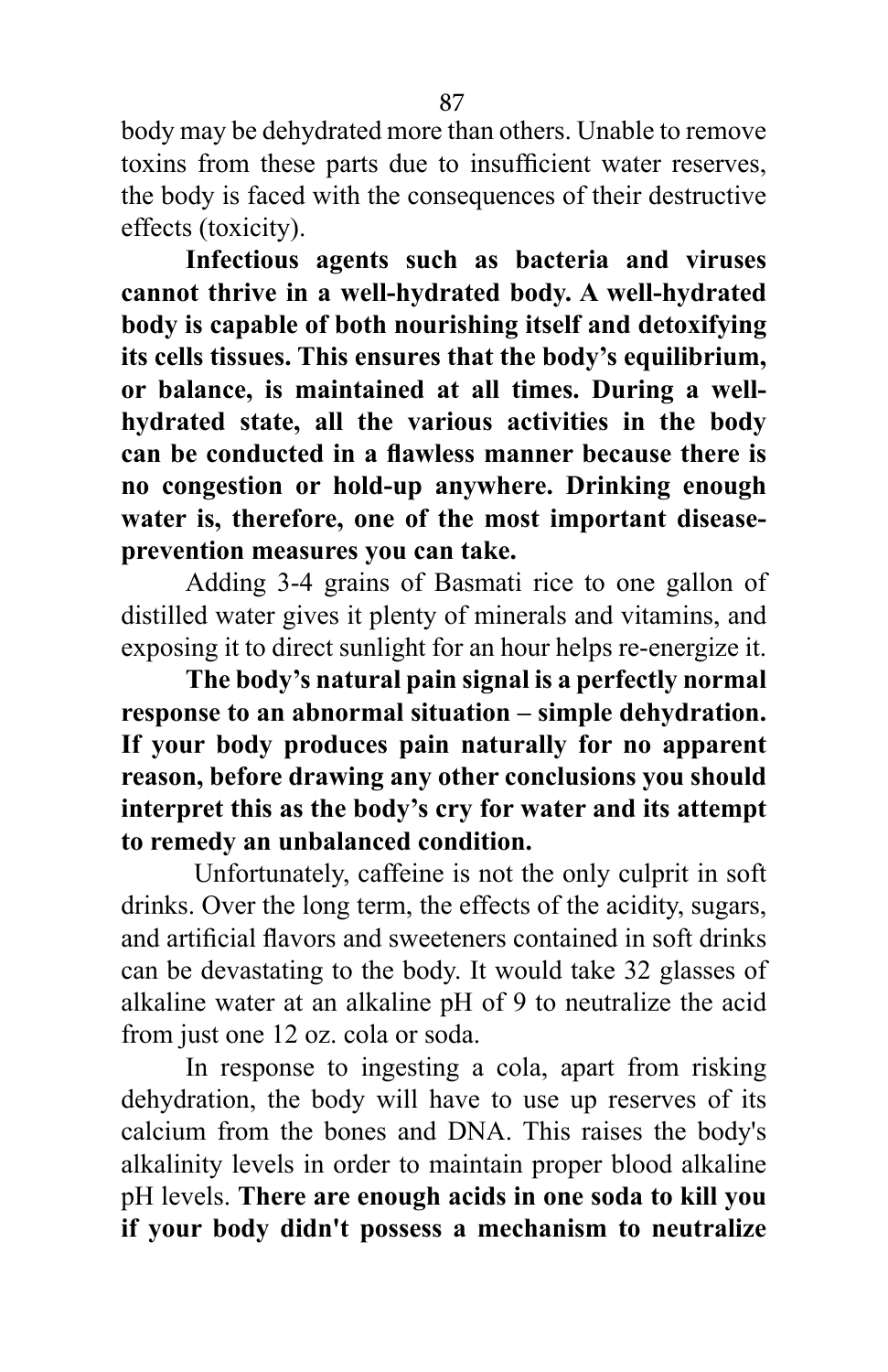**them. How long it takes before your body succumbs to acidosis depends upon how soon your mineral buffers are depleted.**

1.Do not use plastic bottled water as plastic contains harmful chemicals such as bisphenol A (BPA).

2. Do not use RO water as RO water lacks minerals. RO machine water containers are also are made from plastic hence it might contain BPA.

3. Sit before you start drinking water. Drinking water in standing position may cause kidney problems and arthritis.

4. Drink water of body temperature to ensure proper digestion. Very cold water upsets digestion.

5. Do not drink too much water before exercise and during intense workout. However, drink little water in installments during exercise so that body does not dehydrate.

6. Drink water after exercise to flush out waste material.

7. Do not drink water before, during and immediately after meal.

8. Do not drink water immediately before going to sleep as it will cause you to get up to urinate in midnight and your sleep may get disturbed.

# **Chapter V Curing a Disease**

## **Curing a Disease**

**Disease is a toxicity crisis that most people's bodies are able to resolve naturally. The body cannot truly heal if it keeps accumulating new toxins faster than it can dispel them. Unless we first eliminate the factors that have led to the build-up of toxins, the toxins are likely to**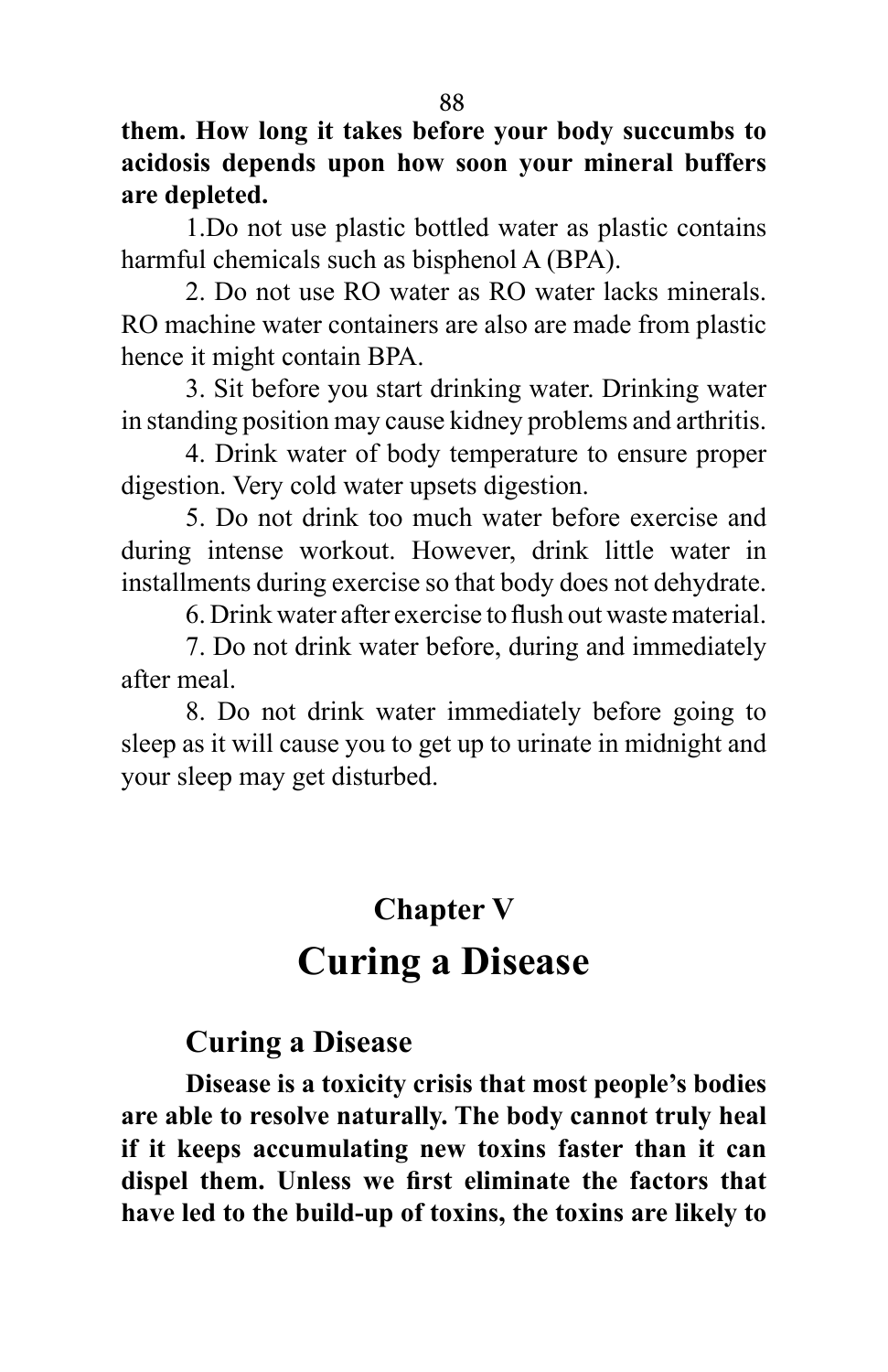**accumulate again and eventually cause another toxicity crisis.** 

Since immunity becomes progressively weaker with each new crisis, the likelihood of fully recovering one's health and vitality diminishes. The final outcome of repeated cycles of toxicity crisis is chronic illness.

**Fever, inflammation, nasal congestion etc symptoms are nothing other than the body's many attempts to combat toxicity and create outlets for poisonous substances. Every toxicity crisis, such as a complex cancer or a simple head cold, is actually a healing crisis that, when supported by cleansing measures, leads to swift recovery.**

A toxicity crisis like pneumonia or chickenpox removes large amounts of toxins and helps the cells to "breathe" freely again. Fever, sweat, loss of blood, mucus discharge, diarrhea, vomiting, etc, are additional outlets for toxins to leave the body. After breaking down and removing the toxins in an unhindered way, the immune system receives a natural boost. A renewed immune stimulation based on reduced overall toxicity in the body can be sufficient to do away with a malignant tumor that no longer has a role to play in the survival of the body.

Once the body eliminates stored poisons that have accumulated in the bloodstream, the cells are able to receive nourishment thus enabling the immune system to strengthen and rebuild. Foods prepared in easy-to-digest form allow the cells to fully absorb the life force energy produced by the enzymes in living foods. It provides the body with optimal life giving nourishment needed to strengthen the immune system. Once the body repairs the immune system, vitality returns, and the body will heal itself. Over eighty percent of the people who fall ill recover on their own and without any medical intervention. The occurrences of illness and recovery follow the cycle of building up and breaking down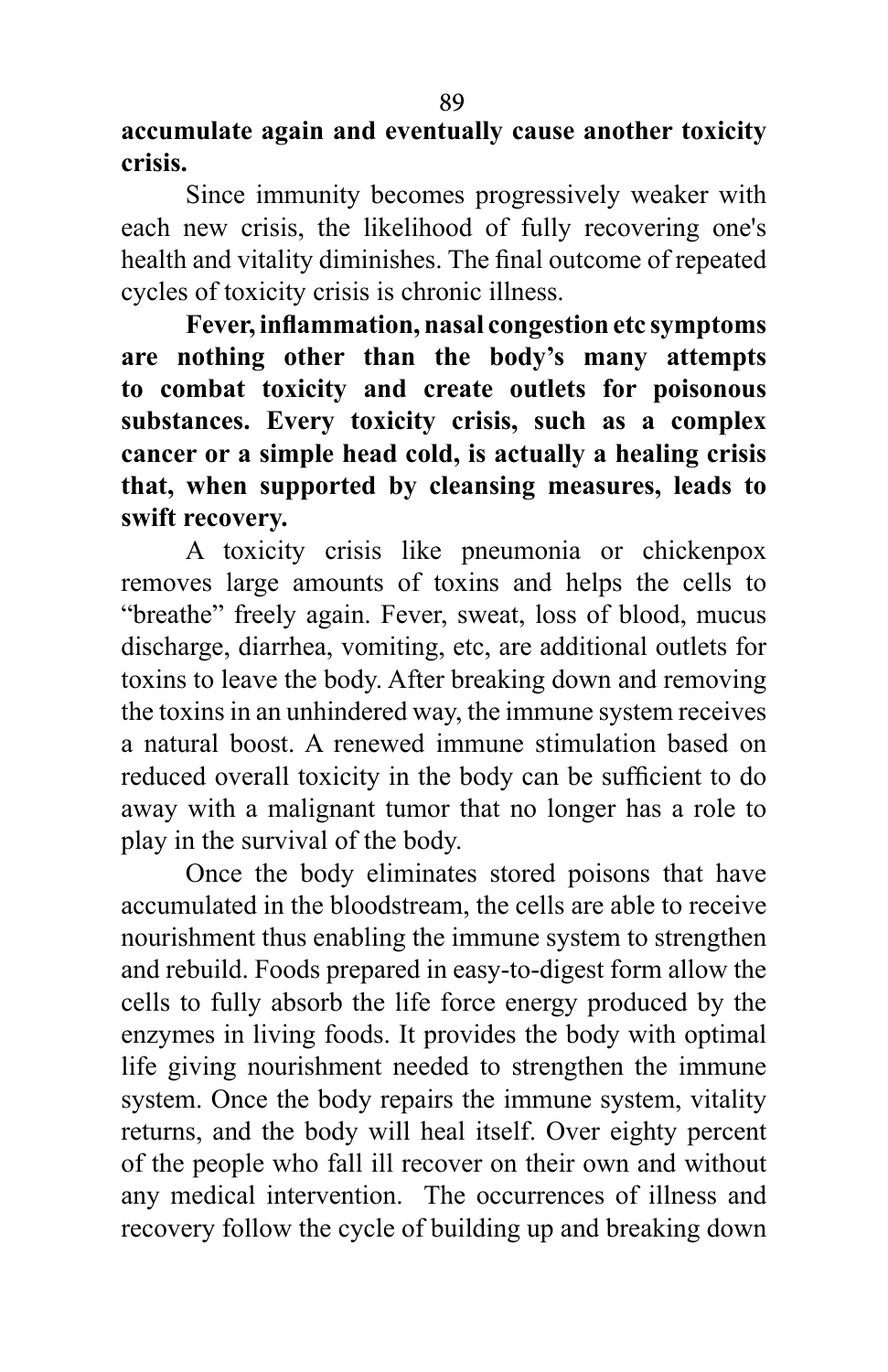the underlying congestion and toxicity.

The human DNA managed to survive millions of years on the planet and it certainly knows how to deal with a few harmless infectious diseases, particularly when they help to make our immune system stronger than before. Thus, a headache, cold, tonsil infection, gastritis or stiffness in the neck and shoulders, all appear and disappear again in their own time.

On the other hand, blocking the exits routes for these poisons, which happens when symptoms are being treated with chemotherapy, can suffocate the body and stop its vital functions. Following a so called short-lived "recovery" it may become a chronic condition.

**When you feel a headache coming on, clean the colon, stop using starches, sweets, and all the other things which cause constipation.** The use of living food will eliminate 90% of the physical and mental illness which stems from bad digestion. **Overeating, poor nutrition, lack of sleep, not drinking enough fresh water, use of pharmaceutical drugs and stimulants, etc, deplete the body's energy reserves and render it susceptible to disease-causing factors such as bacteria or toxins. It is believed that aging occurs because the body loses its ability to synthesize new enzymes. On the other hand, cleansing the body from accumulated waste material, and establishing a healthy diet and lifestyle set the preconditions for the body to heal itself.** 

Early bedtimes improve digestion and immune functions. In addition, a nourishing diet according to your body-chemistry makes assimilation of food easier and more effective. Exercise serves as a means to bring more oxygen into your cells and helps with the removal of toxic waste from the body. Also don't underestimate the healing powers of sunlight. If properly used, sunlight alone can eliminate many of our ills. And drinking large amounts of fresh water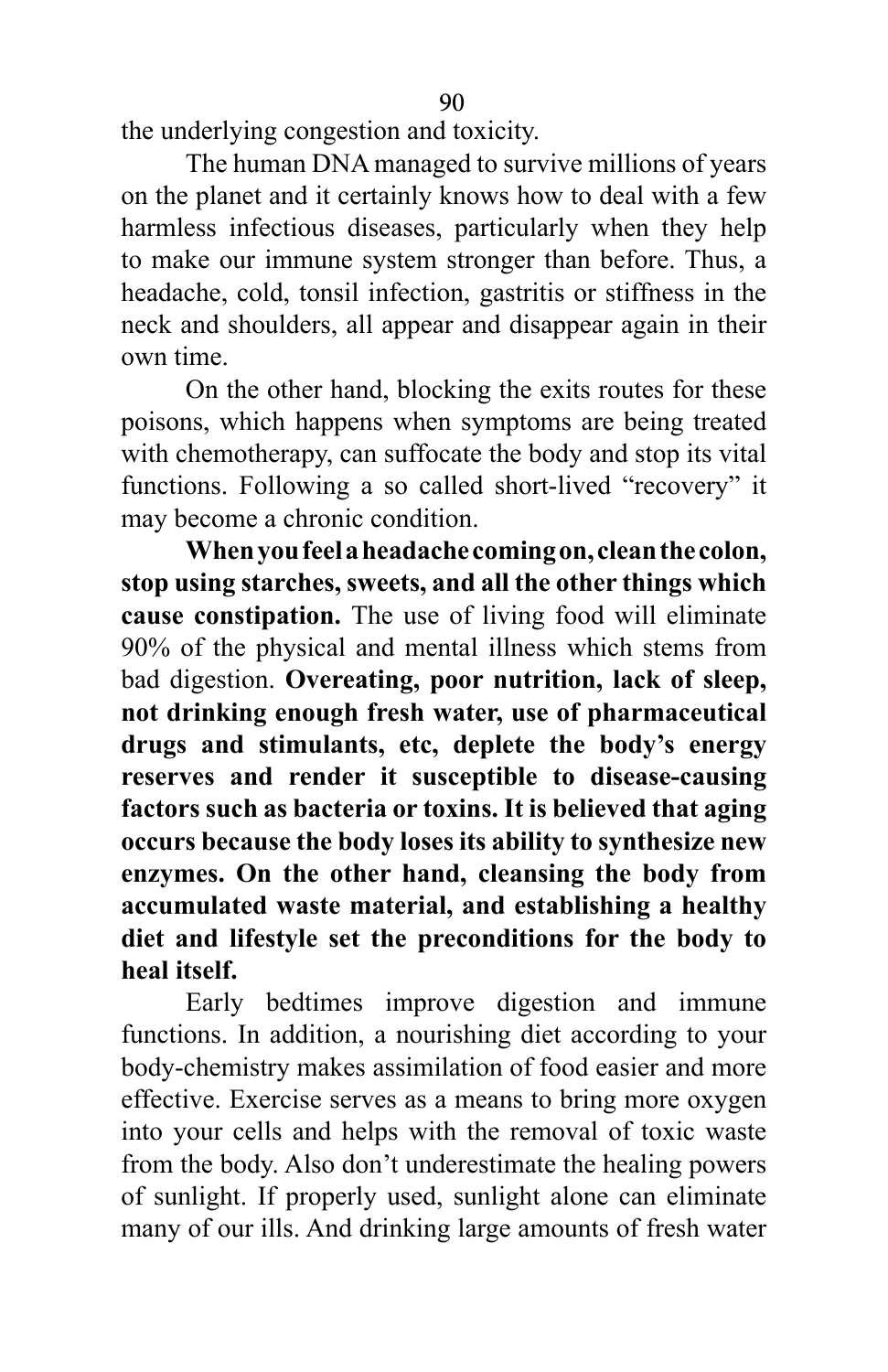ensures that the body remains hydrated and detoxification can take place smoothly and efficiently.

**Power of Positive Determination :- Our body always** follows the commands given by mind. Thoughts, emotions, feelings, desires, beliefs, drives, likes, dislikes, etc program body cells on a daily basis. DNA listens to every word uttered and it feels every emotion experienced and responds to all of it. Through the mind / body connection, cells have no other choice but to obey the orders they receive via subconscious or conscious mind. DNA research has proved that one can literally alter DNA's genetic setting and behavior within a matter of a moment. We program ourselves every second of the day, consciously and unconsciously. If we choose so, we can rewrite the program in any way we want to, provided we are truly self-aware. Stress is primarily caused by unacknowledged feelings.

**A fascinating study showed that happy people are the least likely to catch colds, regardless how often you expose them to a cold virus. Also people who are in love show a higher resistance to disease. To create a positive state of health can be a powerful happiness-generating event. The mechanics of placebo healing is centered in the belief of the patient that a drug, an operation, or a treatment program is going to relieve his pain or cure his illness. Deep trust or a sure feeling of recovery is all that the patient has at his disposal to initiate a healing response.**

Utilizing the powerful mind / body connection, the patient may release natural opioid (morphine-type painkillers) from areas of the brain that are activated by certain thought processes. The corresponding neurotransmitters for relief from pain are known as endorphins. The majority of positive results are directly caused by the body's own healing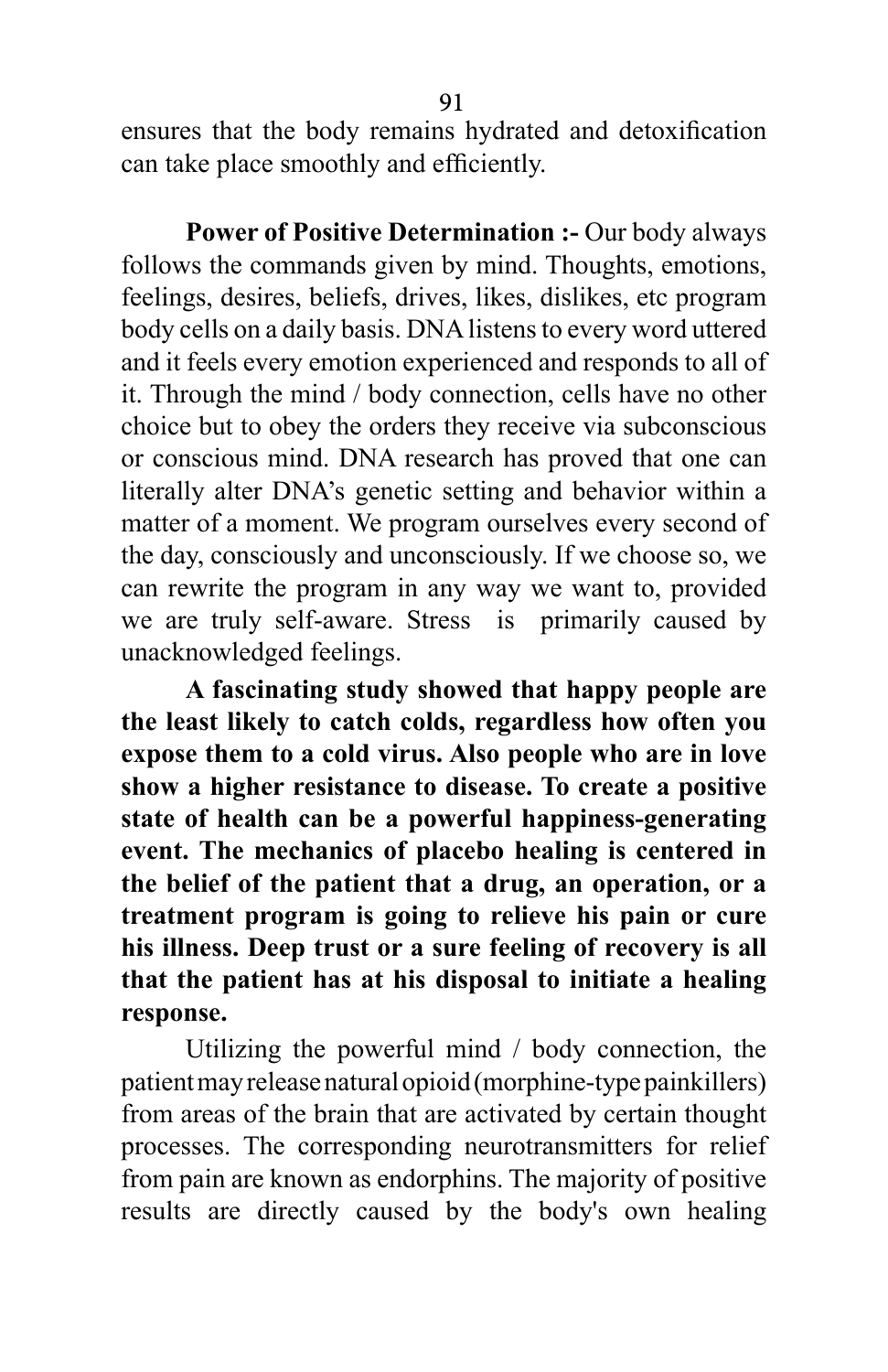responses. It has to do nothing with placebo treatment itself. The belief of the doctor in his treatment and the trust of the patient in his doctor combined can produce a "medicine" that is capable of transforming even a useless treatment or a non-specific drug into a dynamo of healing. Once you have allowed balance to return to your body and mind, disease will disappear by itself just as the darkness of the night disappears with the light of the day. Just relax and trust that you will be fine, whether you get a treatment or not. If you have a negative doubting voice, just notice it and smile at it. As you become aware of negative thoughts entering your mind immediately replace it with a good, positive and loving thought about yourself and what you are doing. What we allow into our mind is what determines our actions.

You can positively strengthen and recharge your thymus and entire body through uplifting and encouraging activities, eating nutritious foods, and spending more time in nature. True healing requires hope, trust and a profound belief that one "deserves" to be healed. It will trigger a healing response. By accepting your illness, you are no longer subjected to fear and insecurity, but are in control of yourself. This will also help you to understand the true reasons behind your illness. Your attitude to the disease is the most powerful tool you have to overcome the problem.

If you suffer from an infection or any other illness, there is no reason to panic. Fear interferes with your body's healing response. Instead of succumbing to this weakening influence decide to take positive steps to support the body in its healing efforts. **Trust that there cannot be a better doctor in the world than your own body because it is equipped with the best pharmacy that could ever exist.**

1. Acknowledge and look for the unconscious wish to not live, or to not be healthy.

2. Meditate upon, or pray for help, or discuss with friends your dark side. Look for ways to bring the dark side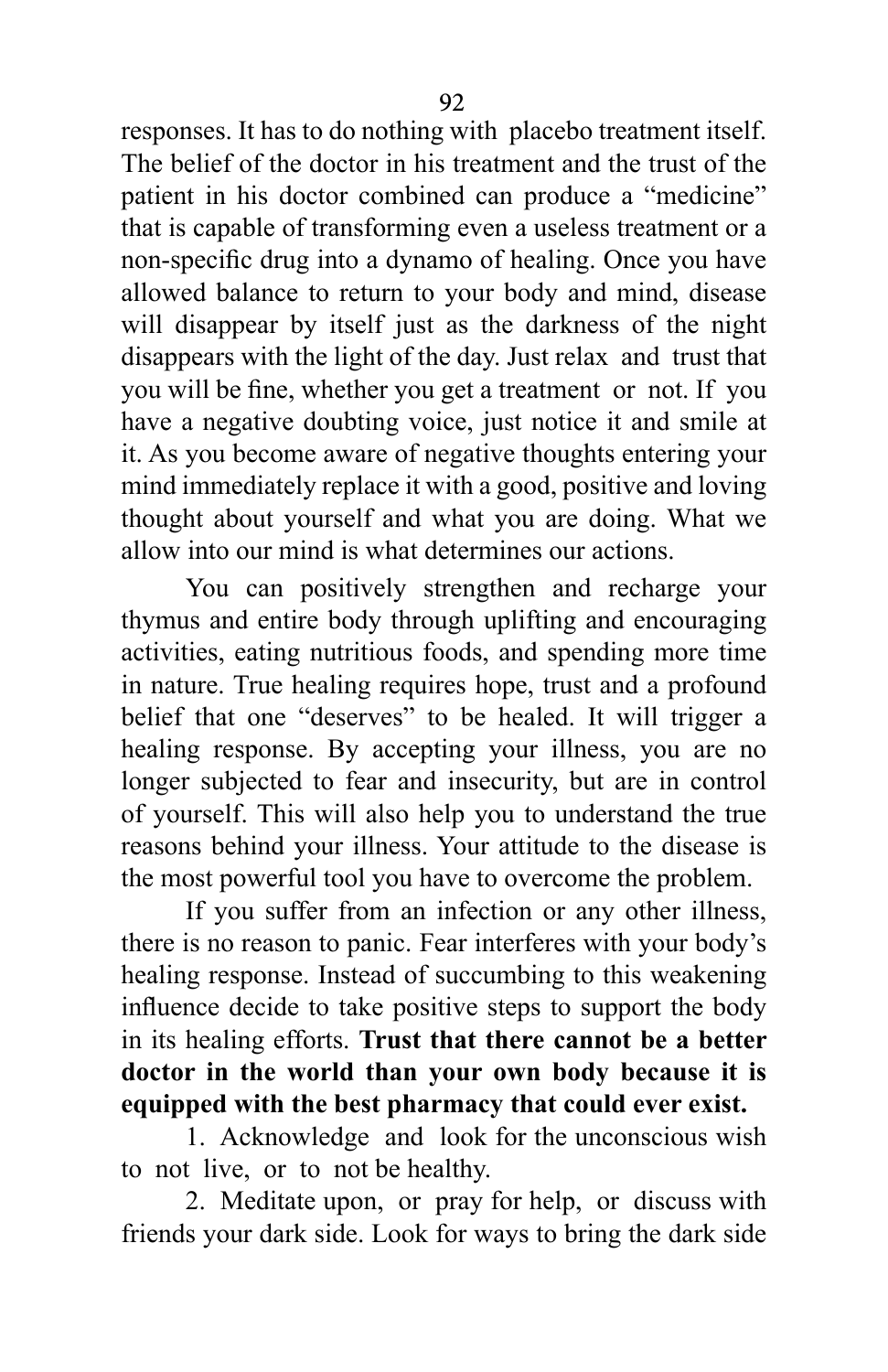into the light.

3. Commit to excellence. Without force, see if you are willing to make the simple commitment that "I want the best for myself," or "I deserve the best in life." Making a new commitment to yourself or to life is the first step towards breaking the vicious cycle of disease.

The numerous types of proteins that make up genes and constitute the cells in body are replaced within 2-10 days. Radioisotope studies show that 98 percent of the atoms that compose body today won't be there in a year's time. The renewal process affects all parts of the body, including the blood, muscles, organs, fat, bones, nerves, and as recently confirmed, brain cells. With the continual replacement of cells a person should be able to have a new body and consequently a new lease on life, at least once every year.

Once we know who we truly are we cannot help but love ourselves. We can no longer judge ourselves for making mistakes in life, for not being perfect, for not always being how others want us to be. Seeing ourselves in this light, we send a signal of love to our cells. The bonding effect of love unites differences and keeps everything together, including the cells of your body. Giving yourself an oil massage, going to sleep on time, eating nutritious foods, etc, are simple, but powerful messages of love that motivate your cells to function in harmony with each other. They are also messages that keep elimination of toxins flawless and efficient.

It is the expansion of love that is the main purpose of our existence here on earth. Those who love themselves are also able to love others and vice versa. These two aspects of love always go hand in hand. People who accept themselves fully have no real fear of death; when their time comes to die, they leave peacefully without any regrets or remorse in their heart.

**Treatment of a Child :-** When children become ill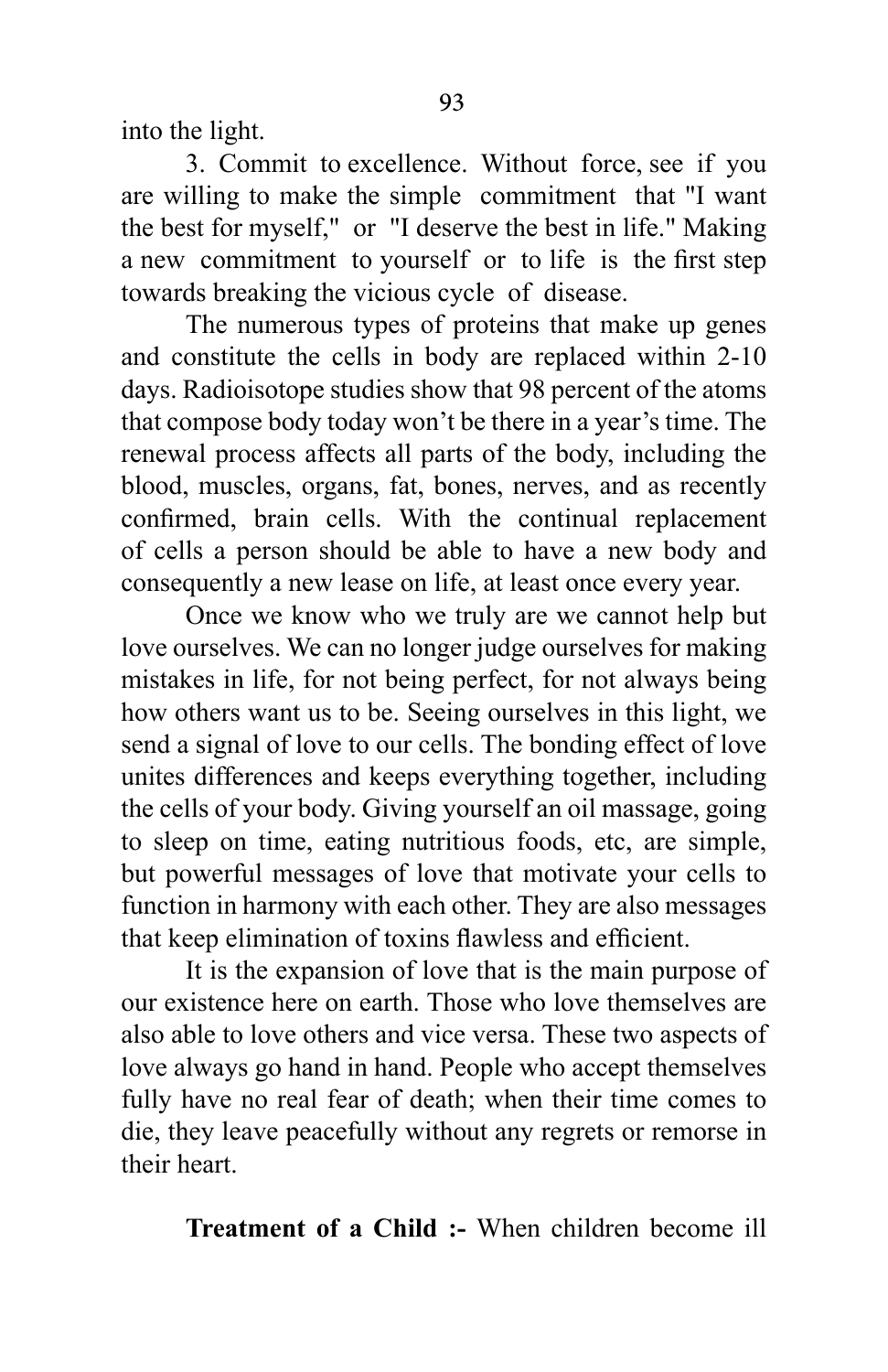with any of these illnesses, the main advice is to encourage their own healing powers. This is first accomplished by letting them get as much rest as possible. The most powerful and all-protective immunization program a newborn baby can receive is breastfeeding. This way, the infant gets all the necessary antibodies to build up a sound system of immunity to effectively deal with any type of infectious agent in the future.

**Sick children need and deserve special treatment and reassurance, especially when they are frightened or anxious. Children need to know what is happening to them during an illness and that it is going to pass soon. They also want reassurance that you are going to be there for them all the way.** Of course, there may be parents who feel that their child's illness is very inconvenient and they let them feel their frustration by being harsh and abrupt with them. During the period of illness the child must receive more caring attention from his parents than normal. He may get many extra cuddles, meals in bed, and stories at bedtime. Take child out of school, the nursery, etc, and nurse him at home.

If your child develops a fever, it is a sign of a healthy immune response. A raised temperature shows that the body has taken active charge of the situation and is fighting off an infection. Parents should remember that a high temperature does not necessarily mean that their child is very ill. The only important thing to remember is that children and babies aged less than six months, who are afflicted with fever, need to drink plenty of water, as they tend to dehydrate quickly. Sponging them down with tepid water helps to keep the body more comfortable during this phase of healing. Expose and sponge one part of the body at a time until it feels cool, then turn to the next one. Sponging the child's face and forehead also brings relief.

Another basic rule is to keep a chilly, feverish child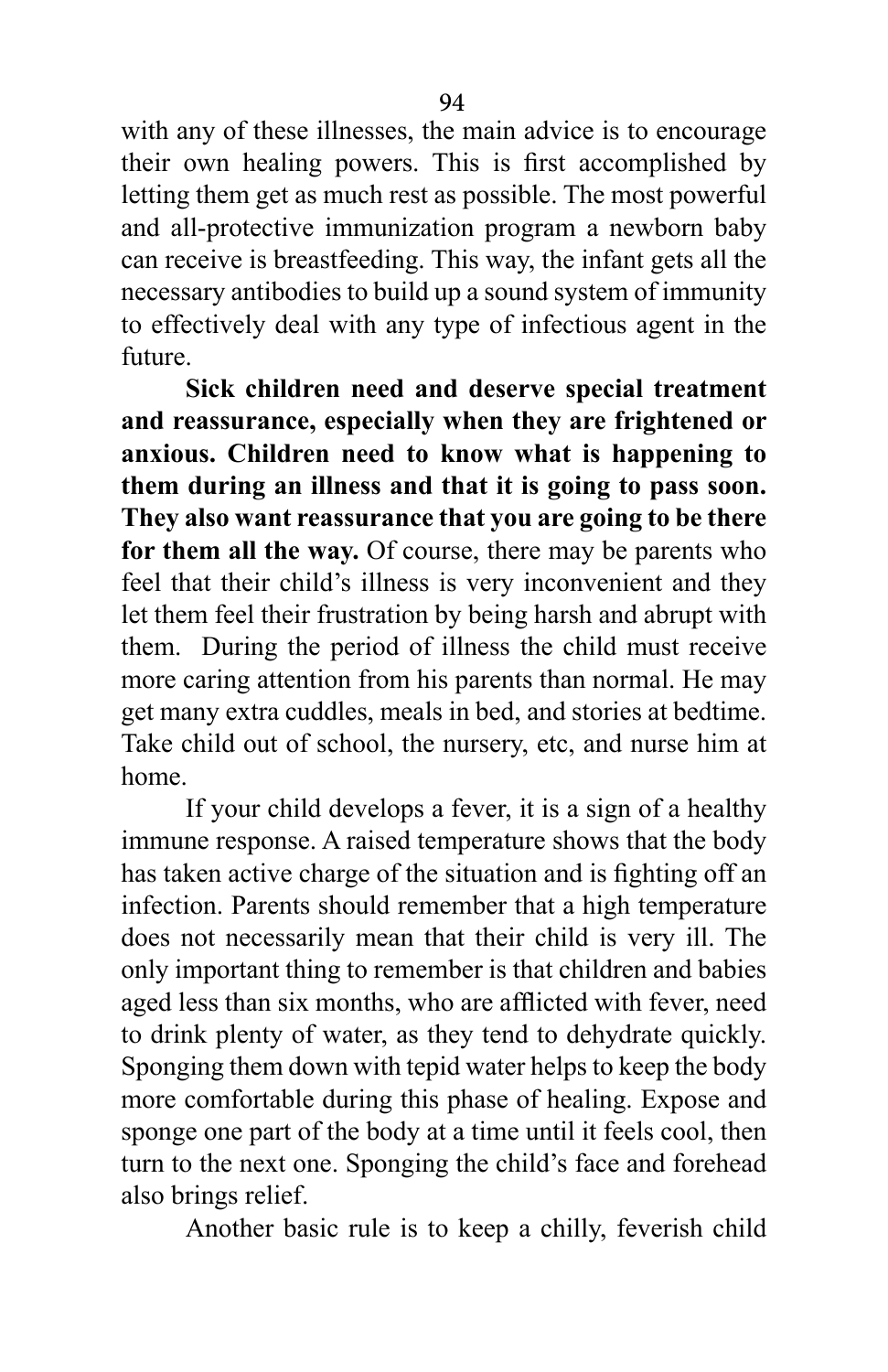warm and covered. This will make him sweat, particularly at night, and help to break the fever, which indicates that the body's "fight" is nearly over. Hot, feverish children should be kept cool and occasionally be immersed in a bath of tepid water. If your child has accompanying symptoms such as itchy rashes, painful swollen glands, and a cough or sore, sticky eyes, he is most likely to recover without any complications. In case he has any unusual symptoms, you may consult a natural practitioner of Homeopathy, Chinese Medicine, etc, for home treatment remedies.

**Eating food during the crisis interferes with the healing process, since this uses up the energy the body tries to direct towards eliminating toxins. As the child's digestive power is impaired during the illness, heavy foods will only putrefy and acidify the digestive system. Sick children, like sick animals, generally do not want or need food. But drinking plenty of warm water helps with the much-needed cleansing and re-hydration process in the body.** 

Unprocessed, unrefined foods, including plenty of fresh fruits and vegetables, help a child to build up natural immunity. It is also good advice to keep one's feet warm, take complete rest, and avoid watching television due to its stimulating and dehydrating effects. A sick child should not be excited or stimulated by being exposed to too much radio, television, or even visitors. Quiet activities such as reading to them, drawing, and board games help them to avoid dwelling on their illness too much.

**Make sure that they get extra sleep with early night bedtimes and encourage daytime naps if they feel tired. Sick children need to drink plenty of liquid to help remove toxins from the system. Warm water is the best drink for them and should be the first option; herb teas and freshly pressed, diluted fruit juices except citrus fruit juices if your child has mumps can be taken additionally. To aid**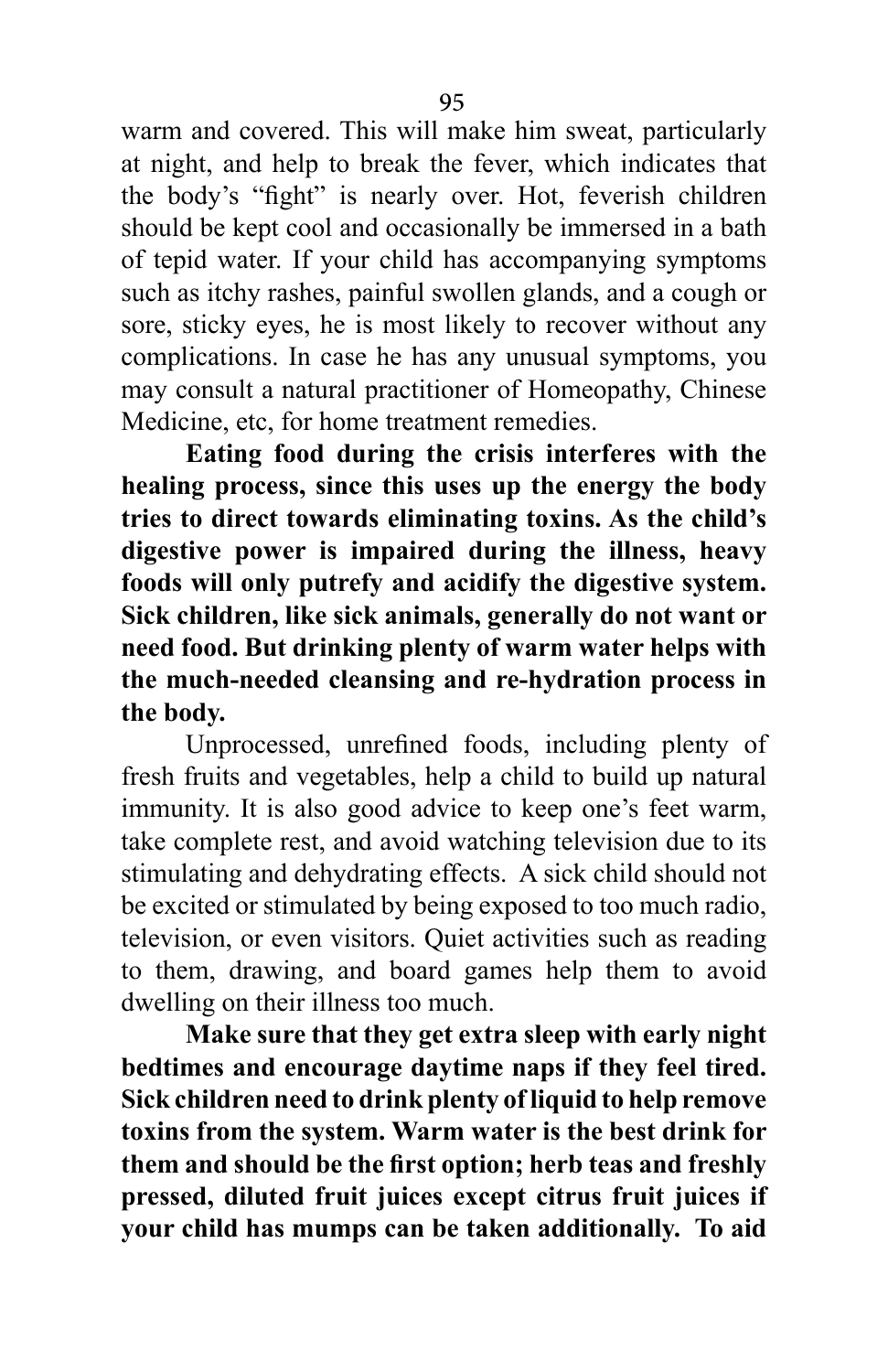**the healing process, regular exposure of one's body to fresh air and natural sunlight can be very beneficial too, as both have strong immune-stimulating effects.** These and similar measures greatly help the body in overcoming a toxicity crisis within the shortest possible time.

#### **Treatment of Cancer:-**

There are no principle physiological differences between a simple cold and the occurrence of a cancer. Both are attempts by the body to rid itself of accumulated toxins, but with varied degrees of intensity. Cancer isn't a disease; it is mechanism of survival.

**Cancer is a toxicity crisis that, when allowed to come to its natural conclusion, will naturally relinquish its symptoms. With the correct approaches, a tumor as big as an egg can spontaneously regress and disappear, regardless of whether it is in the brain, the stomach, a breast or in an ovary.** Research has shown that most tumors about 90%, appear and disappear completely on their own without any medical intervention. Millions of people walk around with cancers in their body and will never even know they had them. There is no other cancer treatment out there that can even closely compete with the body's own healing mechanism.

Unless the toxins and the cancer's food source are eliminated, and oxygen levels are sharply increased, the wasteful metabolism associated with cancer becomes selfsustaining and the cancer spreads further. If death occurs it is not caused by the cancer, though; it is due to wasting of body tissues and final over-acidification.

**The cure begins when the toxicity crisis stops. A toxicity crisis ends when we cease to deplete the body's energy and remove existing toxins from the blood, bile ducts, lymph ducts, and cell tissues. Unless the body has**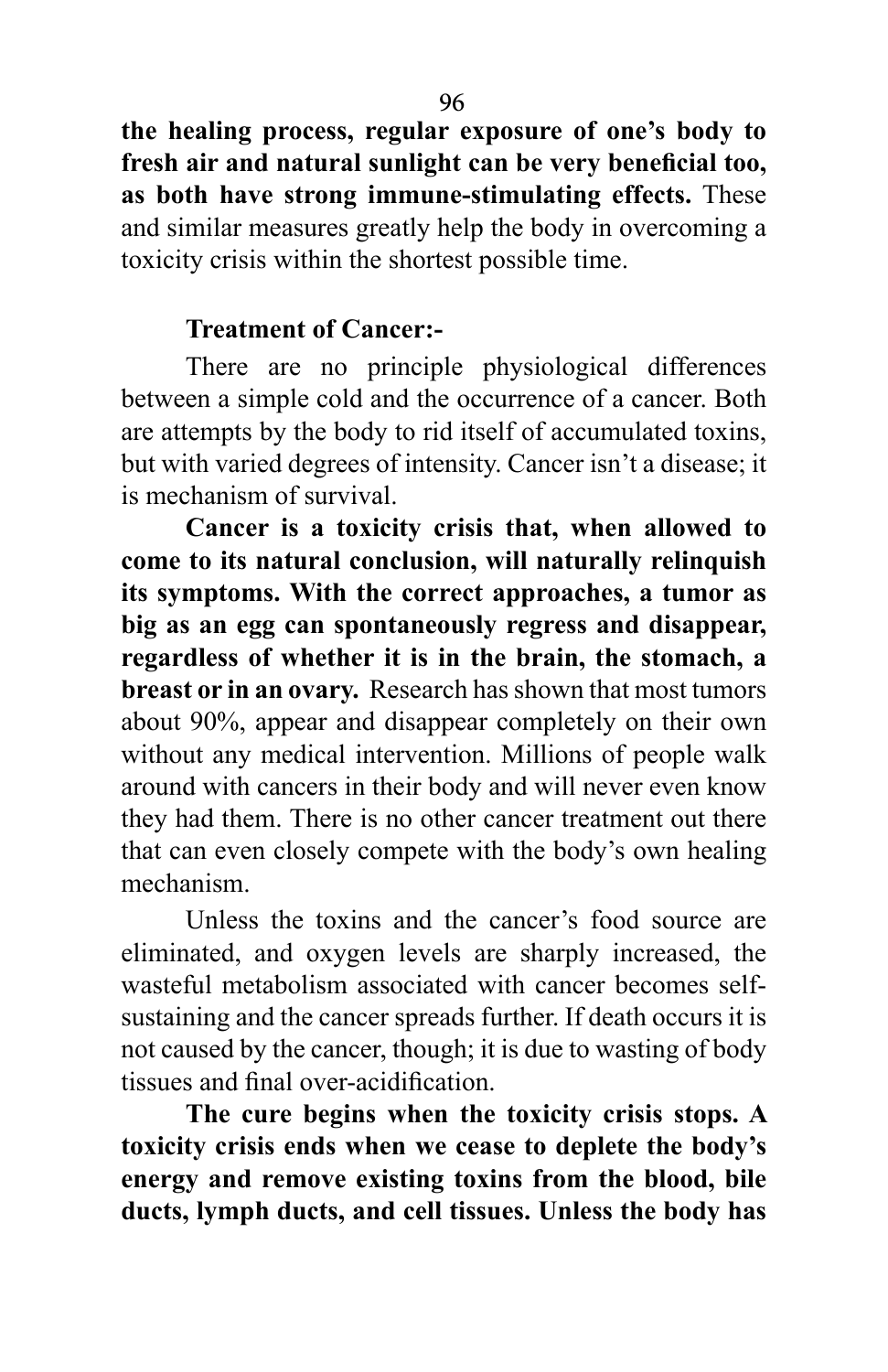**been seriously damaged, it is perfectly capable of taking care of the rest.**

**Regardless of the type, cancers have large amounts of gallstones in the liver and gallbladder. If all stones are removed from the liver and gallbladder through a series of liver cleanses, and the colon and kidneys are cleansed before and after each liver cleanse, you have created the physical preconditions for most every type of cancer to go into spontaneous remission. This also applies to cancers that are considered to be terminal.**

By removing all excessive waste from the gastrointestinal tract and any harmful deposits from the bile ducts, connective tissues, blood and lymph vessels, etc, the cancer cells will have no other choice but to die or reverse their faulty genetic program. Unless they are too damaged, they certainly can become normal, healthy cells again. When the body congestion is being cleared through major cleansing methods and is given proper nourishment, powerful enzymes have easy access to the cells of the body.

Cancer tissue has overactive genetic material, which is able to be prevented by folic acid. Vitamin A has been shown to protect the linings of the body from cancer. Most cancers occur when digestive functions are continually disrupted. If a healthy diet and lifestyle is maintained hence forward, the cure is likely to be permanent. There is plenty of evidence that vegetables have cancer-curing and cancer-preventive properties. The vegetables have strong purifying effects on tissues and blood. This greatly reduces overall toxicity and eliminates the body's need for cancer cells. Those anaerobic cells and much damaged cells that cannot make the adjustment to live in a clean, oxygenated environment may simply die off.

There are many people in the world who cure their own cancers in this fashion. Remarkable recoveries have been documented with every type of cancer and with nearly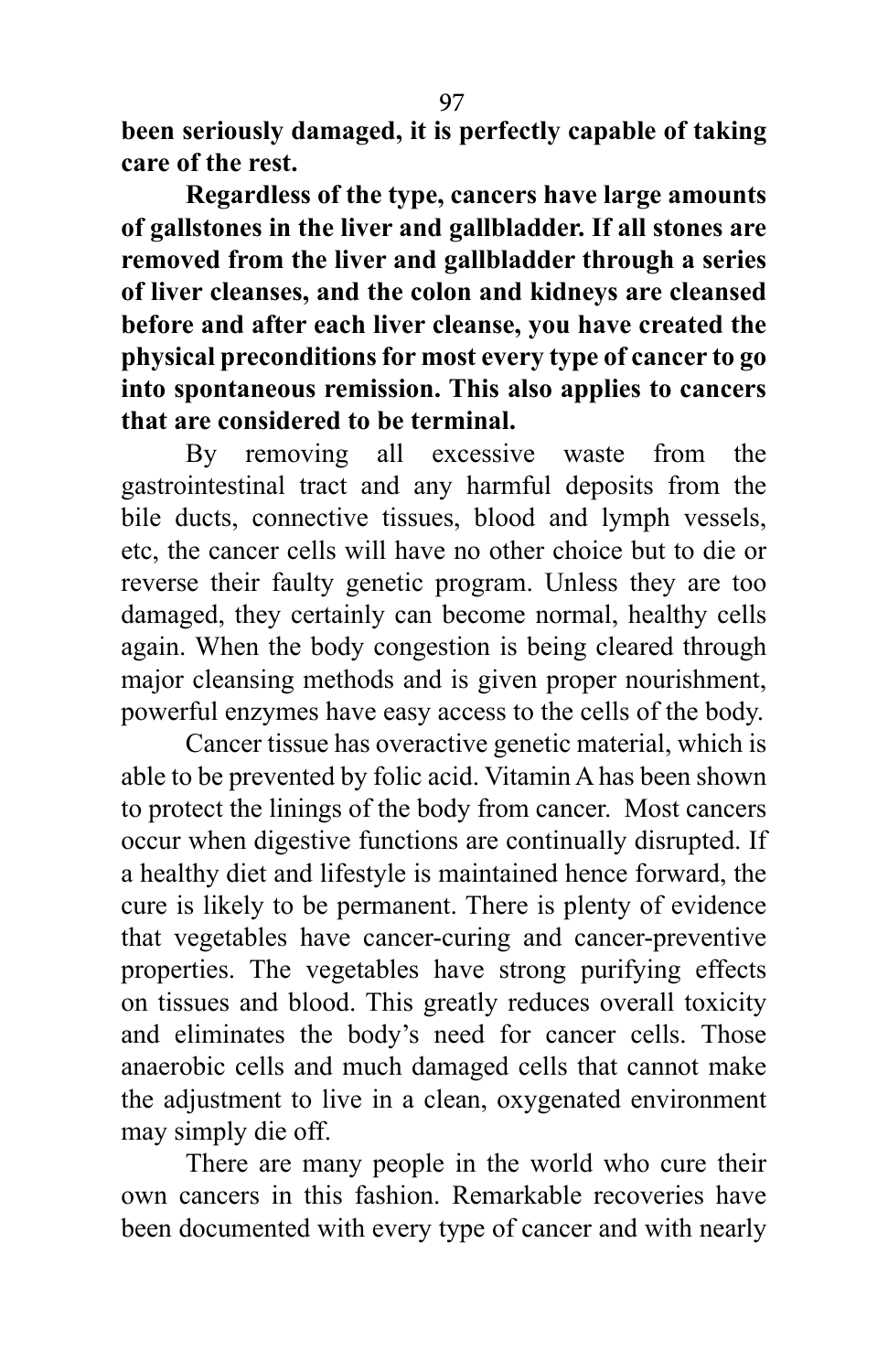every other disorder, from diabetes to warts and even AIDS. Some are aware of this because their diagnosed tumors went into spontaneous remission without any form of medical treatment. The fact that a spontaneous remission of cancer can occur even in the final stages of the illness shows that the immune system has not only the potential to quickly and effectively clear the body from existing tumors, but also to prevent new ones from forming, provided their origins being taken care of. If men learned how to avoid a build-up of toxins in the body, prostate cancer could perhaps be the least common and the least harmful of all cancers.

**A shift in attitude from "having" to attack and kill cancer cells to leaving them in peace and eliminating the energy-depleting influences in life may be a strong enough stimulant for the immune system to do away with the cancerous tumor.**

Ketogenic diet provides energy through fats, not carbohydrates. Although this is a much stricter, more difficult diet to follow, it starves the cancer cells of the glucose they need to reproduce. It is the relentless reproduction of cancer cells and their displacement of healthy ones that is cancer's greatest threat. By slowing or halting this reproduction, the ketogenic diet allows the immune system a window of opportunity to battle these aberrant cells. Because this diet excludes gluten and can be dairy free, avoidance of opioids for pain management unleashes natural killer cells to attack the malignant ones.

**Treatment of AIDS (HIV) :-** AIDS is rampant among the nutritionally malnourished people in Africa and Haiti.

Mr. Andrew with the liver and gallbladder cleansing, improved nutrition and daily mental relaxation soon improved the multiple lesions on his skin, steadily increased his T-cell counts, and improved his appetite and digestion. Few years later, he was completely free of all signs of AIDS.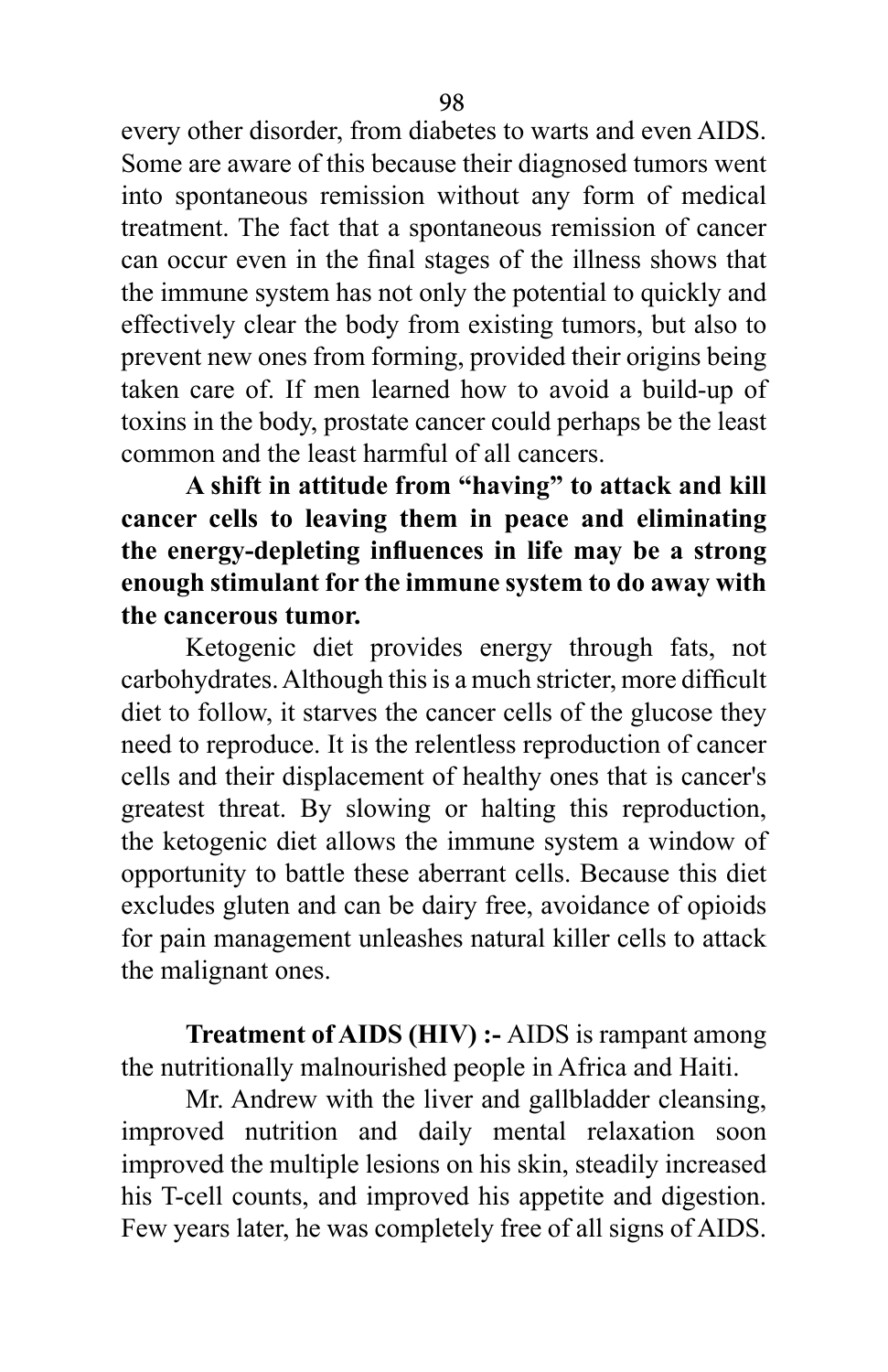He had overcome AIDS, which was most essential for his self-esteem and happiness. The stigma of HIV was no longer a matter of disgrace to him. With his positive attitude, Andrew had changed from being a victim of a disease to a person worthy of love, appreciation and recognition.

**Treatment of Diabetes :-** In diabetes insulin injection is the very thing that keeps the patient from recovering. It continues to increase the cells' resistance to insulin, and forces the pancreas to destroy an ever-increasing number of insulin-producing cells.

**There are plenty of natural things that can replace injection with insulin. Just one teaspoon of ground cinnamon per day can balance blood sugar.** Tumeric is an amazing herb / spice with a similar effect. Broccoli and other vegetables, as well as regular full body exposure to sunlight (vitamin D-generating), have superior blood sugar-regulating effects than potentially dangerous insulin injections.

If you are suffering from either type Diabetes and wish to permanently restore your body's natural sugar-regulating mechanisms, you will need to strictly avoid all artificially produced fats and oils, including those that are found in processed foods, restaurant foods, fast foods that are sold as "healthy" foods in grocery stores.

# **Maintaining Body Shape**

Getting rid of abdominal fat is essential because the fat cells in the abdomen absorb testosterone. When this happens the body is robbed of the hormone that stimulates the sex drive and helps keep the body young.

**Trying to reduce excessive weight can turn out to be very harmful and disappointing when the toxins are not removed first. The toxins are stored in body fats. Therefore, the body has a natural resistance to losing**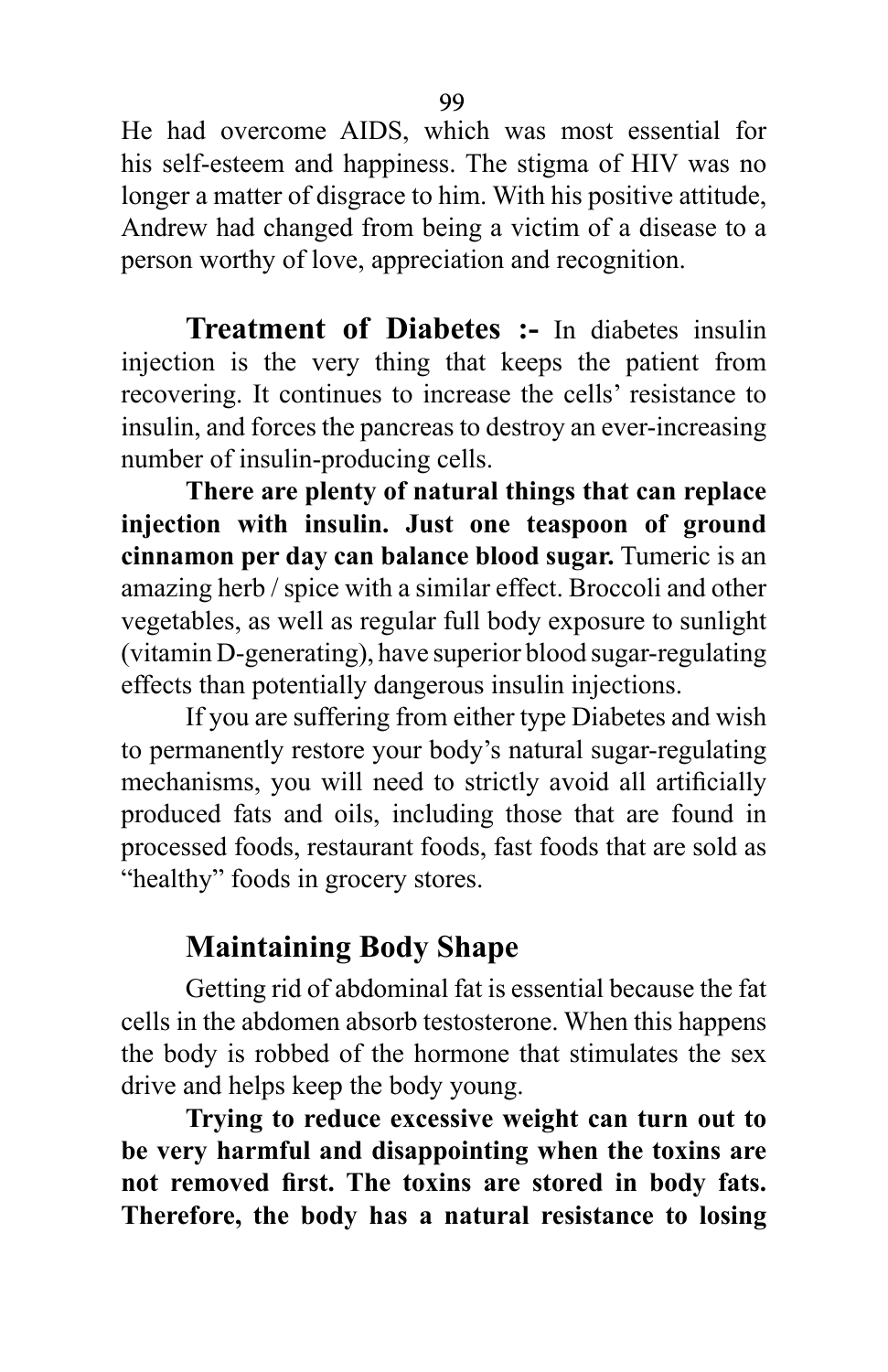**excessive weight quickly because sudden weight loss could release a flood of trapped toxins into the circulation and even have fatal side effects such as collapse of liver functions, kidney failure, and heart attack.**

Most dietary approaches in the past were based on the simple mathematical concept that, because 1 kg of body fat contains 7,000 calories, by taking in 1,000 calories less each day a person would lose 1 kg of body fat a week. Since this equation sounded so logical and convincing many people tried to shed the undesirable weight by controlling their daily intake of calories. However, this theory collapsed like a house of cards. The more these people reduced their calorie intake the faster they put on weight. **In fact, starving yourself signals the body to slow down the metabolism, hold on to fat. and put the pounds back on very quickly as soon as the fast is over.** 

Low-energy foods deplete your energy and, thereby, slow down your metabolism. After eating light foods a few of times, your body begins to realize that it is deprived of energy. Consequently, it sends you urgent messages of wanting energy-containing foods. To overcome the discomfort, your will start eating more quantity of these same low-energy foods. Much of it gets converted into fat.

**1. Eat Fats :-** Sixty percent of the brain is composed of fat. Fat is most preferred source of energy because it does not create waste, occupy less volume for a given amount of energy when compared with the carbohydrates and is less stressful. So brain cells are nourished when we eat saturated fats. Healthy fats include omega-3 fatty acids (found in cod-liver oil, egg yolks, and flax seed oil), medium-chain fats found in coconut oil, palm kernel oil, and butter; and long-chain saturated fats found mostly in meat. Saturated fats form a key part of the cell membranes throughout our body. **When we eat sufficient quantities of the right combinations of fats, we will notice that we can go for**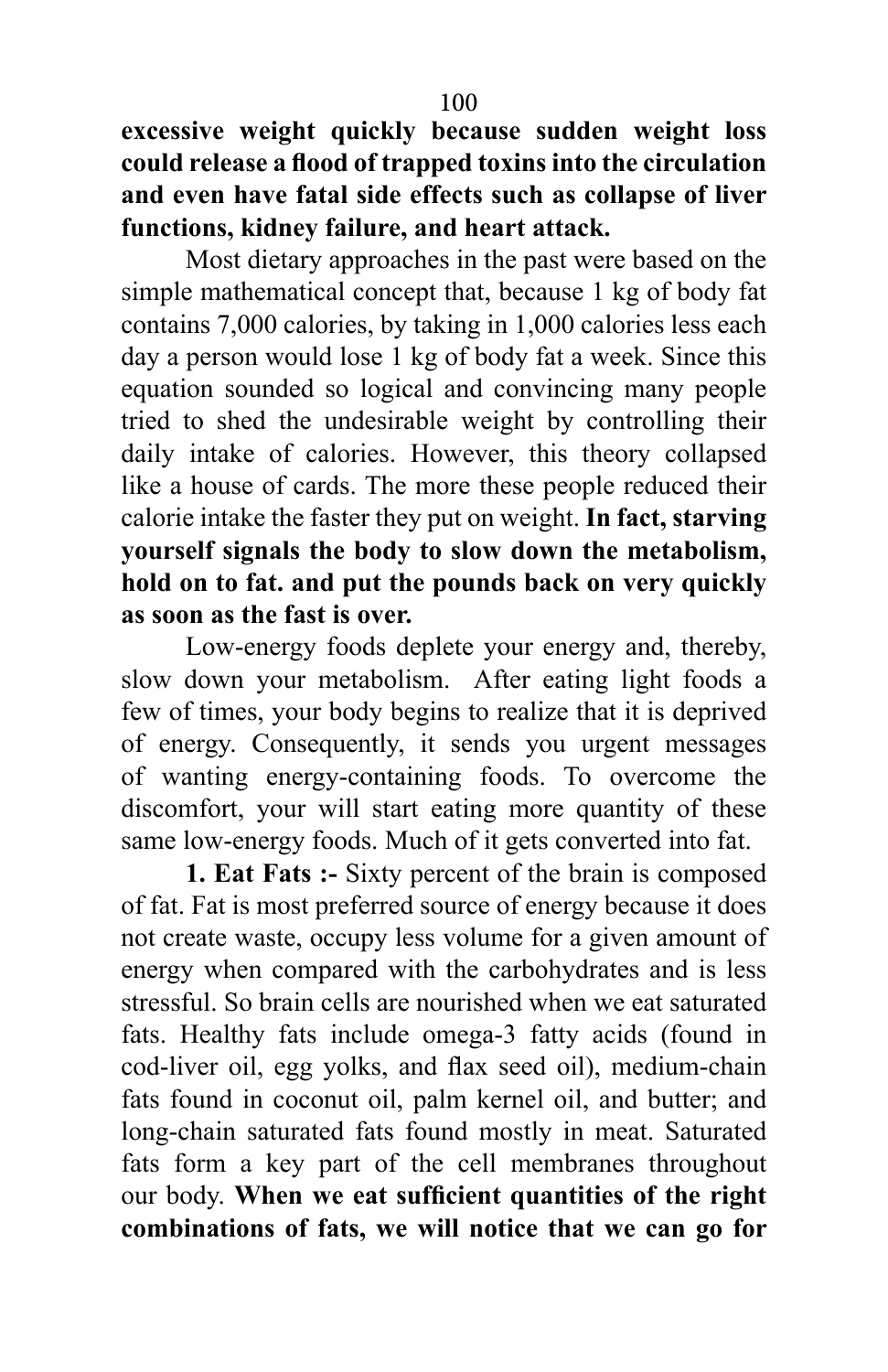**hours without eating and without experiencing cravings for food, because our body is satisfied and our blood sugar is stable. As a result, hunger pangs disappear and eating sensibly becomes easy ! Nutritional satisfaction signals our body that food is abundant, so it releases fat stores. This is the key to weight loss.**

When you eat coconut and other healthy fats like those found in butter, cream, nuts, meats, and eggs, they will help to lose weight, increase energy, boost immunity to illness, and optimize digestion. Many health problems resolve themselves and a person will have more energy and a more optimistic attitude toward life.

For calcium to be effectively incorporated into the skeletal structure, at least 50 percent of dietary fats should be saturated. Saturated fats protect the liver from toxins like alcohol and Tylenol. Saturated fats provide energy to the heart in times of stress. The lungs cannot work without adequate saturated fats in the diet. Coconut oil alone improves thyroid function. Many persons report that they are able to reduce or even eliminate their thyroid medications when they add coconut oil to their diet.

**2. Stop eating Estrogen-promoting foods :-** To effectively get rid of stubborn fat, start by eliminating all estrogen-promoting foods and chemicals from your diet. Estrogen-promoting foods includes all soy products, weight-loss products containing petroleum-based synthetic ingredients such as sugar alcohol, artificial sweeteners, glycerin, and chemical preservatives. Avoid white sugar, fructose, candies, soft drinks, and alcoholic beverages.

There are spices that actually promote estrogen, the most notable of which are licorice and hops. Hops is an ingredient in beer that gives the drink its unique bitter taste. It is very likely that the typical "beer belly" may be related to excess estrogenic activity in the body due to binge drinking.

Commonly Used Estrogenic Chemicals are : 4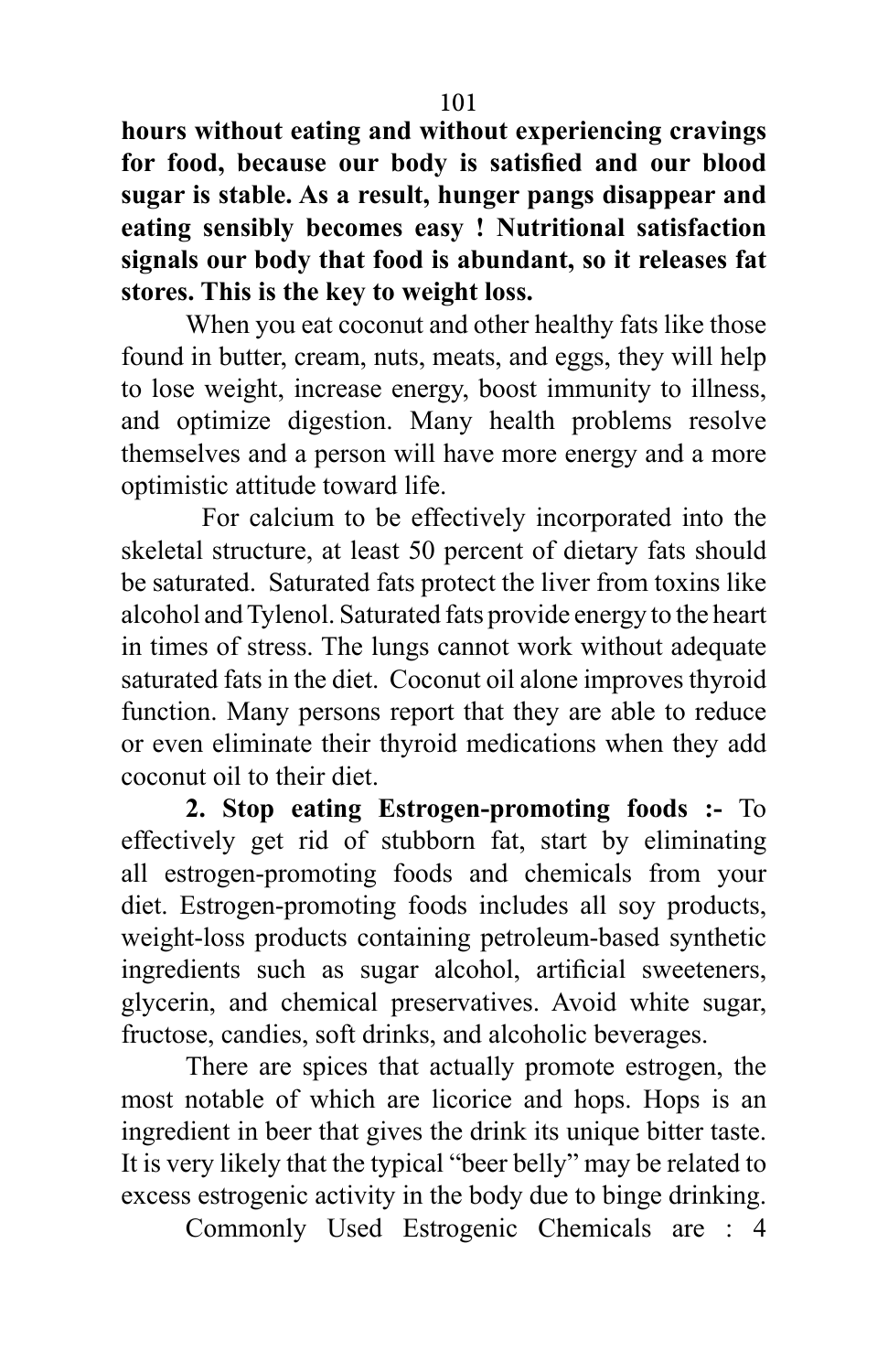MBC (sunscreen lotion), Hydroxy-anisole butyrate (food preservative), Atrazine (weed killer), Bisphenol-A (food preservative, plasticizer), Dieldrin (insecticide), DDT (insecticide), Erythrosine (red dye 3), PCB (lubricants, adhesives, paints), P-nonylphenol (PVC, byproducts from detergents and spermicides), Parabens (lotions), Phthalates (plastic softeners)

**3. Eat Estrogen inhibiting Foods :-** It incorporates cruciferous vegetables, citrus fruits, omega-3 oil-rich foods such as flaxseed, hemp seed, and their derived oils; as well as wild-catch fatty fish.

The foods that promote the anti estrogenic hormones (progesterone in women and testosterone in men) are raw nuts and seeds. Nuts, seeds, avocados, and olives are rich in omega-9 mono-unsaturated oil, which is relatively stable, safe, and non estrogenic.

**Note that nuts and seeds should not be combined with any grains or sugar. They combine well with vegetables and protein foods.**

The food items that enhance the anti estrogenic effect of the foods and herbs includes all green vegetables, fruits (such as citrus, all kinds of berries, apple, papaya, and pineapple), legumes (excluding soy), the spices such as turmeric, oregano, thyme, rosemary, and sage, as well as herbs such as milk thistle, dandelion root, amla berries, ginger, and gotukola.

**4. Sleep well to loose weight :-** Body needs sufficient sleep to repair any damage done to body and rejuvenate itself. Lack of sleep disturbs whole immune system of the body.

**5. Cleanse body of toxins :-** Trying to shed weight without removing the accumulated toxins is futile. By the time liver is completely clean body weight will be ideal and energy boundless.

**6. Get Enough Sunlight :-** Getting sufficient sunlight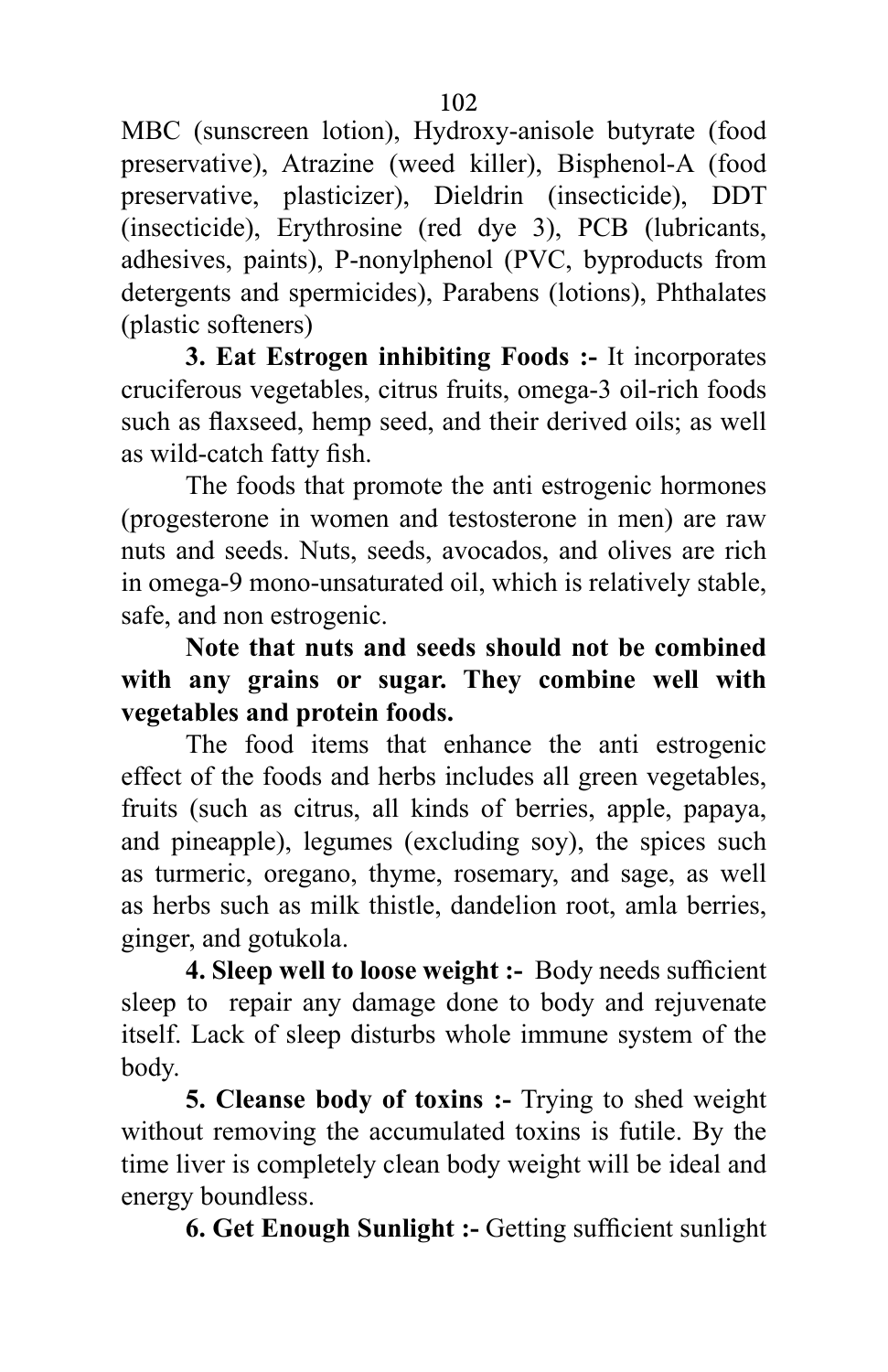every day is of vital importance. **Farm animals fatten much faster when kept indoors, and so do people who stay out of the sun.** If a person wants to lose weight or increase muscle tone, he should expose his body to the sun on a regular basis.

**7. Do Moderate Physical Workout :-** What our genes truly crave is frequent movement at a slow, comfortable pace: walking, hiking, easy cycling, or other light aerobic activities with a heart rate range of 55 percent to no more than 75 percent of maximum. If possible, make an effort to go barefoot frequently to develop natural balance, flexibility, and leg strength. **Feeling refreshed, revitalized and energetic afterwards indicates that the workout has been successful.** Therefore, it is best not to exercise at more than 50% of your capacity. **Stop exercising when you feel the need to breathe through the mouth. Once you are forced to breathe through the mouth, rather than through the nose, you have gone beyond the 50% threshold of your capacity for exercise at that time. In due time capacity for exercise will naturally increase on its own.** 

Any form of physical exertion upsets body processes and causes the secretion of abnormal amounts of stress hormones such as adrenaline. This leaves the body restless and shaky. The body, thus depleted of energy, is unable to do the repair work that arises from the strenuous workout, leaving the cardiovascular system weak and vulnerable to other stress factors. Therefore, if we are able to run for 30 minutes before we are tired, then make the choice to run only for 15 minutes. Getting tired during exercising defeats the very purpose of exercise. Overexercising increases appetite. This stressful exercise and extra eating results in a body fat stalemate.

# **Eye Health**

The only way to save the eyes from going blind in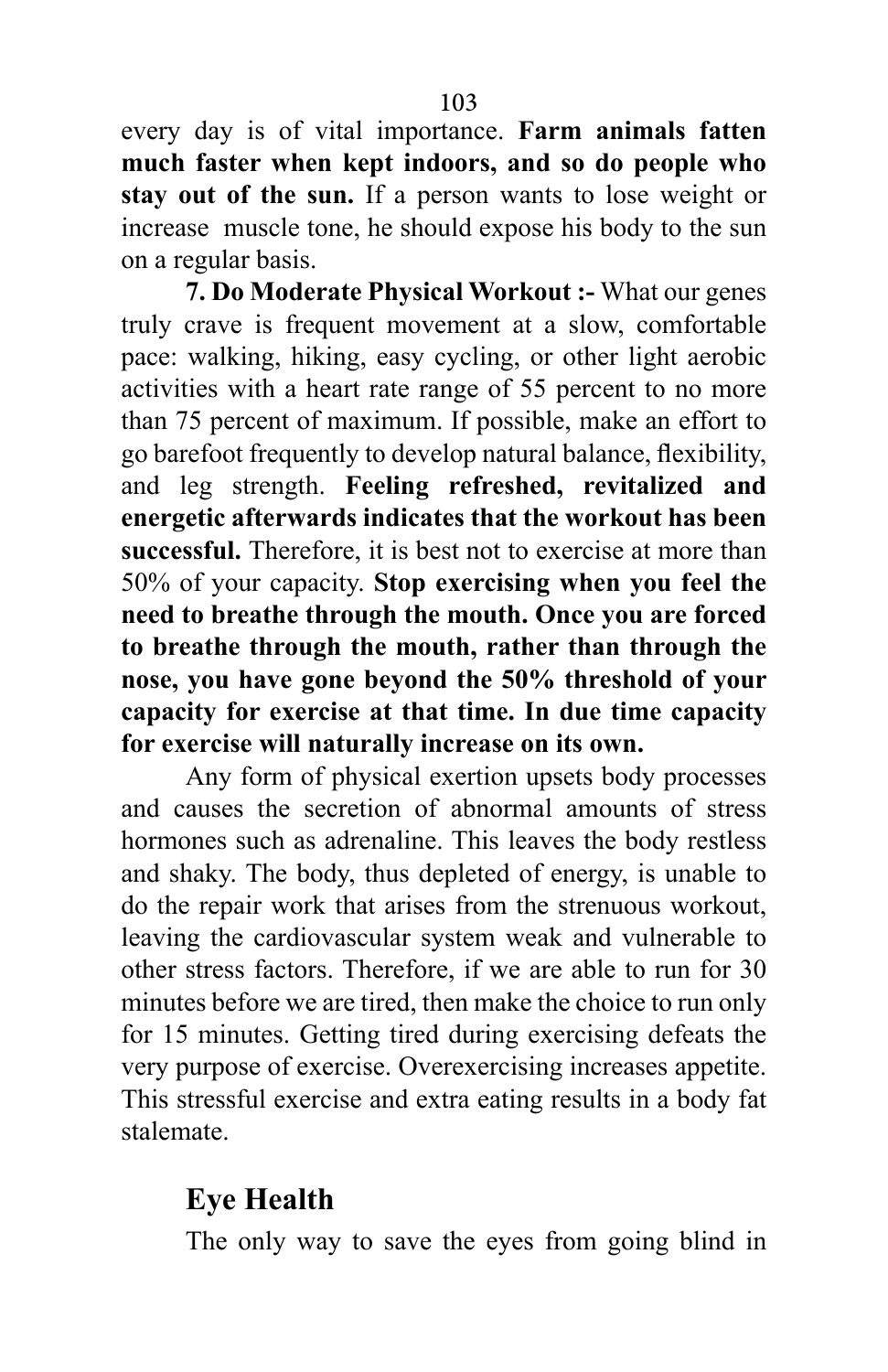glaucoma is to unclog the waste-filled duct so as to relieve the pressure on the retina. Fortunately, the appropriate diet and nutrients can heal the eye by clearing out the calcified debris and re-balancing the eyes' acid-alkaline pH. Massive doses of vitamin C in natural foods dramatically reduced the intra-ocular pressure in glaucoma by converting toxic waste to a soluble form so that it could be carried away by the capillaries in the eye. Once the volume of waste in the eye fluids was reduced, the swelling of the drainage canal went down and the excess fluid drained out of the canal, thus eliminating the pressure.

When the blood vessels in the cornea develop leaks, The best way to take care of the eyes' pigment requirements is to eat a lot of vegetables and fruit that have the pigments the eyes need.

# **Teeth Health**

If you have bad cavities or want to immediately stop the rapid process of tooth decay, avoid all sweets and highly sweet fruits like dates, peaches, pineapples, dried fruit, blueberries and bananas until you do not have tooth decay anymore. Only have fruit once around the middle of the day. The fruit you do eat should not be too sweet. If people consume adequate amounts of the good saturated fats, they lose their cravings for sugar and their tooth problems significantly improve.

Phosphorus is perhaps even more important to tooth mineralization than calcium. Organ meats are generally much richer in phosphorous than muscle meats. Vitamin D is essential to balance the ratio of calcium and phosphorous in our blood to stop tooth decay. By restoring the fatsoluble vitamins to our diets, we will regain our health and immunity to cavities. Fat-soluble vitamins are vitamins A, D, E, and K. Eggs also count as a special source of fat-soluble vitamins. Fat-soluble vitamin A is retinol and is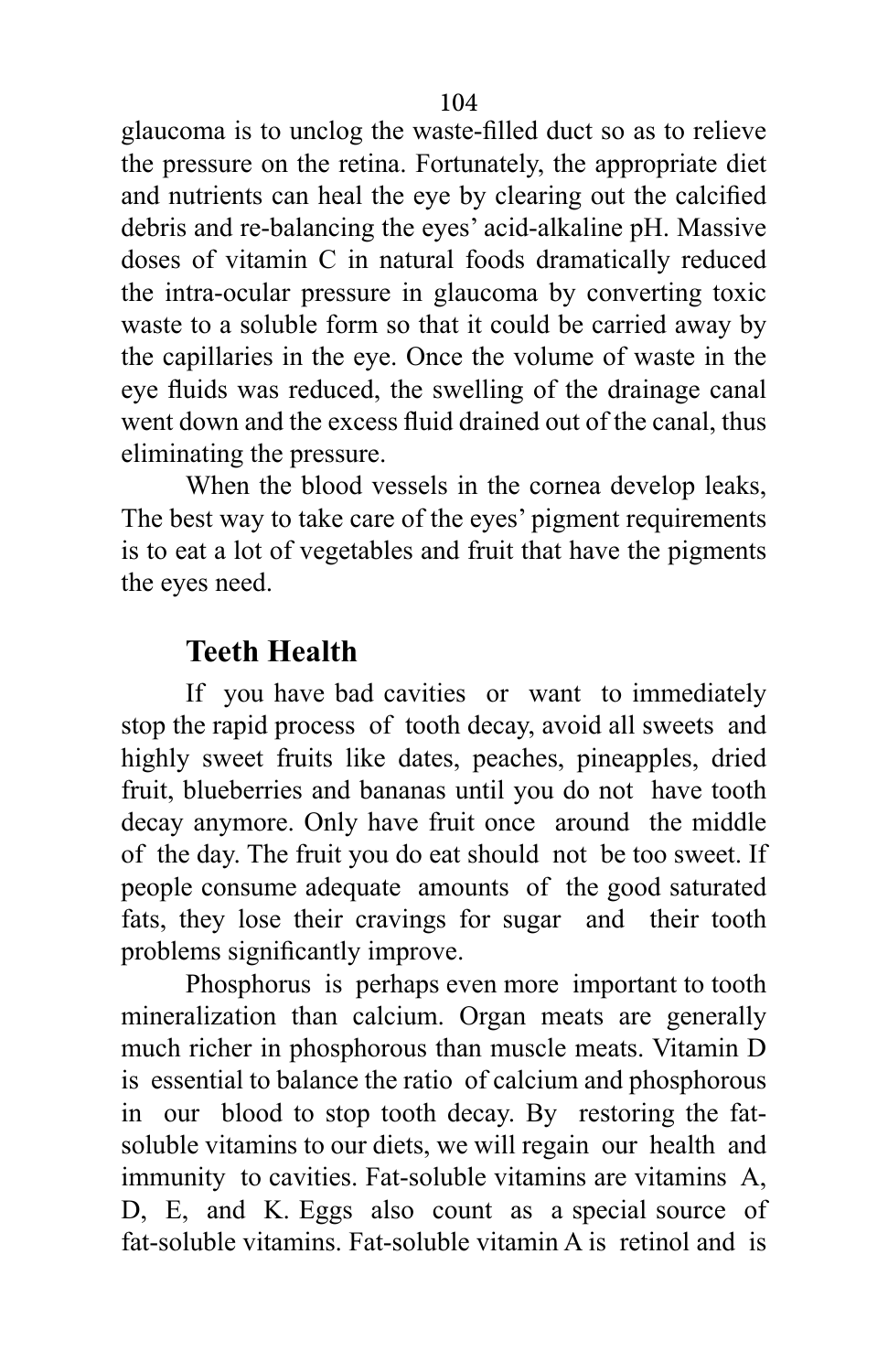only found in animal fats.

Water-soluble nutrients called carotenes are not true vitamin A. When we are healthy our bodies can make the difficult conversion of carotenes into retinol. Liver is the most concentrated source of fat-soluble vitamin A. If you eat a lot of liver make sure you are getting plenty of sunlight or vitamin D to prevent vitamin A toxicity. Liver may accumulate toxins, so it is vitally important to acquire liver from the highest quality grass-fed or wild caught animals. Bone marrow is an important secret to reversing tooth decay. Bone marrow adds a valuable factor that helps mineralization of tooth dentin and adds a measure of safety to a healthy diet. Don't forget to eat the brain.

The most effective method for healing gum problems is to rinse your mouth with warm salt water. Do not use commercial table salt. Bad breath is many times caused by decaying food trapped below the gum line. Oral irrigation with warm salt water will relieve or improve many cases of bad breath by removing the rotting food particles.

Swish the oil around as long as you can.  $5-10$ minutes is ideal. Spit the oil out when you are done and rinse your mouth well. The oil pulls out toxins from your gum tissues and helps remove deeply embedded debris. This is a great treatment for gum problems, bad breath, or to increase your overall oral health.

**A common symptom of mercury toxicity is bleeding gums and loose teeth.**

As your liver gets healthier with a healthier diet, exercise, and therapeutic treatments like herbs, your teeth may gradually get whiter. To naturally remove stains and whiten teeth, brush your teeth with baking soda.

**When your mouth closes, your jaw should be in a relaxed and comfortable position. The correct positioning of the jaw and teeth is when the molars naturally and comfortably touch on all surfaces when**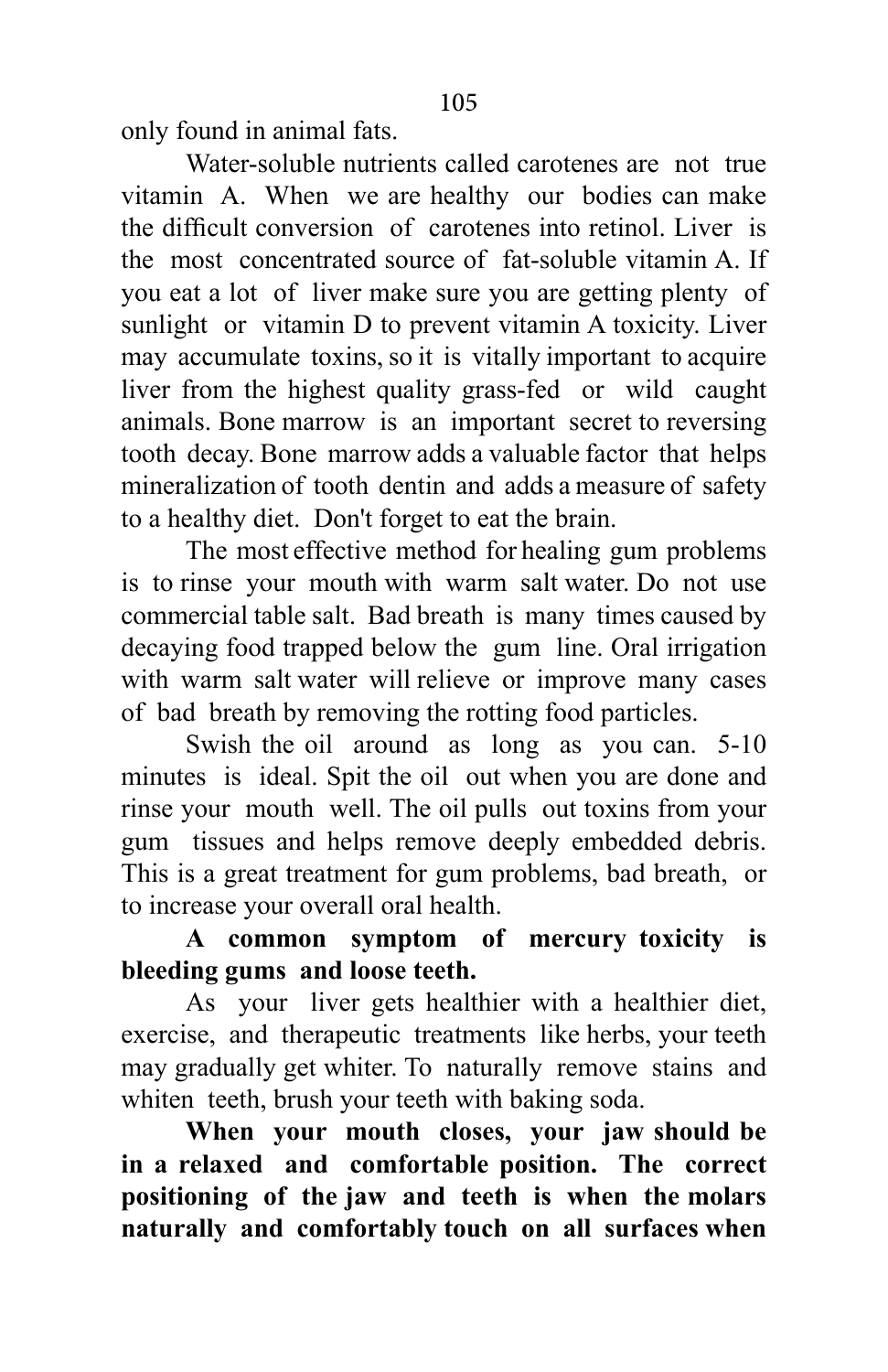#### **the jaw is in the closed, relaxed position.**

The body regenerates while we sleep. But if the molars are not comfortably touching, then side effects such as night time tooth grinding or clenching can occur. As the teeth clench at night, they can easily become worn down and overly stressed since the molars are not comfortably supporting the mouth. This is exactly why teeth become infected and eroded. Nighttime clenching and daytime stress from not comfortably touching the molars cause strain on specific teeth depending on how the jaw is misaligned. When the jaw cannot comfortably close then certain teeth can become severely worn or traumatized. The body has a hard time healing those specific teeth because they are constantly being bruised, and these are the exact teeth that become painful and infected.

When our teeth are out of alignment we heal more slowly. Perhaps half or more of tooth infections and tooth pain can be healed simply by helping the jaw relax into a more correct position. **95% or more of the population has a misaligned jaw.**

**When the teeth are touching comfortably, the body's nervous system is sent a constant signal of relaxation.**  The body senses that everything is in alignment, the nervous system relaxes, and the body functions more optimally. As a result, strength, endurance, and reaction time increases. **Because of this nerve relaxation, a person ages more slowly, heals faster, has a positive outlook on life, and generally feels good. It keeps us youthful, helps us heal well, and have strength and energy when we need it.** 

Super athletes know these facts and regularly wear mouth guards which slides the jaw into a more correct muscular and skeletal position. These adjustments increase overall muscle strength and endurance.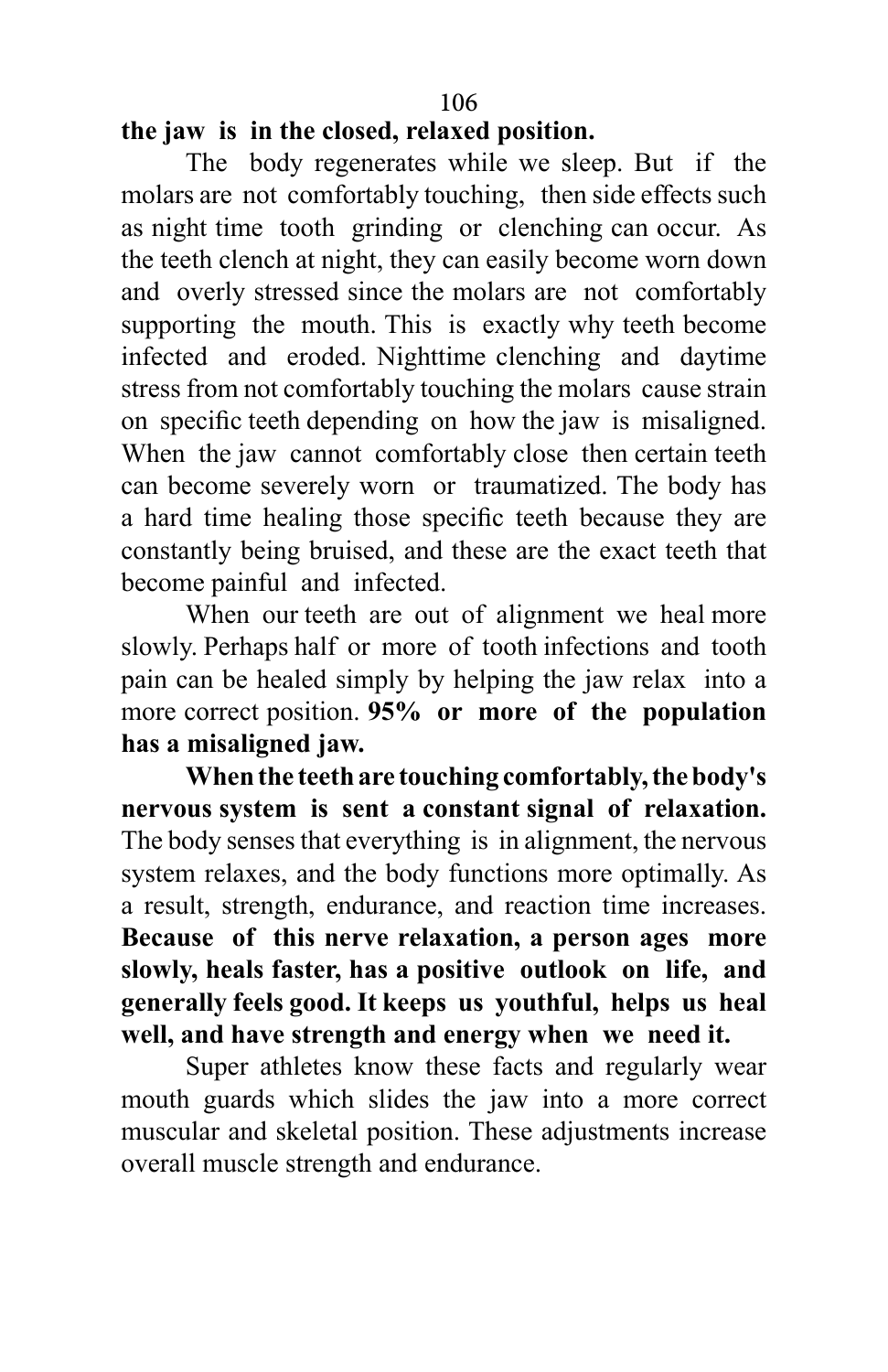#### **Common Cold**

Cold is not an illness, but the body's first best emergency response to rid itself of toxins. The virus only serves as a trigger for this response to occur. An infection, rather is the body's natural response of neutralizing and removing toxic substances that have been caused by such simple events as overeating, dehydration, consumption of junk foods, and previous exposure to antibiotics.

The immune system, of which 80 percent is located in the intestines, tries to neutralize the hostile bacteria and the poison by mobilizing its defense forces. The result is inflammation, which may occur anywhere in the body. Swellings of the lymph nodes, fever, skin eruptions, etc, are indications that the immune system is responding and still active and intact. This fight can take from 2-6 days or longer, depending on the extent to which a previous course of antibiotics has suppressed the immune system, and damaged the natural intestinal flora.

Under normal circumstances we can live with the bugs without ever getting infected and if we do get infected, our body can deal with them effectively and become immune to them at the same time. This natural resistance to the bugs decreases drastically with the first course of antibiotics taken for a simple infection. Antibiotic resistant organisms require an unclean environment to live and to survive. Once their food source (toxic waste) is reduced, the bacteria will soon begin to withdraw to their original sites and diminish.

#### **Treatment of acidity**

Foods that Cause Acid Reflux are : 1. Fried Food, 2. Processed Baked Goods, 3. Coffee, 4. Carbonated Drinks, 5. Hot and Spicy Foods, 6. Alcohol, 7. Too much meat, and 8. Dairy products. Avoid all acid-forming foods. Rice may work well as it is not an acid-forming grain. To avoid an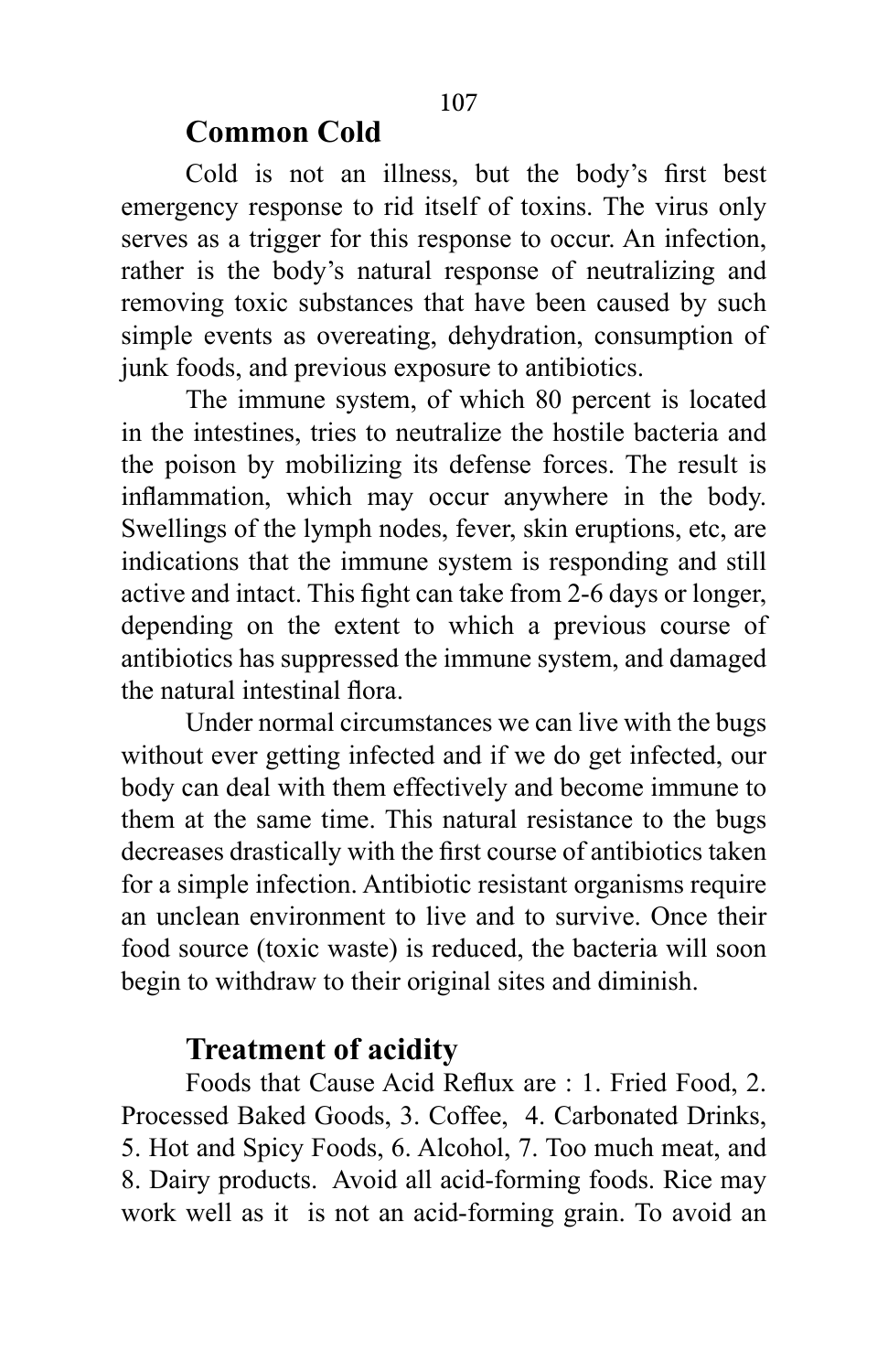acid reaction, do not eat sour fruits until symptoms subside.

If one have an excess of stomach acid, he digests food too fast. In that case, he should eat red meat. Red meat, take long time to digest hence slows excessively speedy digestion. When too rapid digestion slows down, acid levels stabilize as the excessive acid is used up.

The raw potato also acts as an appetite suppressant, absorbing the acidic wastes in the stomach that can incite hunger. The alkaline starch in the potatoes heal indigestion in part by absorbing and neutralizing the acid waste—which had probably lain in digestive tract for years. We can speed up healing by drinking a glass of raw potato juice every day or eating slices of peeled, raw potatoes. Although potatoes are digested quickly, even those who digest their foods too fast can do well on the semi-raw potato diet, because potatoes that are barely cooked are broken down slowly. Raw potatoes not only improve digestion by reducing acidity but also heal stomach injuries—ulcers, lesions, and inflammation (gastritis)—by building up the protective mucous lining of the stomach.

The juice of cabbage, high in chlorine and sulfur, cleanses the acid wastes adhering to the mucous membranes of the stomach and intestinal tract. Raw cabbage cleans out the acid waste in the stomach, allowing ulcers to heal and the mucous membrane lining in the stomach to rebuild itself.

The juice of carrots and beets, with their high percentage of minerals—sulfur and phosphorus—effectively clean out the acidic wastes from the liver, kidneys, and bladder. Alkaline minerals are also effective cleansers. Potassium, calcium, sodium, and magnesium in dandelions, endive, and lettuce reduce hyper-acidity in all the organs.

Practically all vegetables. Fruits, (except blueberries, plums, prunes, and cranberries), citrus fruits such as lemons are alkaline-producing in the body. Most unprocessed, coldpressed oils are neutral or alkaline-forming.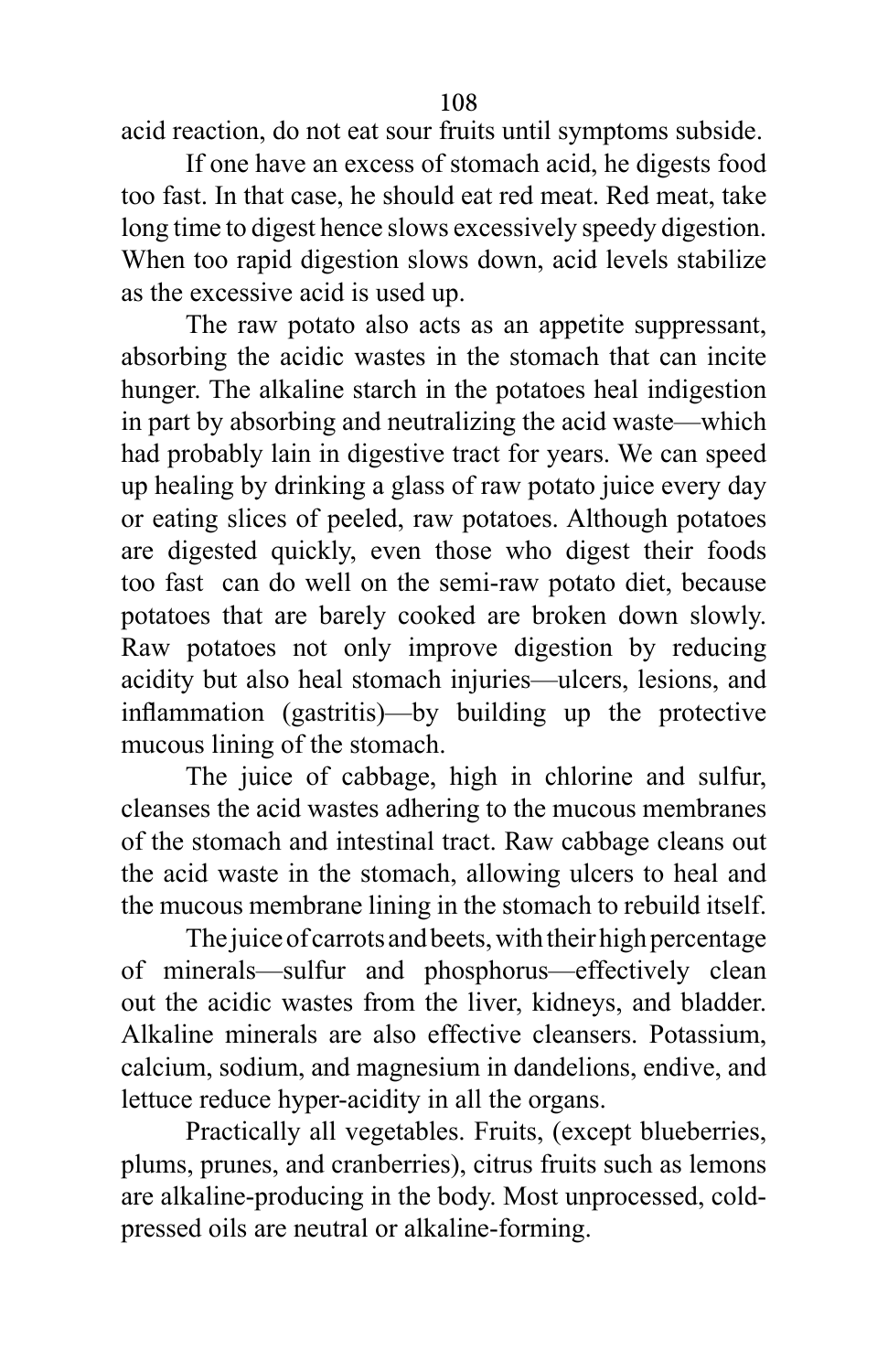When the individual is eating foods right for him, the rate of digestion is normalized, so acid waste levels drop and acid-alkaline pHs in the fluids throughout the body become balanced. As a result, the speed at which the organ systems function returns to normal. Once the stress-promoting hormones are lowered, the acidic waste is reduced the arterial walls begin to heal. Finally the calcified plaques dissolve and are eliminated.

# **Chapter VI Optimizing Health**

### **Take Care of Digestion**

**(1) The common cause of digestive trouble is swallowing food too quickly.** When we chew food throughly, necessary digestive juices and enzymes are secreted. As a result all the nutrients in the food can be absorbed.

**Habit of swallowing food too quickly indicates anxiety, impatience and nervousness.** Chewing food thoroughly could actually improve memory by reducing the release of stress hormones. Magnetic resonance imaging (MRI) has demonstrated that the hippo-campus, which helps control blood levels of stress hormones, is stimulated by the act of chewing. As a result, the simple act of chewing properly lowers both stress and stress hormones. So chewing your food well can actually reduce anxiety levels.

 (2) eating only when hungry and only until satisfied is an ideal condition for proper digestion; (3) eating proper food combinations enhances digestion and absorption; (4) eating live, nutritious, enzyme rich foods is beneficial as they help indigestion, (5) eating processed fast food / junk food, using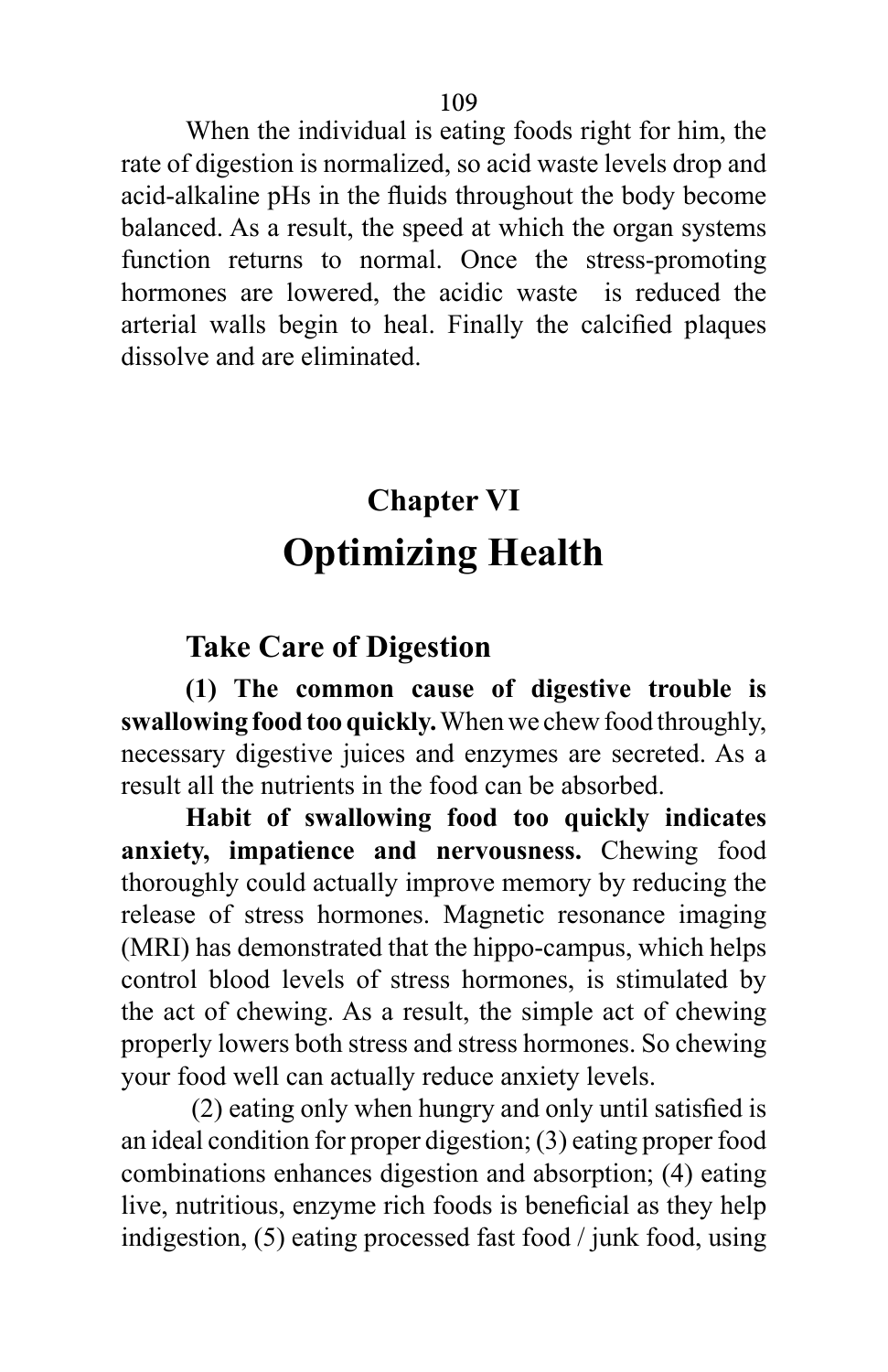chemically processed oils, drinking carbonated drinks and alcohol brewages, over-eating etc upsets digestion 6) eating only when calm and rested optimizes digestion as digestive process is totally active and, 7) not drinking water before, during, or immediately after a meal helps digestion because it does not dilute the stomach acid, making it more difficult to digest foods. When the above conditions are not met, our body progressively degenerates and we become victims to both physical and mental illness.

### **What to Eat**

**Digestive problems go hand in hand with nutritional deficiencies as certain nutrients and enzymes help digestion.** A stalk of celery or a serving of greens has absorbable vitamins and minerals.

Vitamin contents fluctuate greatly with the size of the fruits and vegetables, their maturity, the condition of the soil, country of origin, time of harvesting, and the use of pesticides. The best source of healthy vitamins is fresh fruit, vegetables, legumes, nuts, seeds, etc. Fruits and vegetables also contain important health-essential nutrients. B12 is produced from microbes living in your mouth and gut. Make drinking vegetable soups a daily habit, eat plenty of sprouts, greens and vegetables, and to have easily digested fruits in between the meals. We need whole-food vitamins. Studies show that fruits and vegetables reduces the risk of cancer, diabetes, and heart disease.

**Digestion process consumes lot of energy that we receive from any food. Cooking or fermentation breaks down indigestible fiber and help us to digest them.**

**Cooked vegetables and fruits are easier for us to digest. Cooking actually makes the minerals in vegetables much more available.** Dark, leafy-green vegetables need to be cooked, as the nutrients are released through cooking.

Cooking helps to neutralize many naturally occurring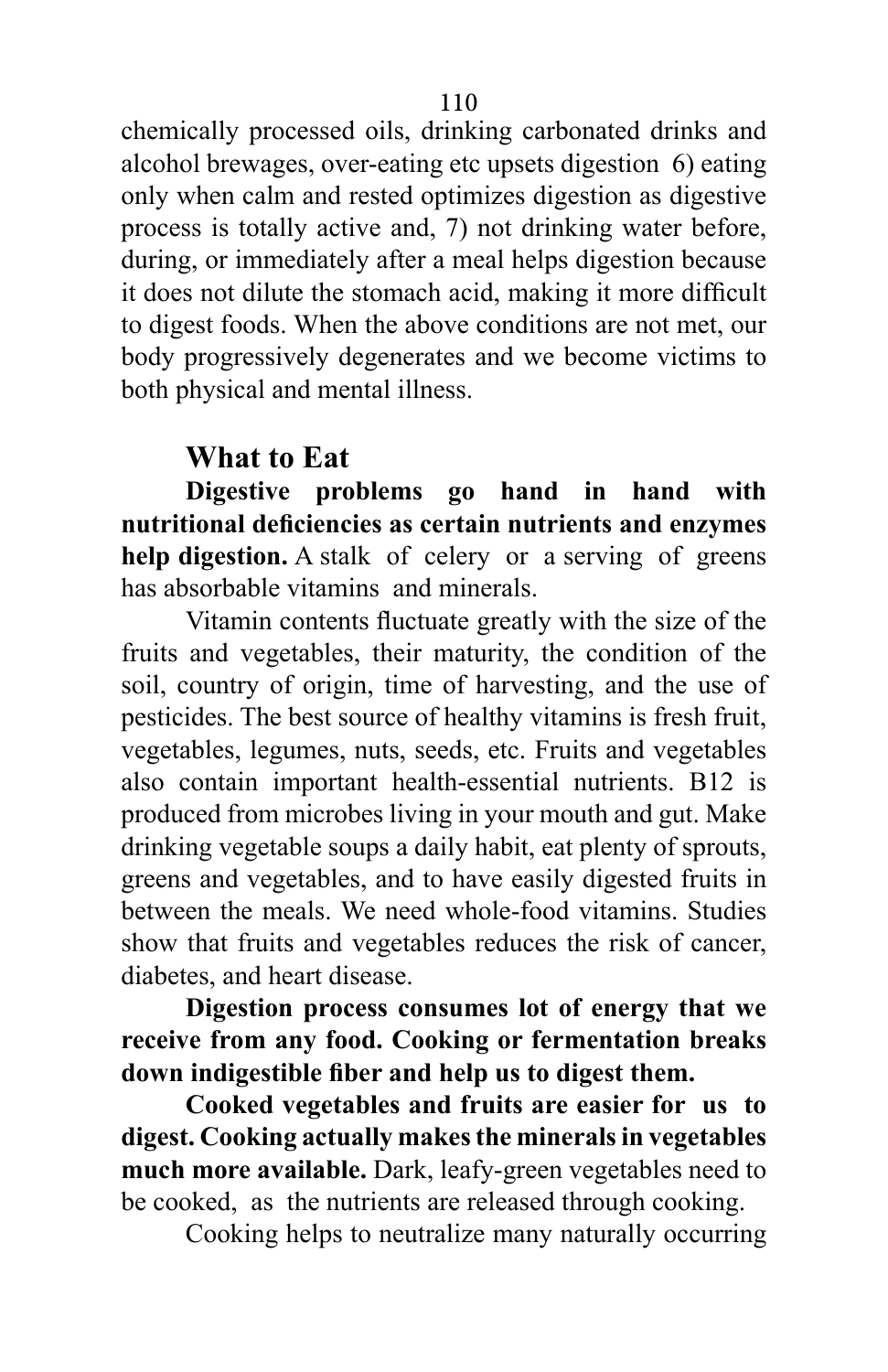irritants in food. Many foods that are juiced, such as green leafy vegetables and cruciferous vegetables (members of the cabbage family), contain substances that block mineral absorption and depress thyroid function. When these vegetables are cooked, those substances are neutralized.

When the vegetables are juiced, the cellulose is removed and the nutrients are free to be assimilated. However **too much vegetable juice may expose you to unnecessary plant toxins and even excess sugars, depending upon which vegetables or fruits you are juicing.**

A gluten-free diet excludes all foods made from wheat, rye, and barley. Strict avoidance of gluten quickly leads to healing of the small intestinal lining and improved nutrient absorption. The more vegetables and fruits one eats each day, the less likely he will develop food allergies and intolerances. A healthy diet of fruits and vegetables should include one bountiful, mixed salad daily with extra-virgin olive oil, flaxseed oil, or an essential fatty acid oil blend. Be sure to include detoxifying cruciferous vegetables such as broccoli, cauliflower, Brussel sprouts, kale, cabbage, watercress, and kohlrabi.

Food fermentation preserves food, enriches the vitamin and amino acid content, removes plant toxins, and decreases the cooking time. The ideal rice preparation is rice that is first aged for one year.

Beans are high in phytic acid and lectins. To completely eliminate phytates, beans need to be soaked overnight in warm water, geminated for several days, and then soured. Soaking beans overnight and then cooking them eliminates a good portion of phytic acid in smaller beans like lentils. Just boiling beans that are not soaked will not remove a significant amount of phytic acid. Eating plenty of viotamin C will reduce the effect of phytic acid. **The negative effects of phytic acid can be significantly reduced with vitamin C.** Vitamins C and D in our diet protect us against grain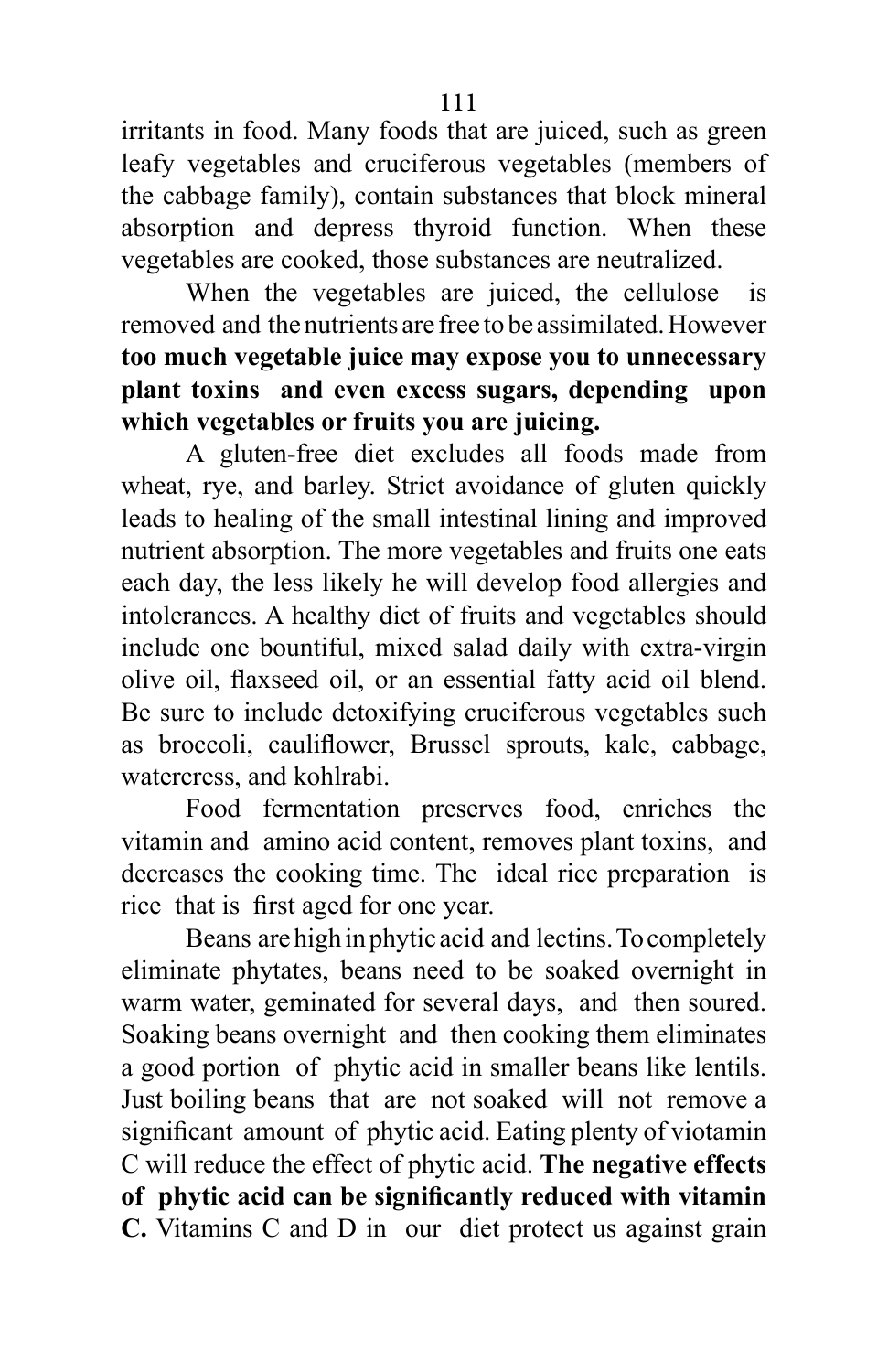toxins. Soaking and then cooking removes about 50% of phytic acid. With lentils it removes 76% of phytic acid. Roasting wheat, barley or green gram reduces phytic acid by about 40%.

Eating small amounts of proteins with larger amounts of cooked vegetables helps people with problems assimilating protein.

Coconut does not impact iron absorption which implies that it is much lower in the potent plant toxins found in grains and beans. The combination of low phytic acid grains with vitamin D produced optimal bone growth and protection against rickets in diets that contained grains.

**Zinc is well absorbed from meat, even in the presence of phytic acid. Therefore, mineral deficiencies caused by phytic acid are rarely a concern among meat-eaters. The removal of toxins from the body involve numerous enzyme systems that are supported mostly by nutrients from animal products. One of the best ways to help the body cleanse is to consume a lot of bone broth, which provides the liver with certain amino acids involved in the process of clearing the residues of metabolism.**

**Many fruits and vegetables contain carotenes, substances that are the precursors to vitamin A, but not the true vitamin A. Although people can convert carotenes into true vitamin A through a complicated enzymatic process that occurs in the small intestine, it is actually quite difficult to obtain adequate amounts of true vitamin A in this manner. And some people are unable to make this conversion at all. Diabetics, people with thyroid problems, those suffering from various digestive disorders, and babies and children lack the enzymes needed to convert carotenes in plant foods into true vitamin A. Hence eating animal fat is vital.**

Eating green vegetables and food rich in antioxidants protect the body from free radicals. Free radicals, are by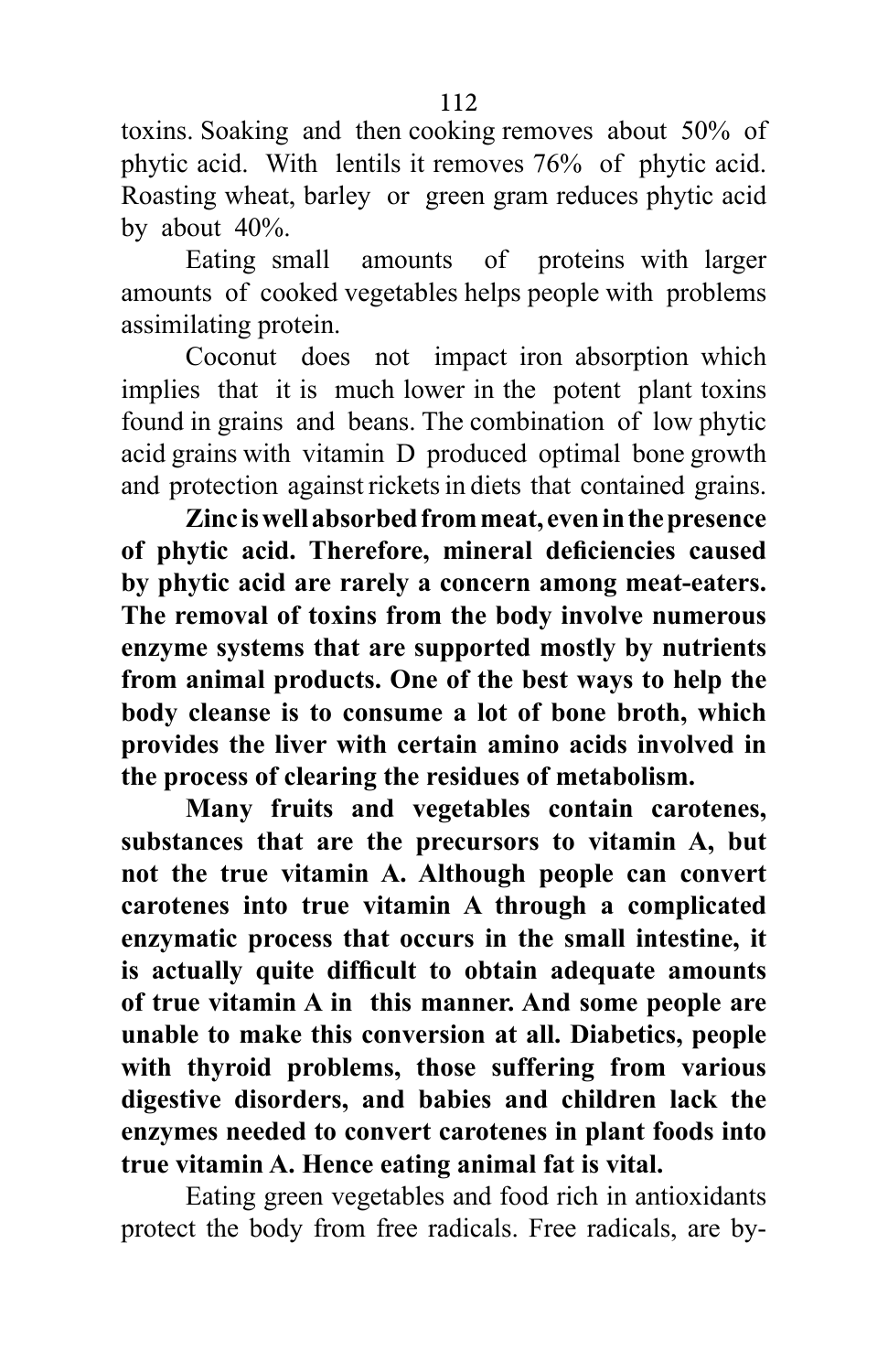product of oxidation (the burning of glucose for energy), are missing an electron. This destabilizes them so that they go on a rampage, seeking to "steal" electrons from other molecules to replace the electrons they no longer have. Antioxidants like vitamins A, C, and E, beta-carotene, melatonin, and especially lipoic acid give up electrons to these free radicals which have gone berserk and, in doing so, stabilize them so they do no further damage.

**Leafy green vegetables contain four times more calcium than whole milk. There is also plenty of calcium in almonds, black molasses, sesame seeds, broccoli, Brazil nuts, millet, oats, and citrus fruits. The difference with this type of calcium is that it is readily absorbed by the human digestive system, provided the digestive system functions efficiently. You can get more absorbable calcium out of 6-8 almonds or a teaspoon of molasses than you can get from one liter of cow's milk.**

A juice made with vegetables high in alkaline minerals such as celery and parsley can neutralize heavy metals in the lungs. Lemon juice in water taken before breakfast is an effective detoxifier of heavy metals in general. With its heavy concentration of negatively charged ions, the lemon in the water bonds with positively charged metal molecules and neutralizes them. Once neutralized, the body has no problem eliminating them. Calcium, iron, and copper lower lead levels; vitamin C, zinc, and selenium remove mercury from the body; and zinc, copper, and iron reduce cadmium levels.

**Drink purple juice of purple grapes and not the red wine.** To have the benefits advocated for red wine and more, it is better to drink the fresh juice of purple grapes. Although the flavonoids contained in red wine may have some beneficial effects on the blood, the alcohol that goes with it, after initially thinning the blood due the alcohol's diuretic effects, makes it thicker than it was before. Alcohol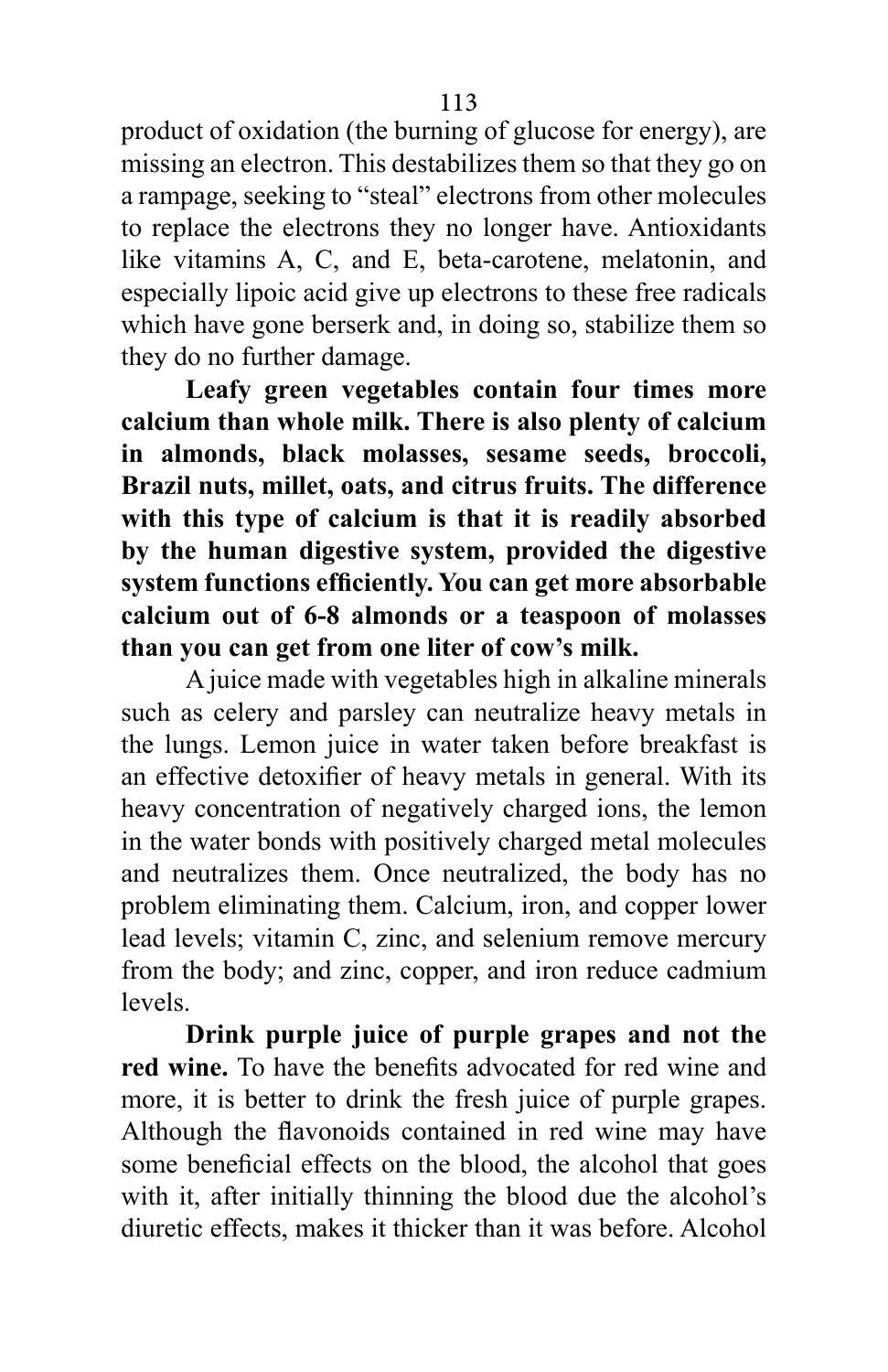is estrogenic therefore bad for production male hormone testosterone. A study led by Dr. John Folts of the University of Wisconsin Medical School found that 8 or 10 ounces a day of the purple variety of grape juice has a potent effect on the blood cells called platelets, making them less likely to form clots that can lead to heart attacks. A group of natural substances found in many kinds of foods, called flavonoids, seem to have powerful anti-clotting properties. They are amply present in purple grape juice and to a lesser extent also in red wine. If you turn the purple grape juice into wine it loses some of its flavonoids. Plant foods contain about 4,000 flavonoids.

Eating a diet rich in fruits and vegetables is one of the best ways to maintain a healthy circulatory system. When any of the elements encircling the iron in hemoglobin are missing, the chlorophyll molecule in the juice replaces the missing atomic elements. Thus reconstituted, the positively charged iron in hemoglobin can once again exert its magnetism and pull out the negatively charged oxygen molecules in the air sacs of the lungs, with the result that more oxygen is absorbed into the blood.

The best advise is to breast feed as long as is possible, avoid dairy-based formulas altogether, use alternatives such as almond milk, rice milk, and give freshly mashed fruits, vegetables and rice when the baby is ready to eat solids.

### **Eat Fats**

Fat is most preferred source of energy because it does not create waste, it occupies less volume for a given amount of energy when compared with the carbohydrates and is less stressful. Unlike carbohydrates, fat fuel is full of energy and slow releasing and works for a longer lasting period of time. Fat-fuel foods would be a better choice for the purpose of sheer fat loss, by virtue of their low-glycemic and slowreleasing effect on the body.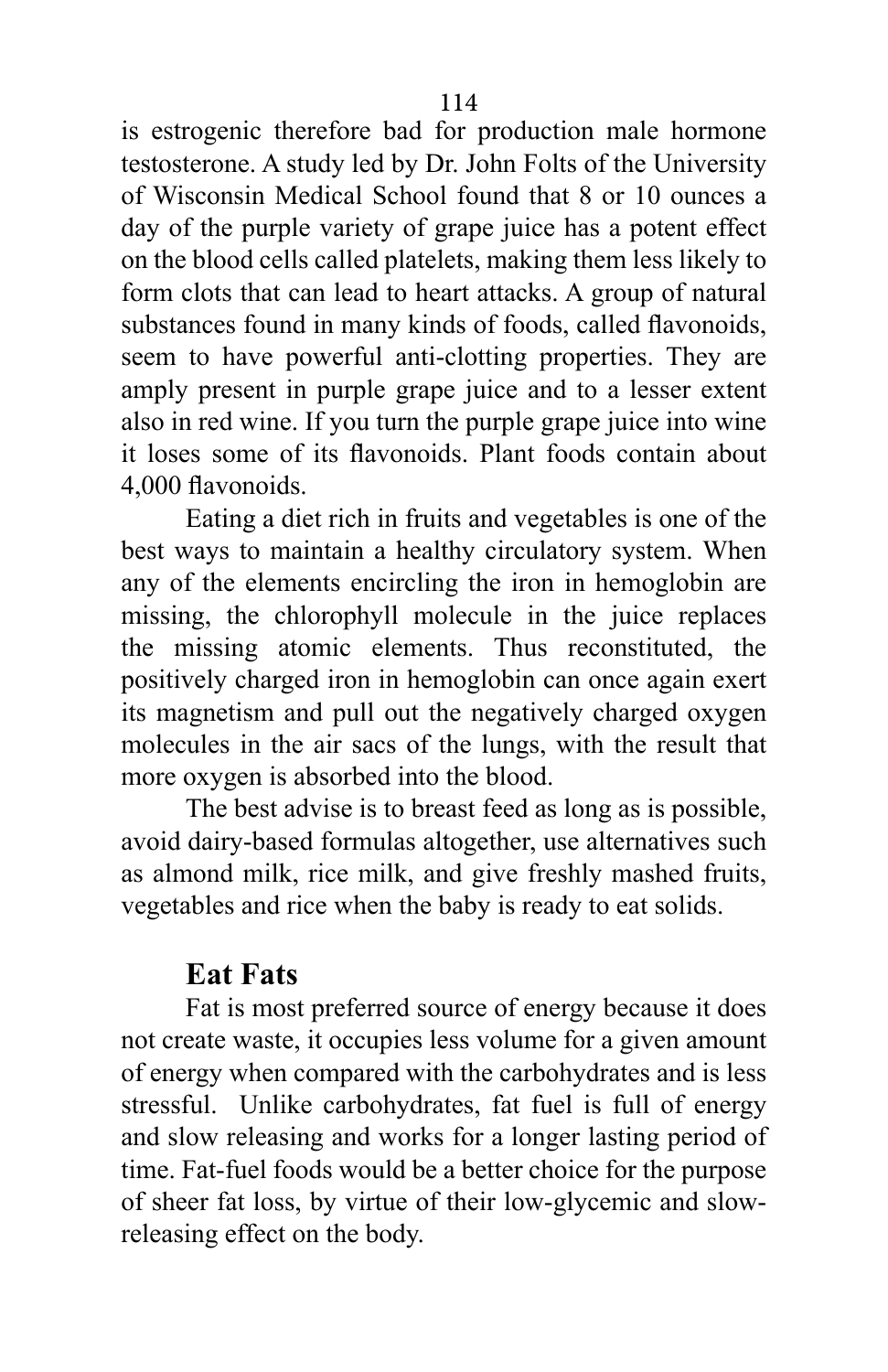**When our body has received enough energy from the fat food you have eaten, then your mouth, stomach, intestines, and liver send messages to the brain that all energy requirements have been met. Subsequently, your nervous system secretes hormones that stop your desire for more food. This point of saturation is essential for your well being, without it you would continuously want to eat and never feel satisfied.** On the other hand, if during one particular meal you eat foods that contain only very little energy or at least not enough to fulfill your energy requirements, then your body will tempt you to eat more during the next meal. This leads to chronic overeating which packs plenty of low-energy food into your intestinal tract. Incapable of properly digesting and absorbing lowenergy food, your body turns it into fat and waste. It also clogs up your lymphatic, digestive, and circulatory systems. **Therefore, training your body to gradually shift from carb to fat fuel is a long-term investment in your future capacity to generate energy and sustain a lean physique.**

Cellular membranes that cover the cell are made up almost entirely of fatty acid (the form of fat into which the fat we eat is broken down), and the brain is more than 60 percent fatty acid. Moreover, fatty acids, along with protein (in the form of amino acids) play a vital role in the manufacture of energy. Transportation of oxygen by the red blood cells would not be possible without the fatty acid– protein membrane covering the red blood cell through which oxygen gains entry into the cell. There is evidence that too little fat is harmful to the body.

**Mental as well as physical health is dependent on the consumption of enough fats and oils. This is shown in studies in which children with emotional disorders who were put on a low-fat diet became more aggressive and violent.**

Omega-3 fatty acids, saturated fats, and cholesterol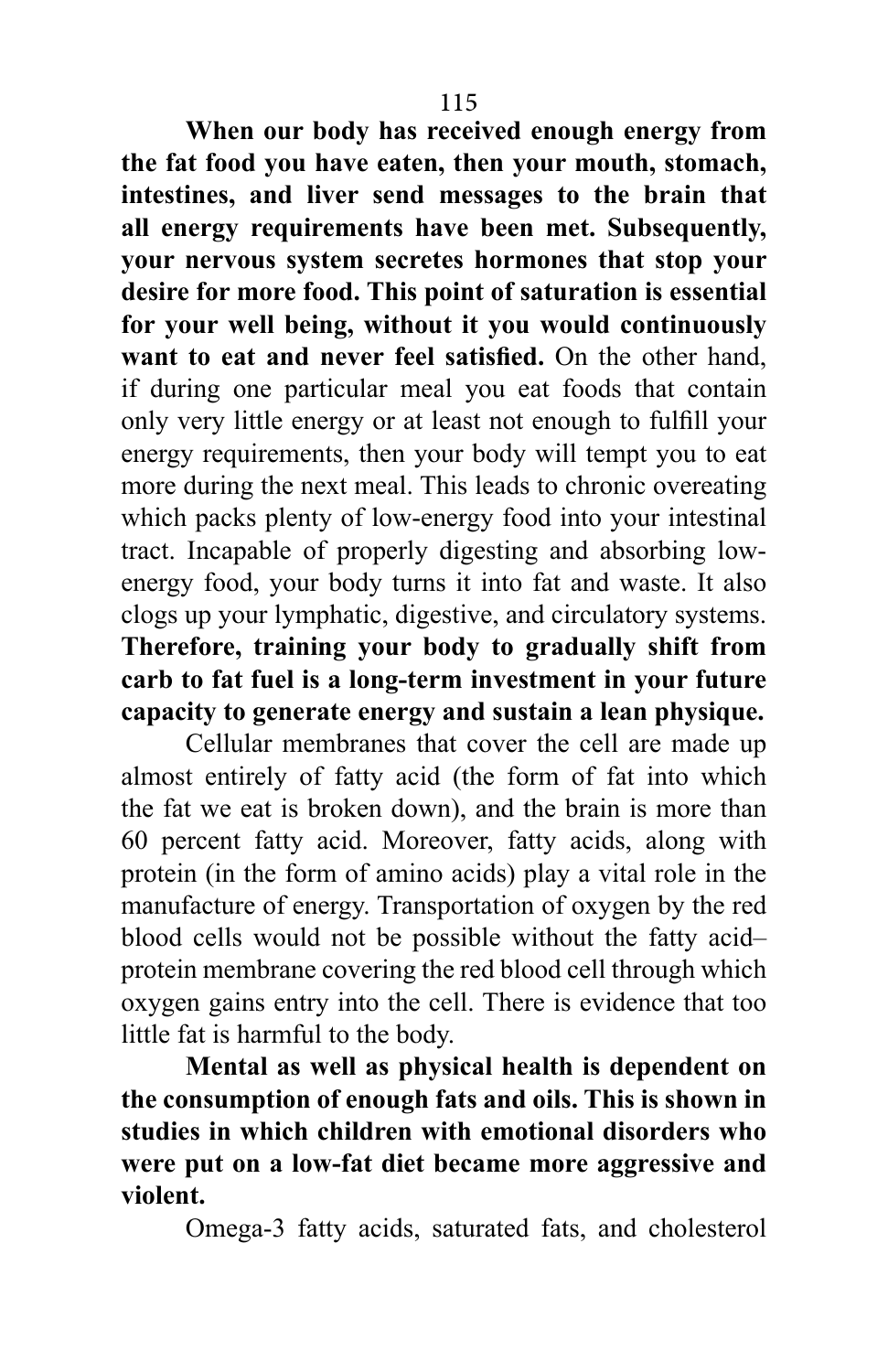all work together synergistically to maintain normal kidney function, which is critical for managing blood pressure and filtering toxins from the body. Use fat-fuel foods to increase your stamina and stay lean through your lifetime.

The wide range of fatty acids in the body point out the variety of fats and oils we should eat to satisfy the body's fat requirements. The fatty acid requirements of the brain are one part omega-3 oils (found in salt- water fish; green, leafy vegetables; and eggs) to four parts omega-6 fats (found in meat and polyunsaturated oils).

Eat raw nuts such as almonds, walnuts, and pecans. Raw almonds are alkalizing and easier to digest than other nuts.

**Coconut oil is easily burned up, thus providing the body with an efficient form of fuel that is also good for weight loss. In addition, coconut oil keeps the energyproducing factories in the cells—the mitochondria in good repair. Coconut oil is a very effective cancer preventive. Furthermore, coconut oil is an excellent cooking oil because it can be heated to a very high temperature without being denatured and becoming carcinogenic.**

Use only organic and unrefined oils. Extra-virgin olive oil being greenish and opaque, contain more nutrients than clear, yellow olive oil. Unfiltered olive oil prevents artery damage and cancer.

**Corn, soy, and safflower oils should be avoided, since they raise stress hormone levels and are associated with cancer. They also give off toxic lipid peroxides. All refined and heat-pressed oils are harmful to your health** !

## **Get Vitamin D from the Sun Rays**

Vitamin D is produced by your skin in response to exposure to ultraviolet radiation from natural sunlight. Vitamin D is "activated" in your body by your kidneys and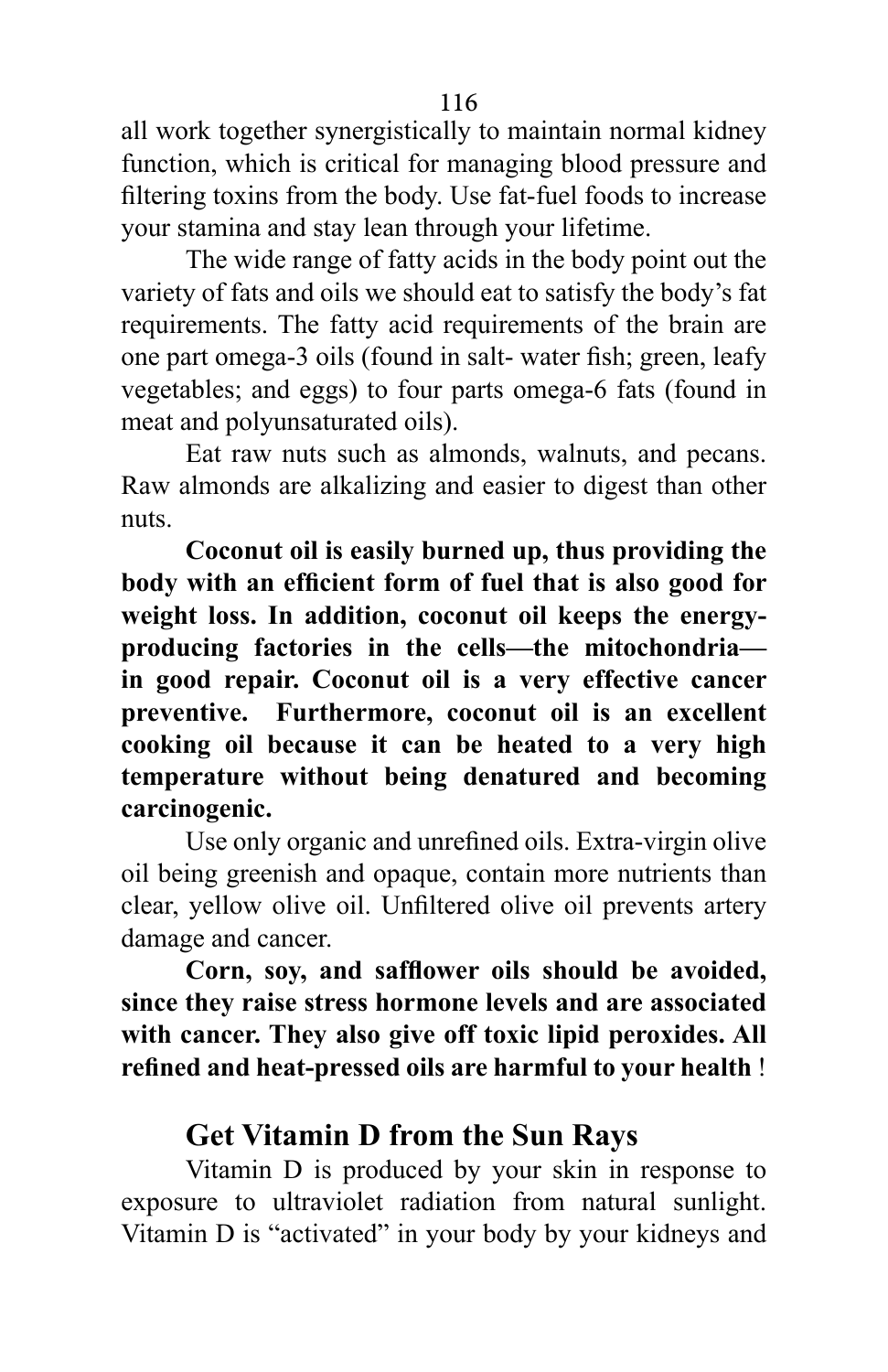liver before it can be used. Having kidney disease or liver damage can greatly impair your body's ability to activate circulating vitamin D. **It is nearly impossible to get adequate amounts of vitamin D from your diet. Sunlight exposure is the only reliable way to generate vitamin D in your own body.**

Calcium absorption is directly linked with the hormonal form of vitamin D, which is synthesized through sunlight. Lack of exposure to sunlight alone can lead to bone density loss. Sufficient levels of vitamin D are crucial for calcium absorption in your intestines. Without sufficient vitamin D, your body cannot absorb calcium. Osteoporosis is commonly caused by a lack of vitamin D, which greatly impairs calcium absorption.

The hemoglobin in our red blood cells require ultraviolet (UV) light to bind to the oxygen needed for all cellular functions. Lack of sunlight can, Therefore, be held co-responsible for almost any kind of illness, including skin cancer and other forms of cancer. Studies revealed that exposing patients to controlled amounts of sunlight dramatically lowered elevated blood pressure (up to 40 mm Hg drop), decreased cholesterol in the blood stream, lowered abnormally high blood sugars among diabetics, and increased the number of white blood cells which we need to help resist disease. Vitamin D deficiency may exacerbate type 2 diabetes and impair insulin production in the pancreas.

**Diabetics, too, can benefit from exercise and sunlight. Their blood sugar drops when they exercise or sunbathe. One single exposure to sunlight stimulates the production of the enzyme phosphorylase, which decreases the amount of stored glycogen. Two hours after sun exposure, another enzyme, glycogen synthesize, increases storage of glycogen in the tissues while lowering blood sugar levels. Thus, sunlight acts just like insulin. The effect may last for days. It is important for diabetics**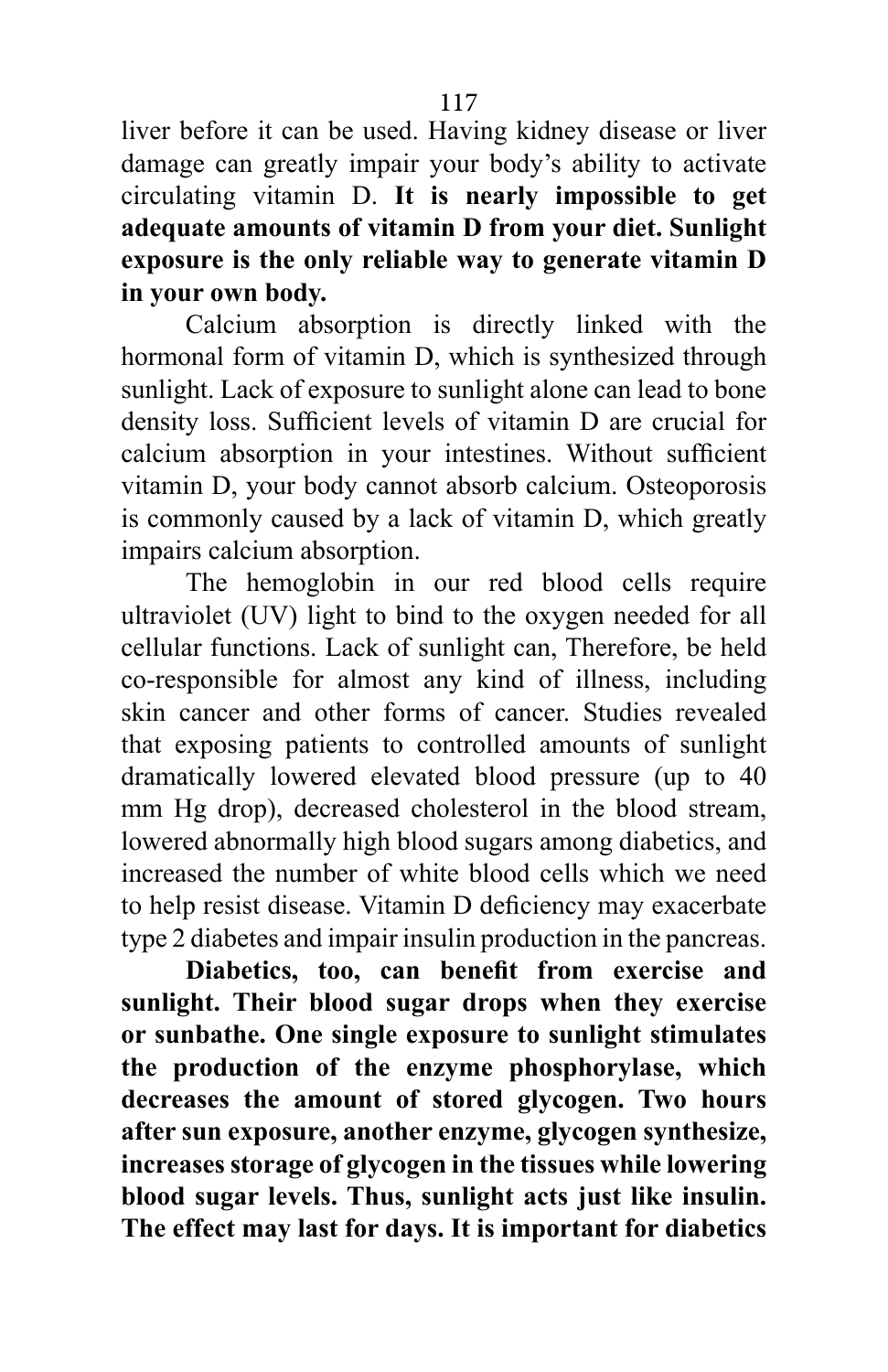**to know that they may need to adjust their insulin dose and should, therefore, regularly consult their doctor while gradually increasing their body's exposure to sunlight.**

Patients suffering from gout, rheumatoid arthritis, colitis, arteriosclerosis, anemia, cystitis, eczema, acne, psoriasis, herpes, lupus, sciatica, kidney problems, asthma, as well as burns, have all shown to receive great benefit from the healing rays of the sun. Vitamin D cures Psoriasis. Sufficient vitamin D prevents prostate cancer, breast cancer, ovarian cancer, depression, colon cancer and schizophrenia. "Rickets" is the name of a bone-wasting disease caused by vitamin D deficiency.

It would seem then that as far as the health of the brain is concerned, sunlight for the manufacture of energy is even more important than a healthy diet. UV light is known to activate an important skin hormone called solitrol which influences our immune system and many of our body's regulatory centers, and, in conjunction with the pineal hormone melatonin, causes changes in mood and daily biological rhythms. Vitamin D deficiency causes schizophrenia. Seasonal Affective Disorder is caused by a melatonin imbalance initiated by lack of exposure to sunlight.

One single exposure to the ultraviolet rays of the sun alone has shown to increase heart efficiency by an average of 39 percent, again lasting for as long as five to six days. It should be noted that sunlight acts not like a drug that merely suppresses the symptoms of disease, but rather restores balance in body and mind. Studies from Russia also showed that duodenal ulcers are greatly improved through regular exposure to the sun.

The UV-rays in sunlight actually stimulate the thyroid gland to increase hormone production, which in turn increases the body's basal metabolic rate. This assists both in weight loss and improved muscle development. Farm animals fatten much faster when kept indoors, and so do people who stay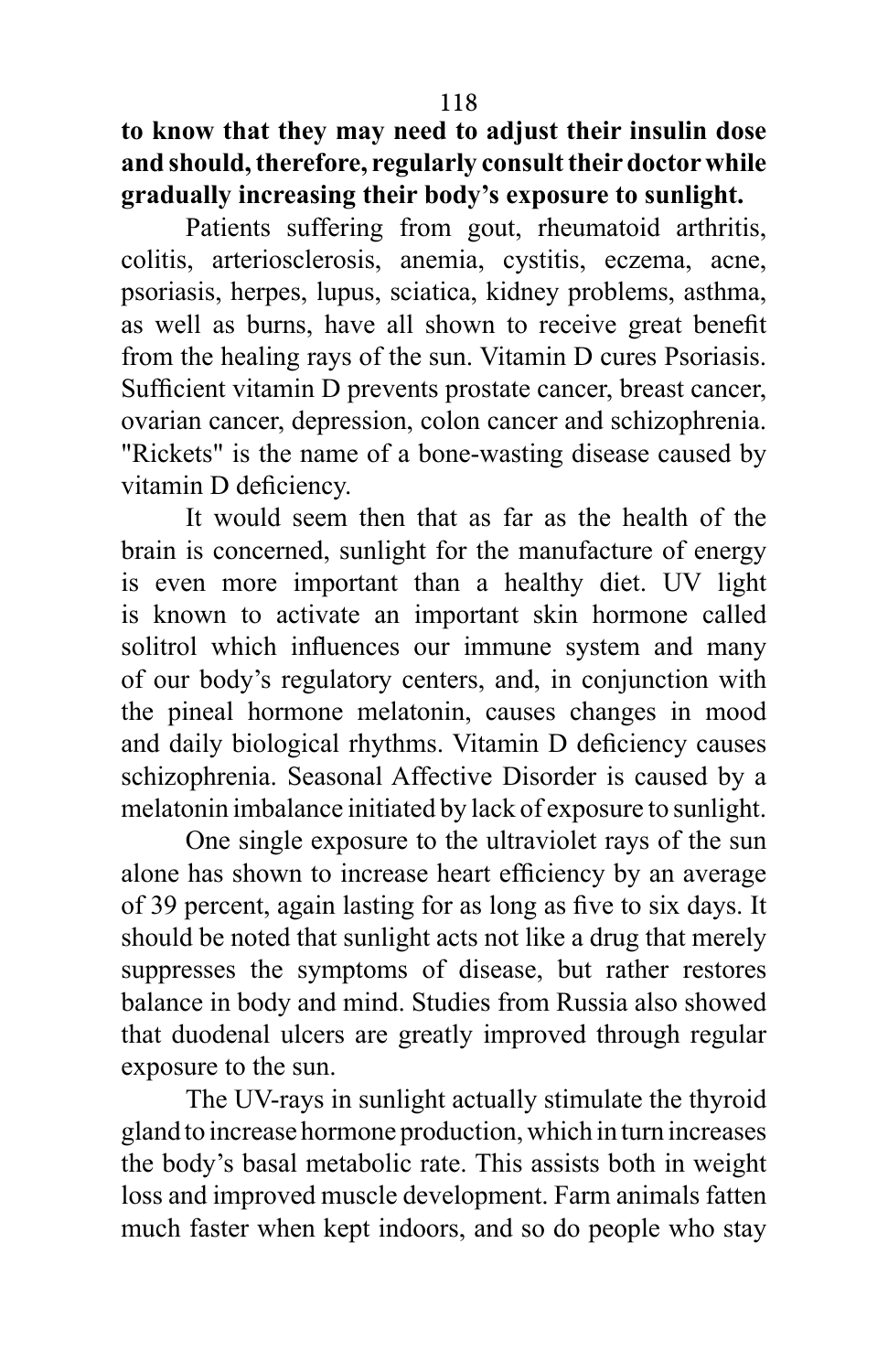out of the sun. If you want to lose weight or increase your muscle tone, expose your body to the sun on a regular basis.

In the male physiology, muscular development is linked to the production of the male hormone, testosterone. Ultraviolet light increases the level of testosterone by 120% when the chest or back is exposed to sunlight ! The hormone, however, increases by a whooping 200% when genital skin is exposed to the sun.

The populations in Northern European countries like Norway and Finland, which experience months of darkness every year, have a higher incidence of irritability, fatigue, illness, insomnia, depression, alcoholism, and suicide; their skin cancer rates are higher too than those living in the sunny parts of the world. For example, the incidence of melanoma (skin cancer) on the Orkney and Shetland Isles, north of Scotland, is 10 times that of Mediterranean islands. The fact is that those who reside at high altitudes or near the equator where UV radiation is the most concentrated are virtually free of all cancers, not just skin cancers ! This shows that UV radiation does only not cause cancer, but can even prevent it. William Ott, a photographer, went to Florida where the sun shines all year long. He sat in the sun every day from sunrise to sunset—until his cancer had completely disappeared. It stands to reason that exposing yourself to the sun frequently could be a deterrent to the growth of cancer cells since the sun is the source of all our energy. Keep in mind that nothing can beat the health-giving power of sunshine.

**Obesity impairs vitamin D utilization in the body, meaning obese people need twice as much vitamin D and thus the sunlight.** 

The healing rays of natural sunlight (that generate vitamin D in your skin) cannot penetrate glass. So you don't generate vitamin D when sitting in your car or home.

**Even weak sunscreens (SPF=8) block your body's ability to generate vitamin D by 95%. This is how**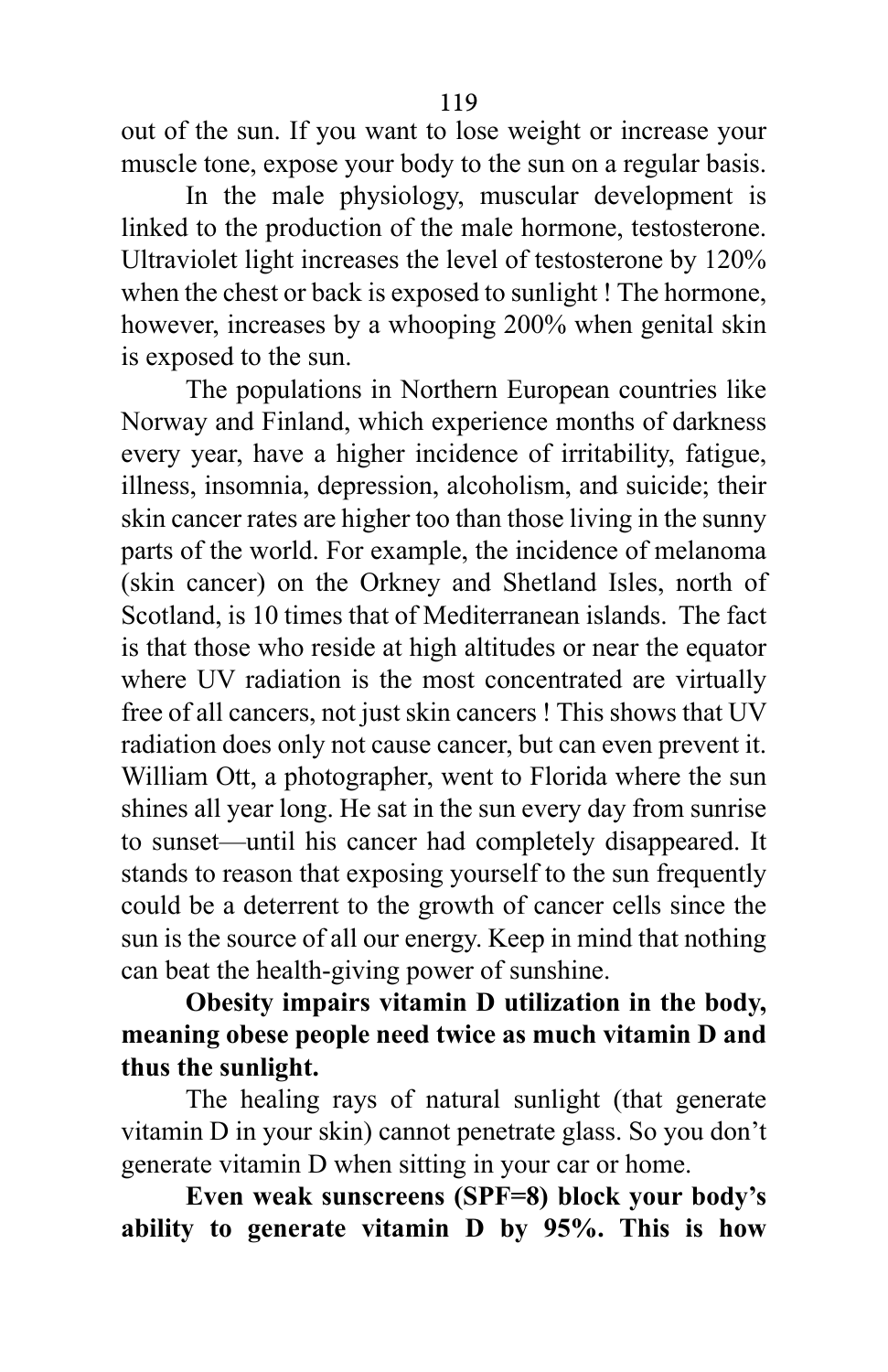**sunscreen products actually cause disease by creating a critical vitamin deficiency in the body. The sunscreen industry doesn't want you to know that your body actually needs sunlight exposure because that realization would mean lower sales of sunscreen products.**

Sunbathing early in the morning, in conjunction with a nutritious diet, produce the best effects. Sunlight and exercise each seem to have excellent health and fitness benefits, but when used together, the effects are even multiplied. Regular sunbathing increases strength and size of all muscle groups in the male physique. The combination of sun and exercise is, therefore, ideal to develop a strong and healthy body with optimal reproductive abilities. Both sunlight and exercise have beneficial effects on reducing stress levels. These include decrease of nervousness, anxiety, emotional imbalance; increase of stress tolerance, self-confidence, imagination and creativity; positive changes in personality and moods; reduction of unhealthy habits such as cigarette smoking and alcoholism.

The pineal gland, in the middle of the brain, delays puberty by lowering estrogen levels. It also wakes us up in the morning by absorbing sunlight and brings on sleep when darkness triggers its secretion of melatonin. By sleeping in a darkest possible room at night and getting plenty of sunlight during the day, we can ensure that the pineal gland's ability to reduce estrogen increases and that it may become permanent. To increase exposure to darkness during sleep, wear an eye mask, preferably padded, to keep out as much light as possible. To obtain maximum benefit from the sunlight, try panning. Raise your head toward the sun, close your eyes, and move your head slowly to the left and then to the right, back and forth for at least five minutes at a time.

A safe way to increase bone mineral density is exercise. New research, published in 1996 in the Lancet, shows that exercise can substantially increase bone mineral density by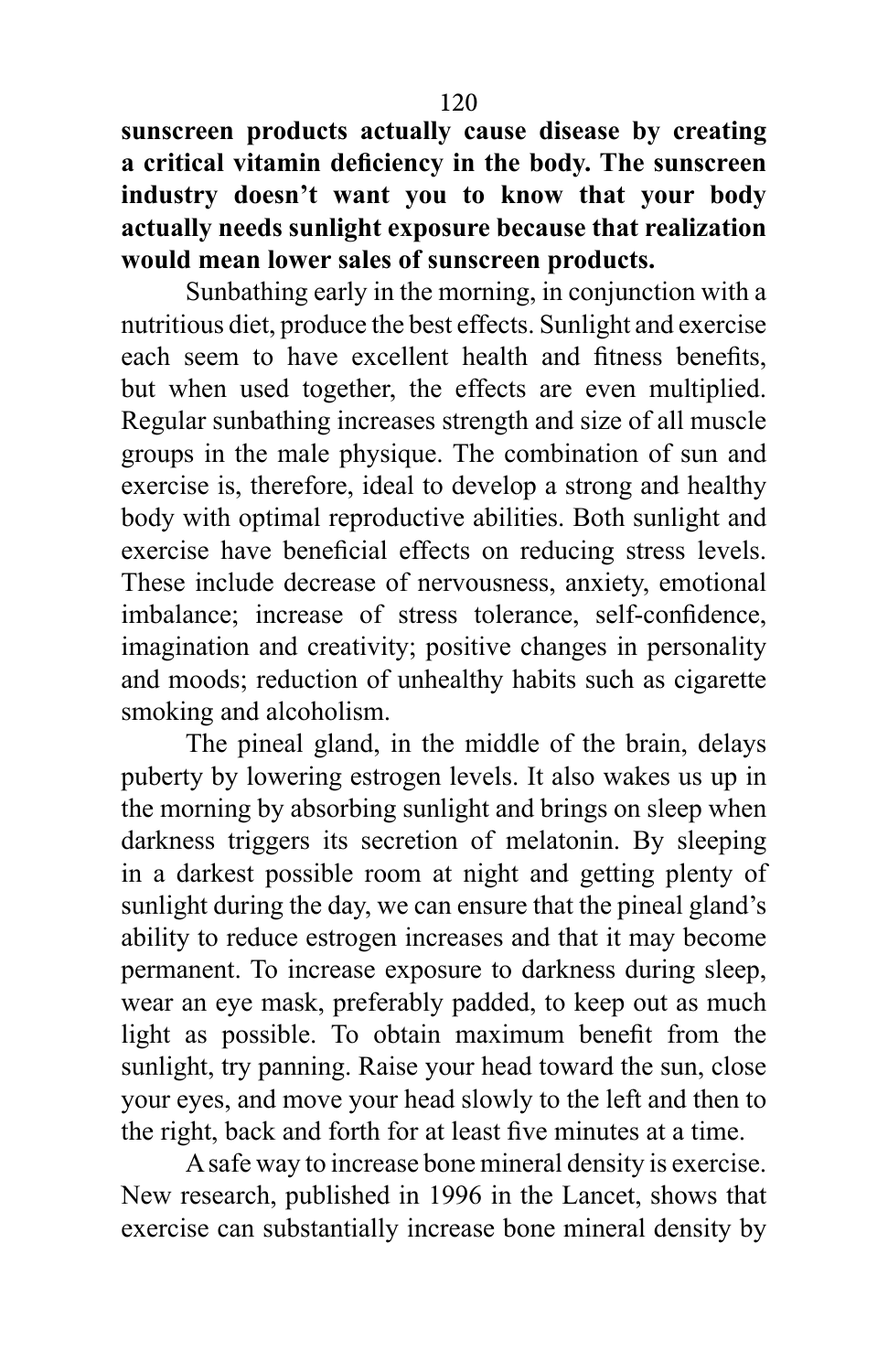between 14 and 37 per cent. While, excessive exercise and activity deplete the body's calcium stores.

## **Eat Cholesterol Rich Foods**

Our body uses cholesterol to make hormones that help you deal with stress and protect against heart disease and cancer. Our body needs cholesterol to make all the sex hormones, including androgen, testosterone, estrogen, progesterone, and DHEA.

The bile salts are made from cholesterol. Bile is vital for digestion and assimilation of dietary fats.

Our body uses cholesterol to make vitamin D, vital for the bones and nervous system, proper growth, mineral metabolism, muscle tone, insulin production, reproduction, and immune system function. Mother's milk is especially rich in cholesterol and contains a special enzyme that helps the baby utilize this nutrient. Babies and children need cholesterol-rich foods throughout their growing years to ensure proper development of the brain and nervous system.

Cholesterol acts as an antioxidant, protecting us against free radical damage that leads to heart disease and cancer.

**Cholesterol is needed for proper function of serotonin receptors in the brain. Since serotonin is the body's natural feel-good chemical, it is not surprising that low cholesterol levels have been linked to aggressive and violent behavior, depression, and suicidal tendencies.** 

Dietary cholesterol plays an important role in maintaining the health of the intestinal wall. This is why lowcholesterol vegetarian diets can lead to leaky gut syndrome and other intestinal disorders. Our body uses cholesterol to repair damaged cells. The fact is that each cell in your body requires cholesterol to make it waterproof and prevent its membrane from becoming leaky or porous.

One of cholesterol's many roles is to repair tissue damage. Scar tissue is known to contain high levels of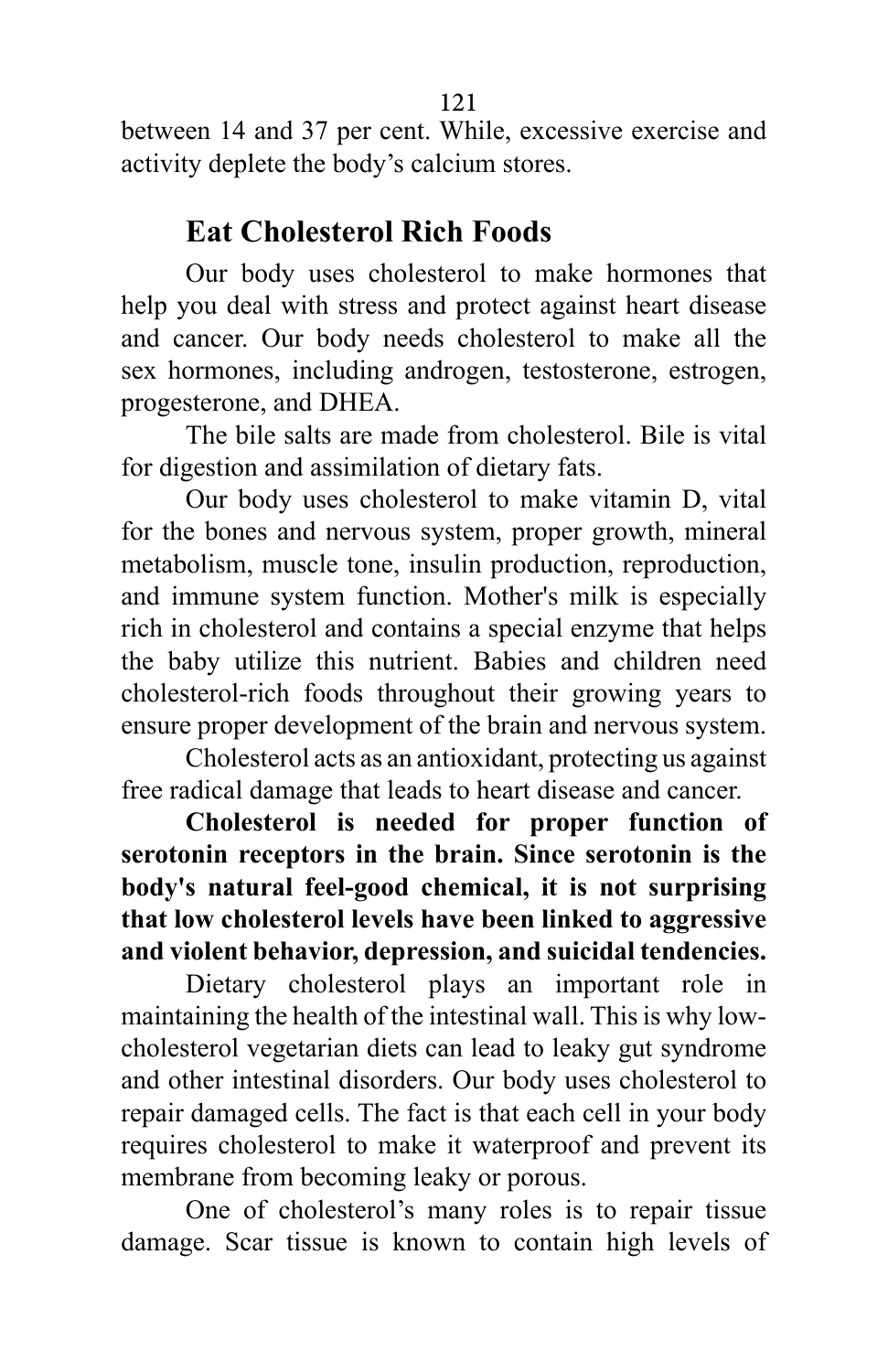cholesterol, including scar tissue in the arteries. In other words, whenever an artery becomes injured due to acid attacks and buildup of proteins in their walls, you can expect cholesterol to be there to help repair the damage as best as possible. The increased demand for more cholesterol is naturally met by the liver, which can raise production by 400% if necessary.

If your diet, for example, contains a lot of acidic compounds, such as meat protein, sugar and trans fats, your cell membranes become damaged and require repair. To fulfill the repair request by the cells, the body releases a flood of corticoid hormones that cause extra amounts of cholesterol to be transported to areas where it is needed. That this emergency response must lead to elevated cholesterol levels in the blood is not only common sense, but desirable.

If you eat more than the usual amount of cholesterol with your food, your blood cholesterol levels will naturally rise. However, to balance this increase your body will automatically reduce its own cholesterol production. This self-regulating mechanism ensures that cholesterol remains on the exact level that your body requires in order to sustain optimal functions and equilibrium. Obviously, this changes any negative preconceived notions that you may have had about the role of cholesterol in your body. Cholesterol is not your worst enemy, but your best friend.

## **The Liver Cleanse**

**Need of cleansing the liver :-** One of the liver's most important functions is to produce bile, about 1 - 1½ quart per day. Bile is a viscous, yellowish-green fluid that is alkaline and has a bitter taste. Most food cannot be properly digested without bile. For example, to enable the small intestines to absorb fat and calcium from the food you eat, the food must first be mixed with bile. When fat is not absorbed properly,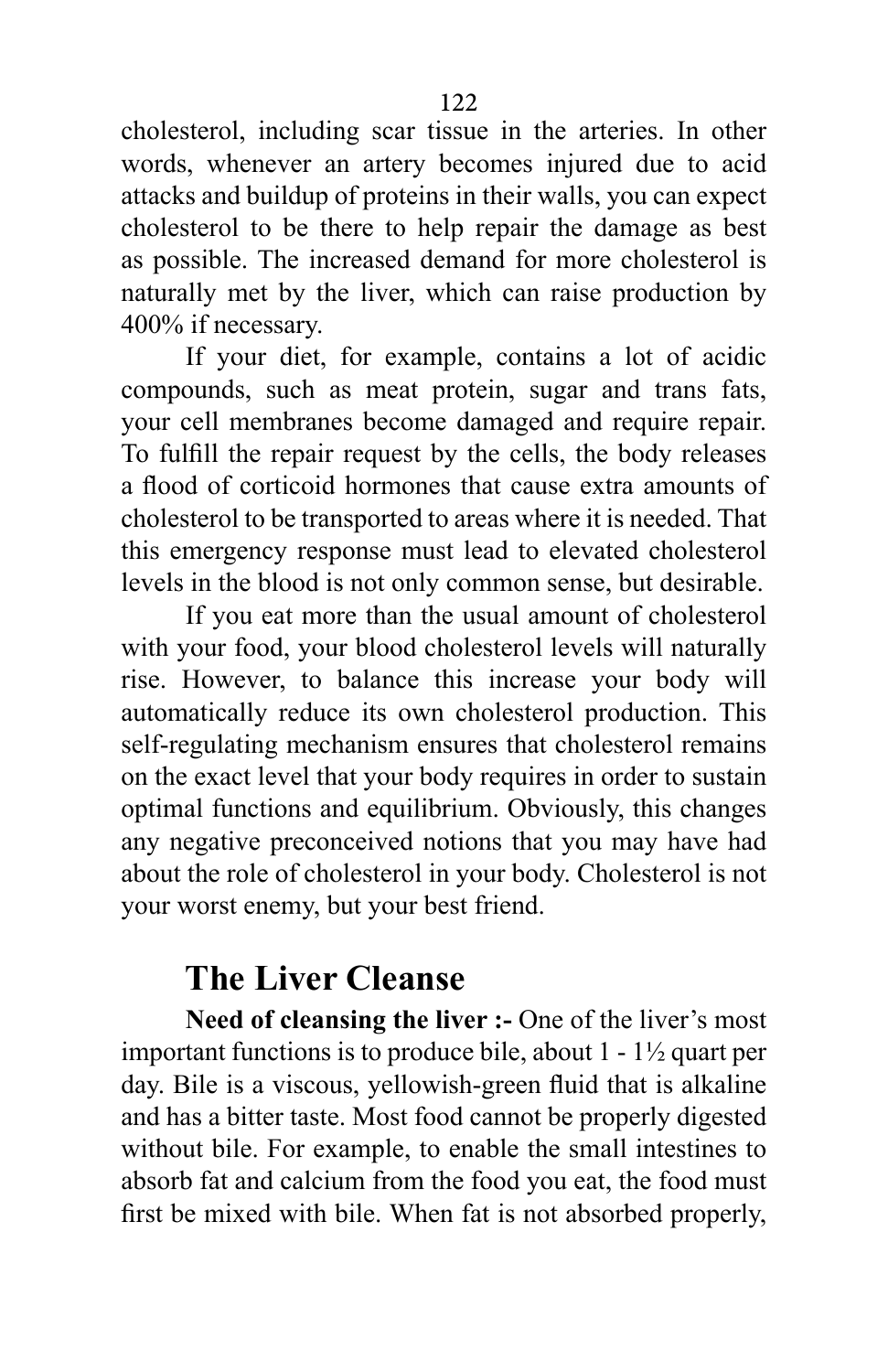it indicates that bile secretion is insufficient. The undigested fat remains in the intestinal tract. When the fat reaches the colon along with other waste products, bacteria break down some part of it into fatty acid components, or else it is excreted with the stool. Since fat is lighter than water, it may make the stool float. If fat is not absorbed, then calcium is not absorbed either, leaving the blood in a deficit. The blood subsequently takes its extra calcium from the bones. **Most bone density problems actually arise from insufficient bile secretion and poor digestion of fats rather than from not eating enough calcium.**

Apart from breaking down fats contained in our food, bile also removes toxins from the liver. One of the lesser known but extremely important functions of bile is to regulate the level of acid and cleanse the intestines.

Gallstones result from overeating, an unhealthy diet and lifestyle, as well as stress and repressed anger. As the stones grow in size and become more numerous the liver cells are compelled to reduce bile production.

Gallstones in the liver or gallbladder critically impede bile flow. Vitamin A is only absorbed from the small intestines properly when fat absorption is normal. Fat absorption cannot be normal as long as gallstones obstruct the bile flow in the liver and gallbladder.

**Since gallstones are porous, they can pick up or absorb toxins, bacteria, viruses, parasites and cysts that are passing through the liver. The stones can become a constant source of infection, supplying the body with an ever-increasing number of fresh bacteria.**

The attempt to permanently cure intestinal bloating, cystitis, Candida, stomach ulcers, infectious diseases or any of the above conditions is likely to fail if the bacteriaharboring gallstones are not removed from the liver.

The liver is able to return to its natural efficiency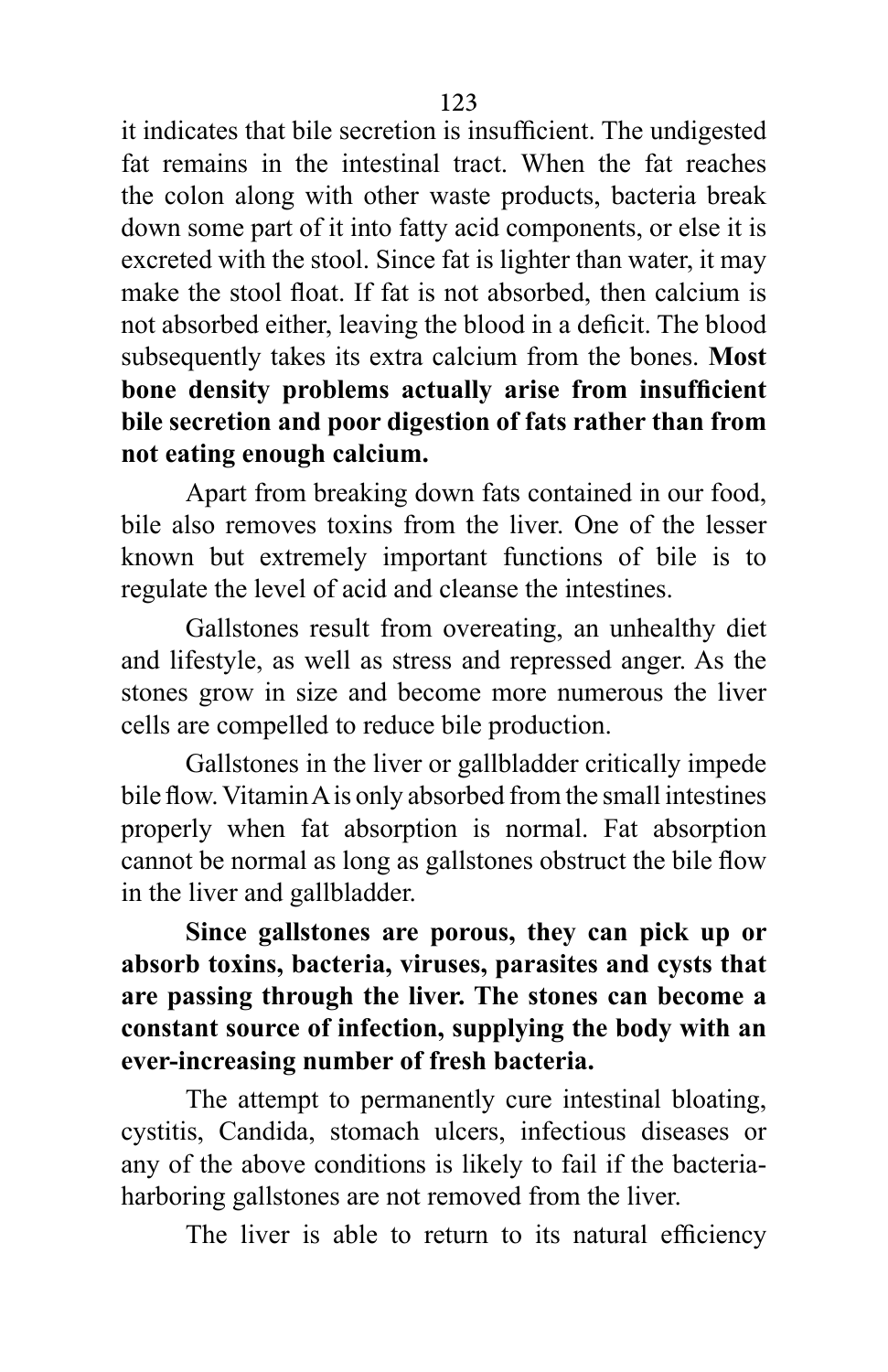once the stones have been removed through a series of liver cleanses. By maintaining a healthy diet and lifestyle most, if not all, symptoms of discomfort in the body will soon begin to subside. Many allergies will disappear, back pain will come to an end and energy and well-being will improve dramatically. Cleansing the liver bile ducts from gallstones is one of the most important and powerful means to improve your physical, mental and spiritual health.

## **Liver Cleansing Method**

Never cleanse lever when you are suffering an acute illness, such as an upper respiratory infection, the flu or even a simple head cold ! If you suffer from a chronic illness, however, cleansing your liver may be the best thing you can do for yourself.

**Lever cleansing method has Five steps : -**

**1) Softening gallbladders stones by drinking as much apple juice or vinegar one can safely drink for a week.**

Malic acid found in apple juice and vinegar softens gall bladder stones and make their passage through the ducts easy and smooth. 1 liter apple juice for a day is recommended. It is taken between the meals period. Apple juice does not substitute the daily intake of water. The fermenting effect of the juice helps widen the bile ducts. An alternative to apple juice is apple cider vinegar: mix 1-2 tablespoons in a glass of water and drink four of these glasses per day, for six days. **It is important not to give the liver any extra work that could interfere with its cleansing efforts.**

Therefore, avoid taking any medication, vitamins or supplements that are not absolutely necessary.

#### **2) Improving digestion and removing constipation.**

If the stomach remains congested then by lever cleanse release of gall stones containing bacteria and toxins will not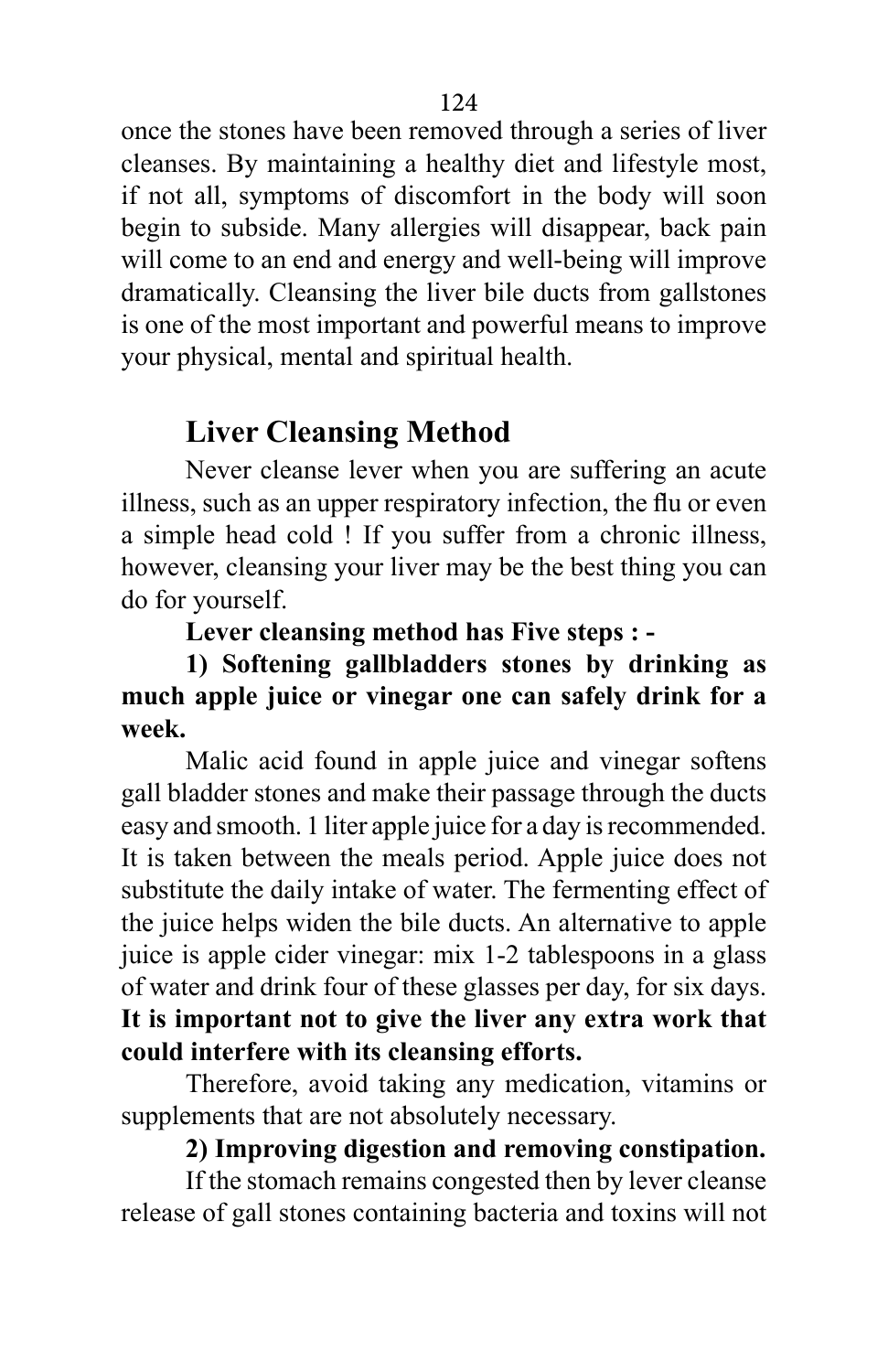come out of body through the bowel and consequently they will seep into blood and spread in the whole body worsening the situation. Therefore keeping bowel clean is an important step in lever cleansing method. During 'apple juice drinking week' person eats food that removes constipation and improves digestion.

When applying detox, try to substitute grains with beans, or keep a high ratio, 2:1, of beans to grains. If your blood sugar drops to below 100, gradually incorporate days of high fat into your weekly schedule. Under-eating, when based on liver detoxifying foods alone, can help lower the metabolic stress on the liver, accelerate the removal of toxins, and enhance the liver's capacity to neutralize excess estrogen.

#### **3) Emptying stomach and cleansing bowel.**

On the liver cleansing day, last day of the week, person eats light lunch so that food is digested before 6.00 P.M.. At 6.00 P.M. About 1 tablespoons of Epsom salt (a laxative) dissolved in water is drunk. One of the main actions of Epsom salt is to dilate (widen) the bile ducts, making it easy for the stones to pass. Moreover, it clears out waste that may obstruct the release of the stones. It takes Epsom salt drink 1-2 hours to start bowel movements. Bowel movements clean stomach. At 8.0 P.M. another glass of Epsom salt solution is prepared and drunk so that up to 10.0 PM the stomach becomes completely clean. If it does not then enema is recommended. If a person is allergic to Epsom salts or is just not able to get it down, he may instead use the second best choice – magnesium citrate – at the same dosage.

#### **4) Drinking liver cleansing mixture of lemon juice and olive oil.**

Around 9.45 PM pour half glass of olive oil in a jar. Extract 3/4th glass lemon / oranges or grapefruit juice. If you do not feel any bowel movement, mix juice with olive oil throughly and drink it at 10.0 PM. Turn off the lights and lie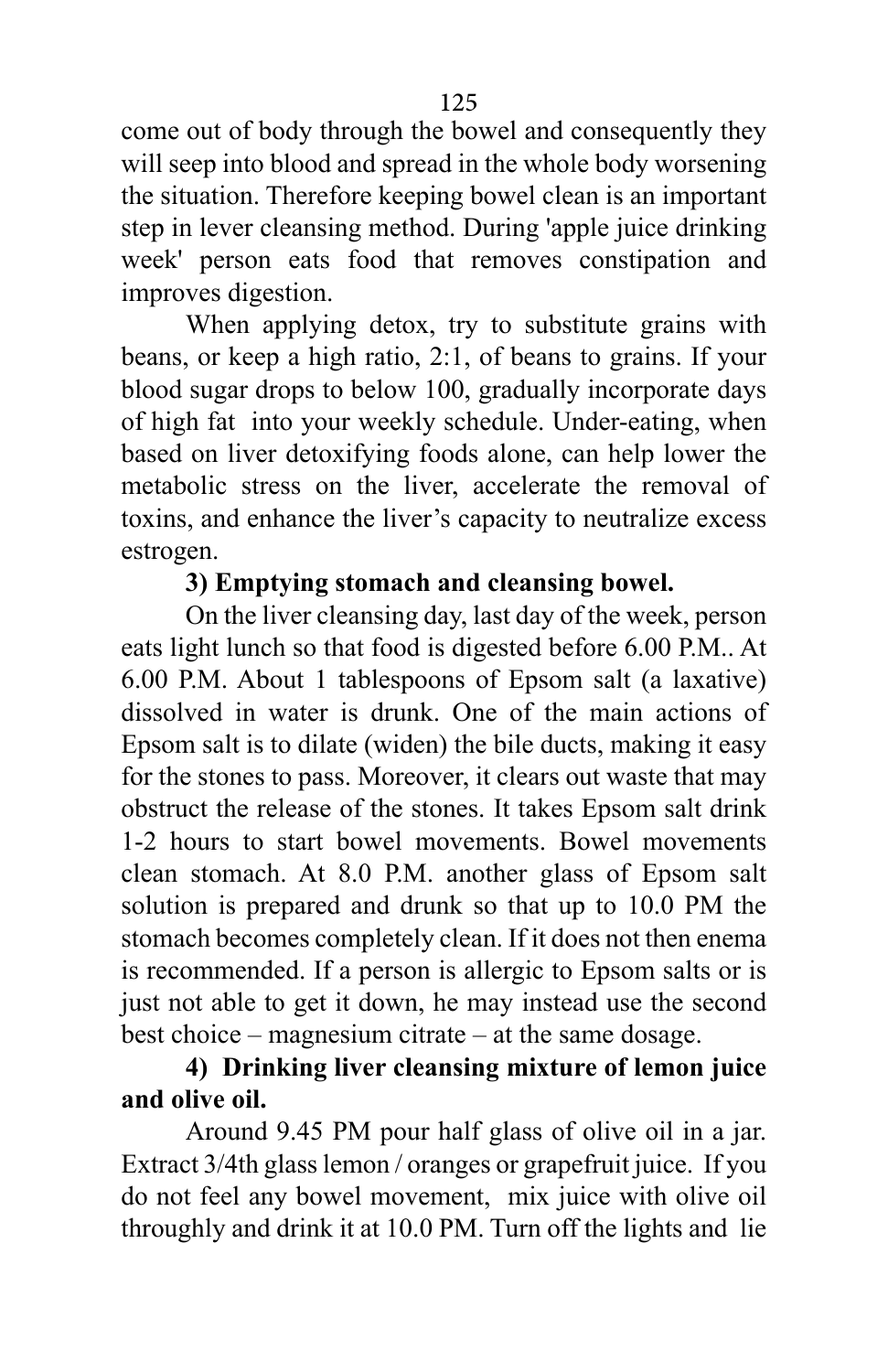down immediately while your head is raised preferably with two pillows. Gravity helps stone release. Lie perfectly still for at least 20 minutes and do not speak ! Put your attention on your liver. You may even feel the stones traveling along the bile ducts like marbles. There won't be any pain because the magnesium in the Epsom salt keeps the bile duct valves wide open and relaxed, and the bile that is excreted along with the stones keeps the bile ducts well lubricated. Sleep if you can. If you cannot fall asleep, remain in bed. Otherwise, the cleanse may be less effective. Only get up if you feel the urge to have a bowel movement. Check if there are already small gallstones (pea green or tan colored ones) floating in the toilet.

You may feel nauseous during the night and/or in the early morning hours. This is mostly due to a strong, sudden outpouring of bile, gallstones and toxins from the liver and gallbladder. In some cases, some of the oil is forced back into the stomach or it takes longer than usual for the oil to leave the stomach. The nausea will pass as the morning progresses.

#### **5) Drinking Epsom salt in water to cleanse the bowel containing gallbladder stones and toxins.**

On the Following Morning at 6:00-6:30 a.m. upon awakening, but not before 6 a.m., prepare and drink another glass of Epsom salts. If you feel very thirsty drink a glass of warm water before taking the salts. Rest, read or meditate. If you are very sleepy, you may go back to bed, although it is best if the body stays in the upright position.

#### **Through each bowel movement gallbladder stones of various size and color are likely to be released.**

Around 8:00-8:30 a.m. prepare and drink your fourth and last glass of Epsom salt so that bowel movements may clean the stomach flushing out all the remaining gallbladder stones and released toxins.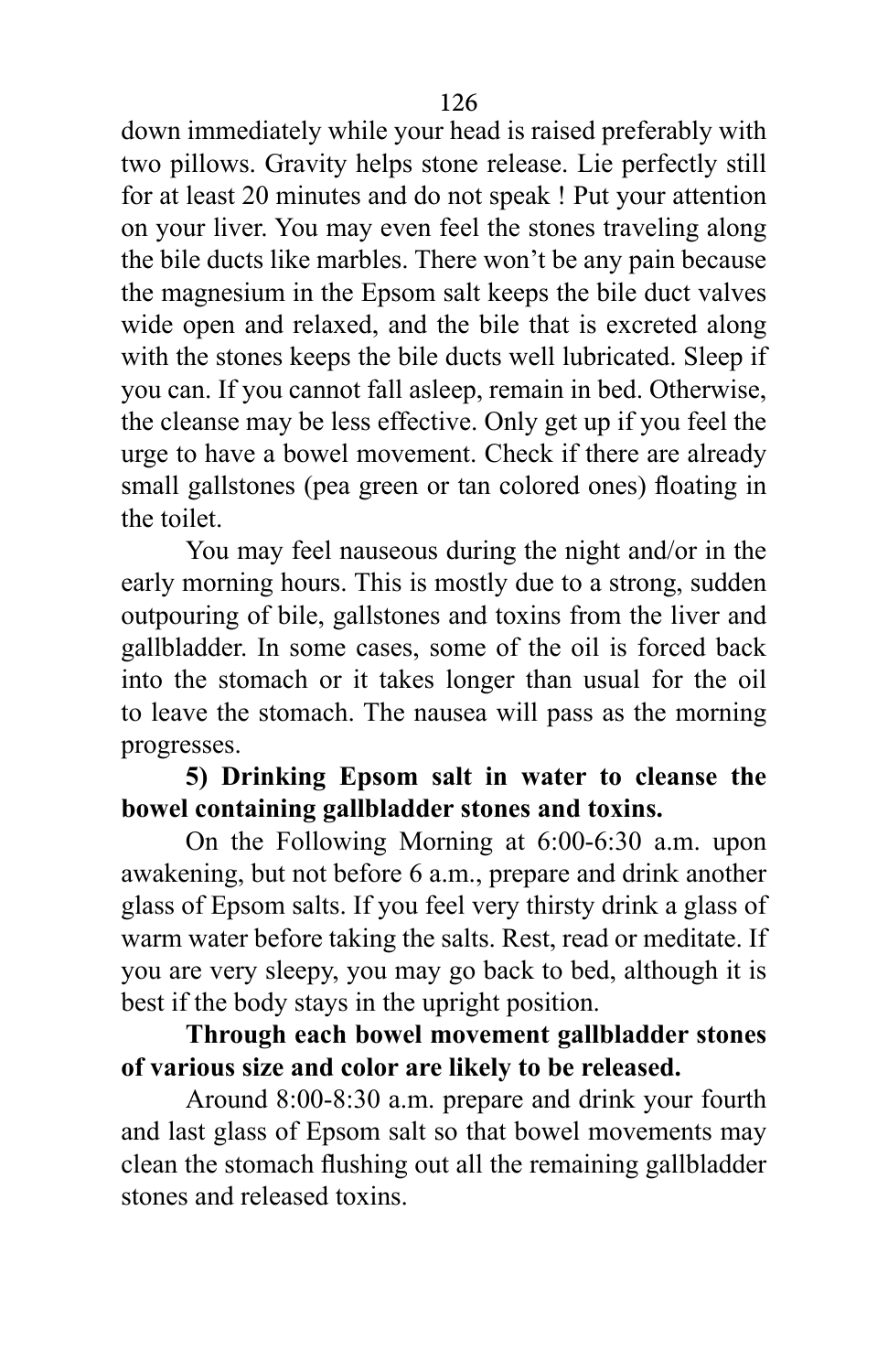Around 10:00-10:30 a.m. person may drink freshly pressed fruit juice. One half-hour later person may eat one or two pieces of fresh fruit. One hour later, person may eat regular (but light) food. By the evening or the next morning, he should be normal and feel first signs of improvement. Person should continue to eat light meals during the following days. The liver and gallbladder underwent major surgery, without medical intervention and any harmful side effects.

**How many times liver cleanse :-** As long as there are still a few small stones moving from some of the thousands of small bile ducts towards the hundreds of larger and two main bile ducts, they may combine to form larger stones and reproduce previously experienced symptoms however, less severe than before. Yet within less than a week, some of the old sluggishness may return and food cravings reemerge. This shows that gallstones from the far "corners" of the liver have moved forward and clogged up major bile ducts, thereby affecting digestion once again. To remove all the stones, may require at least eight or ten cleanses which can be performed at 1 month intervals. If you cannot cleanse this often, you may take more time between cleanses. The important thing to remember is that once you have started cleansing the liver, keep cleansing it until no more stones come out. It usually happens after 8-10 cleanses. In more severe cases it may take more. After each cleanse, there will be a sudden increase in energy, the abdomen will feel tighter, and person may lose several pounds.

# **Body Massage**

Repeated or sustained contractions, such as isometric work or exercising without sufficient rest periods, prevents blood flow to the muscle fibres, due to compression on blood vessels and capillaries. This results in muscle fatigue, due to lack of oxygen and nutrients and the accumulation of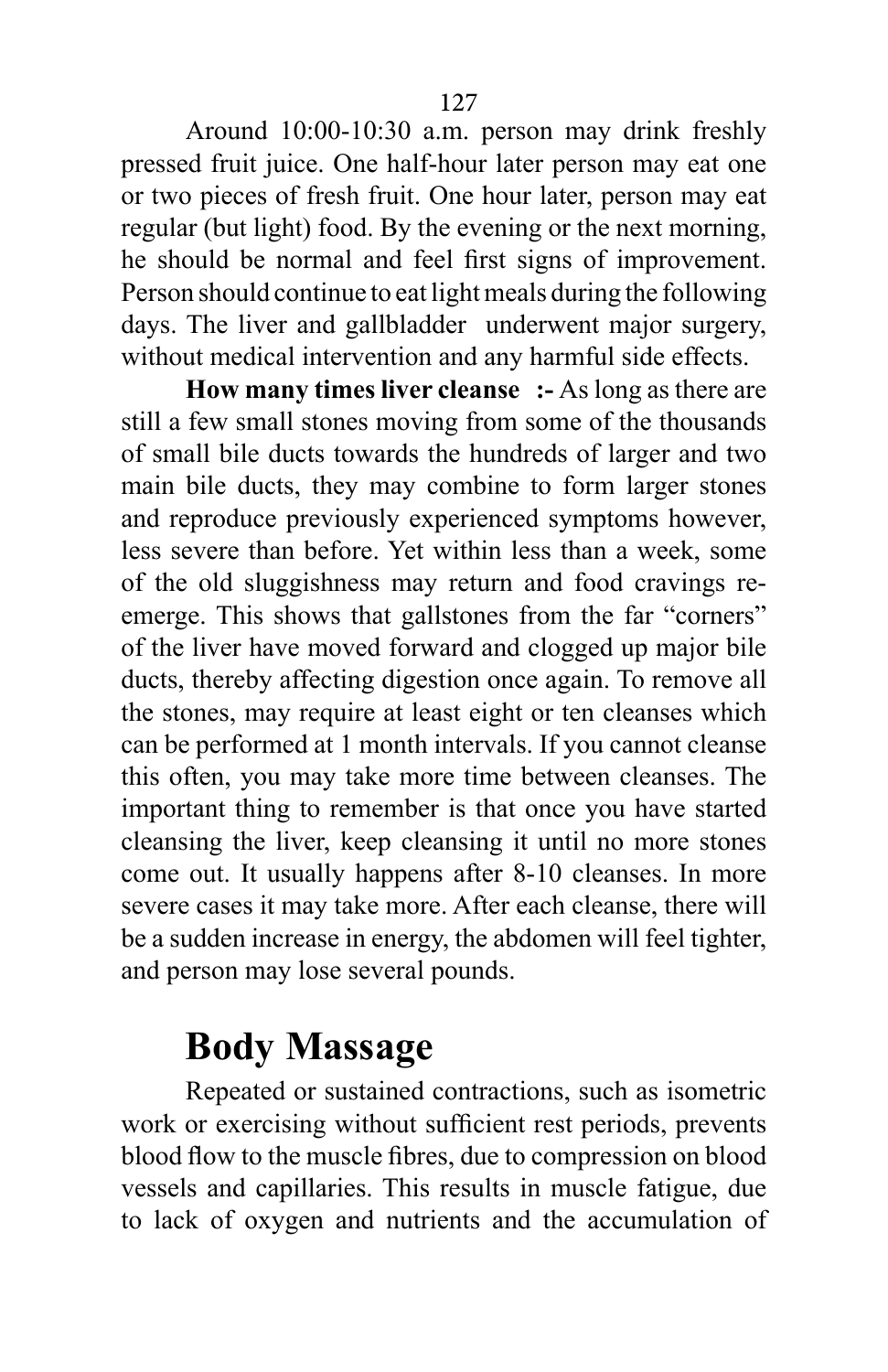waste products such as lactic acid. The strength and speed of contraction becomes progressively weaker until the muscle finally fails to relax completely, resulting in muscle spasm and pain. **When tension in the muscle is relieved through body massage, pressure is decreased and circulation flows normally through the capillary beds. Massage pushes the blood along in the veins. Waste are removed and fresh oxygenated blood and nutrients are brought to the muscles. Therefore, metabolic rate is increased and the condition of the muscles improves and the muscles become healthier.** 

Massage is used around joints to increase the circulation and to free ligaments that may have become bound down following injury. Following over-use or injury, these tendons may become inflamed. Massage around the area can restore function. Transverse frictions are useful for freeing tendons held by adhesions.

Massage is effective in loosening adhesions in structures around joints. Frictions across a ligament help to loosen it from underlying structures. Massage and passive movements will help to maintain full range of movement.

Massage will reduce pain, stiffness and muscle fatigue produced by the accumulation of waste following anaerobic contraction. The removal of this metabolic waste, i.e. lactic acid and carbon dioxide, speeds up and normal function is more quickly restored. This is particularly important following hard training, sport and athletic performance, when massage will speed up the recovery of muscles, allowing the athlete to return to training more quickly. The increased nutrients and oxygen will also facilitate tissue repair and recovery.

Massage warms muscles due to the increased blood flow, the friction of the hands moving over the area and the friction of the tissues as they move over each other. This reduces tension and aids relaxation of the muscles. Warm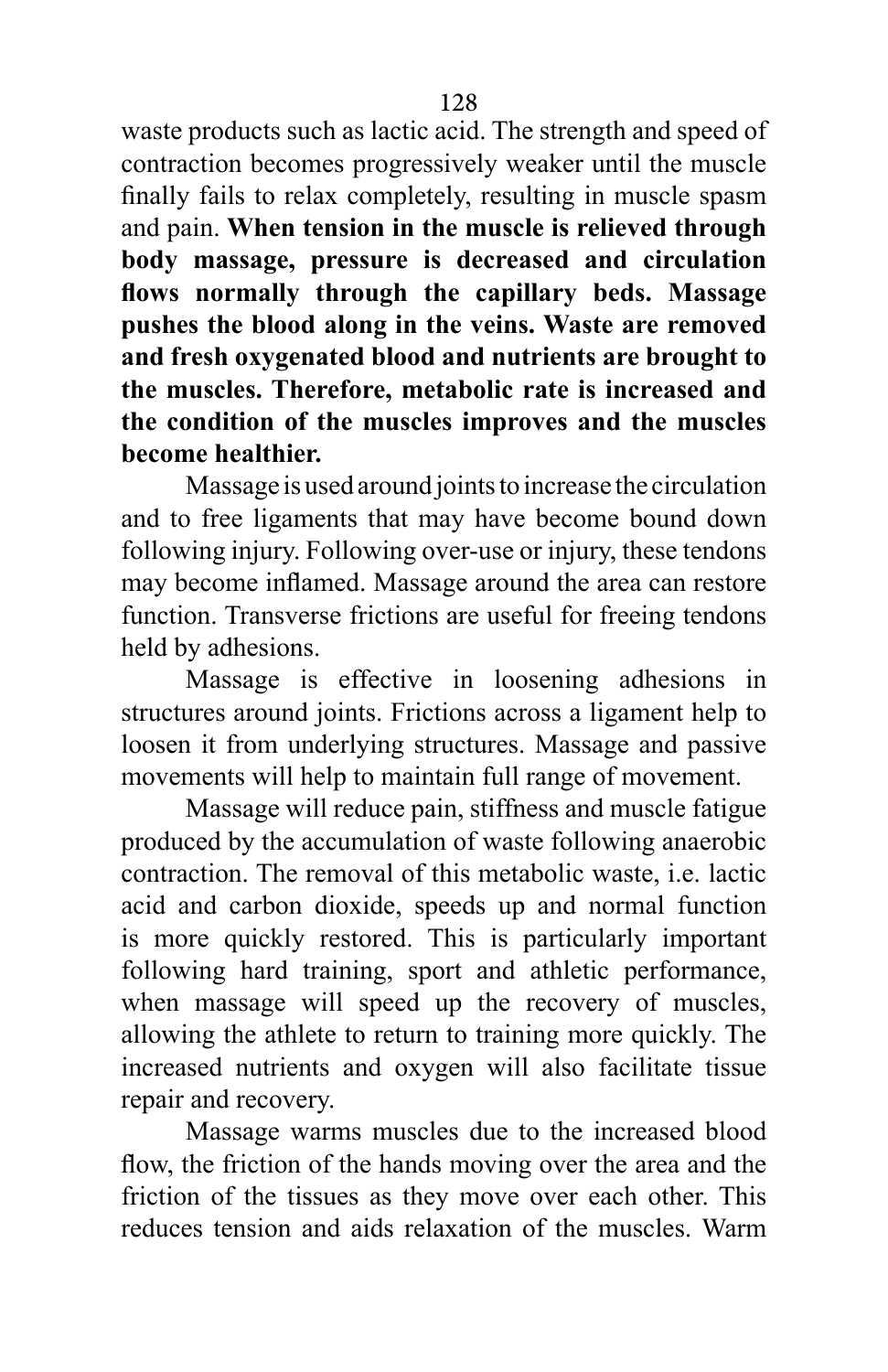muscles contract more efficiently and are more extensible than cold muscles. Thus performance is enhanced and the likelihood of strains, sprains, micro-tears or other injury is reduced. Massage prior to exercise must be used in conjunction with (but not instead of) warm-up and stretch exercise.

The elasticity of muscles is improved because manipulations such as kneading, wringing and picking up, stretch the fibres and separate the bundles. Any restricting fibrous adhesions are broken down and any tight fascia surrounding the bundles are stretched, allowing muscle fibers to function normally.

Slow, rhythmical, deep massage has a soothing effect on the nerve endings, promoting relaxation.

Body Massage improves the condition of the skin because the increased blood supply increases the delivery of nutrients and oxygen and speeds up the removal of metabolic waste. Metabolism is increased, which increases cell division. More cells move upwards towards the surface, improving the condition of the skin as old cells are replaced. The color of the skin is improved. Massage produces dilation of surface capillaries which improve the color of sallow skin. Sebaceous glands are stimulated to lubricates the skin and keeps it soft and supple. The oil or cream used in massage also lubricates and softens the skin. Massage is thought to help the dispersal of fat because the deeper movements stimulate blood flow to the area. This softens the area and may speed up fat removal via the circulating blood from that area.

Massage aids shedding of dead cells. The friction of the hands on the skin will rub off these dead cells on the surface. Sweat glands are stimulated to produce more sweat, which aids cleansing and elimination of waste.

Lymph transports the larger particles of waste from the tissues as well as bacteria, viruses or cancerous substances.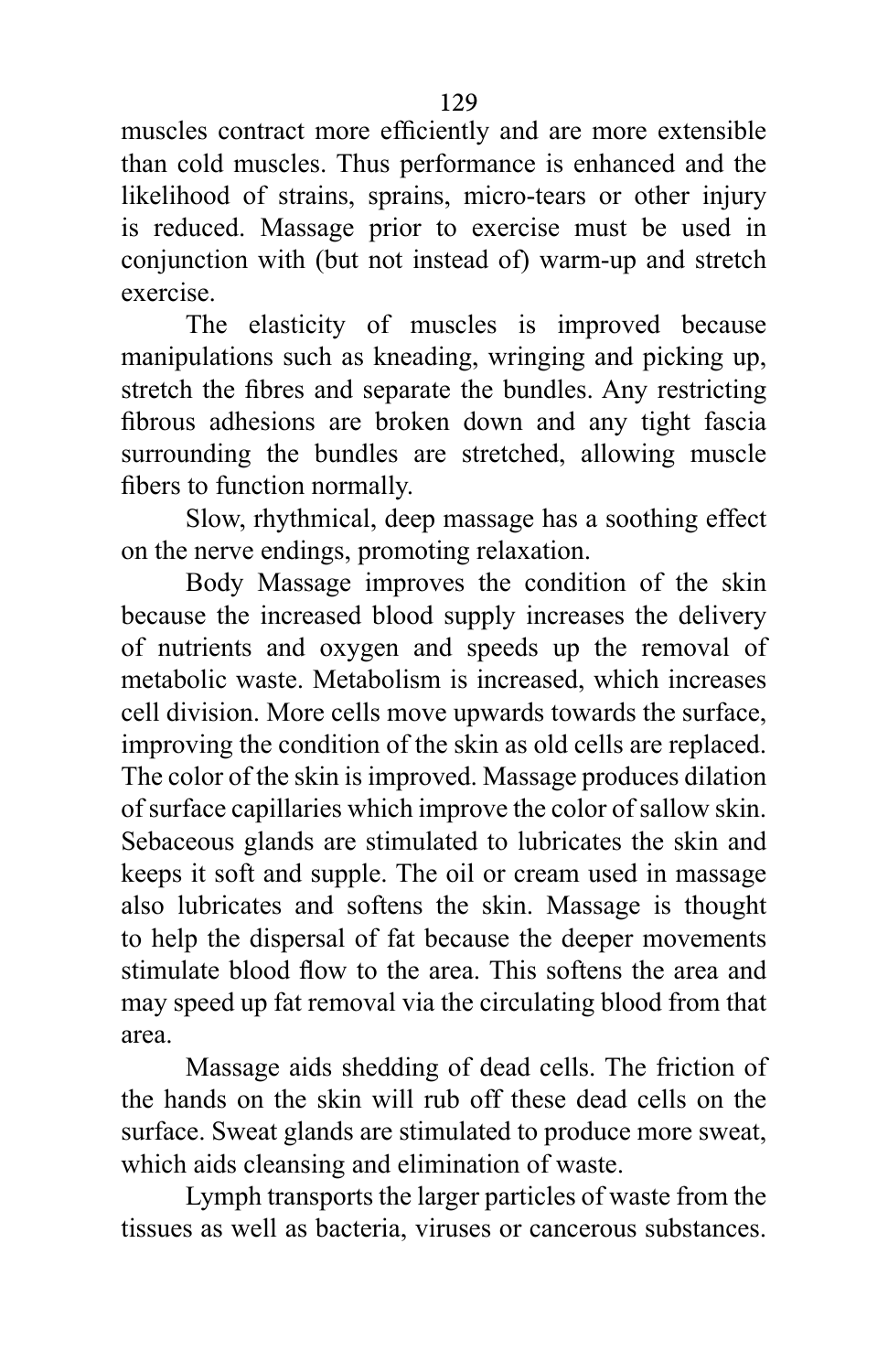Because massage increases lymphatic flow, the rate at which these toxic substances are carried and spread around the body is increased.

Heating the tissues prior to massage enhances the effect of the massage. Any form of heating may be used, for example infra red, radiant heat, steam bath, sauna bath, hot pack.

#### **Contra Indications :-**

It is important to identify skeletal bones, particularly those with bony points or prominences, which must be avoided when massaging.

If massage technique is poor or too heavy, the pain sensors in the skin will be stimulated. Painful manipulations will increase tension, which is counter-productive, and care must be taken to avoid this. Similarly, if movements are too light, i.e. barely touching the skin or tickling, this will have an irritating effect that will also increase tension and must be avoided.

Bruised, damaged or broken blood vessels would be further damaged by massage, resulting in increased bleeding. Varicose veins should be avoided as the tissues around the vein may be fragile and easily damaged and there is a tendency for the stagnating blood to form clots. Massage proximal to the vein may prevent these problems.

The greatest danger occurs if the client suffers from phlebitis or thrombosis, or both. The clot or a portion of it may become dislodged, and float in the blood. This will move through the bloodstream and may cause a blockage in a smaller vein. If this happens in the lungs it could be fatal. Dislodging or fragmenting a blood clot is the greatest danger of massage as it could result in death if medical treatment is not administered quickly. Be alert and suspect this condition if a client complains of deep pain in the calf or back of thigh. There may be swelling of the area and the muscles may feel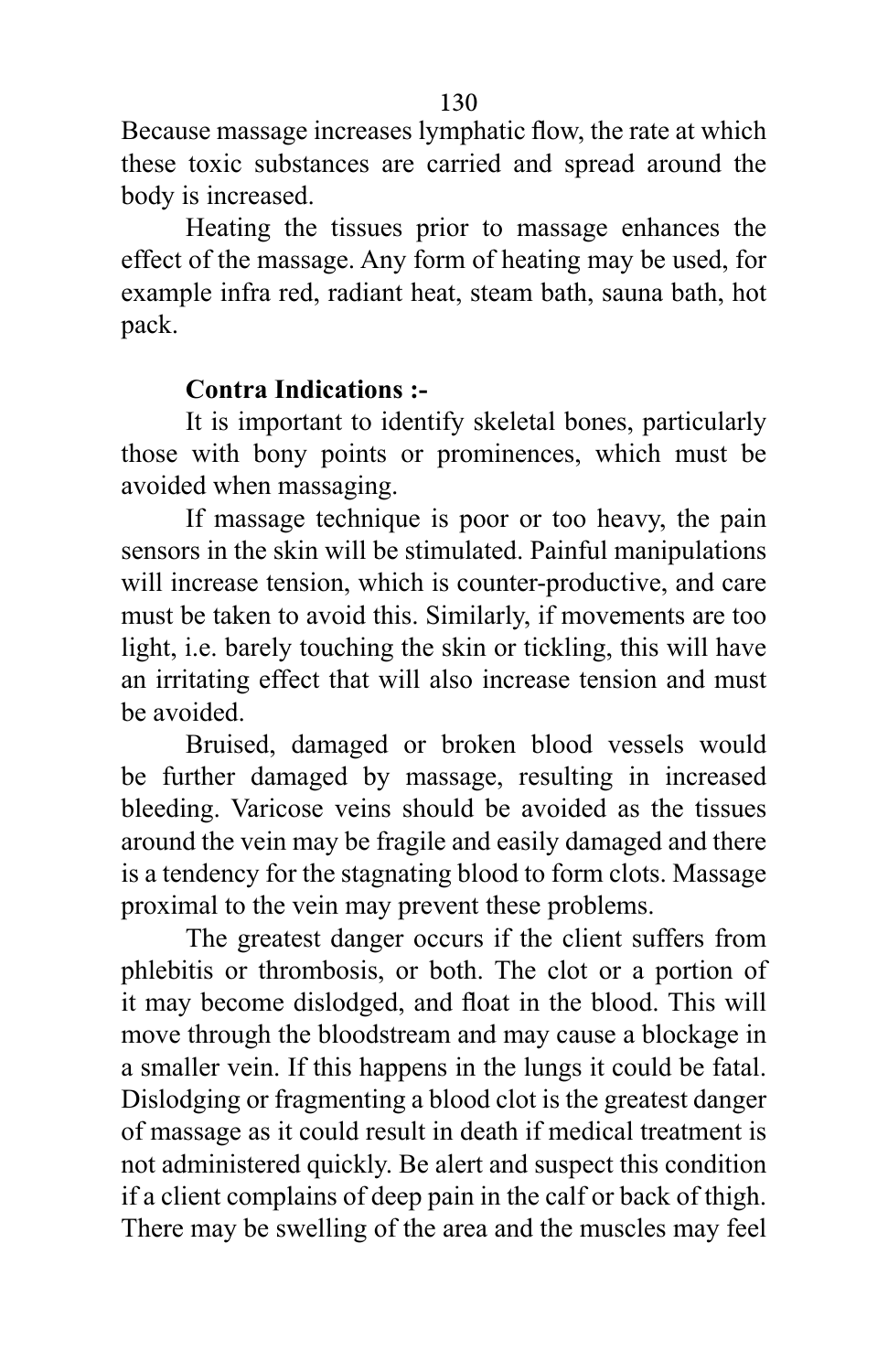tense and hard. Refer to a doctor or hospital immediately.

Be particularly aware if the client has swollen or painful lymph glands; do not massage, and seek medical advice.

Any injury or damage to the tissues or fractures of bones must be allowed to heal completely before massage is given to the area. Friction of the hands may open healing wounds or abrasions. If massage is given before healing is complete, there is a danger of further damage to the tissues and delaying the healing process.

This will expose the area to infection by microorganisms. There will also be a risk of blood contamination between the client and the massager.

Lubricants may produce an allergic reaction in some clients.

Massage of the neck and upper back is frequently done with the client sitting.

Heat should not be used if contra-indicated, nor in the treatment of oedema or acute injury.

Heavier pressure is sometimes required to affect the deeper tissue and muscles. This does not mean the use of greater force but rather the more effective use of body weight. Therefore, massage must be done by a person well trained to perform massage.

## **Points to remember**

01. Consumption of carbohydrates can cause blood sugar surges as well as drops. As a result, person lacks sustained energy levels and experience hunger which causes over eating. Instead eat fats to have sustained level of energy. Eat less proteins, less carbohydrates, more fats, more vegetables, and somewhat sour fruits.

02. Eat only when you feel hungry.

03. Do not mistake thirst with the hunger.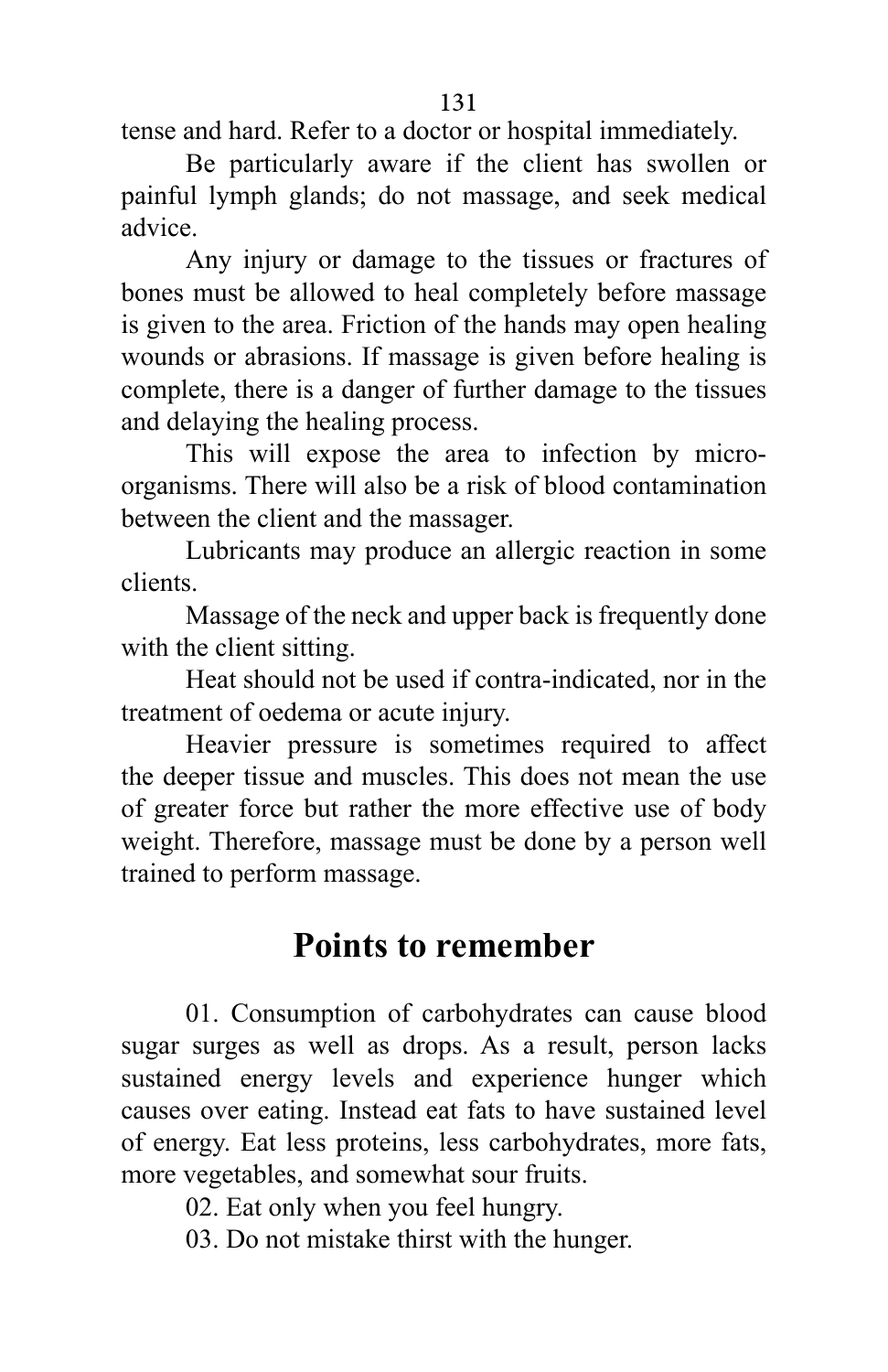04. Do not use dairy products as they contain bowine growth hormone and other harmful substances.

05. Drink sufficient water always in sitting position.

06. Do not gulp water. Drink water in little sips.

07. Do not drink water just before, during and after having meal.

08. Do not drink water mixed with fluoride or chlorine. Boil to remove chlorine from the water.

09. Do not drink RO water as it lacks minerals.

10. Water should not be stored in plastic containers as plastic has harmful substances like BPA..

11. Do not use health supplements formula food.

12. Do not use laxatives. Rather use light food that facilitate bowel movement.

13. Keep one day fast every week.

14. Have plenty of sunlight.

15. Do not shallow breath (Chest breath). Breath from stomach (deep or full lung breathing). Breath deep. Deep breathing (stomach breathing) make use of complete lung portions. As a result more oxygen reach to every part of body. This will enhance overall health.

16. Do proper exercise including stretching and balancing preferably four times in a week.

17. Massage your body at least once in a week.

18. When in relaxed position, close your eyes and rationally think about your day to day activities, their utility and progress towards aspired goals. Decide positive steps.

19. Do not use refined sea salt. Use rock salt.

20. Do not use any chemically processed food including refined oils and junk food.

21. Do not eat chemically treated poultry products. Eat only naturally breed poultry.

22. Do not use synthetic vitamins.

23. Do not use allopathy medicines and allopathy treatment unless an emergency. Rather use alternative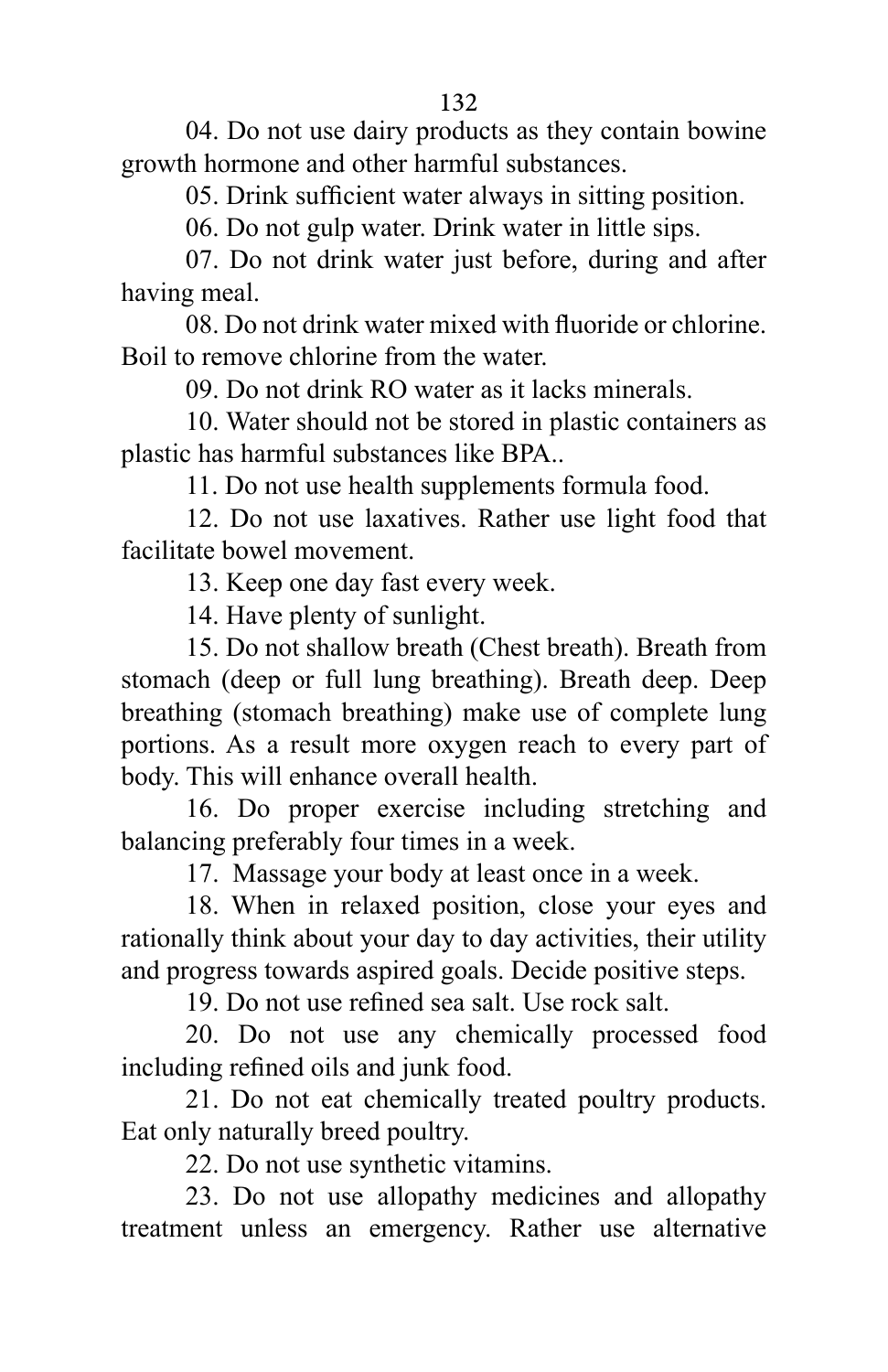therapies.

24. Get minimum of eight hour sound sleep.

25. Always think positive and remain happy as the effects of emotional stress or unhappiness can severely impair digestion, elimination, and immunity, thus leading to a dangerously high level of toxicity in the body.

26. Do not eat while emotionally upset. Eating while being emotionally upset suppresses the secretion of balanced amounts of digestive juices. The bile flora particularly is altered when feeling angry and unhappy.

27. Always remain in erect posture (straight spine). Perfectly erect body posture enhances confidence, helps in getting rid of anxiety and stress, and improves overall personality. It also prevents injuries to spinal cord disks. Erect body posture adds few inches to your height.

28. 20. Eating too quickly reduces saliva production in the mouth cavity, which is a major cause of tooth decay. Reduced saliva production impairs digestion. Therefore chew your food thoroughly.

29. Do not drink soft drinks, coffee, dairy products, alcohol and processed food.

30) Do physical exercise at preferably 4 days in a week. Do not strain your body by over-exercise. When you are compelled to breath through mouth slow down pace or switch to exercising another muscle group. Give sufficient rest to heal body.

## **References**

**Ali Ebneshahidi :** The Digestive System

----------

**Andreas Moritz :** The Amazing Liver Cleanse, A Powerful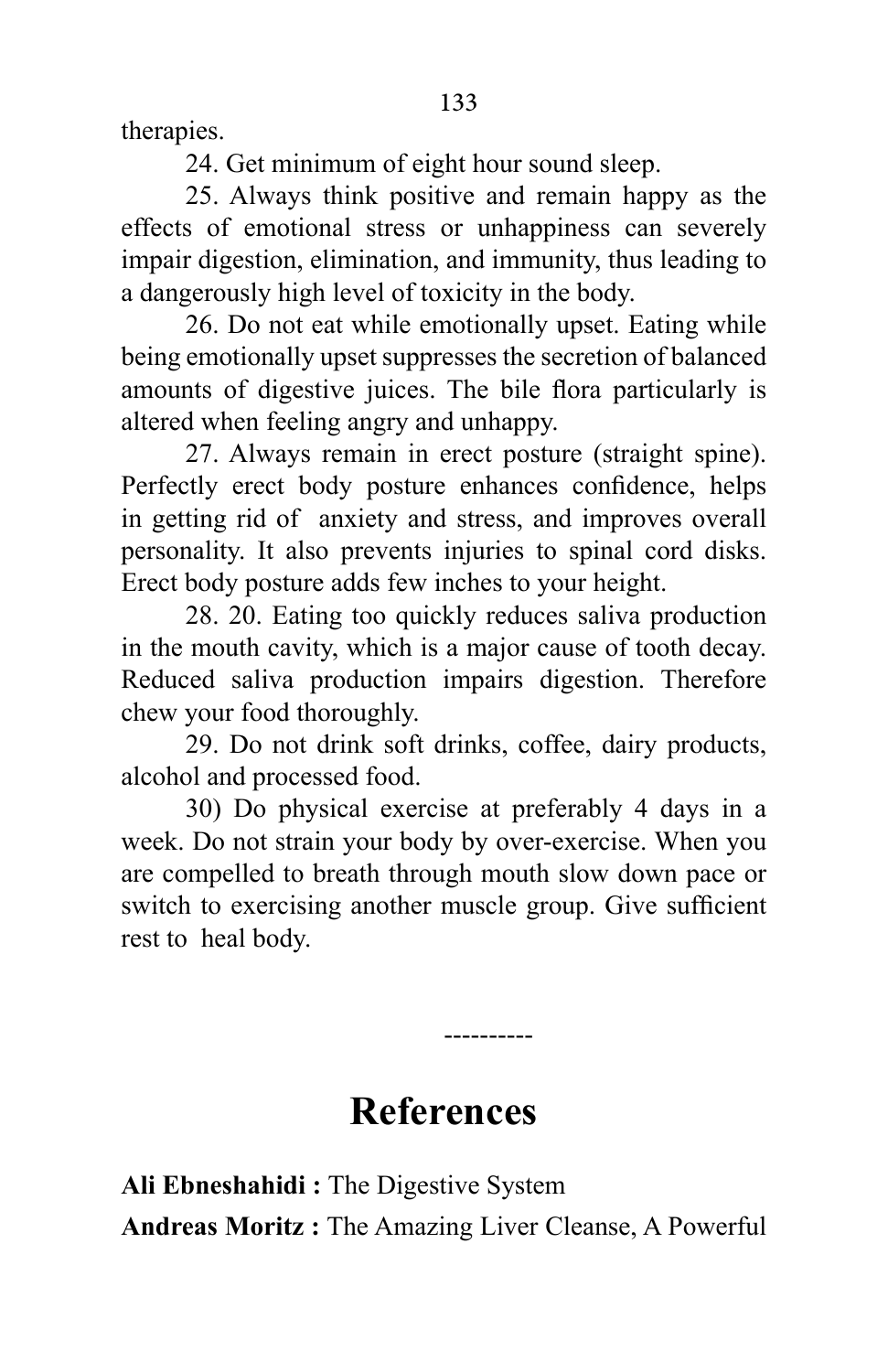Approach To Improve Your Health And Vitality, ISBN: 1-4033-2996-6 (e-book)

**Andreas Moritz :** Timeless Secrets of Health and Rejuvenation, ISBN: 0-9765715-1-X

**Amitava Dasgupta :** The Science of Drinking; Rowman & Littlefield Publishers, Inc. 4501 Forbes Boulevard, Suite 200, Lanham, Maryland 20706

**Ann Wigmore :** OVERCOMING AIDS and other "Incurable Diseases'' The Attunitive Way Through Nature

**Ann Wigmore :** Why Suffer ?, Printed in the United States of America 10 9 8 7 6 5 4 3 2 1

**Anthony Colpo :** The Great Cholesterol Con; ISBN 978-1- 4303-0933-8 www.Lulu.com

**Committee on the Implications of Dioxin in the Food Supply, National Research Council :** Dioxins and Dioxinlike Compounds in the Food Supply: Strategies to Decrease Exposure, ISBN: 0-309-52548-9, http://www.nap.edu/ catalog/10763.html

**Emergency Medicine Reports** Vol 32, No 21, Sept. 26, 2011: Dangerous Drug Interactions; www.emreports.com

**Felicia Drury Kliment :** The Acid Alkaline Balance Diet, McGraw Hill New York.

**Grossman, Marc.; Swartwout, Glen. :** Natural Eye Care : An Encyclopedia : Complementary Treatments for Improving and Saving Your Eyes; Keat Publishing Los Angels NTC/Contemporary Publishing Group

**Gupta Shakti M. :** Plant Myths and Traditions in India;

**Hulda Regehr Clark :** The Cure for all Diseases

**Institute of Medicine :** Adverse Effects of Vaccines : Evidence and Causality; The National Academies Press, Washington D.C. www.nap.edu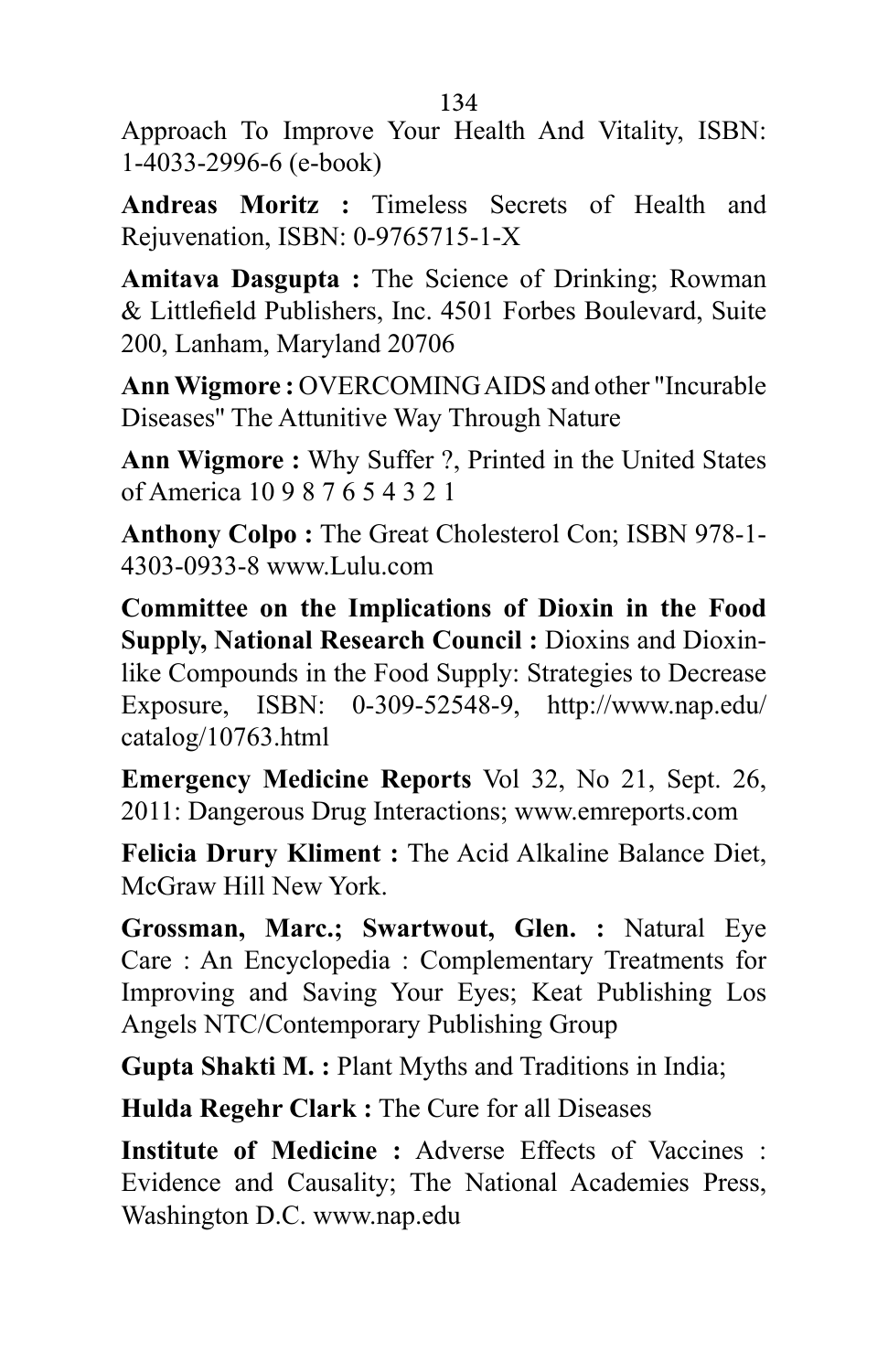**Isabelle A. Moser with Steve Solomon :** How and When to Be Your Own Doctor; Anti copyright

**James Braly, M.D. and Ron Hoggan, M.A, :** Dangerous Grains : Why Gluten Cereal Grains may Be Hazardous to your health, ISBN 1-58333-129-8 (aIk. paper) Printed in the United States of America 20 19 18 17 http://www.nap.edu/ catalog/10763.html

**Jan Jenson :** What's In Your Lunch Bucket? Eat light be bright!, Jan Jenson, The Wellth Coach http://www. wellthychoices.net jjenson@wellthychoices.net

**Joel Fuhrman :** Fasting and Eating for Health; St. Martin's Press, 175 Fifth Avenue, New York, N.Y. 10010.

Joseph Keon : Whitewash : The DisturbingTruth about Cow's Milk and Your Health; New Society Publishers, P.O. Box 189, Gabriola Island, BC VOR lXO, Canada (250) 247- 9737

**Katz, Sandor Ellix :** Wild Fermentation, Chelsea Green Publishing Company P.O.Box 428, White River Junction, Vermont 03001800-639-4099, www.chelseagreen.com

Kevin Trudeau : Natural Cures "They" Don't Want You to Know About; Alliance Publishing Group, Inc. P.O. Box 207

Elk Grove Village, IL 60009 U.S.A.

**Mark Sisson :** The Primal Blueprint, Publisher: Primal Nutrition, Inc.23805 Stuart Ranch Rd. Suite 145 Malibu, CA 90265

**Mary J. Enig :** Know Your Fats; Silver Spring, Maryland US.A.

**Mary Enig and Sally Fallon :** Eat Fat Loose fat; Hudson Street Press, published by Penguin group U.S.A.

**Max Gerson :** Gerson Therapy Handbook; WWW. GERSON.ORG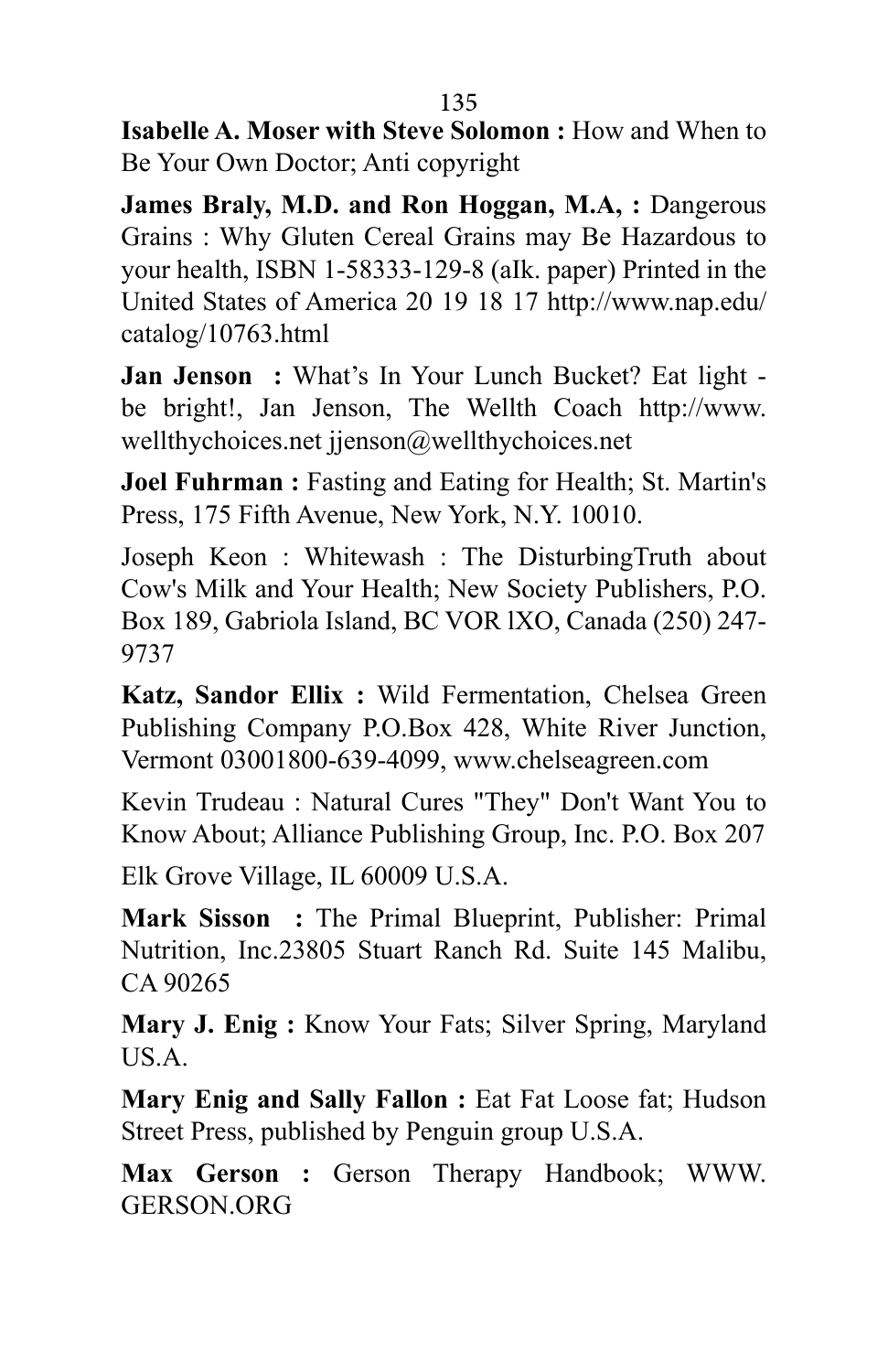**Max Gerson :** Healing The Hopeless; WWW.GERSON. ORG

**Mercola :** Over a Million People Die EVERY Year From Lack of Sun Exposure; www.Mercola.com

**Mercola :** Think Twice Before Going on a Vegetarian Diet; www.Mercola.com

**Mercola :** Total Health program; www.Mercola.com

**Meri Raffetto :** The Glycemic Index Diet for Dummies; Wiley Publishing Inc 111 River St. Hoboken, NJ 07030- 5774 www.wiley.com

**Mike Adams :** THE HEALING POWER OF SUNLIGHT & VITAMIN D, Truth Publishing International, Ltd.

**Mike Adams :** Food Timing Diet, Truth Publishing International, Ltd.

**Mike Adams :** Superfoods For Optimum Health: Chlorella and Spirulina, Truth Publishing International, Ltd.

**Mike Adams :** Seven Laws of Nutrition, Truth Publishing International, Ltd.

Nestle, Marion : Food politics: how the food industry influences nutrition and health; University of California Press Berkeley and Los Angeles, California

**Ori Hofmekler and Rick Osborn :** The AntiEstrogenic Diet, North Atlantic Books, Berkley, California.

**Paul Pitchford :** Healing with Whole Foods; North Atlantic Books Berkeley, California

**Ramiel Nagel :** Cure Tooth Decay Remineralize Cavities and Repair Your Tooth Naturally with Good Food, Golden Child Publishing, Post Office Box AG Los Gatos, CA 95031 U. S.A, goldenchildpublishing.com

**Robert 0. Young and Shelley Redford Young :** The PH Miracle: Balance Your Diet, Reclaim Your Health; Warner